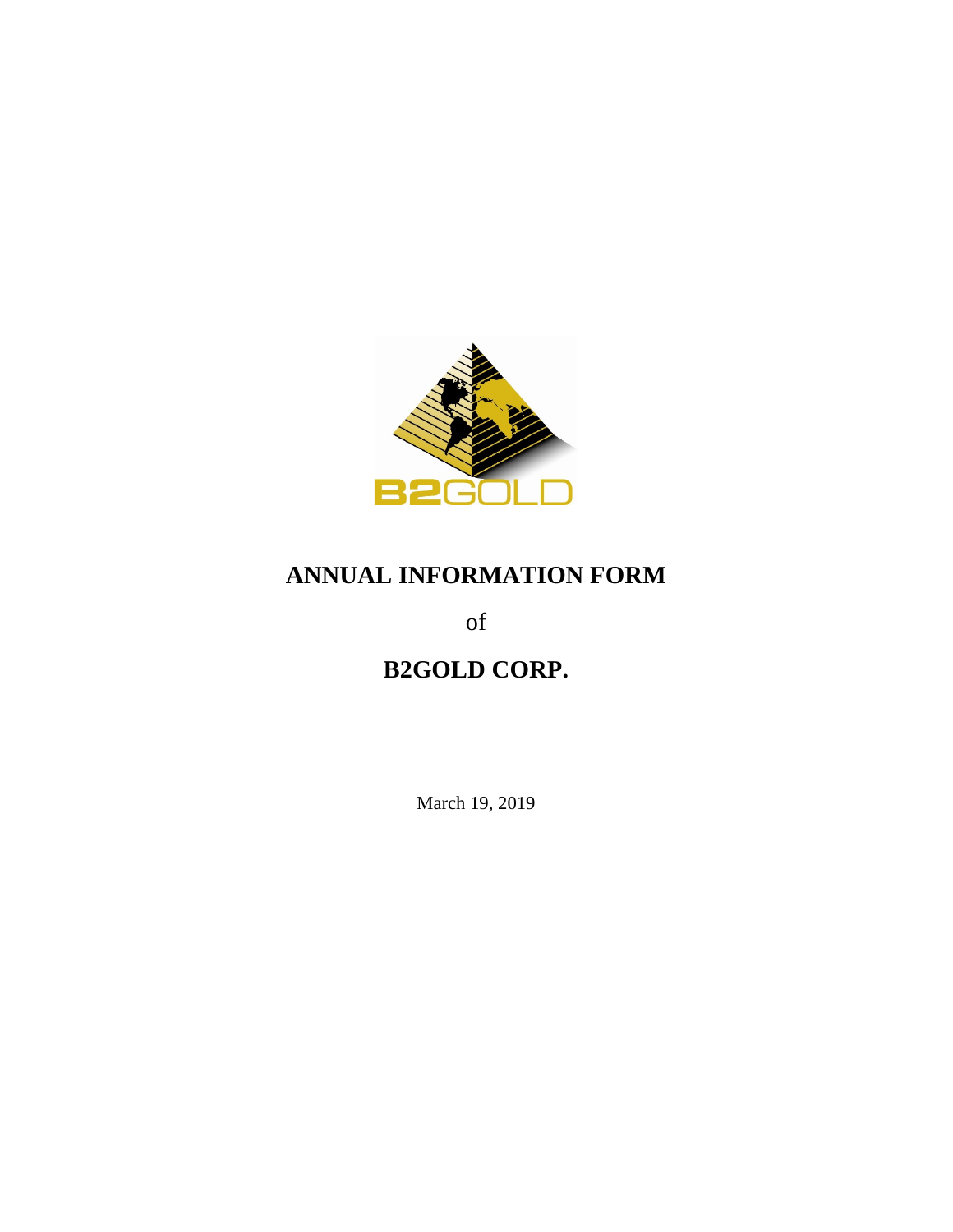# **TABLE OF CONTENTS**

| . .<br>٠<br>۰,<br>×<br>×<br>۰. |
|--------------------------------|
|--------------------------------|

| DESCRIPTION OF CAPITAL STRUCTURE. | 75 |
|-----------------------------------|----|
|                                   |    |
|                                   |    |
|                                   |    |
|                                   |    |
|                                   |    |
|                                   |    |
|                                   |    |
|                                   |    |
|                                   |    |
|                                   |    |
|                                   |    |
|                                   |    |
|                                   |    |
|                                   |    |
|                                   |    |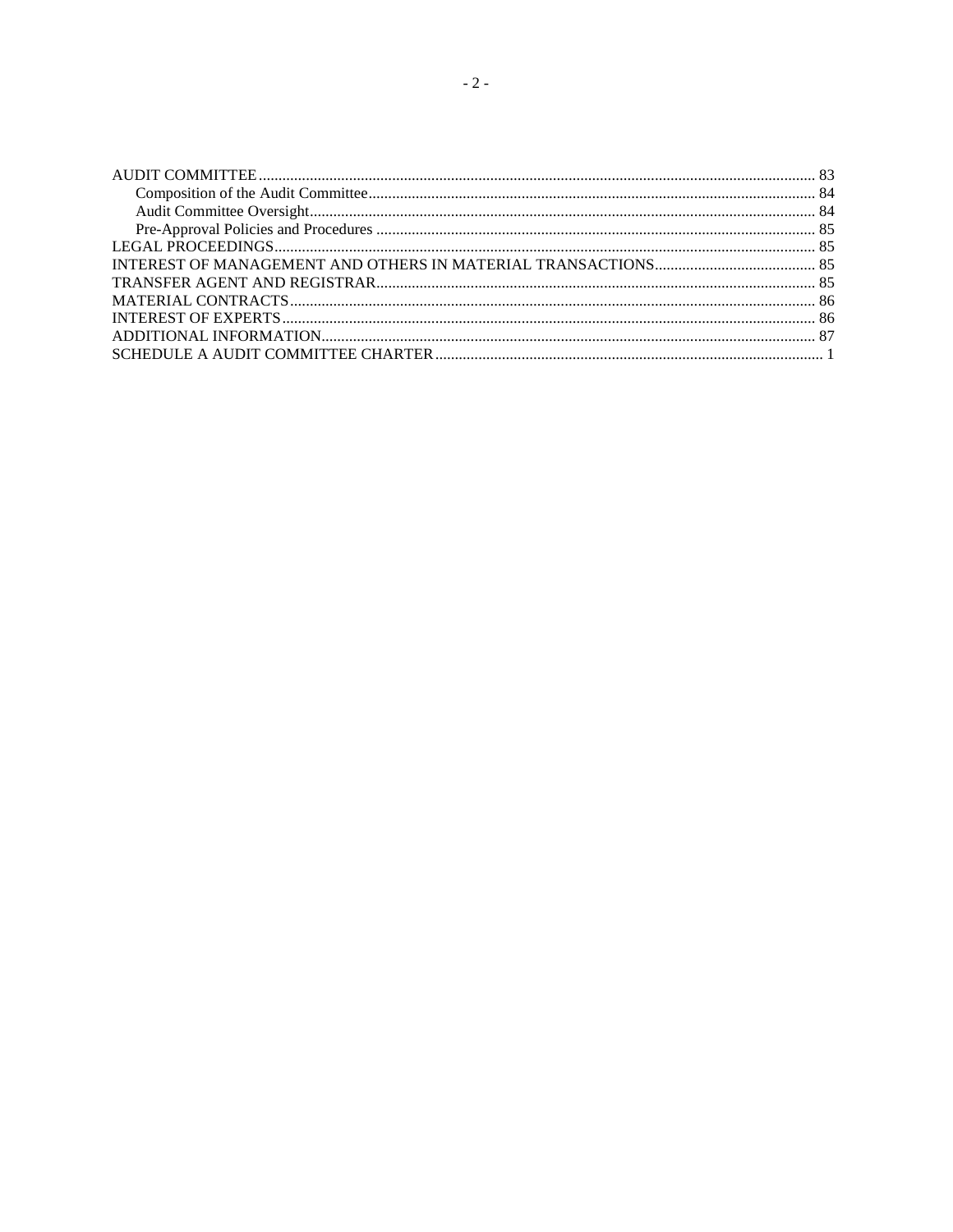# **B2GOLD CORP. ANNUAL INFORMATION FORM**

#### <span id="page-3-0"></span>**INTRODUCTORY NOTES**

#### <span id="page-3-1"></span>**Date of Information**

In this Annual Information Form ("**Annual Information Form**"), B2Gold Corp., together with its subsidiaries, as the context requires, is referred to as "**we**", "**our**", "**us**", the "**Company**" or "**B2Gold**". All information contained in this Annual Information Form is as at December 31, 2018, unless otherwise stated, being the date of our most recently completed financial year, and the use of the present tense and of the words "is", "are", "current", "currently", "presently", "now" and similar expressions in this Annual Information Form is to be construed as referring to information given as of that date.

Readers are also encouraged to review the Company's annual financial statements and the management's discussion & analysis of the Company for the year ended December 31, 2018.

#### <span id="page-3-2"></span>**Cautionary Note Regarding Forward-Looking Information**

This Annual Information Form includes certain "forward-looking information" and "forward-looking statements" (collectively "forward-looking statements") within the meaning of applicable Canadian and United States securities legislation, including: projections; outlook; guidance; forecasts; estimates; and other statements regarding future or estimated financial and operational performance events, gold production and sales, revenues and cash flows, capital and operating costs, including projected cash operating costs and all-in sustaining costs, and budgets; statements regarding future or estimated mine life, metal price assumptions, ore grades or sources, stripping ratios, throughput, ore processing; statements regarding anticipated exploration, drilling, development, construction, permitting and other activities or achievements of B2Gold; and including, without limitation: the relocation of the village of Fadougou near the Fekola Mine and the timing of completion thereof; the results of the preliminary Fekola expansion study being fed into the ongoing mine/mill expansion evaluation to optimize the economics of the Fekola Mineral Resource; the optimized Fekola expansion study, the subject, scope and the timing of release of initial results thereof, gold production at the Fekola Mine being weighted towards the second-half of 2019; stockpiled lower-grade material being processed later in the mine life of the Fekola mine; testwork results and engineering studies at the Fekola Mine and the timing of completion thereof; the Fekola Mine ultimately having a union in place; the staged pit development at the Fekola Mine mitigating the geological, geotechnical and economic risks for the project; HG, medium grade, and LG ore being blended throughout the mine life of the Fekola Mine, with high- and medium-grade ore being prioritized to increase produced ounces and project value; an escrow account being funded by Fekola S.A. on a unit of production basis to be used for reclamation and closure purposes of the Fekola Mine; recoveries at the Fekola Mine continuing to be within the range of design (92.7%) and observed (94.7%) recoveries; the timing of cessation of mining activities at the Masbate Gold Project; the projected gold production amounts at the Masbate Gold Project during the mining years and at the end of the open-pit mine life; all necessary permits being granted in support of the mining operations at the Masbate Gold Project, and that all the required surface rights can be obtained; the mining rate at Masbate remaining constant, and the additional mill feed for the plant coming from LG ore from the mine and stockpiles; higher grade ore production from the Wolfshag Pit and the timing thereof; stockpiles being processed at the Ojtikoto Mine, the type of stockpile and the timing thereof; the mining rates at the Otjikoto Mine; the timing of receipt of the Jabali Antenna permit and the start of production thereat; La Libertad mining and processing into 2020; El Limon expansion, and the timing of completion thereof; and budgets, schedules and work programs for advancing the Gramalote Project being developed once the project evaluation is completed, and the timing of release of such project evaluation. Estimates of mineral resources and reserves are also forward-looking statements because they constitute projections regarding the amount of minerals that may be encountered in the future and/or the anticipated economics of production, should a production decision be made. All statements in this Annual Information Form that address events or developments that we expect to occur in the future are forward-looking statements. Forward-looking statements are statements that are not historical facts and are generally, although not always, identified by words such as "expect", "plan", "anticipate", "project", "target", "potential", "schedule", "forecast", "budget", "estimate", "intend" or "believe" and similar expressions or their negative connotations, or that events or conditions "will", "would", "may", "could", "should" or "might" occur. All such forward-looking statements are based on the opinions and estimates of management as of the date such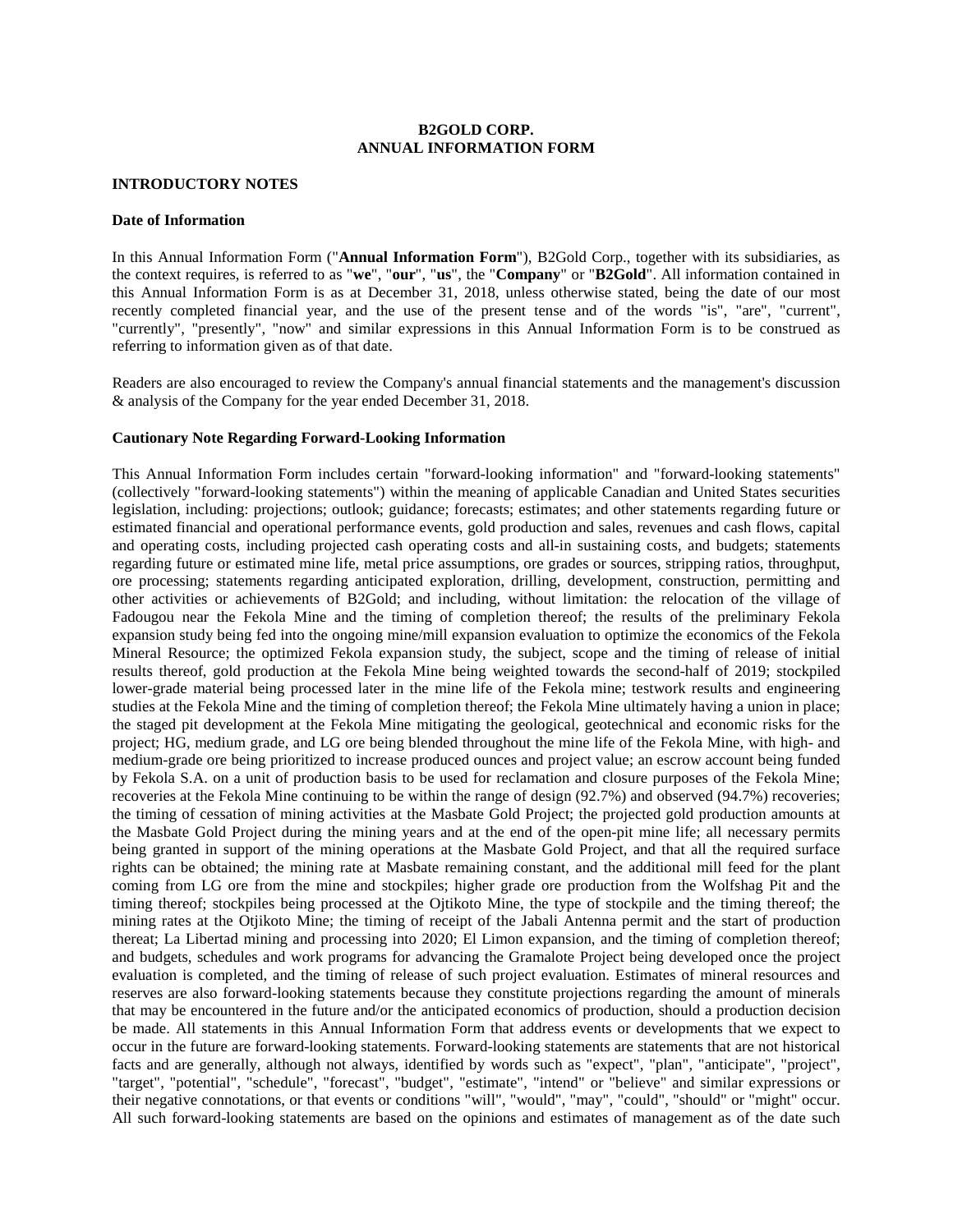statements are made. Terms not defined above have the meaning given to such terms in this Annual Information Form.

Forward-looking statements are inherently subject to known and unknown risks, uncertainties and other factors, many of which are beyond our ability to control, that may cause our actual results, level of activity, performance or achievements to be materially different from those expressed or implied by such forward-looking information. Such risks include, without limitation, the risks, uncertainties and other factors referred to in this Annual Information Form under the heading "Risk Factors" and elsewhere herein.

Forward-looking statements are based on the applicable assumptions and factors management considers reasonable as of the date hereof, based on the information available to management at such time. These assumptions and factors include, but are not limited to, assumptions and factors related to B2Gold's ability to carry on current and future operations, including: development and exploration activities; the timing, extent, duration and economic viability of such operations, including any mineral resources or reserves identified thereby; the accuracy and reliability of estimates, projections, forecasts, studies and assessments; B2Gold's ability to meet or achieve estimates, projections and forecasts; the availability and cost of inputs; the price and market for outputs, including gold; the timely receipt of necessary approvals or permits; the ability to meet current and future obligations; the ability to obtain timely financing on reasonable terms when required; the current and future social, economic and political conditions; and other assumptions and factors generally associated with the mining industry.

Forward-looking statements are based on the opinions and estimates of B2Gold management and reflect their current expectations regarding future events and operating performance and speak only as of the date hereof. B2Gold does not assume any obligation to update forward-looking statements if circumstances or management's beliefs, expectations or opinions should change other than as required by applicable law. Although we have attempted to identify important factors that could cause actual results to differ materially from those contained in the forward-looking statements, there may be other factors that cause actual results to differ materially from those which are anticipated, estimated, or intended. There can be no assurance that forward-looking statements will prove to be accurate, and actual results, performance or achievements could differ materially from those expressed in, or implied by, these forward-looking statements. Accordingly, no assurance can be given that any events anticipated by the forward-looking statements will transpire or occur, or if any of them do, what benefits or liabilities B2Gold will derive therefrom. For the reasons set forth above, undue reliance should not be placed on forward-looking statements. All of the forward-looking statements contained in this Annual Information Form are qualified by these cautionary statements.

# <span id="page-4-0"></span>**Currency and Exchange Rate Information**

Our financial statements are reported in U.S. dollars. A reference in this Annual Information Form to:

- "**C\$**" or "**Canadian dollar**" is to the lawful currency of Canada;
- "**N\$**" or "**Namibian dollar**" is to the lawful currency of Namibia;
- "**Rand**" or "**South African Rand**" is to the lawful currency of South Africa;
- "**Córdoba**" is to the lawful currency of Nicaragua;
- "**PHP**" or "**Philippine peso**" is to the lawful currency of the Philippines;
- "**CFA franc**" or "**West African CFA franc**" is to the lawful currency of Mali and Burkina Faso;
- "**COL\$**" or "**Colombian peso**" is to the lawful currency of Colombia;
- "**Euro**" is to the lawful currency of the European Union; and
- "**\$**", "**US\$**" or "**U.S. dollar**" is to the lawful currency of the United States.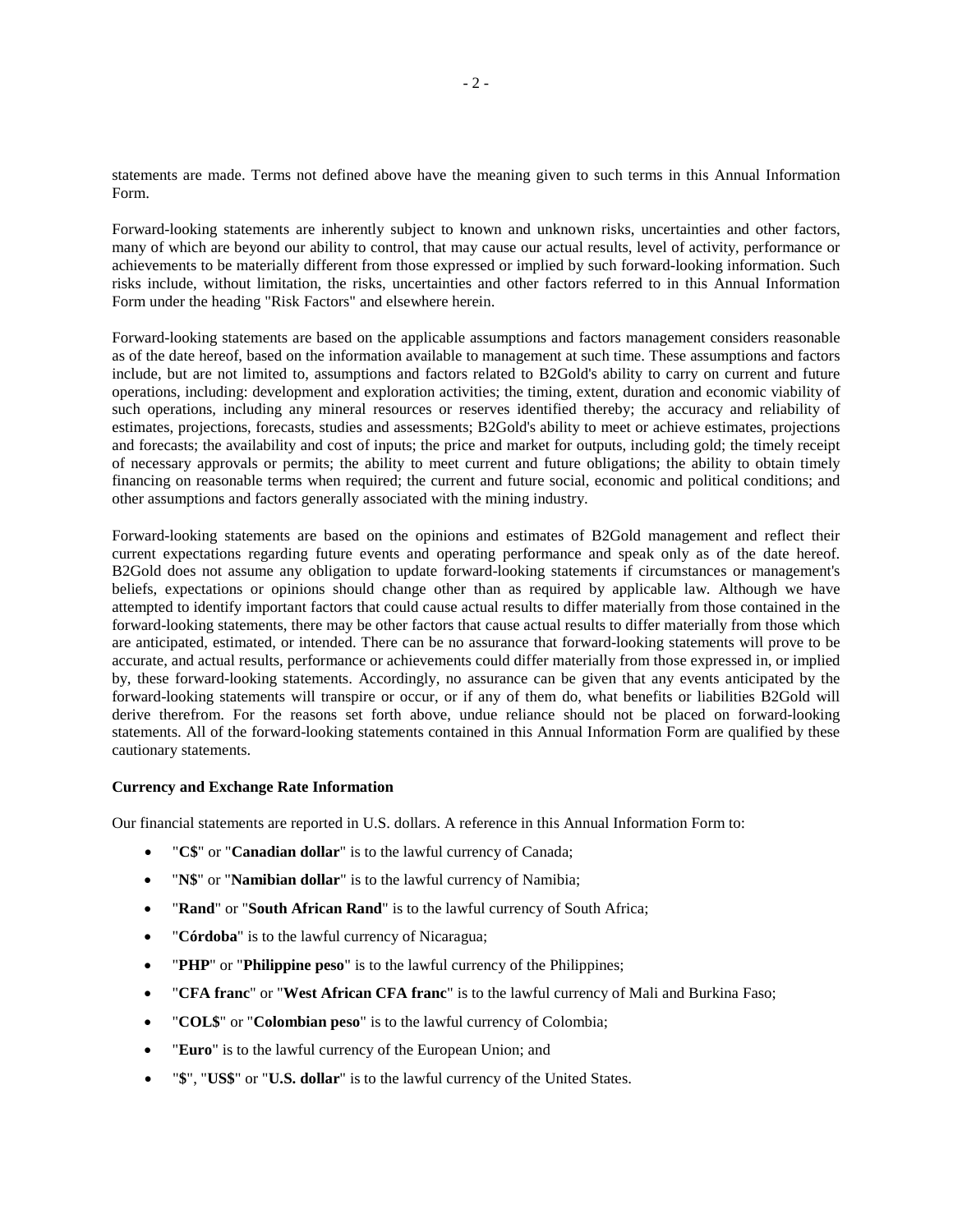The following table sets forth, for each period indicated, the high and low exchange rates for Canadian dollars expressed in U.S. dollars, the average of such exchange rates during such period, and the exchange rate at the end of such period. These rates are based on the Bank of Canada rate of exchange.

|                            |            | Fiscal Year Ended December 31, |            |  |  |  |
|----------------------------|------------|--------------------------------|------------|--|--|--|
|                            | 2016       | 2017                           | 2018       |  |  |  |
| Rate at the end of period  | US\$0.7448 | US\$0.7971                     | US\$0.7330 |  |  |  |
| Average rate during period | US\$0.7548 | US\$0.7708                     | US\$0.7721 |  |  |  |
| Highest rate during period | US\$0.7972 | US\$0.8245                     | US\$0.8138 |  |  |  |
| Lowest rate during period  | US\$0.6854 | US\$0.7276                     | US\$0.7330 |  |  |  |

On March 19, 2019, the daily average rate of exchange for one Canadian dollar in U.S. dollars as reported by the Bank of Canada was C\$1.00 = US\$0.7523.

# <span id="page-5-0"></span>**Production Results, Technical Information and Cautionary Note for United States Readers**

Actual and projected production results presented in this Annual Information Form reflect total production at the mines the Company operates on a 100% project basis. As further discussed in this Annual Information Form, the Company has an indirect ownership interest of 80% in the Fekola Mine, 90% in the Otjikoto Mine, 100% in each of the La Libertad and El Limon Mines, and its wholly owned subsidiary has the right to purchase all ore from the Masbate Gold Project (each mine and project are as defined herein).

The disclosure included in this Annual Information Form uses Mineral Reserve and Mineral Resource classification terms that comply with reporting standards in Canada and the Mineral Reserve and Mineral Resource estimates are made in accordance with the Canadian Institute of Mining, Metallurgy and Petroleum ("**CIM**") Council – Definitions adopted by CIM Council on May 10, 2014 (the "**CIM Standards**"), which were adopted by the Canadian Securities Administrators' ("**CSA**") National Instrument 43-101 *Standards of Disclosure for Mineral Projects* ("**NI 43-101**"). NI 43-101 is a rule developed by the CSA that establishes standards for all public disclosure an issuer makes of scientific and technical information concerning mineral projects. The following definitions are reproduced from the CIM Standards:

A *Modifying Factor* or *Modifying Factors* are considerations used to convert Mineral Resources to Mineral Reserves. These include, but are not restricted to, mining, processing, metallurgical, infrastructure, economic, marketing, legal, environmental, social and governmental factors**.**

A *Mineral Resource* is a concentration or occurrence of solid material of economic interest in or on the Earth's crust in such form, grade or quality and quantity that there are reasonable prospects for eventual economic extraction. The location, quantity, grade or quality, continuity and other geological characteristics of a Mineral Resource are known, estimated or interpreted from specific geological evidence and knowledge, including sampling. Mineral Resources are sub-divided, in order of increasing geological confidence, into Inferred, Indicated and Measured categories.

An *Inferred Mineral Resource* is that part of a Mineral Resource for which quantity and grade or quality are estimated on the basis of limited geological evidence and sampling. Geological evidence is sufficient to imply but not verify geological and grade or quality continuity. An Inferred Mineral Resource has a lower level of confidence than that applying to an Indicated Mineral Resource and must not be converted to a Mineral Reserve. It is reasonably expected that the majority of Inferred Mineral Resources could be upgraded to Indicated Mineral Resources with continued exploration.

An *Indicated Mineral Resource* is that part of a Mineral Resource for which quantity, grade or quality, densities, shape and physical characteristics are estimated with sufficient confidence to allow the application of Modifying Factors in sufficient detail to support mine planning and evaluation of the economic viability of the deposit. Geological evidence is derived from adequately detailed and reliable exploration, sampling and testing and is sufficient to assume geological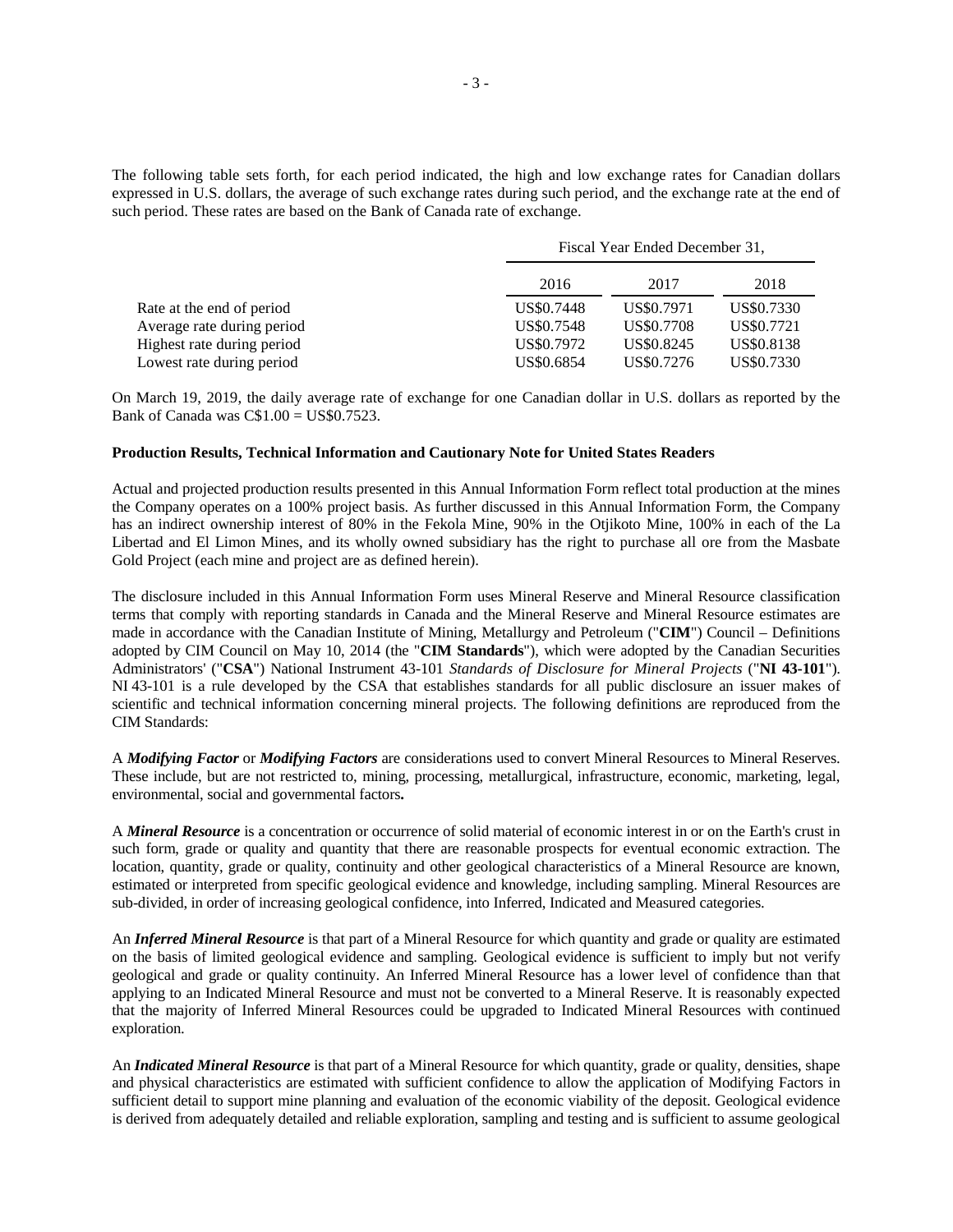and grade or quality continuity between points of observation. An Indicated Mineral Resource has a lower level of confidence than that applying to a Measured Mineral Resource and may only be converted to a Probable Mineral Reserve.

A *Measured Mineral Resource* is that part of a Mineral Resource for which quantity, grade or quality, densities, shape, and physical characteristics are estimated with confidence sufficient to allow the application of Modifying Factors to support detailed mine planning and final evaluation of the economic viability of the deposit. Geological evidence is derived from detailed and reliable exploration, sampling and testing and is sufficient to confirm geological and grade or quality continuity between points of observation. A Measured Mineral Resource has a higher level of confidence than that applying to either an Indicated Mineral Resource or an Inferred Mineral Resource. It may be converted to a Proven Mineral Reserve or to a Probable Mineral Reserve.

A *Mineral Reserve* is the economically mineable part of a Measured and/or Indicated Mineral Resource. It includes diluting materials and allowances for losses, which may occur when the material is mined or extracted and is defined by studies at pre-feasibility or feasibility level as appropriate that include application of Modifying Factors. Such studies demonstrate that, at the time of reporting, extraction could reasonably be justified. The reference point at which Mineral Reserves are defined, usually the point where the ore is delivered to the processing plant, must be stated. It is important that, in all situations where the reference point is different, such as for a saleable product, a clarifying statement is included to ensure that the reader is fully informed as to what is being reported. The public disclosure of a Mineral Reserve must be demonstrated by a pre-feasibility study or feasibility study.

A *Probable Mineral Reserve* is the economically mineable part of an Indicated, and in some circumstances, a Measured Mineral Resource. The confidence in the Modifying Factors applying to a Probable Mineral Reserve is lower than that applying to a Proven Mineral Reserve.

A *Proven Mineral Reserve* is the economically mineable part of a Measured Mineral Resource. A Proven Mineral Reserve implies a high degree of confidence in the Modifying Factors.

Unless otherwise indicated, all of our Mineral Reserves and Mineral Resources included in this Annual Information Form have been prepared in accordance with NI 43-101. Canadian standards for public disclosure of scientific and technical information concerning mineral projects differ significantly from the requirements of the United States Securities and Exchange Commission's (the "**SEC**") Industry Guide 7 ("**Guide 7**") under the U.S. Securities Act of 1933, as amended. In particular, and without limiting the generality of the foregoing, the terms "Mineral Reserve", "Proven Mineral Reserve" and "Probable Mineral Reserve" are Canadian mining terms as defined in accordance with NI 43-101 and CIM Standards. These definitions differ from the definitions in Guide 7, and therefore may not qualify as reserves under SEC standards. Under Guide 7 standards, a "final" or "bankable" feasibility study is required to report reserves, the three-year historical average price is used in any reserve or cash flow analysis to designate reserves and the primary environmental analysis or report must be filed with the appropriate governmental authority. Under Guide 7 standards, mineralization may not be classified as a "reserve" unless the determination has been made that the mineralization could be economically and legally produced or extracted at the time the reserve determination is made.

In addition, the terms "Mineral Resource", "Measured Mineral Resource", "Indicated Mineral Resource" and "Inferred Mineral Resource" are defined in and required to be disclosed by NI 43-101; however, these terms are not defined terms under Guide 7 and are normally not permitted to be used in reports and registration statements filed with the SEC. Accordingly, resource information contained herein may not be comparable to similar information disclosed by U.S. companies under Guide 7. Investors are cautioned not to assume that any part or all of mineral deposits in these categories will ever be converted into reserves or that they can be mined economically or legally. "Inferred Mineral Resources" have a great amount of uncertainty as to their existence, and great uncertainty as to their economic and legal feasibility. Historical results or feasibility models presented herein are not guarantees or expectations of future performance. It cannot be assumed that all, or any part, of an Inferred Mineral Resource will ever be upgraded to a higher category. Investors are cautioned not to assume that all or any part of an Inferred Mineral Resource exists or that it can be economically or legally mined. Further, while NI 43-101 permits companies to disclose economic projections contained in pre-feasibility studies and preliminary economic assessments, which are not based on "reserves", U.S. companies have not generally been permitted to disclose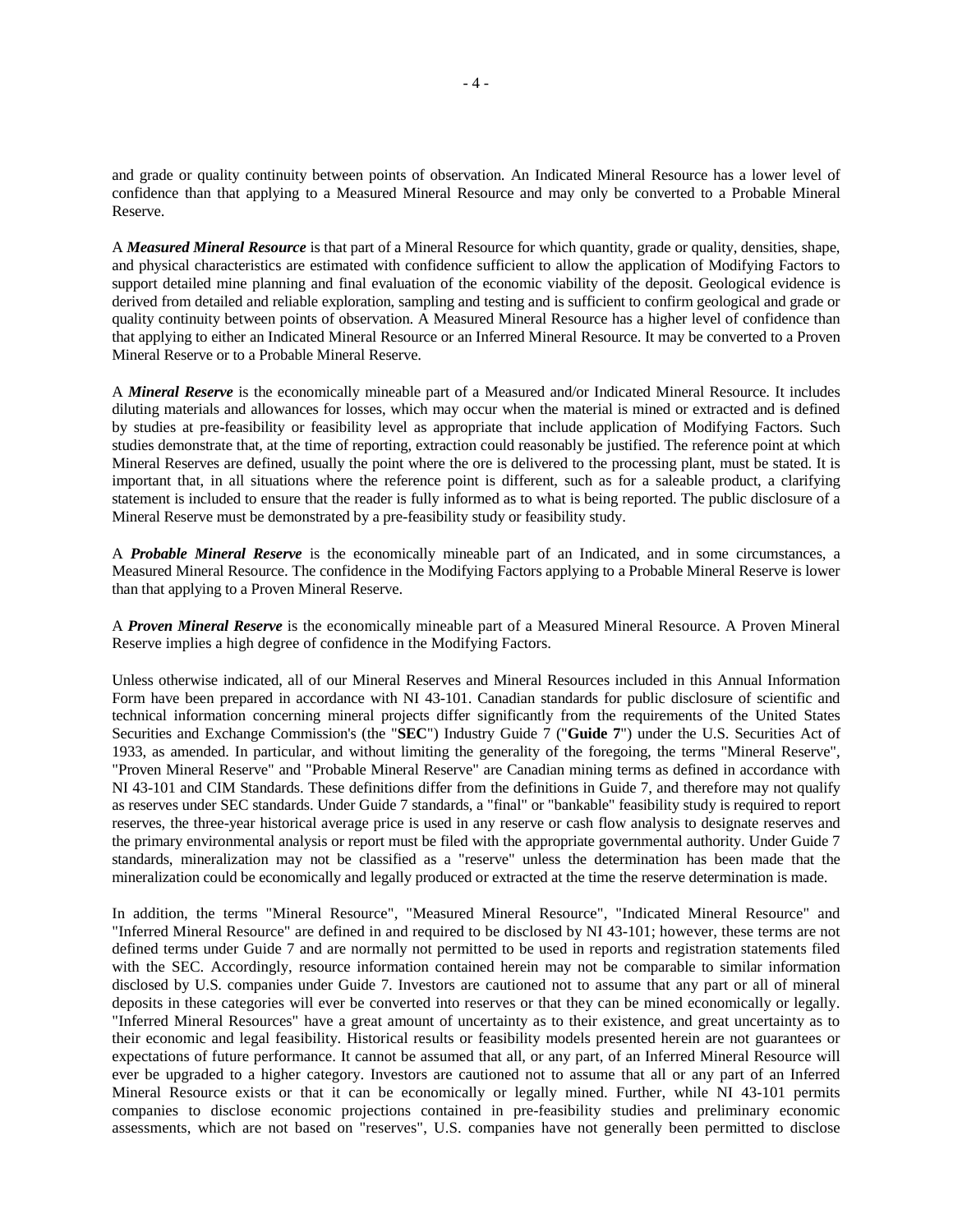economic projections for a mineral property in their SEC filings prior to the establishment of "reserves". Disclosure of "contained ounces" in a resource is permitted disclosure under Canadian reporting standards; however, Guide 7 normally only permits issuers to report mineralization that does not constitute "reserves" by SEC standards as inplace tonnage and grade without reference to unit measures.

Accordingly, information contained in this Annual Information Form contains descriptions of our mineral deposits that may not be comparable to similar information made public by U.S. companies subject to the reporting and disclosure requirements under the United States federal securities laws and the rules and regulations thereunder.

The term "Qualified Person" as used in this Annual Information Form means a Qualified Person as that term is defined in NI 43-101. Except where otherwise disclosed:

- Peter D. Montano, P.E., the Project Director of B2Gold, a Qualified Person, has approved the scientific and technical information related to operations matters contained in this Annual Information Form.
- Tom Garagan, Senior Vice President of Exploration of B2Gold, a Qualified Person, has approved the scientific and technical information regarding exploration matters contained in this Annual Information Form.
- John Rajala, Vice President of Metallurgy of B2Gold, a Qualified Person, has approved El Limon development information contained in this Annual Information Form.

# <span id="page-7-0"></span>**CORPORATE STRUCTURE**

# <span id="page-7-1"></span>**Name, Address and Incorporation**

We were incorporated under the *Business Corporations Act* (British Columbia) (the "**BCBCA**") on November 30, 2006. Our head office is located at Suite 3100, Three Bentall Centre, 595 Burrard Street, Vancouver, British Columbia, Canada V7X 1J1 and our registered office is located at 1600-925 West Georgia Street, Vancouver, British Columbia, Canada V6C 3L2.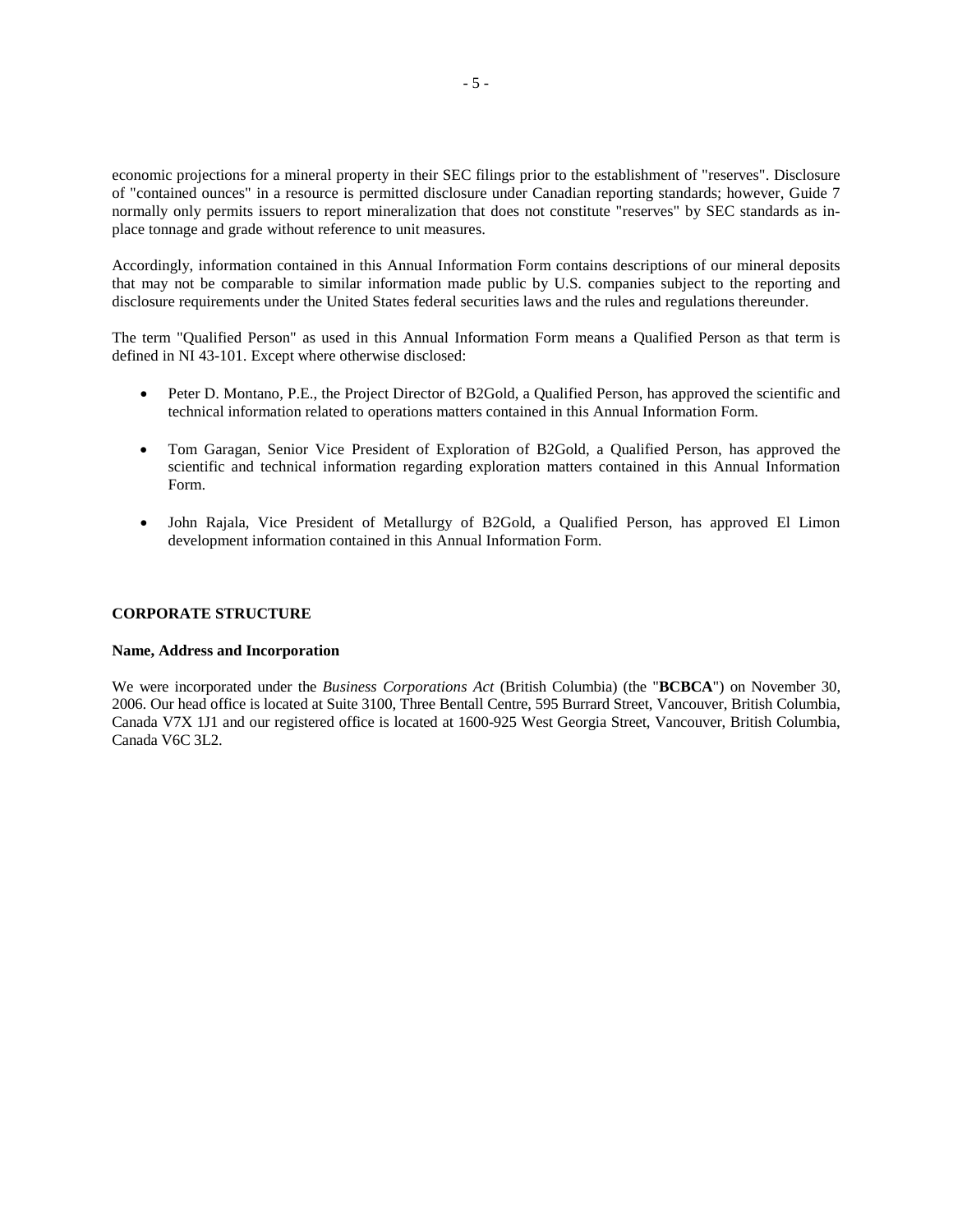#### <span id="page-8-0"></span>**Intercorporate Relationships**

A significant portion of our business is carried on through our subsidiaries. A chart showing the names of our material subsidiaries and certain subsidiaries holding an interest in mineral projects the Company considers significant that are described in this Annual Information Form and their respective jurisdiction of incorporation is set out below:



Notes:

- (1) All ownership of subsidiaries is 100% unless indicated. Certain subsidiaries are indirectly owned by us through wholly-owned subsidiaries not reflected above.
- (2) Colombian branches are not separate legal entities.
- (3) Not a subsidiary of B2Gold.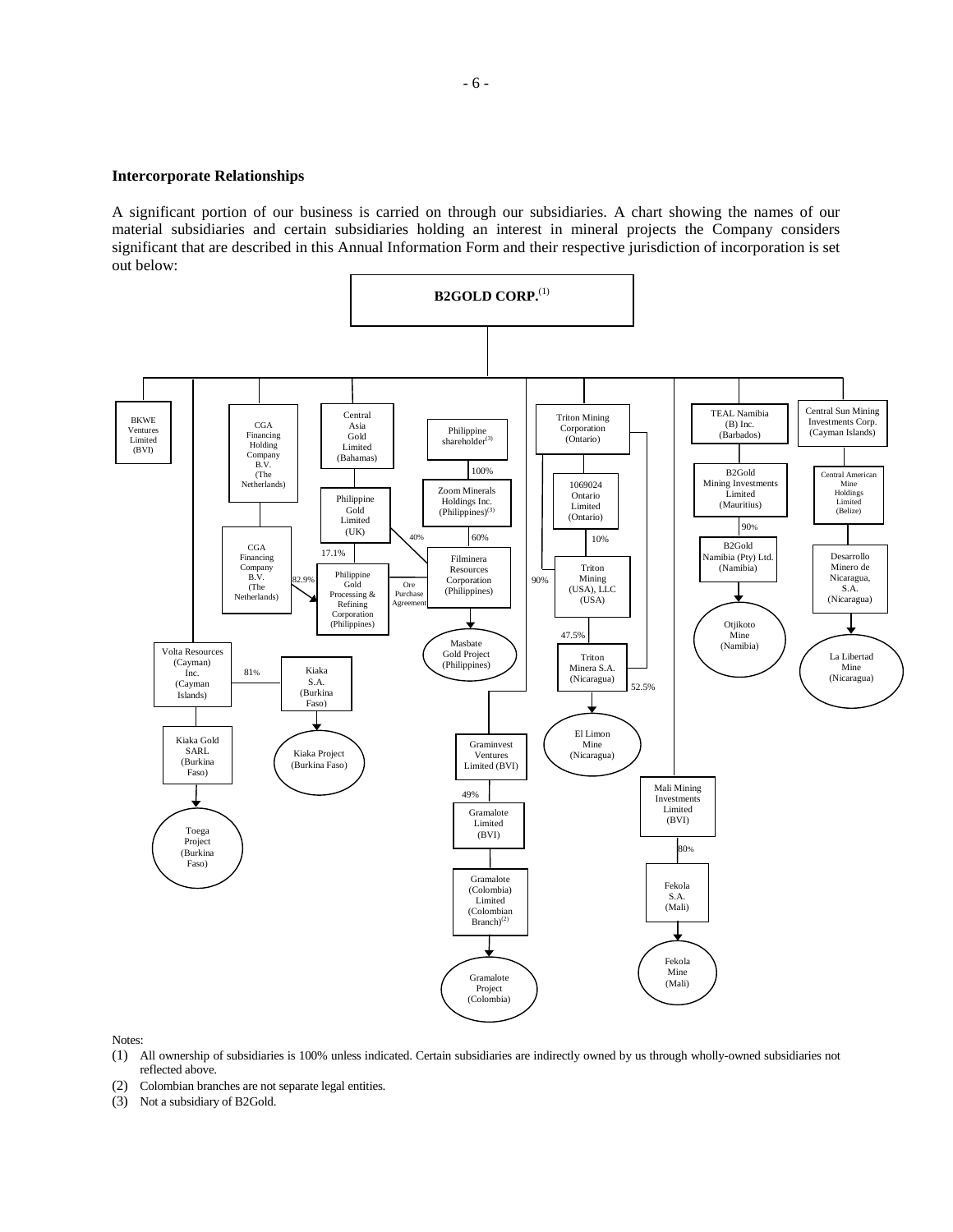# <span id="page-9-0"></span>**GENERAL DEVELOPMENT OF THE BUSINESS**

We are a Vancouver-based gold producer with five operating mines (one mine in Mali, one mine in Namibia, one mine in the Philippines and two mines in Nicaragua). In addition, we have a portfolio of other evaluation and exploration projects in several countries including Mali, Colombia, Burkina Faso, Finland, Namibia and Nicaragua. Our material mineral properties consist of the following three mines:

- Fekola mine (80% ownership), an open pit gold mine located approximately 40 kilometres ("**km**") south of the city of Kéniéba, Mali ("**Fekola Mine**");
- Otjikoto mine (90% ownership), an open pit, and potential underground, gold mine located approximately 300 km north of Windhoek, the capital of Namibia ("**Otjikoto Mine**"); and
- Masbate gold project (ownership as described in "*Material Properties – Masbate Gold Project*" below), an open pit gold mine, located near the northern tip of the island of Masbate, 360 km south-east of Manila, the capital of the Philippines ("**Masbate Gold Project**").

Our other significant assets consist of the following mines and two projects:

- El Limon mine (100% ownership), an underground and open pit gold mine located in northwestern Nicaragua, approximately 100 km northwest of Managua, the capital of Nicaragua ("**El Limon Mine**");
- La Libertad mine (100% ownership), an underground and open pit gold mine located 110 km due east of Managua, and 32 km northeast of Juigalpa, Nicaragua ("**La Libertad Mine**");
- Burkina Faso regional projects consisting of the Kiaka and Toega projects (81% ownership), gold projects located 140 km southeast of Ouagadougou, the capital of Burkina Faso (respectively "**Kiaka Project**" and "**Toega Project**"); and
- Gramalote Project (49% ownership), a gold project located 230 km northwest of Bogota, the capital of Colombia ("**Gramalote Project**").

# <span id="page-9-1"></span>**Three Year History**

Over the three most recently completed financial years, the significant events described below contributed to the development of our business.

#### *2016 Developments*

On January 11, 2016, the Company filed a final short form base shelf prospectus (the "**Base Shelf Prospectus**") in each of the provinces of Canada and a corresponding amended shelf registration statement in the United States, which allowed us to offer up to \$300 million of debt securities, warrants, subscription receipts, units or common shares of the Company (the "**Common Shares**"), or any combination thereof, from time to time during a 25-month period, which expired in February 2018.

On March 14, 2016, the Company received approvals for prepaid sales financing arrangements of up to \$120 million (the "**Prepaid Sales**") from our Credit Facility Bank Syndicate (as defined below). The Prepaid Sales, in the form of metal sales forward contracts, allowed the Company to deliver pre-determined volumes of gold on agreed future delivery dates in exchange for an upfront cash pre-payment ("**Prepaid Amount**"). The Prepaid Sales arrangements had a term of 33 months commencing March 2016, and settlement was in the form of physical deliveries of unallocated gold from any of our mines in 24 equal monthly installments during 2017 and 2018. Initial Prepaid Sales contracts had been entered into for the delivery of 49,475 ounces of gold in 2017 and 53,791 in 2018, for total cash Prepaid Amount proceeds of \$120 million.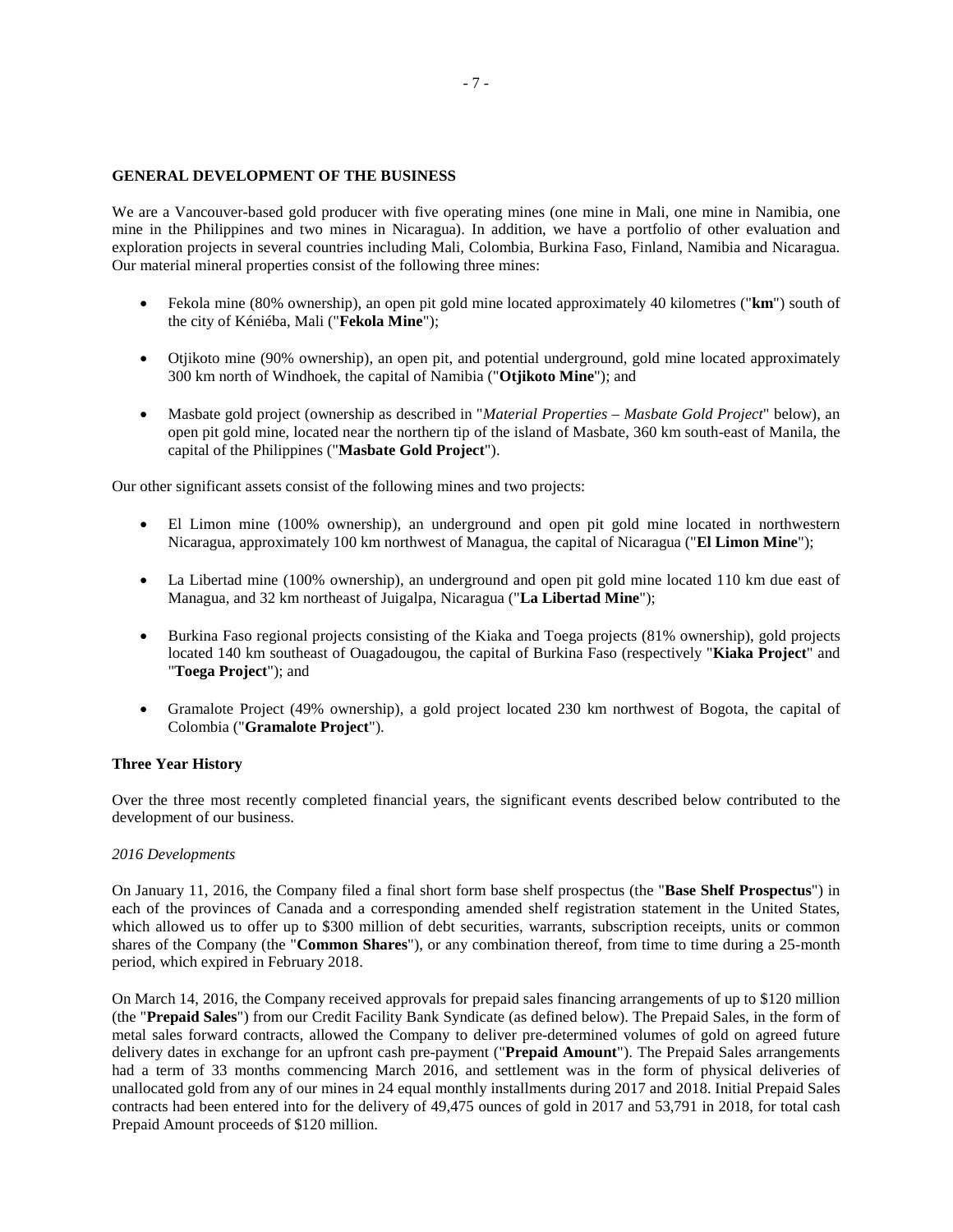On June 8, 2016, the Otjikoto equipment loan facility, entered into on December 4, 2013 (and as amended from time to time) between B2Gold Namibia Minerals (Proprietary) Limited, as borrower, Caterpillar Financial SARL, as arranger, Caterpillar Financial Services Corporation, as original lender, and the Company and B2Gold Namibia (Proprietary) Limited ("**B2Gold Namibia**"), as guarantors (the "**Otjikoto Equipment Facility**"), was amended to extend the term over which loans may be advanced under the facility to December 31, 2016 and an additional \$4.5 million was made available for drawdown. As at December 31, 2018, the Company had drawn down the full amount currently available under the Otjikoto Equipment Facility.

On August 11, 2016, the Company entered into an equity distribution agreement (the "**ATM Agreement**") with two placement agents for the sale of Common Shares having up to an aggregate gross offering price of \$100 million through "at the market" distributions. The offering of Common Shares under the ATM Agreement (the "**ATM Offering**") was made pursuant to a prospectus supplement (the "**Supplement**") filed in all of the provinces of Canada and incorporated by reference into the Base Shelf Prospectus. During the year ended December 31, 2016, the Company issued 14.8 million Common Shares at an average price of \$3.17 per Common Share for gross proceeds of \$47.1 million (net proceeds of \$44.2 million after deducting costs associated with the issuance). During the year ended December 31, 2017, no Common Shares were issued under the ATM Agreement. In the second quarter of 2017, the Company terminated the ATM Agreement.

On September 7, 2016, the Company entered into a Euro 71.4 million term equipment facility (the "**Fekola Equipment Facility**") with Caterpillar Financial SARL, as mandated lead arranger, and Caterpillar Financial Services Corporation, as original lender. The aggregate principal amount of up to Euro 71.4 million is available to our majority-owned subsidiary, Fekola S.A., to finance or refinance the mining fleet and other mining equipment at our Fekola Mine in Mali. The Fekola Equipment Facility is available for a period that commenced on February 13, 2017 (the "**Financial Close Date**") and ends on the earlier of the day when the Fekola Equipment Facility is fully drawn and 30 months from the Financial Close Date. The Fekola Equipment Facility may be drawn in installments of not less than Euro 5 million, and each such installment shall be treated as a separate equipment loan. The Company is required to maintain a deposit in a debt service reserve account ("**DSRA**") equal at all times to the total of the principal, interest and other payments that become payable over the next six month period. Each equipment loan is repayable in 20 equal quarterly installments. The final repayment date shall be five years from the first disbursement under each equipment loan. The interest rate on each loan is a rate per annum equal to EURIBOR plus a margin of 5.10%. A commitment fee of 1.15% per annum on the undrawn balance of each tranche for the first 24 months after December 7, 2016 and 0.5% thereafter is also due, each payable quarterly. In each case, from October 1, 2017, 0.4167% per annum on the undrawn balance of each tranche is also due. The Company and its subsidiary, Mali Mining Investments Limited, have guaranteed the Fekola Equipment Facility and security has been given over equipment which has been financed by the Fekola Equipment Facility, related warranty and insurance and over the DSRA. As at December 31, 2018, the Company had drawn Euro 69 million (\$78.4 million equivalent) with Euro 2 million (\$2.2 million equivalent) undrawn.

On September 27, 2016, the Philippine Department of Environment and Natural Resources ("**DENR**") announced the preliminary results of mining audits carried out by the DENR in respect of all metallic mines in the Philippines. As reported by us on February 2, 2017, the DENR announced further results of its mining audit and the Masbate Gold Project was not among the mines announced to be suspended or closed. Additional results of the mining audit were released on November 17, 2018 and, once again, the Masbate Gold Project was not among the mines announced to be suspended or closed. The Philippine Mining Industry Coordinating Council (the "**MICC**"), the oversight committee for DENR, plans to commence another audit of mines in the Philippines in 2019, however, no specific date for such has been announced as of yet.

In March 2016, pursuant to applicable mining law, the Company formed a new 100% owned subsidiary company, Fekola S.A., which merged with Songhoi Resources SARL ("**Songhoi**") in December 2016 to become the holder of Médiandi Exploitation Licence and therefore, now holds our interest in the Fekola Mine. Under Mali law, the Company was required to contribute a 10% free carried non-dillutable interest in Fekola S.A. to the State of Mali. The State of Mali also has the option to purchase an additional 10% of Fekola S.A. which it has exercised.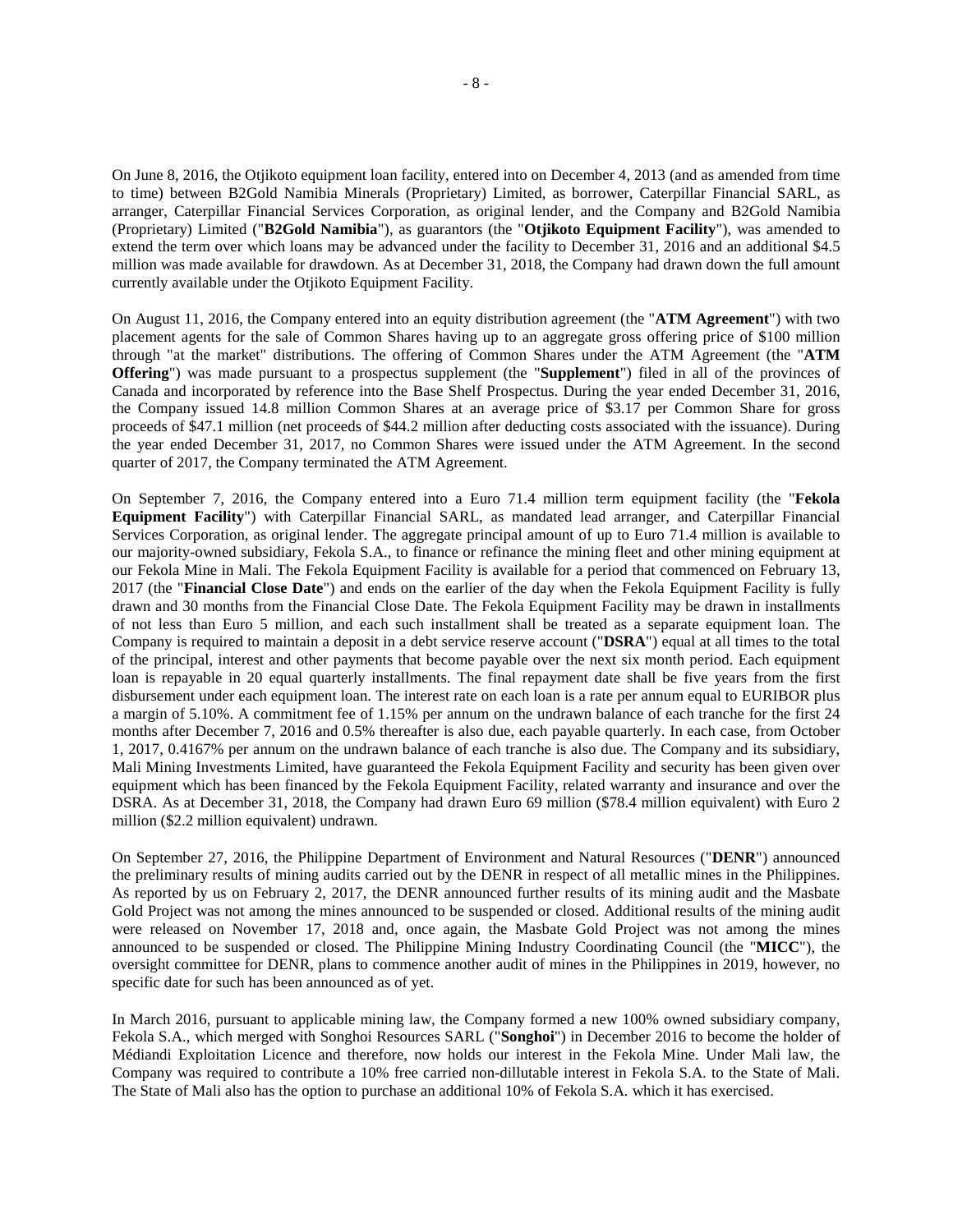#### *2017 Developments*

In the first half of 2017, the Company entered into further Prepaid Sales transactions with the Credit Facility Banking Syndicate (as defined below) totalling \$30 million for delivery of 25,282 ounces of gold for delivery between January 31 and May 20, 2019.

On May 30, 2017, an amendment to the Otjikoto Equipment Facility was entered into to allow B2Gold Namibia Minerals (Proprietary) Limited to re-borrow up to \$6.48 million of the amount previously repaid, which was fully drawn as at December 31, 2018.

On June 1, 2017, our affiliate Filminera Resource Corporation ("**Filminera**") and subsidiary Philippine Gold Processing & Refining Corporation ("**PGPRC**") entered into an aggregate of \$17.8 million in equipment facilities with Caterpillar Financial Services Philippines, Inc. (together, the "**Masbate Equipment Facility**"). The principal amount is available to finance or refinance the mining fleet and other mining equipment at the Masbate Gold Project in the Philippines. The Masbate Equipment Facility is available for a period that ends on the earlier of the day when the Masbate Equipment Facility is fully drawn and December 31, 2018. The Masbate Equipment Facility may be drawn in installments of not less than \$0.5 million, and each such installment shall be treated as a separate equipment loan. Each equipment loan is repayable in 20 equal quarterly installments. The final repayment date shall be five years from the first disbursement under each equipment loan. The interest rate on each loan is a rate per annum equal to LIBOR plus a margin of 3.85%. A commitment fee of 1.15% per annum on the undrawn balance of each tranche is also due, each payable quarterly. The Company has guaranteed the Masbate Equipment Facility and security is given over the equipment of the borrower which has been financed by the Masbate Equipment Facility. As at December 31, 2018, \$16.7 million had been drawn.

On July 7, 2017, the Company entered into an amended and restated revolving credit facility (the "**Credit Facility**") with a syndicate of international banks, which includes HSBC Bank USA, National Association, which acts as administrative agent and lender, HSBC Securities (USA) Inc., which acts as sole lead arranger and sole bookrunner, The Bank of Nova Scotia, Société Générale, ING Bank N.V., and the Canadian Imperial Bank of Commerce (collectively, the "**Credit Facility Bank Syndicate**"), to upsize our revolving credit facility to an aggregate amount of \$500 million, representing a \$75 million increase from the principal amount of \$425 million under our previously amended revolving credit facility. The Credit Facility also allows for an accordion feature whereby upon receipt of additional binding commitments, the Credit Facility may be increased to \$600 million any time prior to the maturity date. The Credit Facility bears interest on a sliding scale of between LIBOR plus 2.25% to 3.25% based on our consolidated net leverage ratio. Commitment fees for the undrawn portion of the Credit Facility are on a similar sliding scale basis of between 0.5% and 0.925%. The term of the Credit Facility is four years, maturing on July 7, 2021. From December 29, 2017 onwards, for such time as the indebtedness outstanding under our existing Notes (as defined below) was greater than \$100 million, the sliding scale interest temporarily increased to a sliding scale range of between LIBOR plus 2.5% to 4%. The increase in the sliding scale rate would cease upon the reduction of outstanding indebtedness under the Notes to \$100 million or less. In addition, a fee equal to 0.25% of the total Credit Facility was payable on December 29, 2017 and every 90 days thereafter until the outstanding indebtedness under the Notes is \$100 million or less (as discussed below, the Notes were completely repaid on October 1, 2018).

In March 2017, the Company signed a mining convention in the form required under the *2012 Mining Code* (Mali) (the "**2012 Mining Code**") that relates to, among other things, the ownership, permitting, reclamation bond requirements, development, operation and taxation applicable to the Fekola Mine with the State of Mali (the "**Fekola Convention**"). In August 2017, the Company finalized certain additional agreements with the State of Mali including a shareholders agreement (the "**Fekola Shareholders Agreement**"), the share purchase agreement pursuant to which the State of Mali exercised the aforementioned additional 10% ownership interest in Fekola S.A. (the "**Share Purchase Agreement**") and an amendment to the Fekola Convention to address and clarify certain issues under the 2012 Mining Code. The Fekola Convention, as amended, governs the procedural and economic parameters pursuant to which the Company operates the Fekola Mine.

On September 25, 2017, the Company announced that we completed the construction of the Fekola mill and commenced ore processing at the Fekola Mine, more than three months ahead of schedule and on budget. The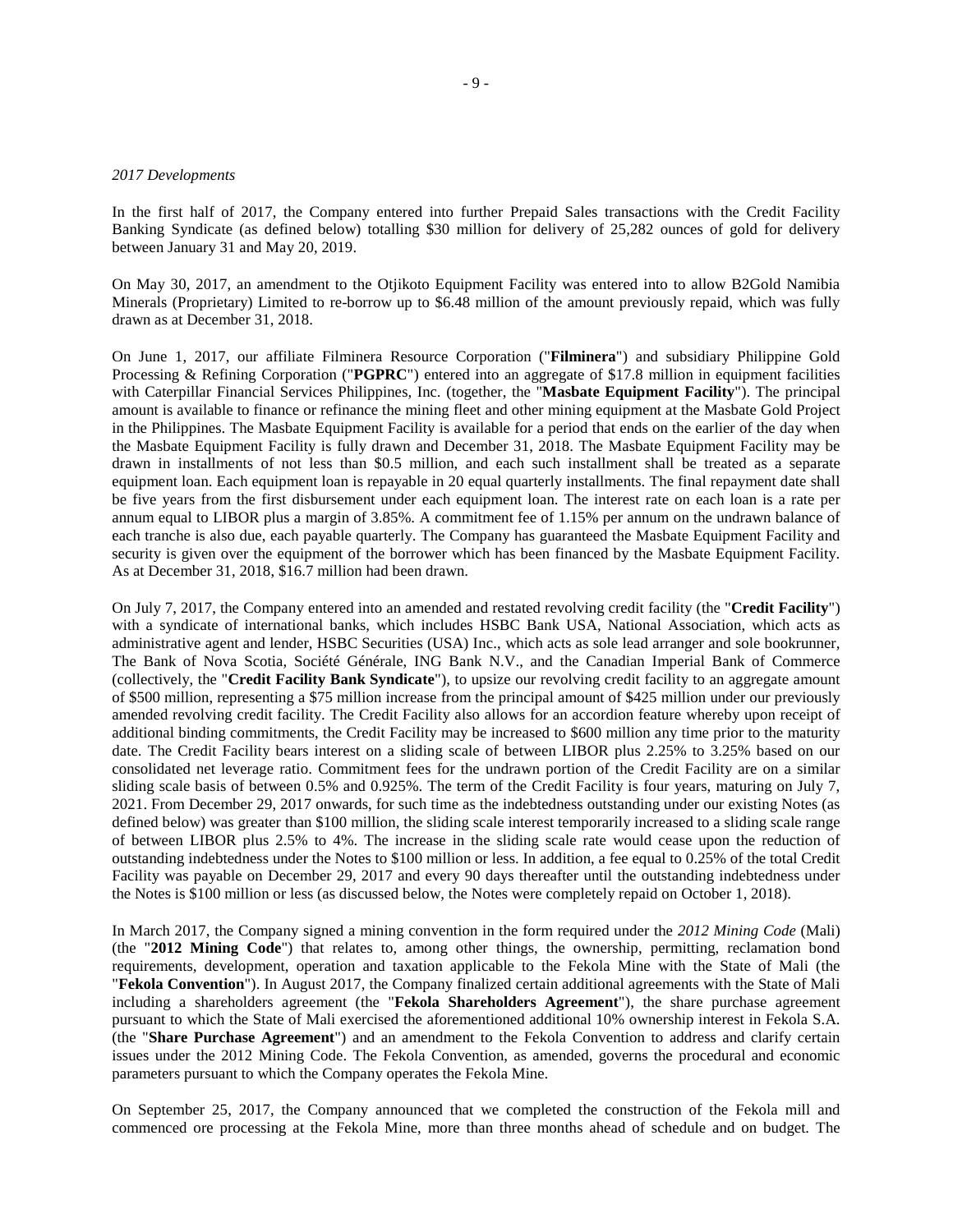Company also completed a new life-of-mine ("**LoM**") plan for the Fekola deposit that projects higher mill throughput and annual gold production, and lower projected operating costs per ounce and all-in sustaining costs per ounce of gold than the original (4 million tonnes per annum ("**Mtpa**")) plan in the optimized Fekola feasibility study. The new LoM plan was completed based on the expanded 5 Mtpa mill throughput and takes into account an early start-up, increased processing throughput and improved open-pit design and scheduling.

On October 7, 2017, the first gold pour at the Fekola Mine occurred, approximately three months ahead of schedule.

On October 23, 2017, Ms. Robin Weisman was appointed to the board of directors of the Company (the "**Board**").

On November 30, 2017, the Fekola Mine achieved commercial production, one month ahead of the revised schedule and four months ahead of the schedule announced in the optimized Fekola feasibility study. The Fekola Mine was officially opened in January 2018.

In 2017, the MICC voted to rescind the existing Department Administrative Order which bans new open-pit mines in the Philippines (which does not apply to current Masbate Gold Project operations). They have indicated that the order may be lifted provided that mining laws, rules and regulations are strictly enforced.

In 2017, a detailed capital cost estimate of \$25.5 million was completed by Lycopodium Limited, working with the Company's engineering team, for the expansion of the Masbate Gold Project processing plant to 8 million tonnes per year. In early 2019, the expansion project was completed by the Company and the upgraded processing plant was brought online.

# *2018 Developments*

On May 29, 2018, the Company celebrated the official opening of the B2Gold Solar Plant at its Otjikoto Mine in Namibia. Changing the power plant to a heavy fuel oil ("**HFO**") solar hybrid plant is expected to reduce processing costs by approximately 3% and power costs by approximately \$0.026 kilowatt per hour. It is also expected to reduce greenhouse gas ("**GHG**") emissions produced by the mine.

On June 14, 2018, the Company launched its second annual Responsible Mining Report. The report provides a detailed overview of the Company's economic, governance, environmental and social performance in 2017. A copy of the report can be accessed on the Company's website at www.b2gold.com.

On August 8, 2018, the Company was informed that the Malian Council of Ministers approved the participation of the State of Mali in Fekola S.A. for a total of 20% (being the 10% free carried interest plus the additional 10% interest), through an ordinance and a decree of the Council of Ministers, signed by the President of Mali. In light of such, the Company transferred ownership of 20% of Fekola S.A. to the State of Mali. The first non-participating 10% of the State of Mali's ownership entitles it to an annual priority dividend equivalent to 10% of calendar net income of Fekola S.A. The second fully participating 10% of the State of Mali's interest entitles it to ordinary dividends payable on the same basis as any ordinary dividends declared and payable to us for our 80% interest.

In October 2018, the Company was granted the mine permit for the Limon Central Pit in Nicaragua and announced positive results from the expansion study at El Limon Mine, and that a renewed collective agreement had been signed with El Limon labour unions.

On October 1, 2018, the Company repaid in full its \$259 million aggregate principal amount of convertible senior subordinated notes (the "**Notes**") on maturity. The repayment of all outstanding principal and accrued interest under the Notes amounted to approximately \$263 million, which B2Gold funded using existing cash on hand and a portion of its Credit Facility.

In late 2018, the Company completed a preliminary Fekola expansion study to evaluate the potential to expand the Fekola Mine and mill from the base case of 6 Mtpa of ore throughput to 7.5 Mtpa. The results of the preliminary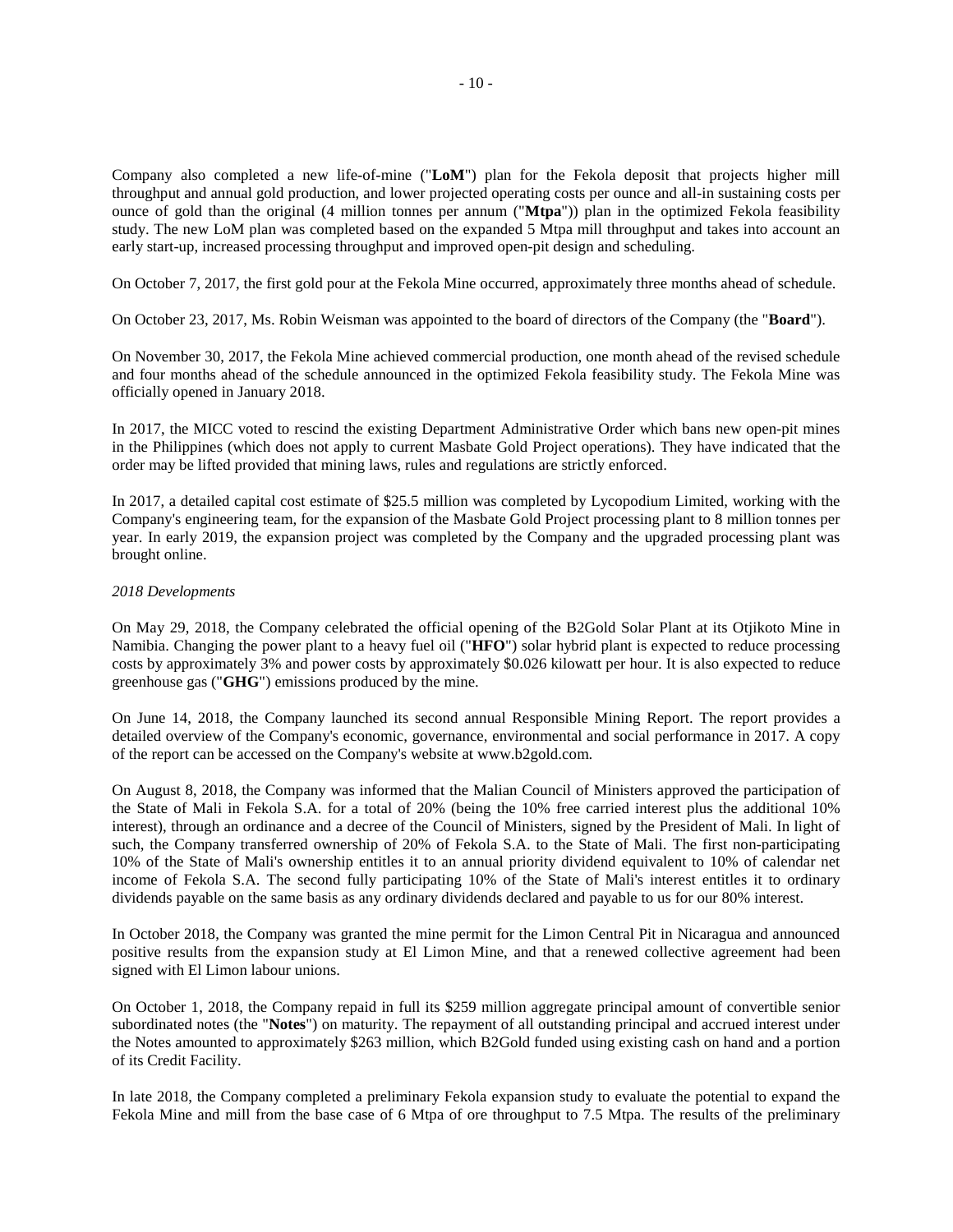study indicated robust economics for the 7.5 Mtpa expansion case with estimated process capital costs of \$50 million. Given the additional capacity of the Fekola Mine primary crusher and semi-autogenous grind ("**SAG**") mill and other process systems, the study demonstrated that the 7.5 Mtpa upside could be achieved with an upgrade of the ball mill circuit as well as other equipment upgrades.

# <span id="page-13-0"></span>**DESCRIPTION OF THE BUSINESS**

#### <span id="page-13-1"></span>**General**

We are a Vancouver-based senior gold producer with a strategic focus on acquiring and developing interests in mineral properties with demonstrated potential for hosting economic mineral deposits, with gold deposits as the primary focus. We conduct gold mining operations and exploration and drilling campaigns to define and develop Mineral Resources and Mineral Reserves on our properties with an intention of developing, constructing and operating mines on such properties.

Our corporate objective is to continue growing as a profitable and responsible gold producer through ongoing exploration of our existing projects and accretive acquisitions, irrespective of the gold price.

#### <span id="page-13-2"></span>**Principal Product**

Our principal product is gold, with gold production forming all of our revenues. There is a global market into which we can sell our gold and, as a result, we are not dependent on a particular purchaser with respect to the sale of the gold that we produce.

# <span id="page-13-3"></span>**Special Skills and Knowledge**

Various aspects of our business require specialized skills and knowledge, certain of which are in high demand and in limited supply. Such skills and knowledge include the areas of permitting, engineering, geology, metallurgy, logistical planning, implementation of exploration programs, mine construction and development, mine operation, as well as legal compliance, finance and accounting. We have an active recruitment program, have highly qualified management personnel and staff, and believe that persons having the necessary skills are generally available. We have found that we can locate and retain competent employees and consultants in such fields as well as a retention rate of highly skilled employees and we anticipate that we will not have significant difficulty in recruiting other personnel as needed. Training programs are in place for workers that are recruited locally.

#### <span id="page-13-4"></span>**Competitive Conditions**

The gold exploration and mining business is a competitive business. We compete with numerous other companies (including, as a senior gold producer, some of the largest mining companies in the world) and individuals in the search for and the acquisition of quality gold properties, mineral claims, permits, concessions and other mineral interests, as well as recruiting and retaining qualified employees. Our ability to acquire gold properties in the future will depend not only on our ability to develop our present properties, but also on our ability to select and acquire suitable producing properties or prospects for development or mineral exploration.

# <span id="page-13-5"></span>**Cycles**

The mineral exploration and development business is subject to mineral and commodity price cycles. The marketability of minerals is also affected by worldwide economic cycles.

# <span id="page-13-6"></span>**Employees**

Our business is administered principally from our head office in Vancouver, British Columbia, Canada. We also have offices in Managua, Nicaragua; Manila, Philippines; Windhoek, Namibia; Ouagadougou, Burkina Faso; Bamako, Mali; Accra, Ghana; Dakar, Senegal; and Medellin, Colombia**.** As at the date hereof, we, including our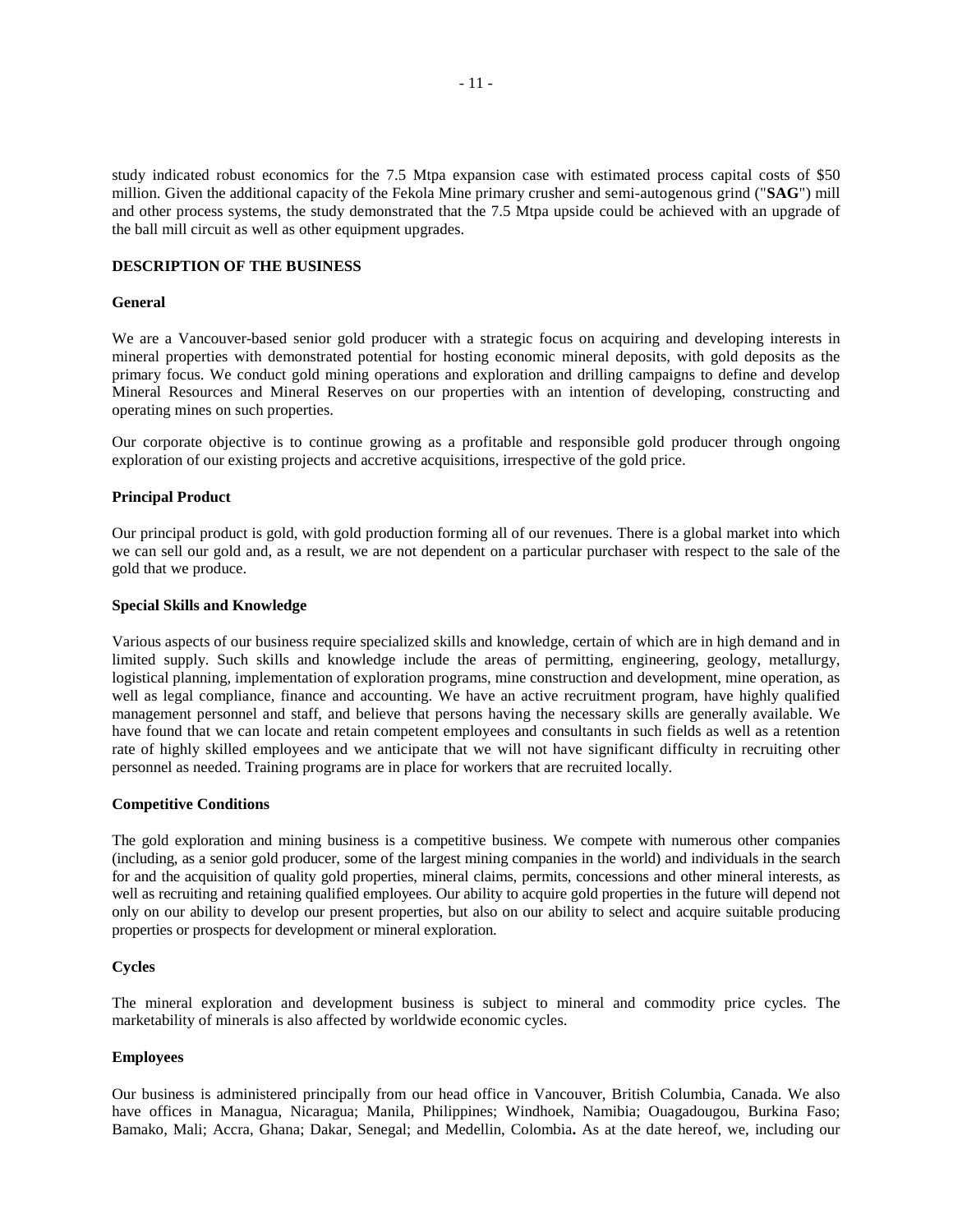subsidiaries, employ a total of 3,168 permanent employees and 2,074 fixed-term employees for a total of 5,242 employees.

Production at our mining operations is dependent upon the efforts of our employees and our relations with our unionized and non-unionized employees. Some of our employees are represented by labour unions under various collective labour agreements. The collective bargaining agreement covering the workers at El Limon Mine is effective until October 22, 2020. The collective bargaining agreement covering the workers at La Libertad Mine is effective until December 31, 2019, having signed a renewal in January 2018. The collective bargaining agreement covering the workers at the Otjikoto Mine is negotiated annually, and remains in place until current negotiations are complete.

Fekola currently is not unionized. However, the entire mining industry in Mali is governed by a single union and it is anticipated that the Fekola Mine will ultimately have a union in place. Currently, all labour discussions are managed through employee representatives that are elected during site-wide elections. Labour relations are currently very good at Fekola.

# <span id="page-14-0"></span>**Foreign Operations**

Our principal operations and assets are located in Mali, Namibia, the Philippines, Nicaragua, Burkina Faso, and Colombia. Our operations are exposed to various levels of political, economic and other risks and uncertainties. These risks and uncertainties vary from country to country and include, but are not limited to government regulations (or changes to such regulations) with respect to restrictions on production, export controls, income taxes, royalties, excise and other taxes, expropriation of property, repatriation of profits, environmental legislation, land use, water use, local ownership requirements and land claims of local people, regional and national instability and security, and mine safety. The effect of these factors cannot be accurately predicted. See heading "*Risk Factors*".

#### <span id="page-14-1"></span>**Environmental Protection**

Our activities are subject to extensive laws and regulations governing the protection of the environment, natural resources and human health. These laws address, among other things, emissions into the air, discharges into water, management of waste, management of hazardous substances, protection of natural resources, antiquities and endangered species and reclamation of lands disturbed by mining operations. We are required to obtain governmental permits and, in some instances, provide bonding requirements under federal, state, or provincial air, water quality, and mine reclamation rules and permits. Violations of environmental, health and safety laws are subject to civil sanctions and, in some cases, criminal sanctions, including the suspension or revocation of permits. The failure to comply with environmental laws and regulations or liabilities related to hazardous substance contamination could result in project development delays, material financial impacts or other material impacts to our projects and activities, fines, penalties, lawsuits by the government or private parties, or material capital expenditures.

Additionally, environmental laws in some of the countries in which we operate require that we periodically perform audits and environmental impact studies at our mines. These studies could reveal environmental impacts that would require us to make significant capital outlays or cause material changes or delays in our intended activities.

Our current closure and reclamation cost estimate at La Libertad Mine, El Limon Mine, the Masbate Gold Project, the Otjikoto Mine and the Fekola Mine is approximately US\$125.8 million on an undiscounted basis. These estimates are generally based on conceptual level engineering and will be updated periodically to reflect changes in site conditions and the LoM plans.

#### <span id="page-14-2"></span>**Environmental, Occupational Health and Safety, and Regulatory**

We have adopted environmental and biodiversity policies designed to ensure environmental risks are adequately addressed while committing to environmental protection for all our activities. We have also adopted occupational health and safety policies designed to ensure the protection and promotion of the safety, human health, and welfare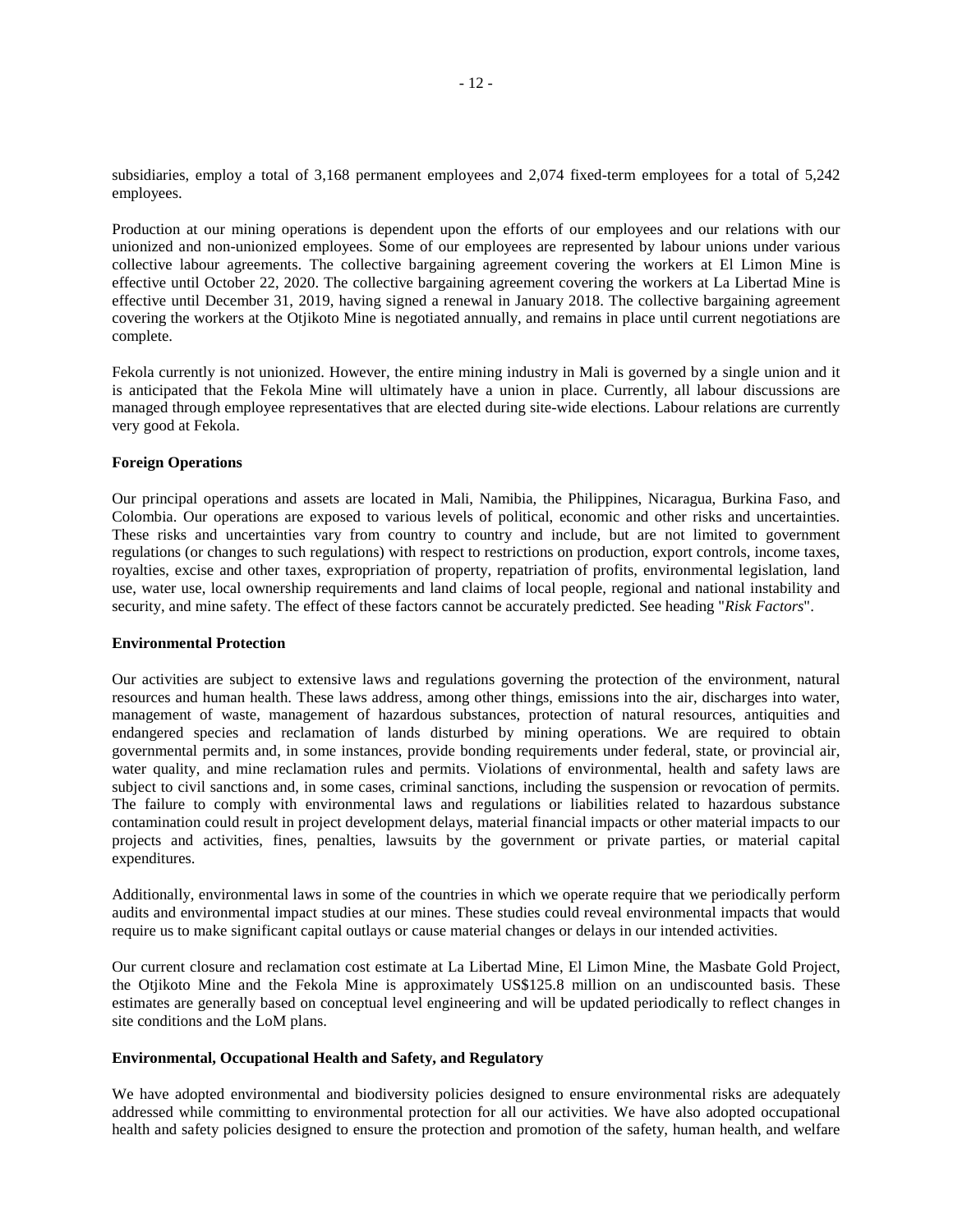of our employees. We have also implemented Health, Safety & Environmental ("**HSE**") Management System Standards and Occupational Health and Safety, Environmental and Biodiversity Performance Standards at the corporate level to provide minimum requirements for the development and implementation of both corporate and site HSE management systems. Our HSE Management System and Performance Standards are based on international standards including compliance with in-country regulations, relevant International Organization for Standardization ("**ISO**") and Occupational Health, Safety and Security standards, and reliance on the International Finance Corporation Performance Standards and international best practices in cases where national regulatory systems are not sufficiently stringent. These management systems enable us to mitigate and manage the potential risks and impacts of our operations.

We implement the HSE management systems and manage HSE performance with dedicated HSE personnel at both the corporate and site levels. In addition, we have in place a Health, Safety, Environment, Social and Security Committee of the Board to assist the Board in overseeing our health, safety, environmental and corporate social responsibility policies and programs, and our health, safety, environmental and corporate social responsibility performance and our security programs.

The following is a brief summary of HSE management systems in place across our different projects:

- Fekola Mine: The Fekola Mine continues to develop and implement a full HSE management system that complies with all local and national regulatory requirements and as well as all corporate HSE management systems and performance standards requirements on health, safety, environment, and biodiversity. The HSE management system and performance of the operation underwent initial baseline audits of both the HSE Management System Standards and HSE Performance Standards in 2018. The HSE management system and performance of the Fekola Mine will continue to be audited by independent experts in 2019 and beyond.
- Masbate Gold Project: The Masbate Gold Project has developed and implemented an HSE management system based on our HSE Management System and Performance Standards. The HSE management system and performance includes annual internal auditing of the Masbate Gold Project by independent experts. In addition, the Masbate Gold Project maintains ISO 14001 certification (to ISO 14001:2015) and evaluates its management of cyanide in relation to the International Cyanide Management Code.
- Otjikoto Mine: B2Gold Namibia continues to develop and implement a full HSE management system in compliance with local and national regulatory requirements and covers all corporate HSE management systems and performance standards requirements on health, safety, environment, and biodiversity. The HSE management system and performance includes annual auditing of the Otjikoto Mine by independent experts.
- El Limon Mine: El Limon Mine continues to develop its HSE management system based on our HSE Management System and Performance Standards in compliance with local and national regulatory requirements and led by senior management, the HSE departments, and HSE Management System Coordinators. The HSE management system and performance includes annual auditing of El Limon Mine by independent experts.
- La Libertad Mine: La Libertad Mine has developed and implemented an HSE management system based on our HSE Management System and Performance Standards. The HSE management system and performance includes annual internal auditing of the La Libertad Mine by independent experts.
- Regional Exploration Projects: Regional exploration projects adhere to the same HSE policies as the rest of our projects, and apply specific standards, procedures, and processes as are relevant and applicable to the specific site.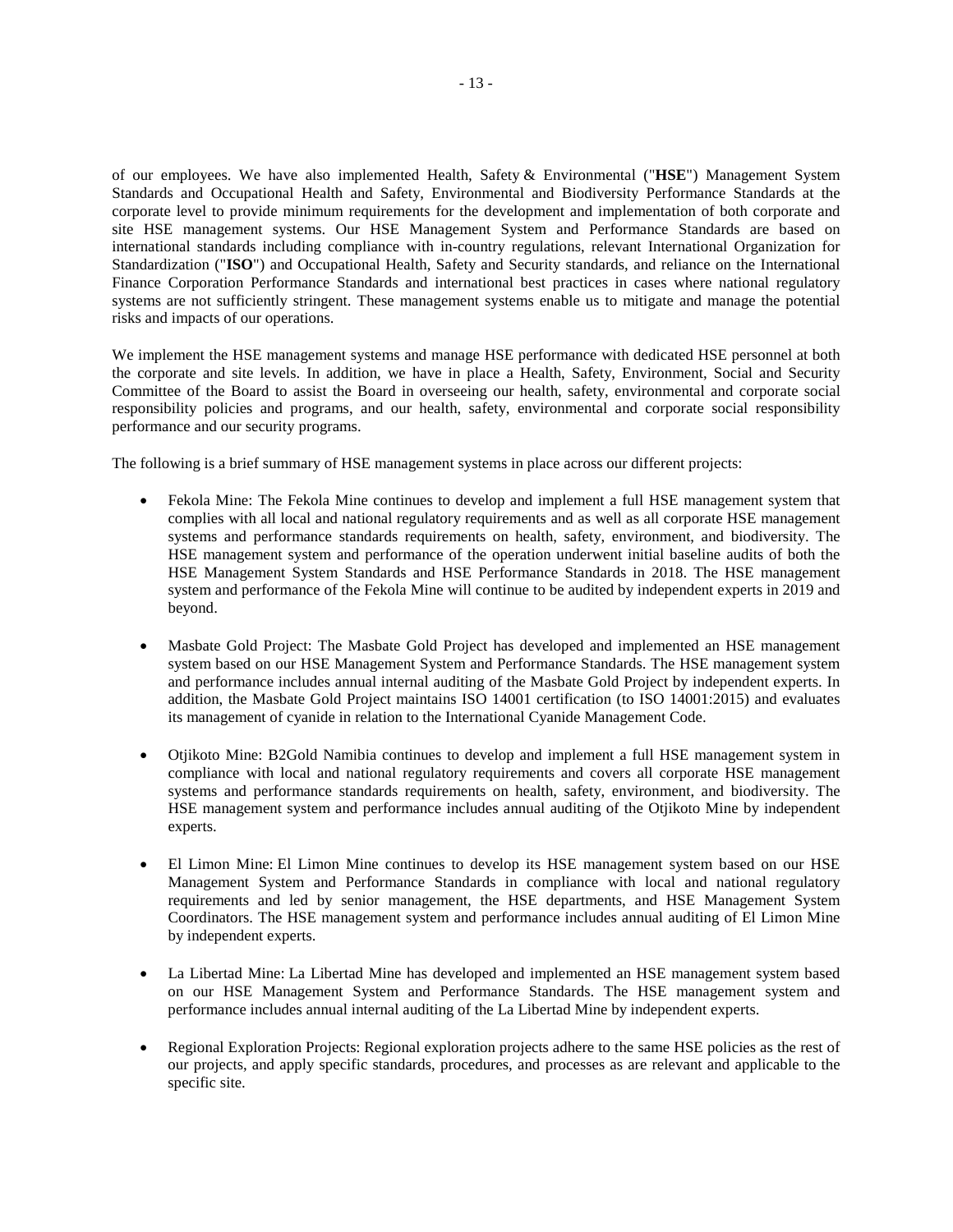• Reclamation and Care and Maintenance Sites: Reclamation and care and maintenance sites adhere to the same HSE policies as the rest of our projects, and apply specific standards, procedures, and processes as are relevant and applicable to the site.

In addition, we work with occupational health, safety, and environmental regulatory agencies to ensure that the performance of our operations is at a level that is acceptable to the regulatory authorities. We encourage open dialogue and have prepared procedures for responding to concerns of all entities with respect to HSE issues.

For an expanded discussion of the Company's environmental, governance and social initiatives, please see our annual Responsible Mining Report. The report includes a detailed overview of the Company's economic, governance, environmental and social performance. A copy of the report can be accessed on the Company's website at www.b2gold.com.

# <span id="page-16-0"></span>**SUMMARY OF MINERAL RESERVE AND MINERAL RESOURCE ESTIMATES**

Mineral Reserves are reported from pit designs and underground stope designs based on Indicated Mineral Resources. Mineral Resources are reported inclusive of those Mineral Resources that have been converted to Mineral Reserves.

Economic parameters such as mining costs, processing costs, metallurgic recoveries and geotechnical considerations have been applied to determine economic viability of the Mineral Reserves based on a gold price of US\$1,250 per ounce ("**/oz**"). Mineral Reserves contained in stockpiles that meet the project-specific Mineral Reserve cutoff grades are also included for the Fekola and Otjikoto Mines and the Masbate Gold Project.

Mineral Resources amenable to open pit mining are constrained with conceptual pit shells defined by economic parameters and using a gold price of US\$1,400/oz. Mineral Resources amenable to underground mining methods are reported above cutoff grades defined by site operating costs and using a gold price of US\$1,400/oz. Mineral Resources contained in stockpiles that meet the project-specific cutoff grades are also included for the Fekola, Masbate and Otjikoto Mines. Gold grades are expressed in grams per tonne of gold ("**g/t Au**").

Except where stated otherwise, Mineral Reserve and Resource estimates for B2Gold's operating mines have been updated to account for mining depletion, using topographic surfaces as of December 31, 2018. These Mineral Reserve and Resource estimates are reported by project/mine on both a 100% project basis reflecting the total Mineral Resources and Mineral Reserves and the applicable project specific attributable basis reflecting B2Gold's ownership interest (details in notes below).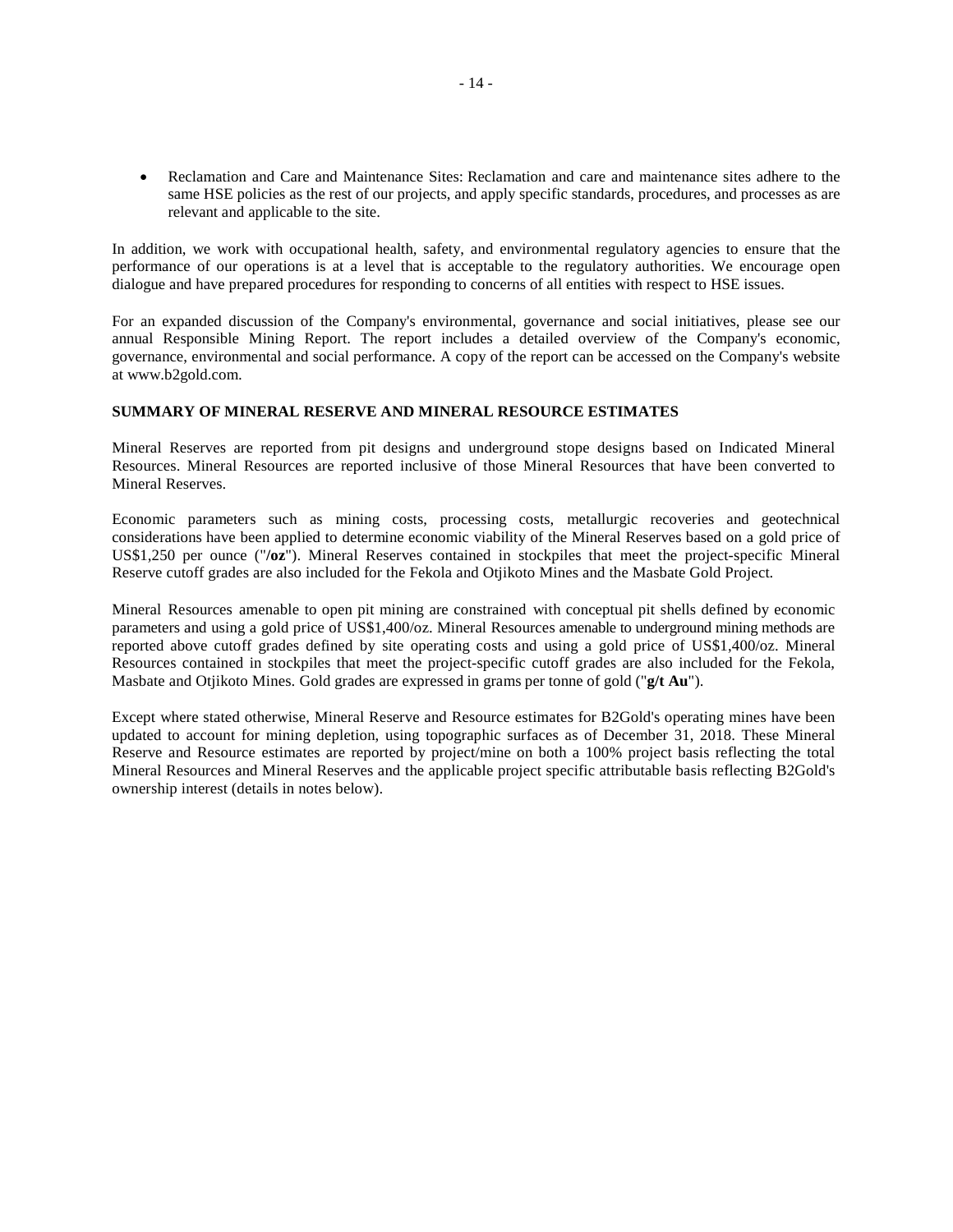#### **Probable Mineral Reserves Statement**

|                                                              |                                  |                            | 100% Project Basis                      |                                                     | <b>B2Gold Mineral Reserves</b><br><b>Attributable Ownership Basis</b> |                            |                                         |                                                        |  |
|--------------------------------------------------------------|----------------------------------|----------------------------|-----------------------------------------|-----------------------------------------------------|-----------------------------------------------------------------------|----------------------------|-----------------------------------------|--------------------------------------------------------|--|
| Country                                                      | <b>Mine or Project</b>           | <b>Tonnes</b><br>(x 1,000) | <b>Gold Grade</b><br>$(g/t \text{ Au})$ | <b>Contained Gold</b><br><b>Ounces</b><br>(x 1,000) | Ownership<br>Percentage<br>$($ %)                                     | <b>Tonnes</b><br>(x 1,000) | <b>Gold Grade</b><br>$(g/t \text{ Au})$ | <b>Contained</b><br>Gold<br><b>Ounces</b><br>(x 1,000) |  |
|                                                              | <b>Probable Mineral Reserves</b> |                            |                                         |                                                     |                                                                       |                            |                                         |                                                        |  |
| Mali                                                         | Fekola                           | 43,000                     | 2.38                                    | 3,290                                               | 80                                                                    | 34,400                     | 2.38                                    | 2,630                                                  |  |
| Philippines                                                  | Masbate                          | 81,500                     | 0.82                                    | 2,160                                               | $100^{(3)}$                                                           | 81,500                     | 0.82                                    | 2,160                                                  |  |
| Namibia                                                      | Otjikoto                         | 19,800                     | 1.54                                    | 980                                                 | 90                                                                    | 17,800                     | 1.54                                    | 880                                                    |  |
| Nicaragua                                                    | La Libertad                      | 1,100                      | 2.01                                    | 70                                                  | 100                                                                   | 1,100                      | 2.01                                    | 70                                                     |  |
| Nicaragua                                                    | El Limon                         | 600                        | 3.97                                    | 70                                                  | 100                                                                   | 600                        | 3.97                                    | 70                                                     |  |
| <b>Total Probable Mineral Reserves (includes stockpiles)</b> |                                  | 6,580                      |                                         |                                                     |                                                                       | 5,820                      |                                         |                                                        |  |

Notes:

- 1. Mineral Reserves have been classified using the CIM Standards. All tonnage, grade and contained metal content estimates have been rounded; rounding may result in apparent summation differences between tonnes, grade, and contained metal content.
- 2. Fekola Mine: Mineral Reserves are reported on a 100% project and an 80% attributable basis, the remaining 20% interest is held by the State of Mali. The Mineral Reserves have an effective date of December 31, 2018. The Qualified Person for the estimate is Peter D. Montano, P.E.,who is B2Gold's Project Director. Mineral Reserves are based on a conventional open pit mining method, gold price of US\$1,250/oz, metallurgical recovery of 94%, selling costs of \$112.29/oz (including royalties), average mining cost of \$2.49 per tonne ("**/t**") mined, average processing cost of \$17.17/t processed, and site general costs of \$4.39/t processed. Reserve model dilution and ore loss was applied through whole block averaging such that at a 0.8g/t cutoff there is a 1.4% increase in tonnes, a 2.1% reduction in grade, and a 0.7% reduction in ounces when compared to the Mineral Resource model. Mineral Reserves are reported above a cutoff grade of 0.8g/t Au.
- 3. Masbate Gold Project: Mineral Reserves are reported on a 100% project basis. Pursuant to the ore sales and purchase agreement between Filminera and PGPRC, our wholly-owned subsidiary, PGPRC, has the right to purchase all ore from the Masbate Gold Project. B2Gold has a 40% interest in Filminera, which owns the majority of the Masbate Gold Project tenements. Please see heading "*Material Properties - Masbate Gold Project"* for a further discussion of the foregoing. The Mineral Reserves have an effective date of December 31, 2018. The Qualified Person for the estimate is Kevin Pemberton, P.E., who is B2Gold's Chief Mine Planning Engineer. Mineral Reserves are based on a conventional open pit mining method, gold price of US\$1,250/ounce, modeled metallurgical recovery (resulting in average LoM metallurgical recoveries by pit that range from 63% to 86%), selling costs of \$54.11/oz and average base operating cost estimates of US\$1.50–\$1.80/t mined (mining), US\$9.57/t processed (processing) and US\$1.84–3.45/t processed (general and administrative). Dilution and ore loss were applied through block averaging such that at a cutoff of 0.49 g/t Au, there is a 7.7% increase in tonnes, a 6.6% reduction in grade and a 0.7% reduction in ounces when compared to the Mineral Resource model. Mineral Reserves are reported at cutoffs that range from 0.41–0.54 g/t Au.
- 4. Otjikoto Mine: Mineral Reserves for Otjikoto and Wolfshag are reported on a 100% project and a 90% attributable basis; the remaining 10% interest is held by EVI Mining (Proprietary) Ltd., a Namibian empowerment company ("**EVI**"). The Mineral Reserves have an effective date of December 31, 2018. The Qualified Person for the estimate is Peter D. Montano, P.E., who is B2Gold's Project Director. Mineral Reserves are based on a conventional open pit mining method, gold price of US\$1,250/oz, metallurgical recovery of 98%, selling costs of \$51.44/oz including royalties and levies, average mining cost of \$2.29/t mined, average processing cost of \$12.99/t processed, and site general costs of \$3.25/t processed. Reserve model dilution and ore loss was applied through whole block averaging such that at a 0.45 g/t cutoff there is a 2.3% decrease in tonnes, a 2.2% reduction in grade, and 4.4% reduction in ounces when compared to the Mineral Resource model. Mineral Reserves are reported above a cutoff grade of 0.45 g/t Au.
- 5. La Libertad Mine: Mineral Reserves are reported on a 100% basis, and have an effective date of December 31, 2018. The Qualified Person for the estimate is Kevin Pemberton, P.E., who is B2Gold's Chief Mine Planning Engineer. Mineral Reserves are based on a conventional open pit mining method, gold price of US\$1,250/ounce, metallurgical recoveries that range from 90% to 94%, and operating cost estimates of US\$2.64/t mined (mining), US\$14.80/t processed (processing) and US\$3.50/t processed (general and administrative). Dilution and ore loss was applied to the Jabali material through block averaging such that at a cutoff of  $0.75-0.76$  g/t Au, there is a 15% increase in tonnes, a 26% reduction in grade and 14% reduction in ounces when compared to the Mineral Resource model. No dilution is applied to spent-ore. Mineral Reserves are reported at cutoffs that range from 0.64–0.74 g/t Au.
- 6. El Limon Mine: Mineral Reserves are reported on a 100% basis. The Mineral Reserves have an effective date of December 31, 2018. The Qualified Person for the estimate is Kevin Pemberton, P.E., who is B2Gold's Chief Mine Planning Engineer. Mineral Reserves are based on underground long-hole stoping mining methods, gold price of US\$1,250/ounce, metallurgical recovery of 93.5%, and operating cost estimates of US\$53.90–US\$82.39/t of ore (mining), US\$29.45/t of ore processed (processing) and US\$12.11/t processed (general and administrative). Dilution of 29–44% is applied to most zones in addition to 90% mine recovery for all zones. Mineral Reserves are reported at cutoffs that range from 2.80–3.27 g/t Au..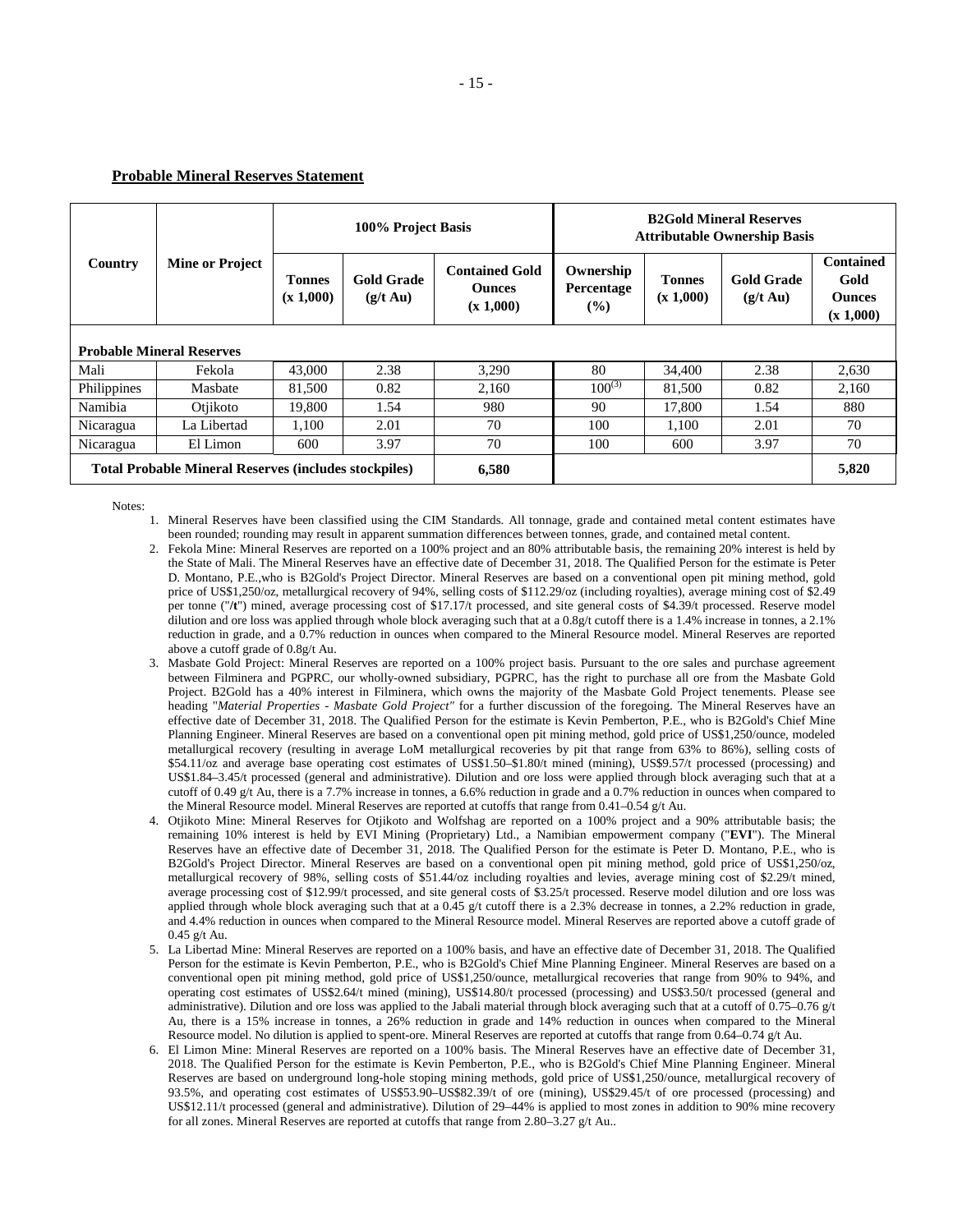7. Stockpiles: Mineral Reserves in stockpiled material are reported in the totals for the Otjikoto and Fekola Mines and the Masbate Gold Project, and were prepared by mine site personnel at each operation. Ore stockpile balances are derived from mining truck movements to individual stockpiles or detailed surveys, with grade estimated from routine grade control methods. Stockpile cutoffs vary by deposit, from 0.4–0.7 g/t Au.

# **Measured and Indicated Mineral Resource Statement**

|                                                                                |                                                                |                            | 100% Project Basis                      |                                                        | <b>B2Gold Mineral Resources</b><br><b>Attributable Ownership Basis</b> |                            |                                         |                                                        |
|--------------------------------------------------------------------------------|----------------------------------------------------------------|----------------------------|-----------------------------------------|--------------------------------------------------------|------------------------------------------------------------------------|----------------------------|-----------------------------------------|--------------------------------------------------------|
| Country                                                                        | Mine or<br>Project                                             | <b>Tonnes</b><br>(x 1,000) | <b>Gold Grade</b><br>$(g/t \text{ Au})$ | <b>Contained</b><br>Gold<br><b>Ounces</b><br>(x 1,000) | Ownership<br>Percentage<br>(%)                                         | <b>Tonnes</b><br>(x 1,000) | <b>Gold Grade</b><br>$(g/t \text{ Au})$ | <b>Contained</b><br>Gold<br><b>Ounces</b><br>(x 1,000) |
| <b>Measured Mineral Resources</b>                                              |                                                                |                            |                                         |                                                        |                                                                        |                            |                                         |                                                        |
| Burkina Faso                                                                   | Kiaka                                                          | 33,700                     | 1.09                                    | 1,180                                                  | 81                                                                     | 27,300                     | 1.09                                    | 950                                                    |
|                                                                                | <b>Total Measured Mineral Resources</b>                        |                            |                                         | 1,180                                                  |                                                                        |                            |                                         | 950                                                    |
| <b>Indicated Mineral Resources</b>                                             |                                                                |                            |                                         |                                                        |                                                                        |                            |                                         |                                                        |
| Mali                                                                           | Fekola                                                         | 87,100                     | 1.87                                    | 5,240                                                  | 80                                                                     | 69,600                     | 1.87                                    | 4,190                                                  |
| Philippines                                                                    | Mashate                                                        | 124,300                    | 0.87                                    | 3,470                                                  | $100^{(4)}$                                                            | 124,300                    | 0.87                                    | 3,470                                                  |
| Namibia                                                                        | Otjikoto                                                       | 38,400                     | 1.24                                    | 1,540                                                  | 90                                                                     | 34,600                     | 1.24                                    | 1,380                                                  |
| Nicaragua                                                                      | La Libertad                                                    | 2,000                      | 2.61                                    | 170                                                    | 100                                                                    | 2,000                      | 2.61                                    | 170                                                    |
|                                                                                | El Limon                                                       | 11,700                     | 2.40                                    | 910                                                    | 100                                                                    | 11,700                     | 2.40                                    | 910                                                    |
| <b>Burkina Faso</b>                                                            | Kiaka                                                          | 119,500                    | 0.96                                    | 3,690                                                  | 81                                                                     | 96,800                     | 0.96                                    | 2,990                                                  |
| Colombia                                                                       | Gramalote                                                      | 162,600                    | 0.75                                    | 3,930                                                  | 49                                                                     | 79,700                     | 0.75                                    | 1,930                                                  |
|                                                                                | <b>Total Indicated Mineral Resources (includes Stockpiles)</b> |                            |                                         | 18,940                                                 |                                                                        |                            |                                         | 15,030                                                 |
|                                                                                | <b>Measured and Indicated Mineral Resources</b>                |                            |                                         |                                                        |                                                                        |                            |                                         |                                                        |
| Mali                                                                           | Fekola                                                         | 87,100                     | 1.87                                    | 5,240                                                  | 80                                                                     | 69,600                     | 1.87                                    | 4,190                                                  |
| Philippines                                                                    | Masbate                                                        | 124,300                    | 0.87                                    | 3,470                                                  | $100^{(4)}$                                                            | 124,300                    | 0.87                                    | 3,470                                                  |
| Namibia                                                                        | Otjikoto                                                       | 38,400                     | 1.24                                    | 1,540                                                  | 90                                                                     | 34,600                     | 1.24                                    | 1,380                                                  |
| Nicaragua                                                                      | La Libertad                                                    | 2,000                      | 2.61                                    | 170                                                    | 100                                                                    | 2,000                      | 2.61                                    | 170                                                    |
|                                                                                | El Limon                                                       | 11,700                     | 2.40                                    | 910                                                    | 100                                                                    | 11.700                     | 2.40                                    | 910                                                    |
| <b>Burkina Faso</b>                                                            | Kiaka                                                          | 153,300                    | 0.99                                    | 4,860                                                  | 81                                                                     | 124,100                    | 0.99                                    | 3,940                                                  |
| Colombia                                                                       | Gramalote                                                      | 162,600                    | 0.75                                    | 3,930                                                  | 49                                                                     | 79,700                     | 0.75                                    | 1,930                                                  |
| <b>Total Measured and Indicated Mineral Resources</b><br>(includes Stockpiles) |                                                                |                            |                                         | 20,110                                                 |                                                                        |                            |                                         | 15,980                                                 |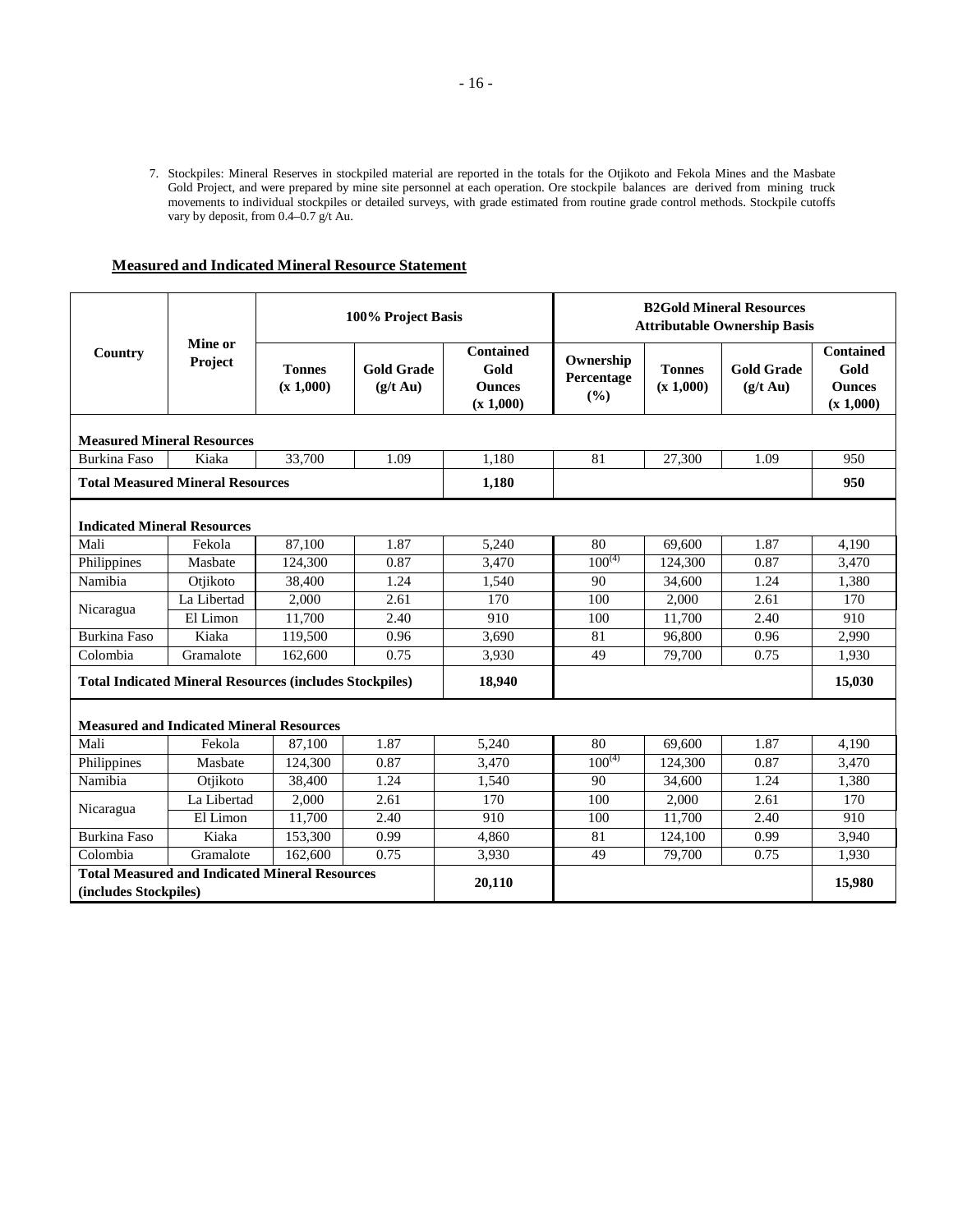#### **Inferred Mineral Resource Statement**

|                                         |                                   |         | 100% Project Basis                      |                                                     | <b>B2Gold Mineral Resources</b><br><b>Attributable Ownership Basis</b> |                            |                                         |                                                        |
|-----------------------------------------|-----------------------------------|---------|-----------------------------------------|-----------------------------------------------------|------------------------------------------------------------------------|----------------------------|-----------------------------------------|--------------------------------------------------------|
| Country                                 | Mine or<br><b>Project</b>         |         | <b>Gold Grade</b><br>$(g/t \text{ Au})$ | <b>Contained Gold</b><br><b>Ounces</b><br>(x 1,000) | Ownership<br>Percentage<br>$($ %)                                      | <b>Tonnes</b><br>(x 1,000) | <b>Gold Grade</b><br>$(g/t \text{ Au})$ | <b>Contained</b><br>Gold<br><b>Ounces</b><br>(x 1,000) |
|                                         | <b>Inferred Mineral Resources</b> |         |                                         |                                                     |                                                                        |                            |                                         |                                                        |
| Mali                                    | Fekola                            | 26,500  | 1.61                                    | 1,370                                               | 80                                                                     | 21,200                     | 1.61                                    | 1,100                                                  |
|                                         | Anaconda                          | 21,600  | 1.11                                    | 770                                                 | 85                                                                     | 18,300                     | 1.11                                    | 650                                                    |
| Philippines                             | Mashate                           | 18,000  | 0.90                                    | 520                                                 | $100^{(4)}$                                                            | 18,000                     | 0.90                                    | 520                                                    |
| Namibia                                 | Otjikoto                          | 4.200   | 2.27                                    | 310                                                 | 90                                                                     | 3,800                      | 2.27                                    | 280                                                    |
|                                         | La Libertad                       | 3,200   | 4.37                                    | 450                                                 | 100                                                                    | 3,200                      | 4.37                                    | 450                                                    |
| Nicaragua                               | El Limon                          | 5,600   | 5,53                                    | 1,000                                               | 100                                                                    | 5,600                      | 5.53                                    | 1,000                                                  |
| Burkina                                 | Kiaka                             | 33,700  | 0.93                                    | 1.010                                               | 81                                                                     | 27,300                     | 0.93                                    | 810                                                    |
| Faso                                    | Toega                             | 17,500  | 2.01                                    | 1,130                                               | 81                                                                     | 14,200                     | 2.01                                    | 920                                                    |
| Colombia                                | Gramalote                         | 125,200 | 0.52                                    | 2,090                                               | 49                                                                     | 61,300                     | 0.52                                    | 1,030                                                  |
| <b>Total Inferred Mineral Resources</b> |                                   | 8,640   |                                         |                                                     |                                                                        | 6,750                      |                                         |                                                        |

Notes:

- 1. Mineral Resources have been classified using the CIM Standards. Mineral Resources are reported inclusive of those Mineral Resources that have been modified to Mineral Reserves. Mineral Resources that are not Mineral Reserves do not have demonstrated economic viability. All tonnage, grade and contained metal content estimates have been rounded; rounding may result in apparent summation differences between tonnes, grade, and contained metal content.
- 2. Fekola Mine: Mineral Resources are reported on a 100% project and an 80% attributable basis, the remaining 20% interest is held by the State of Mali. The Mineral Resources have an effective date of December 31, 2018. The Qualified Person for the resource estimate is Tom Garagan, P.Geo., who is B2Gold's Senior Vice President, Exploration. The Qualified Person for the stockpile estimate is Peter Montano, P.E., who is B2Gold's Project Director. Mineral Resource estimates assume an open pit mining method, gold price of US\$1,400/oz, metallurgical recovery of 94.5%, and average operating cost estimates of US\$2.00/t mined (mining), US\$14.50/t processed (processing) and US\$4.50/t processed (general and administrative). Mineral Resources are reported at a cutoff of 0.6 g/t Au.
- 3. Anaconda: Mineral Resources are reported on a 100% project and an 85% attributable basis; under the 2012 Mining Code, the State of Mali has a 10% free carried interest with an option to acquire an additional 10% participating interest, and 5% is held by a third party. The Mineral Resources have an effective date of March 22, 2017 and are considered current as of December 31, 2018. The Qualified Person for the resource estimate is Tom Garagan, P.Geo., who is B2Gold's Senior Vice President, Exploration. Mineral Resource estimates assume an open pit mining method, gold price of US\$1,400/oz, metallurgical recovery of 95%, and average operating cost estimates of US\$1.75/t mined (mining), US\$8.10/t processed (processing) and US\$2.75/t processed (general and administrative). Mineral Resources are reported at a cutoff of 0.35g/t Au.
- 4. Masbate Gold Project: Mineral Resources are reported on a 100% project basis. Pursuant to the ore sales and purchase agreement between Filminera and PGPRC, B2Gold's wholly-owned subsidiary, PGPRC, has the right to purchase all ore from the Masbate Gold Project. B2Gold has a 40% interest in Filminera, which owns the majority of the Masbate Gold Project tenements. Please see heading "*Material Properties - Masbate Gold Project"* for a further discussion of the foregoing. The Mineral Resources have an effective date of December 31, 2018. The Qualified Person for the resource estimate is Tom Garagan, P.Geo., who is B2Gold's Senior Vice President, Exploration. The Qualified Person for the stockpile estimate is Kevin Pemberton, P.E., who is B2Gold's Chief Mine Planning Engineer. Mineral Resource estimates assume an open pit mining method, gold price of US\$1,400/oz, modeled metallurgical recovery (resulting in average LoM metallurgical recoveries by pit that range from 63% to 86%), and operating cost estimates of US\$1.50–\$1.80/t mined (mining), US\$9.57/t processed (processing) and US\$1.84–3.45/t processed (general and administrative). Mineral Resources are reported at an average cutoff of 0.4g/t Au.
- 5. Otjikoto Mine: Mineral Resources are reported on a 100% project and a 90% attributable basis; the remaining 10% interest is held by EVI. The Mineral Resources have an effective date of December 31, 2018. The Qualified Person for the resource estimate is Tom Garagan, P.Geo., who is B2Gold's Senior Vice President, Exploration. The Qualified Person for the stockpile estimate is Peter Montano, P.E., who is B2Gold's Project Director. Mineral Resource estimates that are amenable to open pit mining methods assume a gold price of US\$1,400/oz, metallurgical recovery of 98%, and operating cost estimates of US\$2.23/t mined (mining), US\$12.85/t processed (processing) and US\$3.24/t processed (general and administrative). Mineral Resources that are amenable to open pit mining are reported at a cutoff of 0.40 g/t Au. Mineral Resources that are amenable to underground mining are reported at cutoff of 2.60 g/t Au.
- 6. La Libertad Mine: Mineral Resources are reported on a 100% basis, and have an effective date of December 31, 2018. The Qualified Person for the estimates is Brian Scott, P.Geo., who is B2Gold's Vice President, Geology and Technical Services. The Mineral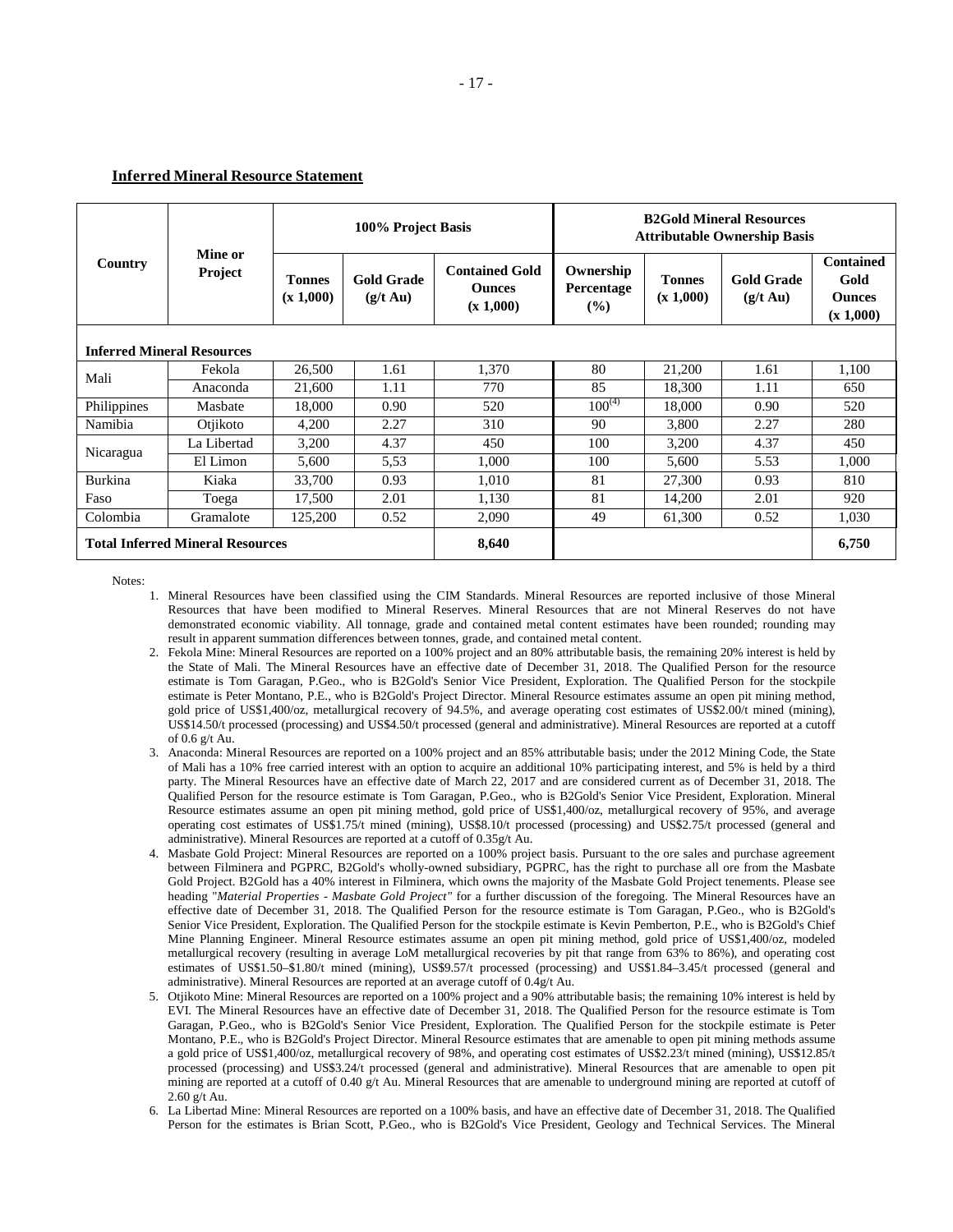Resource estimates amenable to open pit mining assume a gold price of US\$1,400/oz, metallurgical recoveries that range from 90% to 94%, and operating cost estimates of US\$1.37-2.50/t mined (mining), US\$14.80/t processed (processing) and US\$3.50/t processed (general and administrative). Mineral Resources amenable to open pit mining are reported at cutoffs that range from  $0.55-0.65$  g/t Au. Mineral Resources amenable to underground mining are reported at cutoffs that range from 2.1–2.2 g/t Au.

- 7. El Limon Mine: Mineral Resources are reported on a 100% basis. The Mineral Resources have an effective date of December 31, 2018. The Qualified Person for El Limon Central estimates is Tom Garagan, P.Geo., B2Gold's Senior Vice President, Exploration. The Qualified Person for the other estimates is Brian Scott, P.Geo., B2Gold's Vice President, Geology and Technical Services. Mineral Resource estimates assume a gold price of US\$1,400/oz, metallurgical recovery of 88.1-93.5%, and operating cost estimates of US\$53.90–82.39/t of ore mined from underground (mining), US\$2.50/t of ore mined from open pit (mining), US\$29.45/t processed (processing) and US\$12.11/t processed (general and administrative). Mineral Resources amenable to underground mining are reported at cutoffs that range from 2.5 –2.9 g/t Au. Mineral Resources amenable to open pit mining are reported at a cutoff of 1.25 g/t Au.
- 8. Kiaka Project: Mineral Resources are reported on a 100% project and an 81% attributable basis; the remaining interest is held by GAMS-Mining F&I Ltd (9%) a Cypriot company, and the Government of Burkina Faso (10%) (representing the 10% interest that is held by the Burkina Faso government). The Mineral Resource estimate has an effective date of January 8, 2013. The Qualified Person for the estimate is Ben Parsons, MSc, MAusIMM (CP), Principal Consultant for SRK Consulting. Mineral Resources assume an open pit mining method, gold price of US\$1,400/oz, metallurgical recovery of 89.8%, and operating cost estimates of US\$1.58/t mined (mining), US\$11.89/t processed (processing, and general and administrative). Mineral Resources are reported at a cutoff of 0.4 g/t Au.
- 9. Toega Project: Mineral Resources are reported on a 100% project and an 81% attributable basis; the remaining interest is held by GAMS-Mining F&I Ltd (9%) a Cypriot company, and the Government of Burkina Faso (10%) (representing the 10% interest that will be transferred to the Burkina Faso government if the project advances). The Mineral Resource estimate has an effective date of January 8, 2018 and is considered current as of December 31, 2018. The Qualified Person for the estimate is Tom Garagan, P.Geo., who is B2Gold's Senior Vice President, Exploration. Mineral Resources assume an open pit mining method, gold price of US\$1,400/oz, metallurgical recovery of 86.2%, and operating cost estimates of US\$2.50/t mined (mining), US\$10.00/t processed (processing) and US\$2.10/t processed (general and administrative). Mineral Resources are reported at a cutoff of 0.6 g/t Au.
- 10. Gramalote Project: Mineral Resources are reported on a 100% project and a 49% attributable basis; the remaining 51% interest is held by AngloGold Ashanti Limited. Mineral Resources have an effective date of August 31, 2016 and are considered current as of December 31, 2017. The Qualified Person for the estimate is Vaughan Chamberlain, FAusIMM, Senior Vice President, Geology and Metallurgy for AngloGold. Mineral Resources assume an open pit mining method, gold price of US\$1,400, metallurgical recovery of 85% for oxide and 95% for sulphide, and operating cost estimates of US\$2.30/t mined (mining), US\$3.32 for oxide and US\$5.71/t for sulphide processed (processing) and US\$1.37/t processed (general and administrative). Mineral Resources are reported at cutoffs of 0.13 g/t Au for oxide and 0.17g/t Au for sulphide.
- 11. Stockpiles: Mineral Resources in stockpiled material are reported in the totals for the Otjikoto and Fekola Mines and the Masbate Gold Project, and were prepared by mine site personnel at each operation. Ore stockpile balances are derived from mining truck movements to individual stockpiles or detailed surveys, with grade estimated from routine grade control methods.

# <span id="page-20-0"></span>**MATERIAL PROPERTIES**

#### <span id="page-20-1"></span>**Fekola Mine**

Certain portions of the following information are derived from and based on the technical report entitled "NI 43-101 Technical Report Feasibility Study on the Fekola Gold Project in Mali" that has an effective date of June 30, 2015, and was prepared by Tom Garagan, P.Geo, William Lytle, P.E, Peter Montano, P.E., Ken Jones, P.E., Sandra Hunter, MAusIMM(CP), and David J. T. Morgan, MIEAust CPEng (the "**Fekola Feasibility Study**") and is based on the assumptions, qualifications and procedures set out therein. For additional information, please refer to the Fekola Feasibility Study, which is available on SEDAR at [www.sedar.com.](http://www.sedar.com/) Information that post-dates the Fekola Feasibility Study is provided by the Company.

#### *Property Description, Location, and Access*

The Fekola Mine is situated in southwestern Mali, on the border between Mali and Senegal. The Fekola deposit is located about 210 km south of Kayes and approximately 40 km south of the city of Kéniéba, in the Kayes Region. From Bamako, the Malian capital, it is about a 480 km drive along the Millennium Highway to Kéniéba, then 40 km from the Millennium Highway to the mine site. The mine can also be accessed by road from Dakar in Senegal. The mine is serviced by a purpose-built gravel airstrip.

Permit number 2014/0070 PM-RM (the "**Médinandi Exploitation License**"), which has an area of 75 square kilometers ("km<sup>2</sup>") was granted on February 13, 2014, and is valid to February 13, 2044, a 30-year term, which is renewable by successive periods of ten years until the exhaustion of the reserves. The Médinandi Exploitation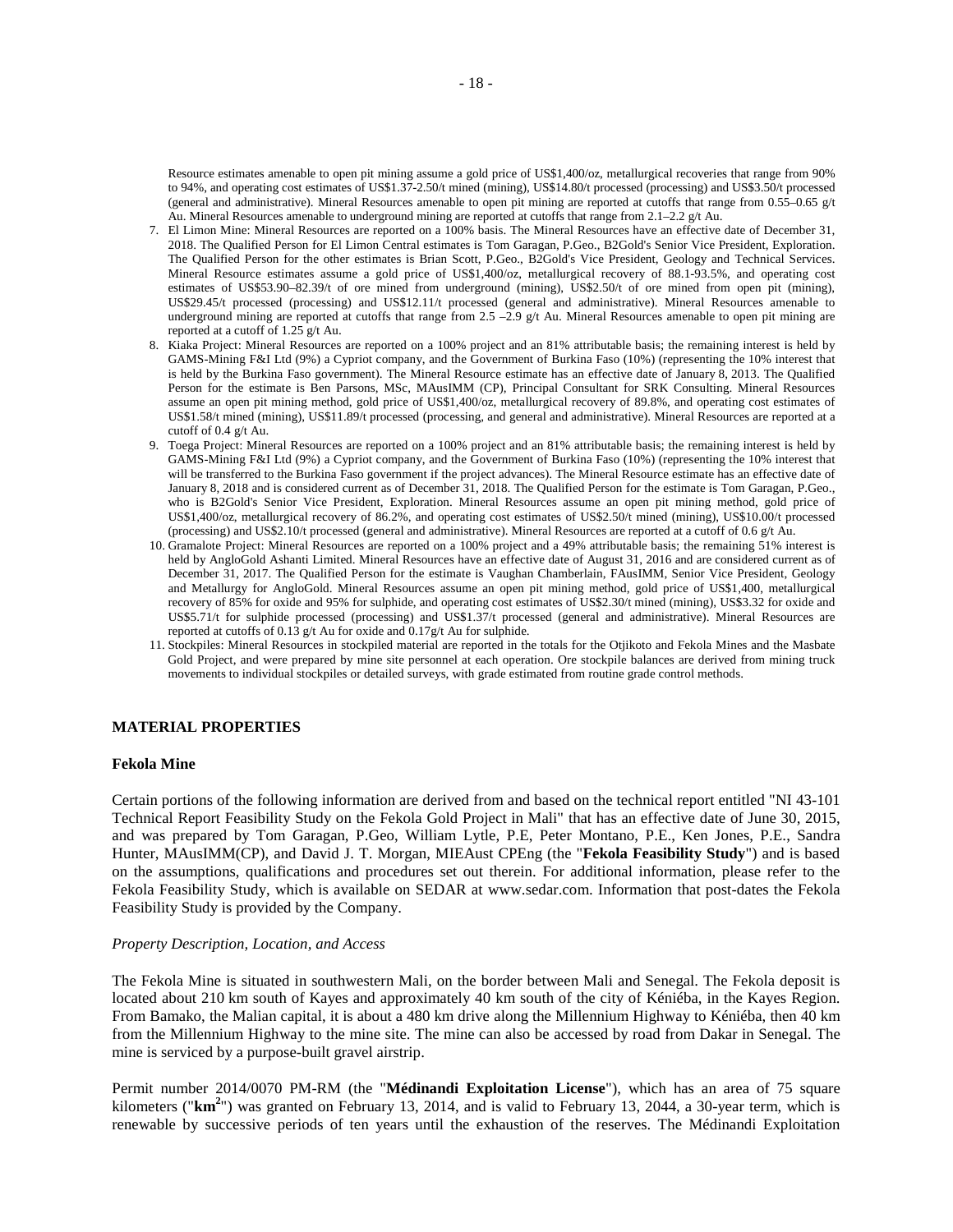License was initially held in the name of Songhoi. B2Gold initially acquired a 90% interest in Songhoi through the acquisition of Papillon Resources Pty. Ltd. ("**Papillon**") in October 2014 and purchased the remaining 10% noncontrolling interest in Songhoi held by Mani SARL through a subsequent transaction in January 2015. B2Gold holds an additional two exploration licences in the Fekola area and four in the southern part of Mali.

Fekola S.A., the Company's Malian exploitation company, was incorporated on March 17, 2016 and merged with Songhoi in December 2016 to become the holder of the Médinandi Exploitation Licence. As required under the 2012 Mining Code, the Company contributed a 10% free carried non-dillutable interest in Fekola S.A. to the State of Mali. Under the 2012 Mining Code, the State of Mali also has the option to purchase an additional 10% participating interest in Fekola S.A., which it exercised. As a result, the State of Mali holds a 20% interest in Fekola S.A., and the Company holds the remaining 80% interest.

In connection with the above, B2Gold signed the Fekola Convention in the form required under the 2012 Mining Code that relates to, among other things, the ownership, permitting, reclamation bond requirements, development, operation and taxation applicable to the Fekola Mine with the State of Mali. In August 2017, B2Gold finalized certain additional agreements with the State of Mali including the Fekola Shareholders Agreement, the Share Purchase Agreement and an amendment to the Fekola Convention to address and clarify certain issues under the 2012 Mining Code. The Fekola Convention, as amended, governs the procedural and economic parameters pursuant to which B2Gold operates the Fekola Mine. The Fekola Shareholders Agreement and the Share Purchase Agreement for the purchase of the additional 10% of Fekola S.A. were signed by the relevant Malian government ministers in August 2017. The participation of the State of Mali in Fekola S.A. for a total of 20% was approved by the Malian Council of Ministers Mali, through an ordinance and a decree of the Council of Ministers, signed by the President of Mali in August 2018. In light of such approval, B2Gold transferred ownership of 20% of Fekola S.A. to the State of Mali. The first non-participating 10% of the State of Mali's ownership entitles it to an annual priority dividend equivalent to 10% of calendar net income of Fekola S.A. The second fully participating 10% of the State of Mali's interest entitles it to ordinary dividends payable on the same basis as any ordinary dividends declared and payable to B2Gold for 80% interest.

The State of Mali owns all surface rights in the Fekola Mine area, and no surface rights have been registered to a private entity. There are a number of small villages in the Médinandi Exploitation License area, but there are currently no known inhabitants in a "no-go" zone, which is the area required for mining operations, infrastructure, and a 500 metre ("**m**") buffer zone around the active blasting area. Farmers and other inhabitants have previously been re-located and compensation has been paid and there are no expected future payments or liabilities associated with the completed relocation effort. The Company is in the process of resettling 913 households from the nearby Fadougou village (located adjacent to the main Fekola pit) to a new site, with construction of improved housing with access to potable water, solar panels for lighting and community facilities. \$11 million was spent by the Company on the resettlement project in 2018. While the relocation of the village was not a requirement in the construction permit, after extensive stakeholder engagement with the local population, the Company decided to proceed with it because of the near proximity of the village to the mine site. A grand opening ceremony for the first phase of New Fadougou was celebrated on January 31, 2019 and was attended by senior government officials, including the Minister of Mines for Mali and the CEO of B2Gold. The remainder of B2Gold's relocation work is planned for completion in 2019, and will be completed in accordance with a Resettlement Action Plan ("**RAP**") that was completed by an independent consultant in consultation with all stakeholders. The RAP has been approved by the appropriate Malian authorities and the Company is currently building the new village. Relocation of village inhabitants is expected to commence in April 2019.

A 1.65% net smelter returns royalty on production from the Fekola Mine is payable to ETS Zoumana Traore SARL.

The financial model in the Fekola Feasibility Study was prepared on a pre-tax basis. The 2012 Mining Code introduced an ad valorem tax applicable to all substances, the taxable basis of which is the square-mine value of extracted substances, exported or not, minus intermediary fees and expenses. The tax rate is based on specified mining groups. Gold and other precious metals are levied at a 3% royalty rate.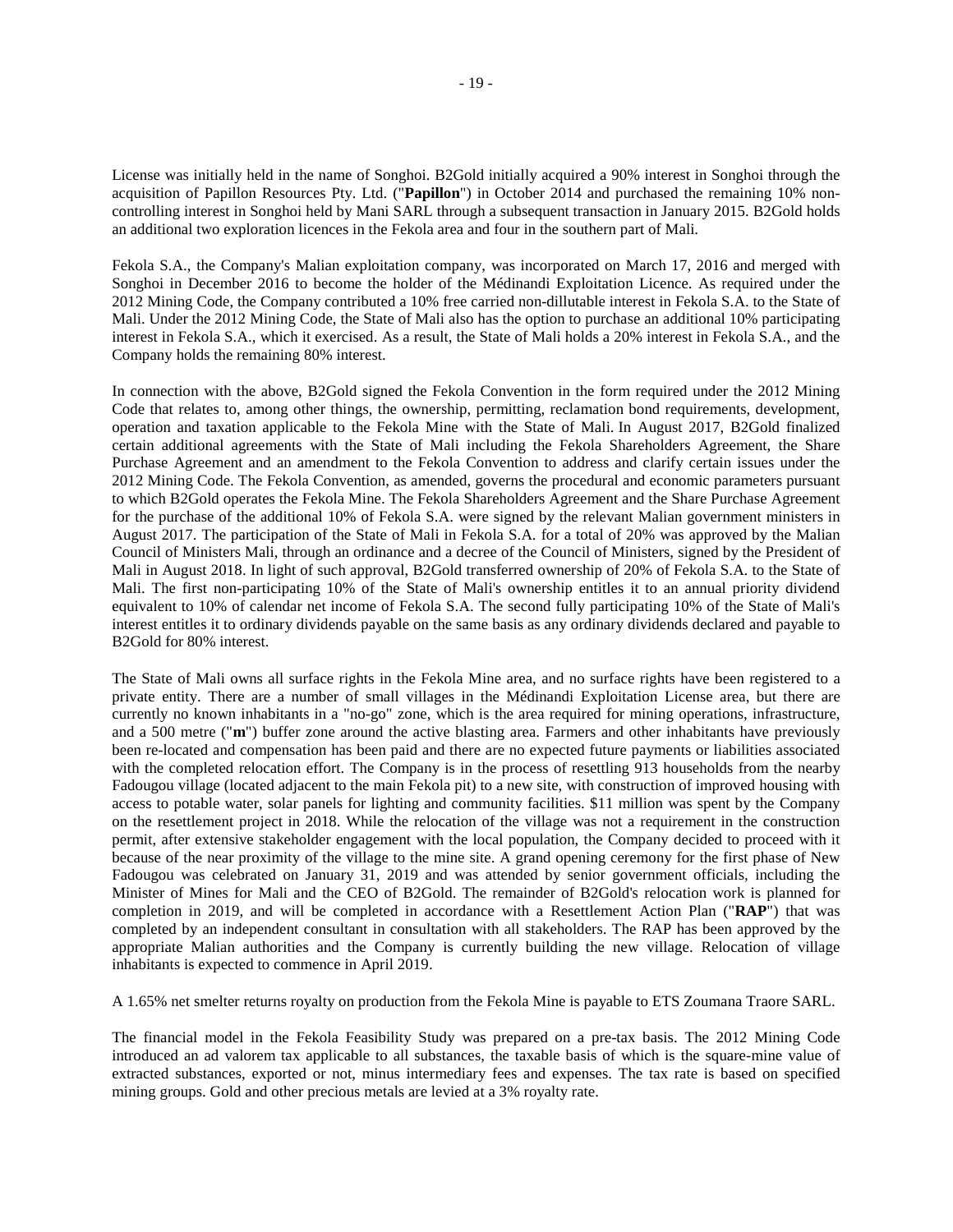Value-added tax ("**VAT**") is payable in Mali; however, the 2012 Mining Code has a provision that exploitation license holders have a three-year VAT exemption period. Corporate income tax in Mali is 30%. For exploitation license holders, there is a 15-year period from the start of production where the corporate income tax is reduced to 25%.

A new tax has been introduced applying to holders of an exploitation license that produce, in one year, more than 10% of the expected quantity fixed in the annual production program approved by its shareholders' general assembly. This new tax consists of standard taxes and rights applying to operations and results relating to overproduction.

A special tax on certain products (Impôt Spécial sur Certains Produits or "**ISCP**"), calculated on the basis of turnover exclusive of VAT, also applies and is based on the specified mining group assignment. Under the Fekola Convention, the applicable ISCP rate is 3%. Fekola S.A. is also subject to a stamp duty of 0.6% of its revenue.

To the extent known, there are no other significant factors or risks that might affect access or title to, or the right or ability to perform work on, the property, including permitting and environmental liabilities which the project is subject to, that have not been discussed in this Annual Information Form.

# *History*

A number of companies have completed exploration activities in the general Fekola area, including Société Nationale de Recherches et d'Exploitation des Ressources Minières de Mali, Bureau de Recherches Géologiques et Minières, the Guefest Company, Western African Gold and Exploration S.A., Randgold Resources Ltd., Central African Gold plc and Papillon.

The work programs included geological reconnaissance, interpretation of Landsat and aeromagnetic data, regional geological and regolith mapping, ground induced polarization ("**IP**") geophysical surveys, airborne magnetic and electromagnetic ("**EM**") surveys, soil, rock, and termite geochemical sampling, trenching, auger, rotary air blast ("**RAB**"), air core, reverse circulation ("**RC**") and core drilling, Mineral Resource and Mineral Reserve estimates and updates to those estimates, environmental studies to support environmental permit applications, geotechnical and hydrological surveys and water sampling, topographic surveys, metallurgical sampling, upgrading of access roads and the accommodation camp, and mining and technical studies. There are no historical estimates that are relevant to the current Mineral Resources and Mineral Reserves.

Using assumptions and allowances in the 2004 Australasian JORC Code, Papillon completed a scoping-level study in 2012, and a pre-feasibility study in 2013; both studies indicated positive project economics using the assumptions in the studies. B2Gold completed the Fekola Feasibility Study in 2015, and subsequently commenced mine development activities on the Fekola deposit. B2Gold discovered the Anaconda zone in 2014 and announced an initial Mineral Resource estimate for the zone in 2017.

Fekola Mine construction was successfully completed in late September 2017, and the mine achieved commercial production on November 30, 2017, one month ahead of the revised schedule and four months ahead of the original schedule. The Fekola Mine was officially opened in January 2018.

There are known zones of artisanal mining activity within the Fekola Mine area.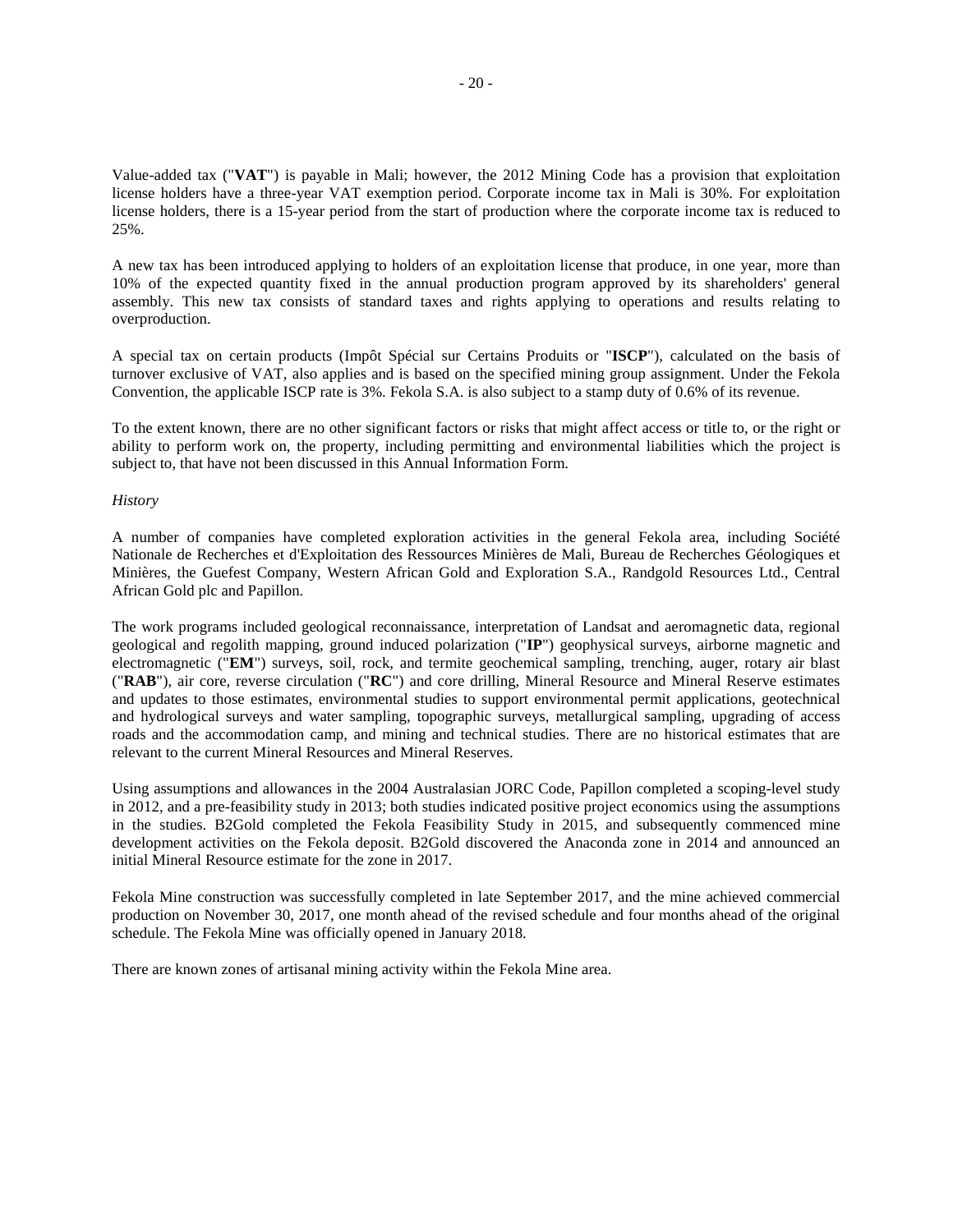# *Geological Setting, Mineralization, and Deposit Types*

The Fekola deposit and Anaconda zone are hosted in Birimian Supergroup rocks within the eastern portion of the Paleo-Proterozoic Kédougou–Kéniéba inlier, which covers eastern Senegal and western Mali. They are considered examples of orogenic-style gold deposits.

The Fekola deposit is hosted by a moderate to steeply west dipping, folded sequence of marine meta-sediments of the Kofi group. The deposit has been subjected to greenschist facies metamorphism. Gold mineralization is associated with fine-grained disseminated pyrite and local pyrite veinlets. Mineralization has been traced over a strike extent of approximately 3.5 km, to depths of as much as 600 m below surface, and up to 400 m wide. The greatest continuity is observed within a high-grade shoot ( $>2$  g/t Au) which plunges approximately 13° to the north– northwest. Mineralization remains open at depth, down plunge, and to the north.

The Anaconda prospect is hosted by deeply weathered Kofi group meta-sediments and minor intrusive units. It is comprised of several distinct zones that occur as flat-lying to slightly dipping mineralized zones within saprolite and saprock. The combined Anaconda-Adder saprolite zone extends over 4.5 km along strike and up to 500 metres ("**m**") wide at Anaconda and up to 200 m wide at Adder. Within these zones, mineralized saprolite varies from several metres to over 40 m thick, with an average true thickness of approximately 13.5 m. Mineralization remains open along strike.

# *Exploration*

Exploration activities completed by the Company include a light detection and ranging survey; regolith and geological mapping; geochemical soil, termite mound, rock chip and grab sampling; ground geophysical surveys (IP, gradient, resistivity, pole–dipole, gravimetric); airborne geophysical surveys (aeromagnetic); and pitting and trenching.

Geochemical sampling was used as a first-pass tool to define areas of gold anomalism. Geophysical data have been used to develop the broad lithological and structural framework for the project area.

B2Gold's current and planned exploration activities are discussed under the heading "*Fekola Mine - Exploration, Development, and Production".*

#### *Drilling*

Drilling has been completed in support of exploration evaluations, Mineral Resource and Mineral Reserve estimates, mine planning, geotechnical and hydrogeological evaluations, and infrastructure site sterilization (condemnation drilling).

Drilling completed at Fekola includes auger, RAB, aircore, RC, and core drilling methods. Drilling and sampling completed prior to January 2007 are not considered part of the current active database and are not used in support of Mineral Resource estimation. Drilling completed as of December 31, 2018 on the licences in Mali includes 626 core holes (153,943 m), 2,377 RC holes (274,178 m), 3,295 aircore holes (143,201 m), 1,166 RAB holes (24,064 m) and 14,456 auger holes (138,866 m).

Drilling that supports the Fekola Mineral Resource estimates was completed from January 2007 to September 30, 2018. A total of 1,000 drill holes (194,406 m) were available in the immediate area of the Mineral Resource estimates. There are 239 core holes (70,438 m), 572 RC holes (72,219 m), 129 holes (50,650 m) that commenced with an RC collar and were completed with core, and 60 aircore drill holes (1,099 m). Aircore drill holes were used for regolith models only.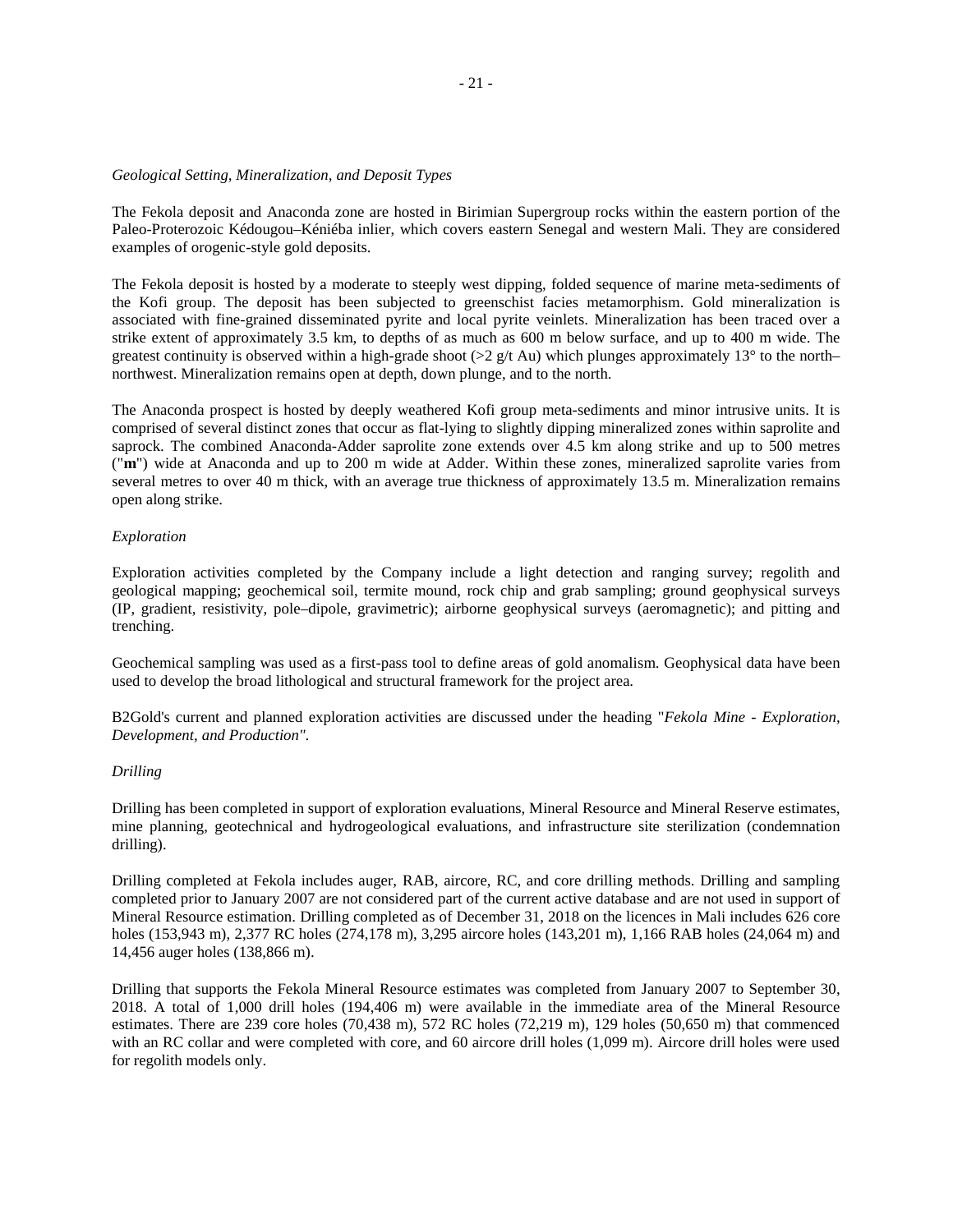The drill hole database cutoff date for the Anaconda Mineral Resource estimates was March 22, 2017. Drilling includes 1,629 aircore drill holes (66,550 m), 266 RC holes (31,778 m) and 112 diamond drill core holes (8,720 m) for a total of 2,007 drill holes (107,048 m of drilling).

Drill core is photographed, logged and recoveries are recorded. For RC and aircore samples, moisture content and sample weight are recorded to ensure adherence to optimum drill recovery practices. Drill hole collar locations are surveyed using global positioning system ("**GPS**") instruments. Down-hole surveys are performed at regular downhole intervals using Reflex instrumentation. Most of the drill holes at Fekola are drilled at -50° to -55° to the east (N90 E) which intersects the main mineralized zone at a high angle. In general, true thicknesses are 70% to 80% of the sampled length. Drilling at Anaconda is mostly oriented either vertically or -60º to -75º to the east. In general, true thicknesses and down holes thicknesses are similar as drill hole orientation was locally adjusted depending on the orientation of the mineralization.

The 2018 drill program completed the following: auger (1,966 drill holes for 27,121 m), aircore (486 drill holes for 28,036 m); RC (196 drill holes for 27,640 m); and core drilling (115 drill holes for 38,599 m). This exploration was conducted on numerous targets in the Fekola Mine, Fekola regional and Mali South areas.

Drilling at Fekola in 2018 was designed to convert Inferred Mineral Resources to Indicated Mineral Resources close to the reserve pit and extend the limits of Inferred Mineral Resources into Fekola North. Drilling completed in 2018 expanded the Fekola North extension zone mineralization to more than 1 km north of the Fekola resource pit boundary, and approximately 1.2 km north of the reserve pit boundary. The structural setting at Fekola North Extension is identical to that hosting the bulk of the high-grade ("**HG**") ore in the Fekola deposit.

New drill results were received in 2018 from the Cardinal zone, a target located less than one km from the Fekola Pit.

Anaconda, located approximately 20–25 km from the Fekola Mine, was drilled in 2018 to define the outer edges of saprolite mineralization and to test fresh rock mineralization below the saprolite resource. Drilling returned additional positive results from the near-surface saprolite zones and higher-grade bedrock zones beneath the saprolite, indicating the potential for large, Fekola-style mineralized zones.

# *Sampling, Analysis, and Data Verification*

RC and aircore samples are collected at 1 m intervals in plastic bags using a cyclone, and split using a cone or riffle splitter and a three-tier split. Core is typically sampled on 1 m average intervals with breaks at lithological contacts and alteration boundaries. Following cutting with a diamond saw, core samples are organized into shipments. The primary laboratory takes possession of the samples at site and transports them to Bamako for preparation and analysis.

The primary assay laboratory for 2018 was SGS Bamako in Mali. Bureau Veritas, Abidjan, Cote D'Ivoire ("**BV Abidjan**") and the Fekola Mine laboratory were used as alternate primary laboratories, due to high sample volumes. SGS Bamako serves as the umpire/secondary laboratory for the BV Abidjan and the minesite laboratory samples. The minesite laboratory serves as the umpire/secondary laboratory for SGS Bamako samples. SGS Bamako is accredited by the South African National Accreditation System under ISO/IEC17025. Samples selected for multielement analysis are shipped through BV Abidjan to Bureau Veritas/Acme Vancouver. The SGS Bamako and BV Abidjan laboratories are independent of B2Gold and its predecessors.

Samples are dried, crushed to 75% passing 2 millimetres ("**mm**"), and pulverized to 85% passing 75 micrometers ("**µm**"). Gold analysis at SGS consists of a 50 g fire assay with an atomic absorption spectrometer ("**AAS**") and/or gravimetric finish, a method which is within industry norms. Bureau Veritas/ACME uses an aqua regia digest, with an inductively-coupled plasma finish for the multi-element analyses.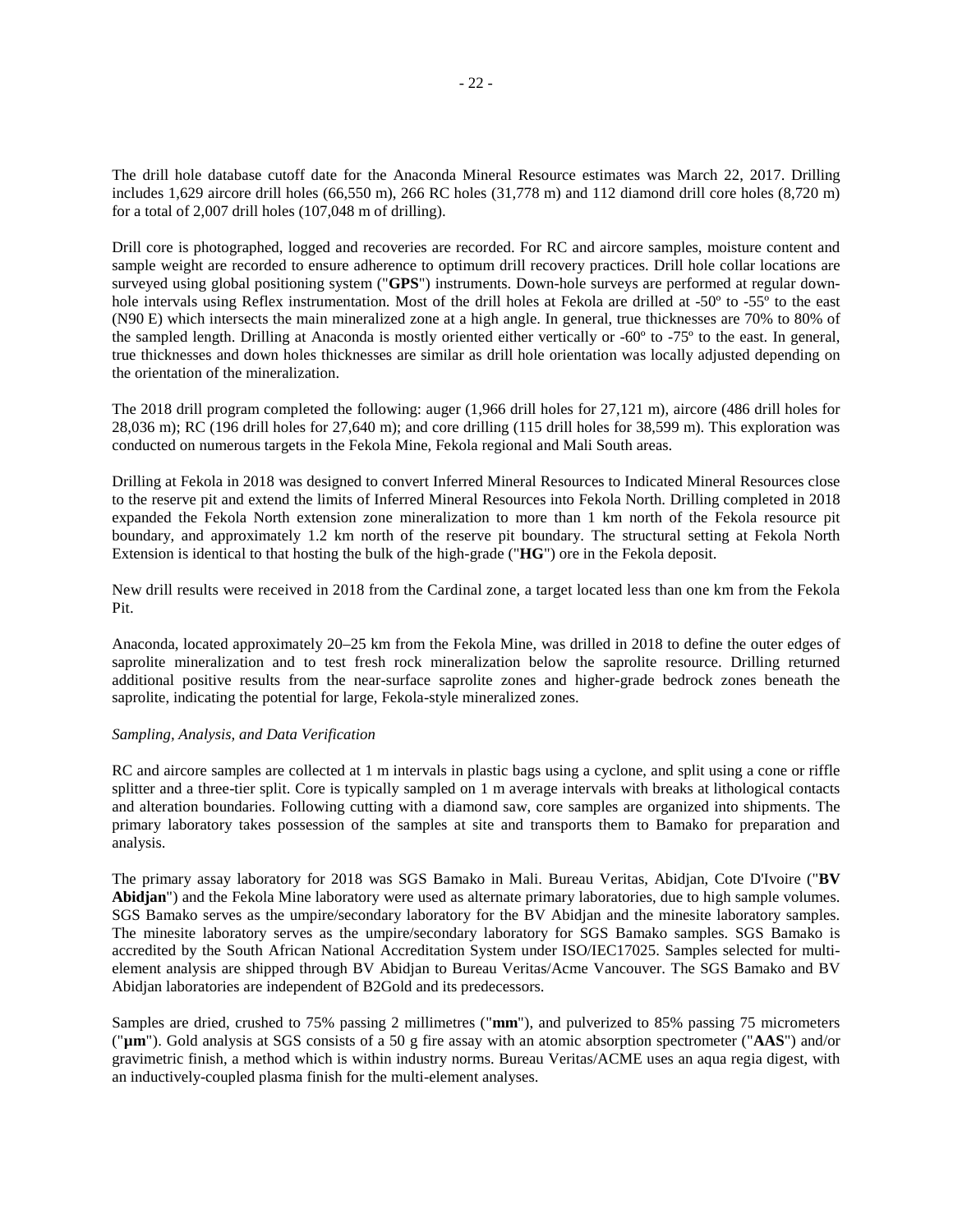Density determinations are performed by site personnel on whole core samples, using the water displacement method. There are currently 26,876 density measurements, of which 8,696 were completed in 2018.

Quality assurance and quality control ("**QA/QC**") measures include regular insertion of certified reference standards, field duplicate and blank sample materials prior to submission of samples to the laboratory to monitor laboratory accuracy, precision and sample sequencing. Data imported into the project database are subject to validation, which includes checks on surveys, collar co-ordinates, lithology data, and assay data. The checks are appropriate, and consistent with industry norms.

Sample security measures practiced include moving RC samples and core from the drill site to the Fekola camp yard at the end of each drill shift, and tracking sample shipments using industry-standard procedures. B2Gold is of the opinion that the core storage is secure because the Fekola camp is remote, access is strictly controlled and a B2Gold (previously Papillon) representative has always been present in the camp.

No material issues with the project database including sampling protocols, flowsheets, check analysis program or data storage have been identified to date from the checks performed. The project database is acceptable for use in Mineral Resource and Mineral Reserve estimation, and can be used to support mine planning.

# *Mineral Processing and Metallurgical Testing*

Metallurgical test work has been primarily performed by SGS Canada in Lakefield, Ontario ("**SGS Lakefield**"). SGS Lakefield is accredited to the requirements of ISO/IEC 17025 for relevant mineralogical, geochemical and trade mineral tests conducted for the Fekola Feasibility Study. Additional testing facilities involved in the study include BBA (leach optimization study), FLSmidth (thickener testing) and Jenike and Johanson (ore flow properties for the stockpile reclaim system design).

Completed test work included comminution tests; materials handling properties studies; mineralogical studies; metallurgical composite head analyses, gravity recoverable gold analyses; comparisons of whole ore and carbon-inleach ("**CIL**") methods; evaluations of leach performances; cyanide destruction test work; and evaluation of engineering data, including testing of oxygen uptake, slurry rheology, carbon kinetics and thickener settling rate.

Based on analysis of results the following conclusions can be drawn from the metallurgical and comminution test work programs:

- The Fekola deposit is classified as hard to very hard competency with above average grinding energy requirements and is moderate to highly abrasive. The ore is amenable to primary crushing followed by a SAG mill and ball mill grinding circuit with pebble crushing ("**SABC**").
- Fekola ore is predominantly free milling, not preg robbing and is amenable to gold extraction by conventional cyanidation.
- A gravity separation circuit is not warranted for the Fekola deposit. Instead, a carbon column adsorption circuit was included to recover dissolved gold leached in the grinding circuit to facilitate early recovery of gold, particularly during high gold head grade periods.
- The optimum leaching conditions identified are 24-hour cyanidation with 350 ppm sodium cyanide ("**NaCN**"), initial lead nitrate addition of 100 g/t, pH 10.3–10.5, dissolved oxygen levels of ~15 ppm and a pulp density of 45% solids. The addition of lead nitrate and dissolved oxygen levels of 15 ppm is found to be beneficial in leach kinetics and overall recovery. Anticipated lime and cyanide addition rates are moderate.
- The ore typically yields good recoveries (87% to 97%). Test work results show a logarithmic relationship between the measured gold head grade and resulting gold extraction under optimised leach conditions at a grind size of 75 µm. A grind optimisation study was updated to evaluate the effect of grind size on project economics. The evaluation compared gold revenue against operating and capital expenditure for the grind sizes considered. A grind size (P80) of 75 µm is considered to be the economic optimum for the Fekola Mine.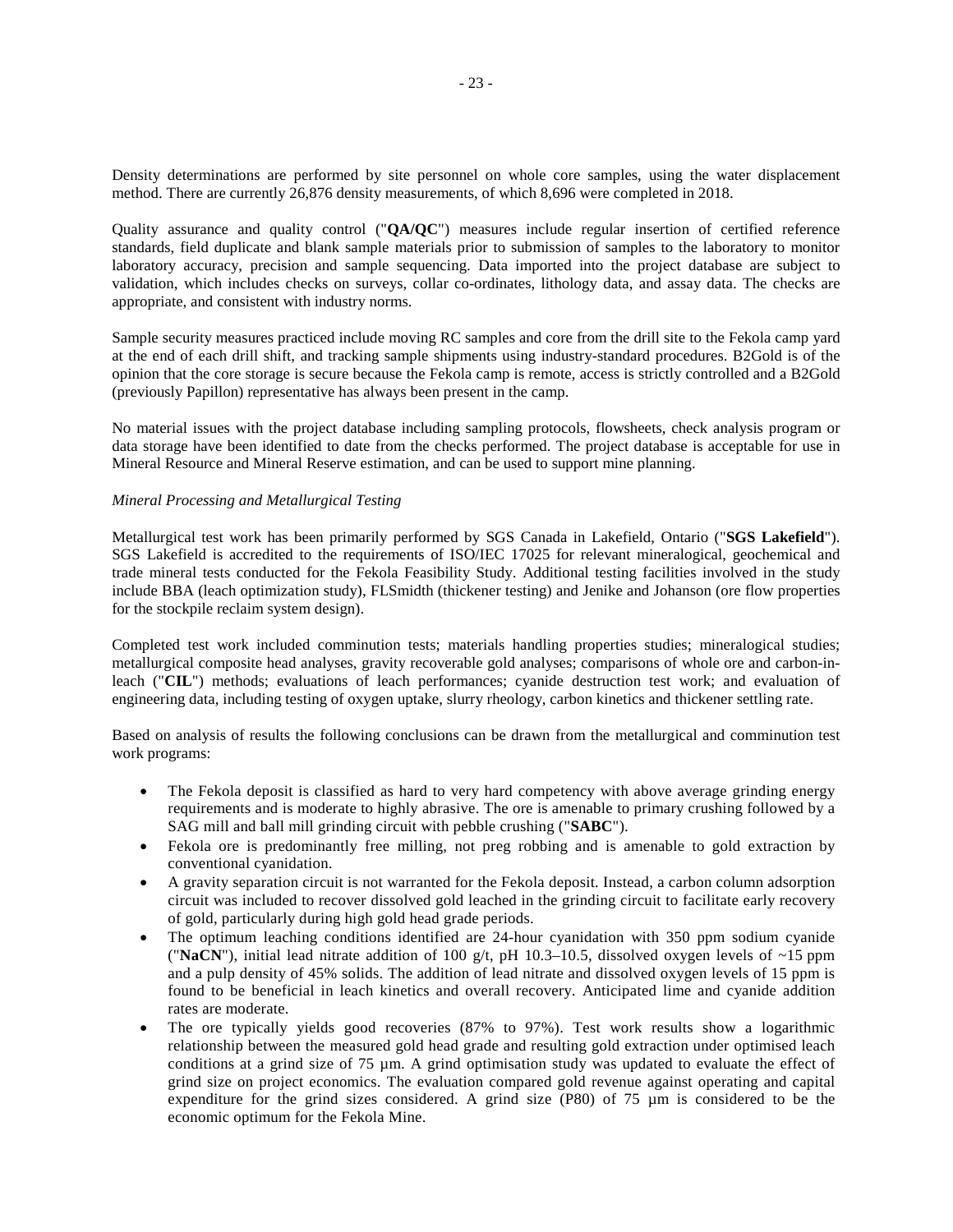- Based on the absence of any preg robbing characteristics and very good adsorption properties, a whole ore leach/carbon-in-pulp ("**CIP**") circuit has been selected for the Fekola process flowsheet. There were no deleterious elements in any of the Fekola samples evaluated in the metallurgical test program which negatively affect gold recovery.
- The cyanidation tailings responded well to cyanide destruction treatment using the  $SO_2/A$ ir process.

The ore has a thickener specific settling rate of 0.3 square metres per tonne per day for both the leach and tailings thickener duties.

Gold recovery is forecast at 94% over the LoM. Mill gold recoveries averaged 94.7% in 2018 and were above design predictions (92.7% average) over a broad range of ore types.

On the Anaconda saprolite project two master composites and 28 variability samples were collected in 2017 and sent to SGS Lakefield for leach optimization and recovery test work. Results from that testwork indicate an average gold recovery of 95.3% can be achieved using conventional leach/CIP technology. The Anaconda process flowsheet would be similar at Fekola's, except the front end of the Anaconda plant would implement a sizer and a ball mill for size reduction prior to gold extraction in the leach circuit.  $SO_2/\text{air}$  cyanide destruction was also evaluated in the Anaconda metallurgical test program and worked very well for cyanide removal from CIP tailings. The cyanide destruction product would be thickened similar to Fekola prior to disposal in a lined storage impoundment.

In 2018 an additional 20 samples from the Fekola North area were sent to SGS Lakefield for metallurgical and comminution test work. The main objective of the program was to evaluate the response of the samples collected north of the designed reserve pit to whole cyanidation using the current Fekola plant conditions. The average gold extraction for 14 metallurgical variability samples under existing plant conditions was 91.4%. The variability samples represented a grade range from 0.74 to 4.34 g/t Au. Six of the 20 samples were tested for comminution characteristics and were as classified as "hard" based on the SMC (SAG Mill Comminution) test results, "very hard" using bond rod mill work index (RWI) results and "hard" using the bond ball mill work index (BWi) test work results.

There are no known deleterious elements that incur penalties in the doré. There are also no known elements in the material to be treated that may cause plant processing issues.

# *Mineral Resource and Mineral Reserve Estimates*

#### Mineral Resources

# *Fekola Deposit*

The Mineral Resource estimate for Fekola was built using implicitly-modeled mineralization domains set at three nominal grade thresholds. The overall interpretation and dimensions of the mineralization domains were controlled by the lithology model, regional folding, faulting, and shear zones. Assays were capped by mineralization and regolith domains (fresh rock or saprolite) prior to compositing to 2 m downhole intervals. Average density by mineralization domain and an assumed density for overburden and saprolite were used for tonnage estimates.

Regolith surfaces for base of overburden and base of saprolite (includes laterite and saprock) were also modeled. Most (>97%) of the Mineral Resource is hosted in fresh rock.

Gold grades were estimated using ordinary kriging ("**OK**") with hard boundaries for each mineralization domain. Block grade estimates were validated by visual comparison to composite grades, comparison of global block statistics to the nearest-neighbour ("**NN**") model, swath plots to check for local bias, comparison to change-ofsupport distributions, and reconciliation to grade control models.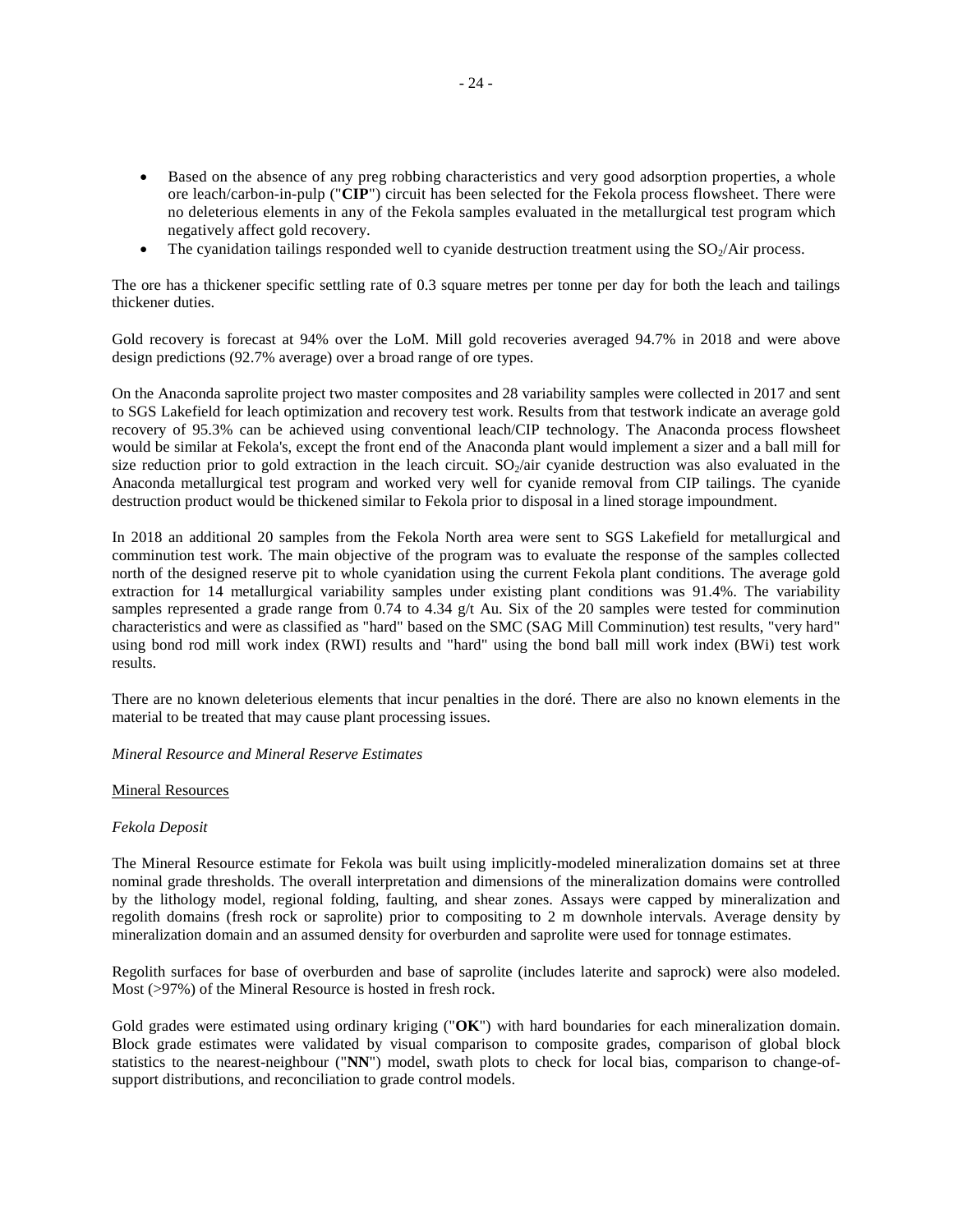Indicated Mineral Resource classification is supported by an approximate drill spacing of 50 x 50 m and Inferred Mineral Resource classification is supported by an approximate drill spacing of 100 x 100 m. Stockpiles are classified as Indicated Mineral Resources.

Mineral Resources are confined within pit shells that used a gold price of \$1,400/oz, and reported above a cutoff grade of 0.6 g/t Au.

# *Anaconda Zone*

The Mineral Resource estimates for the Anaconda zone are based on modeled surfaces of the bases of laterite, saprolite and saprock using detailed drill hole logging of weathering intensity and lithology. Mineralization zones at nominal grade thresholds of 0.2 g/t Au and 0.6 g/t Au were built in three dimensions ("**3D**") and used to control the gold grade estimates.

Assays were capped at different levels by grade shell and for laterite with capping applied prior to compositing to 2 m lengths. Block model gold grades were estimated using OK with hard boundaries at the mineralization zone contacts. Densities based on dry bulk measurements on drill core made at site were applied to laterite, saprolite and saprock.

Inferred Mineral Resources are supported by a nominal drill hole spacing of 80 x 80 m with 90% of the resource drilled to 40 x 40 m drill spacing.

The block model estimates were validated by visual comparison to composite grades, comparison of global block statistics to the NN model and swath plots by domain to check for local bias.

#### *Mineral Resources*

Mineral Resource estimates for the Fekola deposit and Anaconda zone are reported from B2Gold's Mineral Resource models within economically-constrained pit shells. The Mineral Resource estimate for Fekola accounts for mining depletion as of December 31, 2018. It is considered current, and has an effective date as of December 31, 2018. The Mineral Resource estimate for the Anaconda zone was effective as of March 22, 2017 and is current as of December 31, 2018.

#### **Fekola Indicated Mineral Resources Statement**

|                        | 100% Project Basis         |                                     |                                                        |                                          |                            | <b>B2Gold Mineral Resources</b><br><b>Attributable Ownership Basis</b> |                                                     |
|------------------------|----------------------------|-------------------------------------|--------------------------------------------------------|------------------------------------------|----------------------------|------------------------------------------------------------------------|-----------------------------------------------------|
| Area                   | <b>Tonnes</b><br>(x 1,000) | Gold<br>Grade<br>$(g/t \text{ Au})$ | <b>Contained</b><br>Gold<br><b>Ounces</b><br>(x 1,000) | Ownership<br>Percentage<br>$\frac{6}{6}$ | <b>Tonnes</b><br>(x 1,000) | <b>Gold Grade</b><br>$(g/t \text{ Au})$                                | <b>Contained</b><br><b>Gold Ounces</b><br>(x 1,000) |
| Fekola                 | 83,000                     | 1.88                                | 5,010                                                  | 80                                       | 66,400                     | 1.88                                                                   | 4,010                                               |
| Stockpiles             | 4.000                      | 1.77                                | 230                                                    | 80                                       | 3.200                      | 1.77                                                                   | 180                                                 |
| <b>Total Indicated</b> | 87,100                     | 1.87                                | 5,240                                                  | 80                                       | 69,600                     | 1.87                                                                   | 4,190                                               |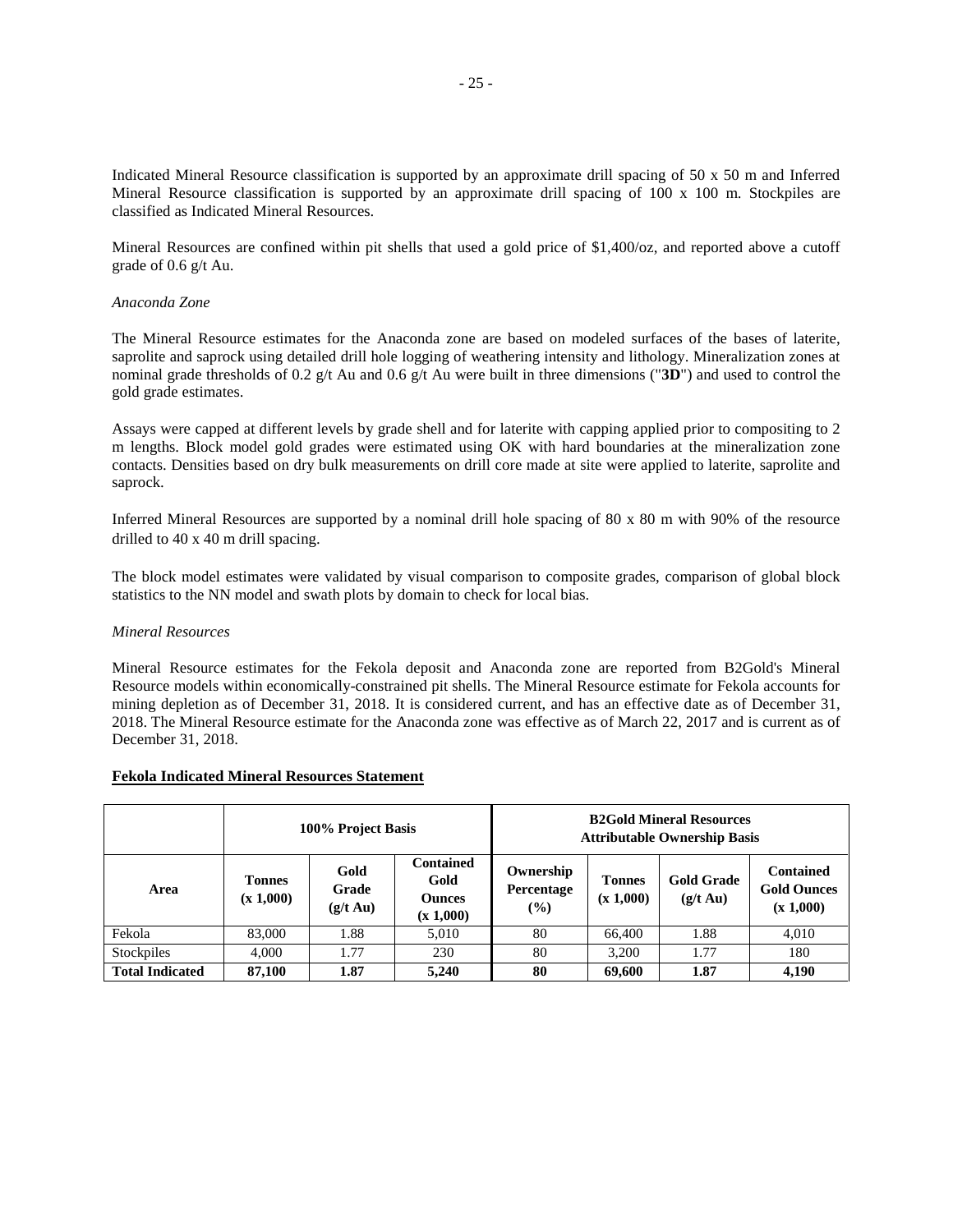|                       | 100% Project Basis         |                                     |                                                        |                                          |                            | <b>B2Gold Mineral Resources</b><br><b>Attributable Ownership Basis</b> |                                                        |
|-----------------------|----------------------------|-------------------------------------|--------------------------------------------------------|------------------------------------------|----------------------------|------------------------------------------------------------------------|--------------------------------------------------------|
| Area                  | <b>Tonnes</b><br>(x 1,000) | Gold<br>Grade<br>$(g/t \text{ Au})$ | <b>Contained</b><br>Gold<br><b>Ounces</b><br>(x 1,000) | Ownership<br>Percentage<br>$\frac{9}{6}$ | <b>Tonnes</b><br>(x 1,000) | <b>Gold Grade</b><br>$(g/t \text{ Au})$                                | <b>Contained</b><br>Gold<br><b>Ounces</b><br>(x 1,000) |
| Fekola                | 26,500                     | 1.61                                | 1,370                                                  | 80                                       | 21,200                     | 1.61                                                                   | 1,100                                                  |
| Anaconda              | 21,600                     | 1.11                                | 770                                                    | 85                                       | 18.300                     | 1.11                                                                   | 650                                                    |
| <b>Total Inferred</b> | 48,100                     | 1.38                                | 2.140                                                  |                                          | 39,500                     | 1.38                                                                   | 1.750                                                  |

# **Fekola and Anaconda Inferred Mineral Resources Statement**

Notes:

- 1. Mineral Resources have been classified using the CIM Standards. Mineral Resources are reported inclusive of those Mineral Resources that have been modified to Mineral Reserves. Mineral Resources that are not Mineral Reserves do not have demonstrated economic viability.
- 2. All tonnage, grade and contained metal content estimates have been rounded; rounding may result in apparent summation differences between tonnes, grade, and contained metal content.
- 3. For Fekola, Mineral Resources are reported on a 100% project and an 80% attributable basis, the remaining 20% interest is held by the State of Mali.
- 4. For Anaconda, Mineral Resources are reported on a 100% project and an 85% attributable basis; under the 2012 Mining Code, the State of Mali has the right to a 10% free carried interest and has an option to acquire an additional 10% participating interest, and 5% is held by a third party.
- 5. The Qualified Person for the resource estimate is Tom Garagan, P.Geo., who is B2Gold's Senior Vice President, Exploration.
- 6. The Qualified Person for the stockpile estimate is Peter Montano, P.E., who is B2Gold's Project Director.
- 7. Mineral Resource estimates for Fekola and Anaconda assume an open pit mining method and a gold price of US\$1,400/oz. For Fekola, a metallurgical recovery of 94.5%, and average operating cost estimates of US\$2.00/t mined (mining), US\$14.50/t processed (processing) and US\$4.50/t processed (general and administrative) were used for pit shell generation. For Anaconda, a metallurgical recovery of 95%, and average operating cost estimates of US\$1.75/t mined (mining), US\$8.10/t processed (processing) and US\$2.75/t processed (general and administrative) were used for pit shell generation.
- 8. Mineral Resources are reported at a cutoff of 0.6 g/t Au for Fekola and at a cutoff of 0.35 g/t Au for Anaconda.

#### Mineral Reserves

Indicated Mineral Resources were converted to Probable Mineral Reserves based on the October 2018 resource model update, following consideration of the following modifying factors.

Reserve model dilution and ore loss were applied through whole block averaging such that at a 0.8 g/t Au cutoff there is a 1.4% increase in tonnes, a 2.1% reduction in grade and 0.7% reduction in ounces when compared to the Mineral Resource model. The mining cost estimates include grade control drilling and sampling costs to achieve sufficient data resolution for the delineation of the ore outlines. The owner mining cost estimates were derived from the initial mining equipment productivity and cost estimates, then adjusted based on actual Fekola operating costs and longer-term cost data for similar B2Gold projects. The average mining cost reported for the optimal pit shell is \$2.49/t mined. Processing costs for the optimal shell were \$17.17/t, and general and administration costs were \$4.39/t. The optimization included taxes, royalties, and stamp duties totalling 8.25%.

The ultimate pit and internal phase designs are based on the optimum shells and are constrained by geotechnical parameters, minimum mining widths, and other operational parameters. Mineral Reserves include stockpiled ore as accounted for by mine staff and are based on grade control estimations and surveyed stockpile volumes.

The Mineral Reserve estimate for Fekola accounts for mining depletion as of December 31, 2018, costs based on the 2018 LoM plan and 2019 budgeted costs. It is considered current, and has an effective date, as of December 31, 2018, and has been modified from the Indicated Mineral Resources. No Proven Mineral Reserves have been reported.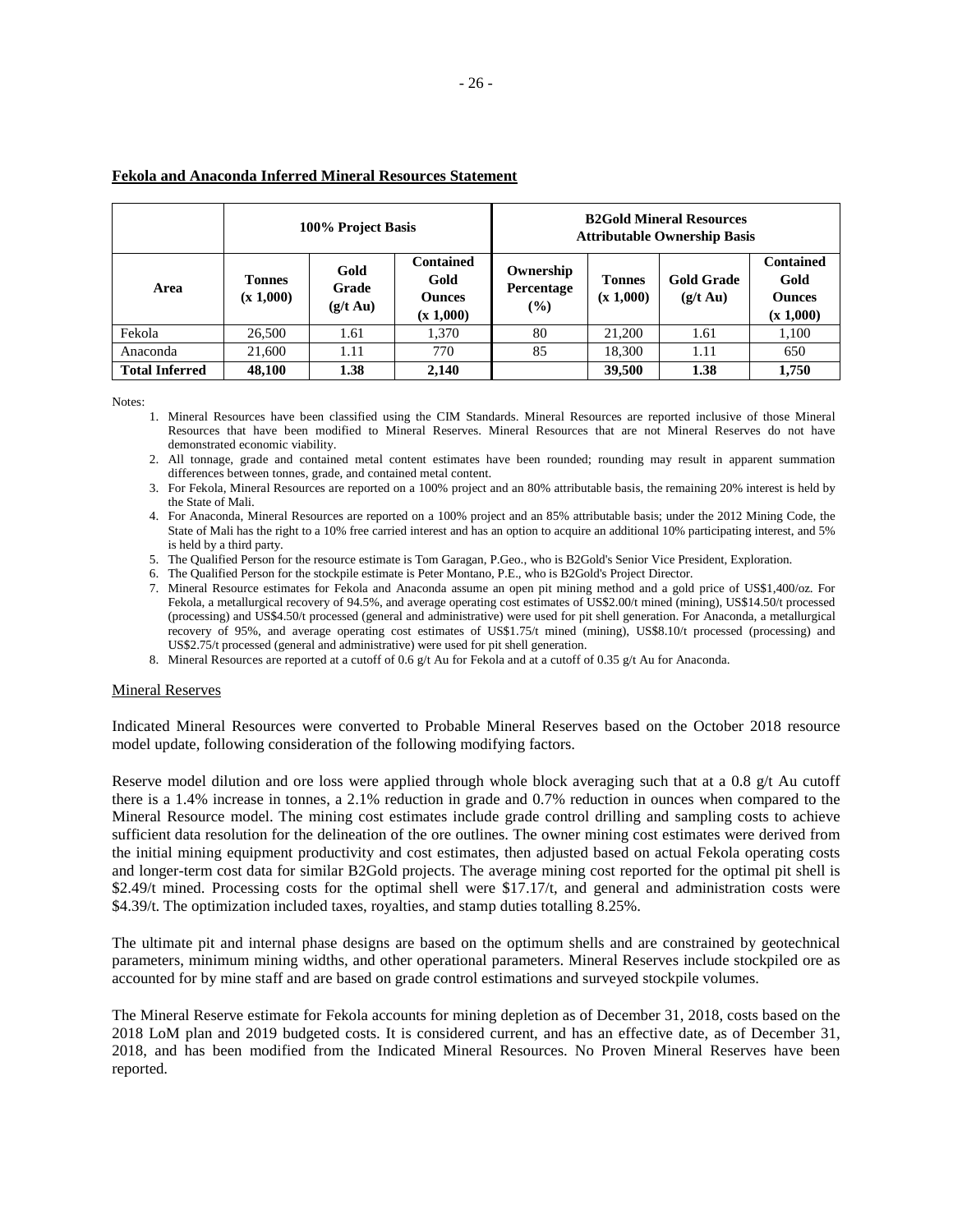# **Fekola Probable Mineral Reserves Statement**

|                                          | 100% Project Basis         |                                     |                                                        | <b>B2Gold Mineral Reserves</b><br><b>Attributable Ownership Basis</b> |                            |                                         |                                                        |
|------------------------------------------|----------------------------|-------------------------------------|--------------------------------------------------------|-----------------------------------------------------------------------|----------------------------|-----------------------------------------|--------------------------------------------------------|
| Area                                     | <b>Tonnes</b><br>(x 1,000) | Gold<br>Grade<br>$(g/t \text{ Au})$ | <b>Contained</b><br>Gold<br><b>Ounces</b><br>(x 1,000) | Ownership<br><b>Percentage</b><br>$\frac{6}{6}$                       | <b>Tonnes</b><br>(x 1,000) | <b>Gold Grade</b><br>$(g/t \text{ Au})$ | <b>Contained</b><br>Gold<br><b>Ounces</b><br>(x 1,000) |
| Open Pit                                 | 39,300                     | 2.43                                | 3.070                                                  | 80                                                                    | 31,500                     | 2.43                                    | 2,460                                                  |
| Stockpiles                               | 3.600                      | 1.88                                | 220                                                    | 80                                                                    | 2.900                      | 1.88                                    | 180                                                    |
| <b>Total Probable</b><br><b>Reserves</b> | 43,000                     | 2.38                                | 3,290                                                  | 80                                                                    | 34,400                     | 2.38                                    | 2,630                                                  |

Notes:

- 1. Mineral Reserves have been classified using the CIM Standards.
- 2. All tonnage, grade and contained metal content estimates have been rounded; rounding may result in apparent summation differences between tonnes, grade, and contained metal content.
- 3. Mineral Reserves are reported on a 100% project and an 80% attributable basis; the remaining 20% interest is held by the State of Mali.
- 4. The Qualified Person for the reserve estimate is Peter D. Montano, P.E., who is B2Gold's Project Director.
- 5. Mineral Reserves are based on a conventional open pit mining method, gold price of US\$1,250/oz, metallurgical recovery of 94%, selling costs of \$112.29/oz, (including royalties), average operating cost estimates of US\$2.49/t mined (mining), US\$17.17/t processed (processing) and US\$4.39/t processed (general and administrative).
- 6. Reserve model dilution and ore loss was applied through whole block averaging such that at a 0.8 g/t Au cutoff there is a 1.4% increase in tonnes, a 2.1% reduction in grade and 0.7% reduction in ounces when compared to the Mineral Resource model.
- 7. Mineral Reserves are reported above a cutoff grade of 0.8 g/t Au.

#### *Mining Operations*

Fekola Mine is a conventional open pit owner-operated mine and plant. Higher-grade material is sent to the plant and lower-grade material is stockpiled which will be processed later in the mine life. The mine plan assumes a mine life of approximately eight years and a processing life of approximately 10 years (including 2019). The ultimate pit is planned for development in a sequence of seven pit phases. The ultimate pit will be approximately 2 km long, 800 m wide and 320 m deep, with an overall strip ratio (waste to ore) of 4.9 to 1. Overall pit slopes vary by geotechnical domain, between 34 and 41 degrees.

In addition to increasing project value, the staged pit development will also mitigate the geological, geotechnical and economic risks for the project considering the 2 km length of the open pit. The design of the future pit stages during the operations, especially the last two stages with higher production cost per ounce, may be adjusted progressively depending on operational experience, exposed ground conditions, and changes in economic conditions.

The base case mine production schedule adopted in 2018 involves the movement of 35 Mtpa material to sustain processing of 5.5 Mtpa. High, medium, and low grade ("**LG**") ore will be blended throughout the mine life, with high- and medium-grade ore being prioritized to increase produced ounces and project value.

The mining operations are scheduled to work 365 days a year with reduced productivity during the rainy season, although it is assumed that mining operations will take place under wet conditions with borehole and in-pit dewatering programs in place. The equipment fleet is conventional for the industry (90 t capacity rigid haul trucks and 200 t class excavators) and will provide relative flexibility in the utilisation as up to three pit stages will be mined simultaneously to mine waste and ore at different levels. The mill feed ore will be transported from open pits to the run-of-mine ("**ROM**") pad for direct tipping or stockpiling. It is currently assumed that up to 75% of the ROM feed may need to be stockpiled to regulate the mine production and crusher feed rates.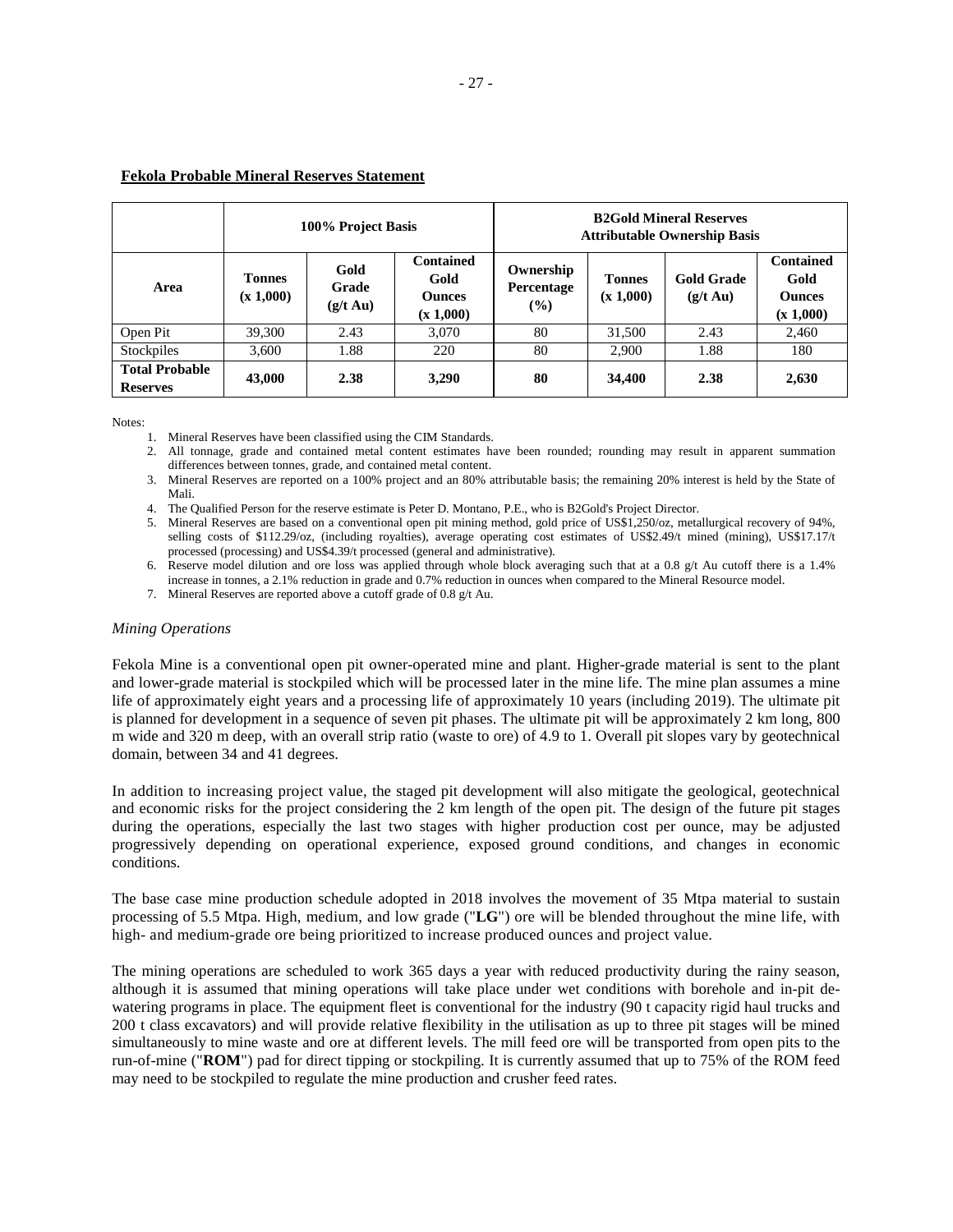A single waste rock storage facility ("**WRSF**") was constructed to the west of the open pit, and suitable mine waste was used for the annual tailings storage facility ("**TSF**") raises to the northeast of the pit. Location considerations were based on minimising haulage, surface water drainage and area availability. An overall slope angle of 18° was used in the design of the WRSF faces with 5 m berms located at 10 m vertical intervals.

#### *Processing and Recovery Operations*

Design assumptions were based on the metallurgical test work described under *"Mineral Processing and Metallurgical Testing"* above.

The optimum leaching conditions identified were 24-hour cyanidation with 350 ppm NaCN, initial lead nitrate addition of 100 g/t, pH 10.3 to 10.5, dissolved oxygen levels of  $\sim$ 15 ppm and a pulp density of 45% solids (w/w). The addition of lead nitrate and dissolved oxygen levels of 15 ppm was found to be beneficial in leach kinetics and overall recovery.

The mill uses a conventional flowsheet, consisting of single-stage primary crushing; a SABC grinding circuit; leach feed thickening with thickener overflow treated through a carbon in column circuit; leaching followed by CIP adsorption; elution and gold recovery to doré; and cyanide destruction, tailings thickening and disposal circuits. The primary gyratory crusher and SABC grinding circuit include a ball mill in closed circuit with cyclones to achieve the final product size. The cyclone overflow stream flows by gravity to two linear trash screens operating in parallel ahead of a leach thickener. NaCN is added to the SAG mill feed to start the gold leaching process. The leach thickener overflow solution is pumped to carbon columns to recover gold already dissolved in the grinding circuit. The thickened slurry is pumped to a leach circuit and then additional NaCN along with lead nitrate and oxygen are added for further gold leaching. A CIP circuit will adsorb dissolved gold onto activated carbon. A pressure Zadra elution circuit is be used to recover gold from loaded carbon to produce doré. A cyanide destruction circuit using  $SO<sub>2</sub>$  and air will reduce the weak acid dissociable cyanide level in the tailings stream to an environmentally acceptable level. The tailings stream is thickened to recover water before being pumped to the TSF. Key consumables will include reagents, water, and air services.

The mill was designed to process 5 Mtpa. The mill began running higher throughput during the second half of 2018 and a detailed plant study has determined that the mill capacity can reach 6 Mtpa. No market studies are currently relevant as Fekola is an operating mine producing a readily-saleable commodity in the form of doré. Doré produced is exported to Metalor Refining in Switzerland.

#### *Infrastructure, Permitting, and Compliance Activities*

Infrastructure constructed on site includes the process plant, TSF, accommodation camp, roads, airstrip, mine services area, open pit, ore stockpiles and WRSFs.

Power supply to the site is from a combination HFO and diesel-fueled power station that is located adjacent to the process plant. The power station has been sized to accommodate a maximum demand power draw of 29.4 megawatts ("**MW**").

The TSF is located to the north of the process plant and pit, and adjacent to the eastern WRSF. As designed, the TSF will store a total of 62 million tonnes ("**Mt**") of tailings over 12 stages, with a stage lift performed every year in the dry season. A double stage was constructed in 2018, and the next stage is scheduled for construction in 2020.

The Fekola pit footprint is in an existing natural drainage course, with an upstream catchment of 9 km<sup>2</sup>, which is diverted around the pit. The site surface water management system is designed to prevent runoff from events up to and inclusive of a 24-hour, 1-in-100 year recurrence interval storm event from entering the pit. Water for the Fekola Mine is sourced from pit groundwater, surface water (direct precipitation and rainfall runoff), dedicated bore holes for potable water use at both the process plant and the accommodation camp, and water pumps at the Falémé River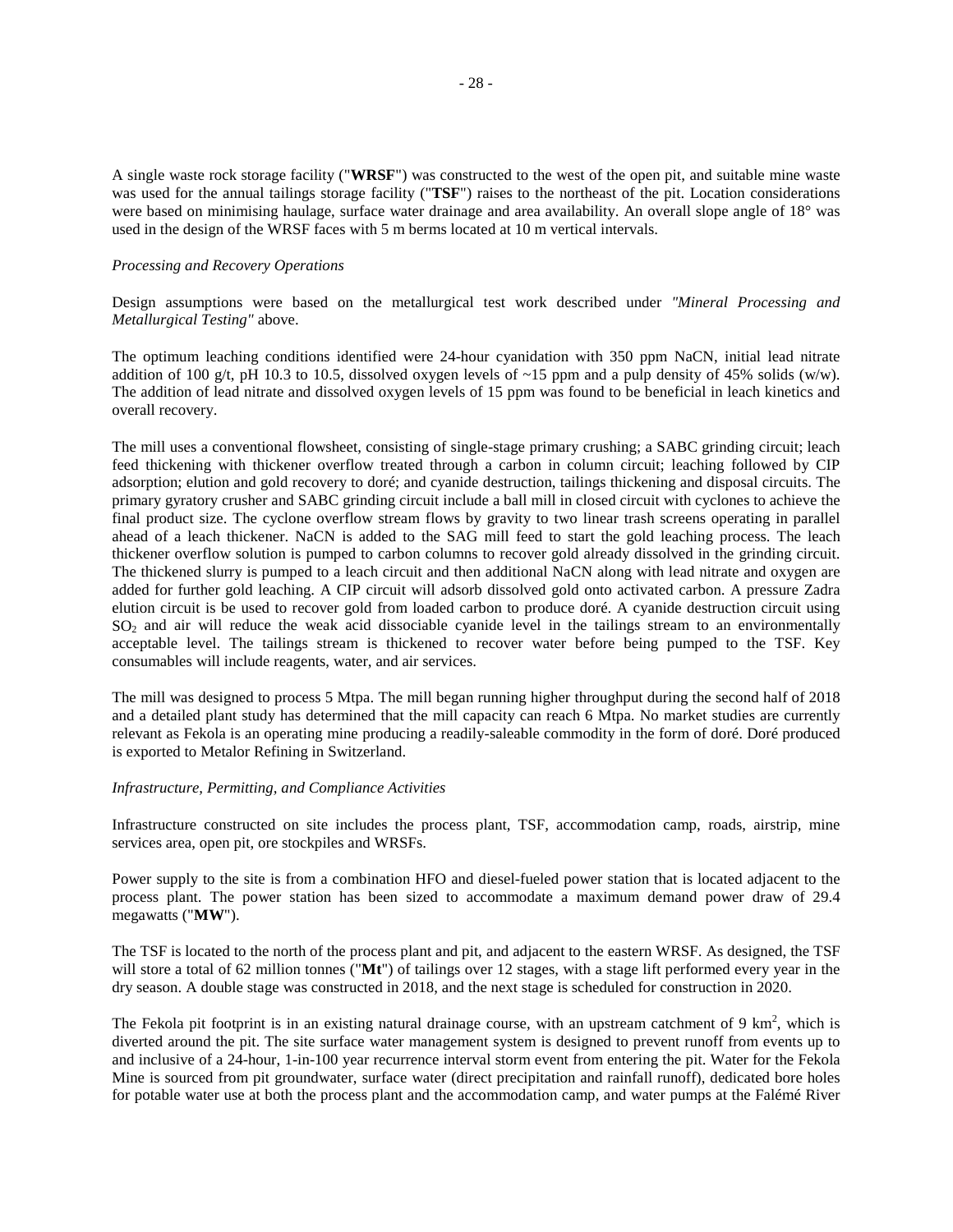in the event that site water quantity or quality requirements are not met as anticipated by the pit dewatering bore holes and surface water (direct precipitation and run-off) storage.

An Environmental and Social Impact Assessment ("**ESIA**") was completed for the Fekola Mine in 2013 and approved by the Ministry of Environment and Sanitation on April 29, 2013. In 2015, subsequent to the completion of the Fekola Feasibility Study, the 2013 ESIA was updated to fill gaps identified in the previous 2013 ESIA, to reflect improvements and modifications to the Fekola Mine design and to align the assessment with international standards. As part of the ESIA and ESIA update, a detailed assessment of potential environmental and social impacts from the development of the Fekola Mine was conducted. Following the implementation of proposed mitigation measures and under normal operating conditions, identified potential impacts are not estimated to cause significant long-term, adverse impacts on receptors or the receiving environment.

A mining permit was granted on February 13, 2014, and the Company has all required approvals and permits to operate the Fekola Mine.

The estimated rehabilitation and closure costs for the Fekola Mine are approximately US\$28.4 million over the life of the mine. In this regard, an escrow account will be funded by Fekola S.A. on a unit of production basis to be used for reclamation and closure purposes of the Fekola Mine.

#### *Capital and Operating Costs*

# Capital Costs

Capital costs are based on operational experience, feasibility study results, and LoM projections. The table below presents the 2019 budgeted costs and estimated costs for the LoM, including 2019.

| Area                                   | 2019 Budget<br>(US\$ million) | <b>LoM Estimated Cost</b><br>excluding 2019<br>(US\$ million) |
|----------------------------------------|-------------------------------|---------------------------------------------------------------|
| Site General and Infrastructure        | 1.8                           | 9.0                                                           |
| Mining and Processing                  | 24.3                          | 152.8                                                         |
| Relocation, Closure and Rehabilitation | 5.3                           | 28.4                                                          |
| Total                                  | 31.4                          | 190.2                                                         |

#### Capital Estimate\*

\*Note: Totals may not sum due to rounding. The projected LoM for the Fekola Mine is approximately eight years of mining and ten years of processing, including 2019.

Capital cost estimates include mining fleet replacement, major rebuilds, and tailings storage facility stage raises.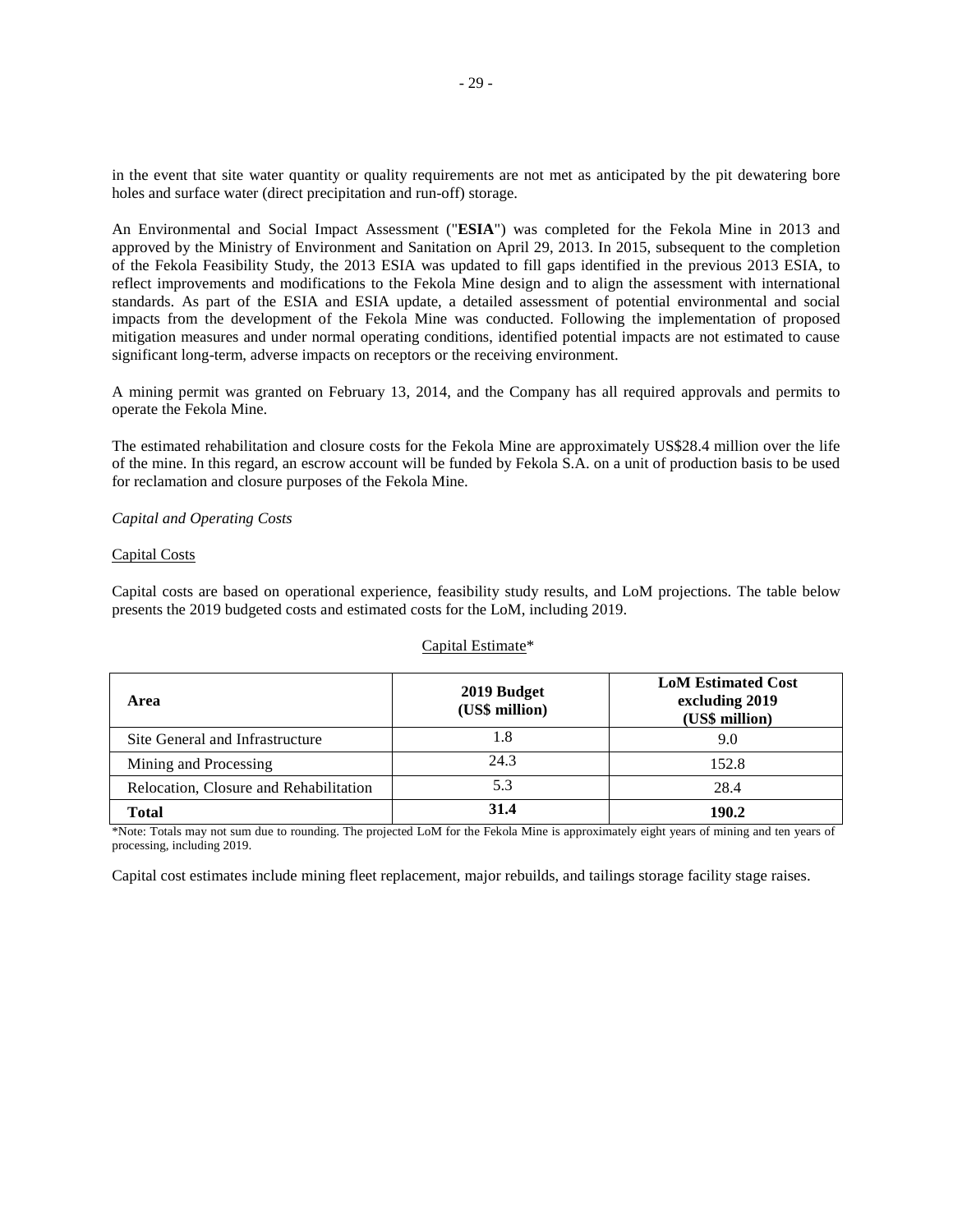# Operating Costs

Budgeted 2019 and estimated LoM operating costs are provided in the table below.

| Area         | <b>Units</b>     | 2019 Budget<br>(US\$ million) | <b>LoM Estimated Cost</b><br>excluding 2019<br>(US\$ million) |
|--------------|------------------|-------------------------------|---------------------------------------------------------------|
| Mining       | US\$/t mined     | 1.63                          | 2.05                                                          |
| Processing   | US\$/t processed | 15.52                         | 16.14                                                         |
| Site General | US\$/t processed | 7.26                          | 5.40                                                          |

# Operating Cost Forecast\*

\*Note: The projected LoM for the Fekola Mine is approximately eight years of mining and ten years of processing, including 2019. Operating costs include all mining, processing and general and administration costs including pre-stripping.

The cost estimates are based on the Company's current budget and LoM plans for the Fekola Mine, under the assumptions listed above. Costs in subsequent years may vary significantly from the 2019 budget and LoM cost estimates as a result of current or future year non-recurring expenditures, changes to input cost and exchange rates, and changes to B2Gold's current operations and/or production plans. B2Gold's current LoM plan is based on existing Mineral Reserves. B2Gold conducts ongoing exploration and analysis at B2Gold's operating mines to improve project value, which may change the capital and operating costs in the future.

# *Exploration, Development, and Production*

On September 25, 2017, the Company announced that it had completed construction of the Fekola mill and commenced ore processing at the Fekola Mine. The first gold pour was achieved on October 7, 2017 and commercial production was achieved on November 30, 2017. In 2018, its first full-year of commercial production, the Fekola Mine had a gold production of 439,068 ounces. In 2018, the Fekola plant also achieved above-plan throughput and recoveries. Mill gold recoveries averaged 94.7% (compared to budget of 92.7%) and continue to remain above design predictions over a broad range of ore types. It is expected that the recoveries will continue to be within the range of design (92.7%) and observed (94.7%) recoveries.

In late 2018, the Company completed a preliminary Fekola expansion study to evaluate the potential to expand the Fekola Mine and mill from the base case of 6 Mtpa of ore throughput to 7.5 Mtpa. The results of the preliminary study indicated robust economics for the 7.5 Mtpa expansion case with estimated process capital costs of \$50 million. Given the additional capacity of the Fekola Mine primary crusher and SAG mill and other process systems, the study demonstrated that the 7.5 Mtpa upside can be achieved with an upgrade of the ball mill circuit as well as other equipment upgrades.

Based on the positive results of the preliminary Fekola expansion study, the Company has contracted Whittle Consulting to work together with the Company's technical teams to conduct a study to optimize the Fekola expansion. The study will evaluate many aspects of potential optimization including mining production rates, pit and phase scheduling, dynamic cut-off grades, ore stockpiling, blending, dynamic processing throughput, and recovery. In addition, the study will examine various processing throughput scenarios to maximize project net present value, and the results will guide mining equipment additions, mill expansion, and project schedule decisions. Initial results of the optimized Fekola expansion study are expected to be released by the end of March 2019. Additionally, the Company commenced work on the Front End Engineering and Design (FEED) for the expansion in January 2019.

In 2019, the Fekola Mine is expected to produce between 420,000 and 430,000 ounces of gold. Gold production is scheduled to be weighted towards the second-half of the year (as new HG ore production from Phase 4 of the Fekola Pit is scheduled to begin in the second-half of 2019). The Fekola Mine is budgeted in 2019 to process a total of 5.75 Mt of ore at an average grade of 2.44 g/t Au and process gold recovery of 94%.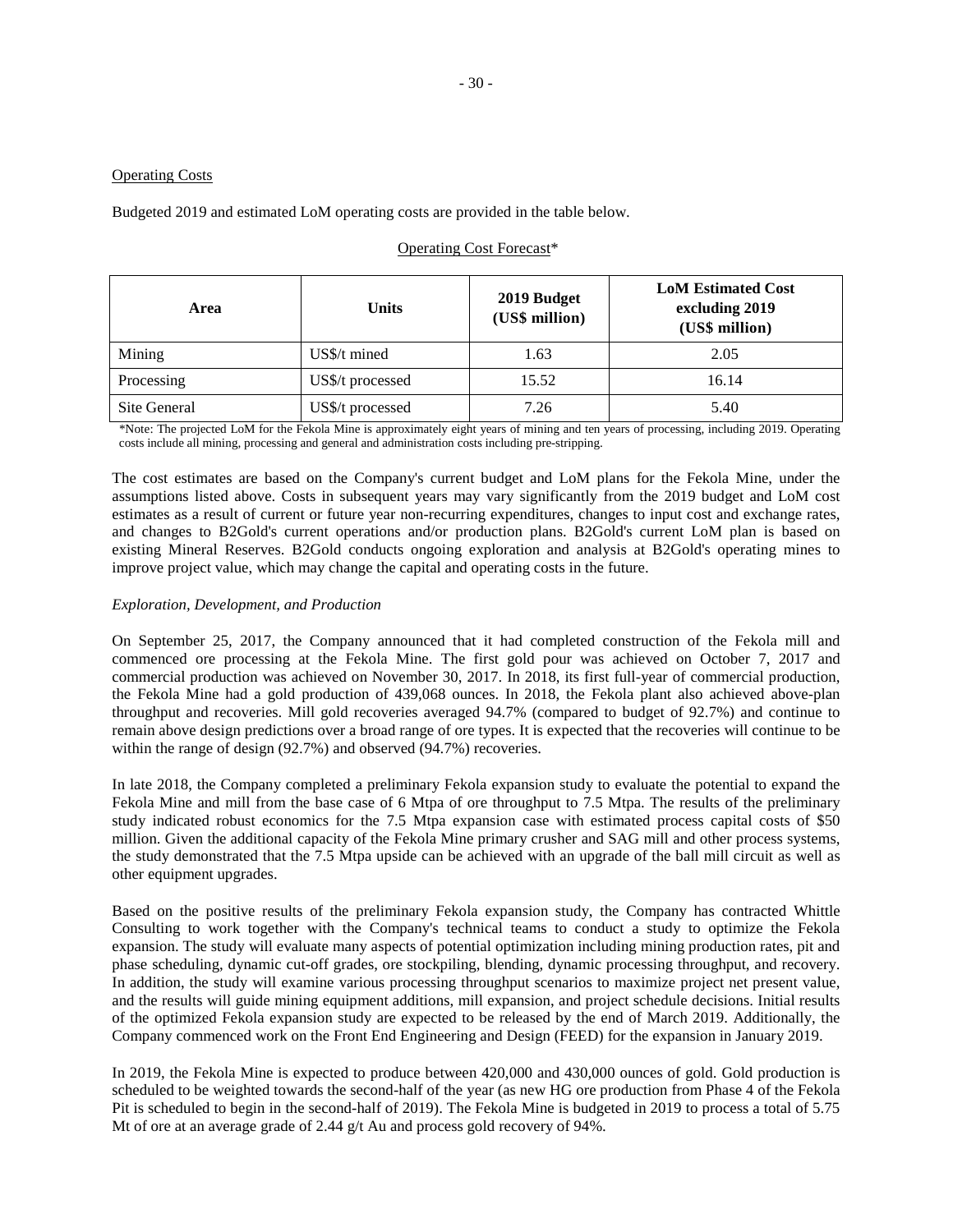In 2019, exploration on the licenses in Mali is expected to see expenditures of \$17.5 million. The Company plans to continue its successful drilling to provide support to convert Fekola's Inferred Mineral Resources to the Indicated category, and further explore through drilling the potential to the north and west of Fekola. The new Cardinal zone, located less than 1 km west of the Fekola Pit, will also be further drill-tested.

In 2019, the Company has budgeted \$3 million (included within the \$17.5 million) for 14,000 m of RC and diamond drilling on the Anaconda zones, located approximately 20–25 km from the Fekola Mine. The purpose of this drilling is to test mineralized sulphide targets below the shallow oxidized saprolite zones where previous drilling intersected good grade mineralization. Metallurgical testwork and engineering studies are being carried out on Anaconda to evaluate the potential for a stand-alone oxide operation. Testwork results and engineering studies are expected to be completed in May 2019.

# <span id="page-33-0"></span>**Masbate Gold Project**

Certain portions of the following information are derived from and based on the technical report entitled "Masbate Gold Operation, Republic of the Philippines, NI 43-101 Technical Report on Operations" that has an effective date of December 31, 2016, and was prepared by Tom Garagan, P. Geo., Ken Jones, P.E., Kevin Pemberton, P.E. and John Rajala, P.E. (the "**Masbate Technical Report**") and is based on the assumptions, qualifications and procedures set out therein. For a more detailed overview of the Masbate Gold Project, please refer to the Masbate Technical Report, which is available on SEDAR at [www.sedar.com.](http://www.sedar.com/) Information that post-dates the Masbate Technical Report is provided by the Company.

# *Property Description, Location, and Access*

The Masbate Gold Project is located on Masbate Island in the Republic of the Philippines. The mine is situated about 360 km southeast of Manila, the capital of the Philippines, within the municipality of Aroroy, Masbate Province, Region V. The mine site can be accessed by a commercial airline service, which flies daily to Masbate City; from there it is a 70 km drive on a partially-sealed road to the mine site. The mine is equipped with a barge loading jetty where heavy equipment and consumables are delivered and offloaded.

Filminera holds 29 patented mineral claims, four mineral production sharing agreements ("**MPSAs**"), and one exploration permit ("**EP**"). Collectively these patented claims, MPSAs, and EP cover an area of about 7,152 hectares ("**ha**"). Expiry dates for the Filminera-held MPSAs range from 2022–2035. One additional MPSA is held in the name of Vicar Mining Corporation ("**VMC**"). The majority of the Mineral Resources and Mineral Reserves occur on the patented mineral claims that have perpetual rights with no expiry date. There are also a number of MPSA and EP applications, with the MPSA applications covering about 1,356 ha, and the EP applications an additional 7,484 ha, approximately. However, these may be subject to delays in the administration of the Philippine permitting process.

B2Gold holds its project interest through indirectly-owned subsidiaries. B2Gold has a 40% interest in Filminera and a 100% interest in PGPRC. The remaining 60% interest in Filminera is held by a Philippines-registered company, Zoom Mineral Holdings Inc. ("**Zoom**") that is owned by a Philippine shareholder. Filminera owns the majority of the Masbate Gold Project tenements and is responsible for the mining, environmental, social and community relations on the Masbate Gold Project site. PGPRC developed and owns the process plant on the island of Masbate and is responsible for the sale of all gold. PGPRC and Filminera have a contractual relationship, which includes PGPRC purchasing all of the ore production from Filminera at a price equal to the cost for the ore plus a predetermined percentage, while maintaining joint financial and legal liability for the social and environmental obligations under Filipino laws.

Filminera holds the surface rights to all current open pits, WRSFs and stockpiles, the Masbate Gold Project process plant, TSF and associated infrastructure facilities, such as the causeway, port, airstrip, and housing areas. Additional surface rights will need to be acquired in the areas where the satellite pits are planned.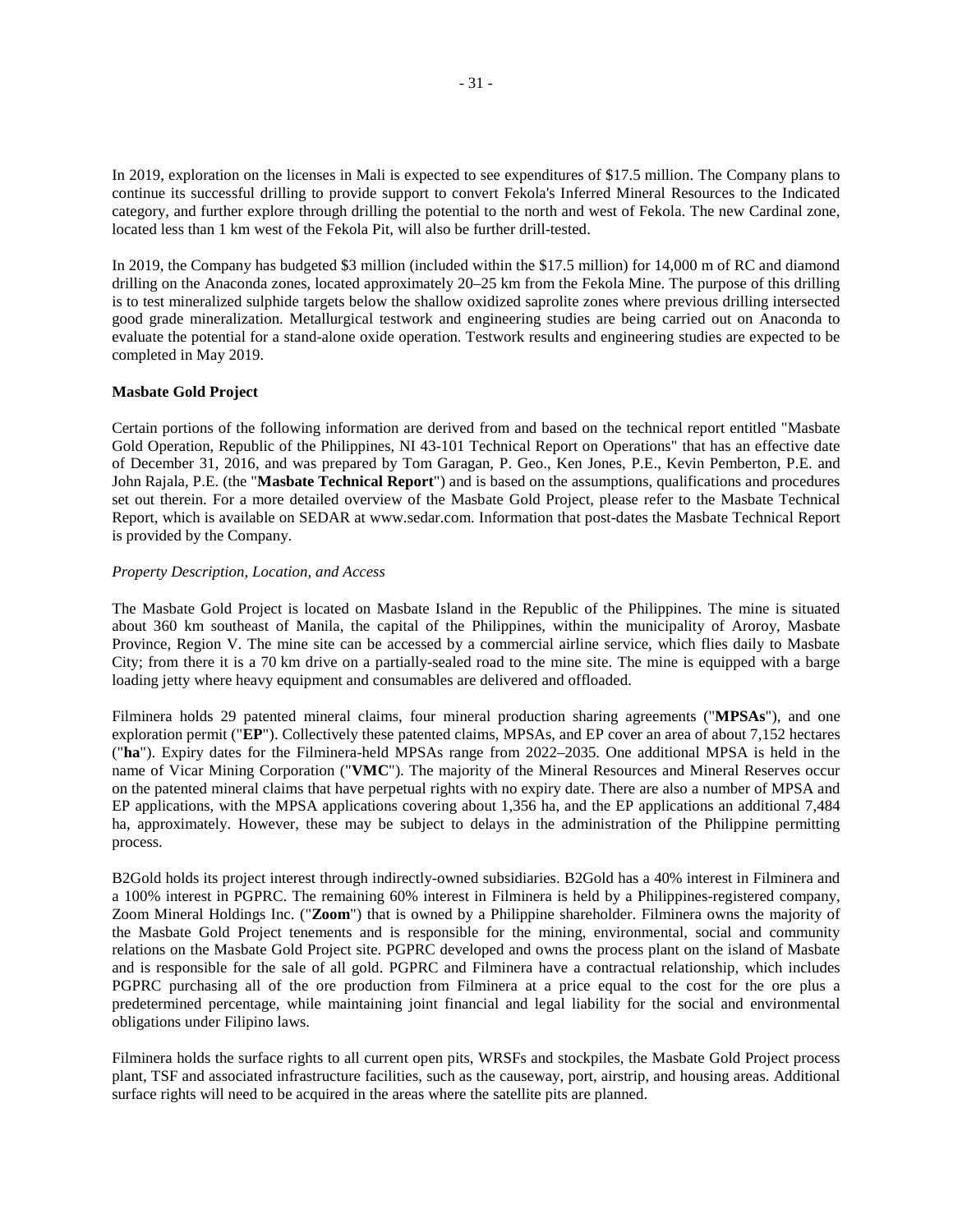There is no royalty payable on the Masbate Gold Project; however, a 4% excise tax on gross gold and silver sales is now payable on a quarterly basis to the Philippine government under the MPSA regulatory framework, and a 1.5% tax is payable on operating costs as a required expenditure for the social development of host communities. Additionally, on January 1, 2018, a new excise tax on petroleum purchases came into effect, which charges excise tax on diesel fuel and bunker fuel. See heading "*Risk Factors - Risks related to our business - Commodity, Taxation, Currency and Market Risks*" for a discussion regarding recent and potential tax amendments in the Philippines.

Filminera has an interest in the Pajo property through an Operating Agreement with VMC, which holds an approved MPSA that covers an area of approximately 786 ha and expires in 2030. Filminera has the right, at its expense, to explore and, if warranted, develop and operate any mine in the Pajo property. VMC would receive a royalty share equivalent to 2% of the gross receipts (less certain expenses) of the mineral products realized from the MPSA.

To the extent known, there are no other significant factors or risks that might affect access or title to, or the right or ability to perform work on, the property, including permitting and environmental liabilities which the project is subject to, that have not been discussed in this Annual Information Form.

#### *History*

A number of companies have completed exploration activities in the general Masbate area, including Atlas Consolidated Mining & Development Corporation ("**Atlas**"), Philippines Gold PLC (formerly London Fiduciary Trust), Thistle Mining Inc., CGA Mining Limited ("**CGA**"), and B2Gold. Filminera became the in-country operating entity for the Masbate Gold Project in 1997. A number of companies have held an interest in Filminera since that date; most recently, the 40% interest is ultimately held by B2Gold.

Work programs completed have included geological mapping, mapping of artisanal workings, geochemical sampling (stream sediment, rock chip, grab, channel and trench, and soil auger), helicopter geophysical surveys (magnetics and radiometrics), an orientation IP survey, core and RC drilling, metallurgical test work, environmental studies, and mining and technical studies.

Early mining activity was halted by the advent of World War II. Atlas undertook open pit and underground mining operations from 1980 to 1994, and reportedly produced about 1.4 million ounces Au. CGA recommenced mining from open pit sources in 2009, and open pit mining is ongoing.

Artisanal miners have also been active in the Masbate Gold Project area; production from these sources is unknown.

# *Geological Setting, Mineralization, and Deposit Types*

Masbate is considered to be an example of a low sulphidation epithermal deposit.

The Masbate gold deposits that are currently being mined are centred on a 5 km to 7 km wide northwest- to southeast-oriented mineralised volcanic block which is bounded by two interpreted north-west trending fault zones. The mineralizing system being exploited in the open pit operations has a strike length of about 10 km, from Balete in the south to Pajo in the north. Mineralization has been tested to about 300 m depth.

The principal host rock to the gold mineralisation is a fractured andesitic–dacitic, tuffaceous agglomerate. Mineralisation occurs within quartz veins and associated altered and quartz-stockwork wall rocks and breccias. Gold is typically hosted in grey to white crystalline to chalcedonic quartz and is frequently associated with pyrite, marcasite, and minor amounts of chalcopyrite and sphalerite. High-grade veins are generally narrow (<1 m) but some may reach 20 m in width; sheeted stockwork zones can be up to 75 m in width.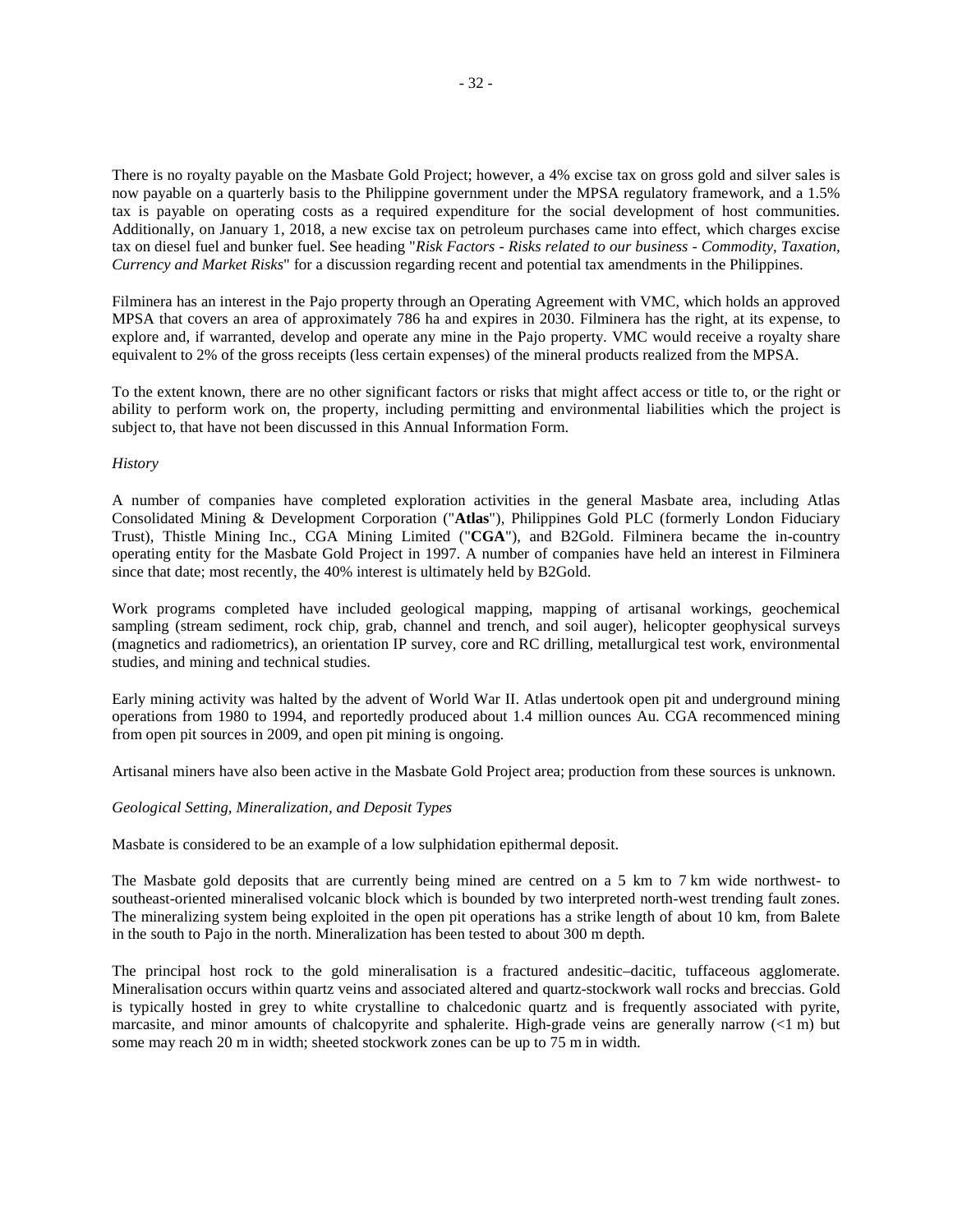#### *Exploration*

Exploration in 2018 focused on a combination of brown field and greenfield exploration activities. Drilling targeted the Main Vein and Montana areas to support upgrade of Inferred Mineral Resources to Indicated Mineral Resources. In addition, surficial mapping, trenching and drilling was completed on several near-mine areas, as well as regional targets such as Manok, Lanang, Luy-A, Boston, Pinan-an, Waterwest and Watereast.

# *Drilling*

The current exploration drill hole database, as of December 31, 2018 contains 3,862 core and RC drill holes totalling 461,643 m. Completed drilling in 2018 consisted of 84 core holes (14,057 m) and 15 RC holes (2,058 m).

The Mineral Resource estimate is based on data from RC and core exploration surface and underground drill holes, exploration trenches, and RC grade control drill holes. The exploration drill hole database cutoff date for the Mineral Resource estimate was June 9, 2018 and the grade control database cutoff was May 16, 2018. Data used includes a total of 3,305 core and RC drill holes (404,758 m) and 539 trenches (20,678 m) from the exploration database and 93,733 holes (1,617,152 m) from the grade control RC drilling database.

All core to date has been photographed as a record. RC chips and core are logged for geological and geotechnical information. Geological information collected includes lithologies, alteration types, vein percentages, sulphides and sulphide content, and structure. Geotechnical information collected includes weathering condition, type of structures, joint spacing, joint condition, and type of joint filling (e.g. gouge, mylonite, breccia, or vein). Core recoveries are recorded.

Methods used to survey drill hole collar locations have included theodolite, total station, and GPS instruments. Down-hole surveys have been performed at regular down-hole intervals using a number of different instrument types, including Tropari, Ausmine, Eastman, Proshot and Reflex instrumentation.

Due to the subvertical dip of most mineralized zones, the majority of the drill holes intersected them at low angles. As a result, the mineralized thickness observed in drill holes does not correspond to the true thickness, which should be determined on a case-by-case basis.

Drilling completed in the first six months of 2018 was incorporated into the mid-year resource model update that is used by the operations group for long-range mine planning. The majority of 2018 drilling was focused on Main Vein, Waterwest (Young Lady), Watereast and Panique/Dabu deposits to provide support for converting Inferred Mineral Resources to the Indicated confidence category, and/or to provide additional confidence in areas that exhibited grade variability. This drilling supports an increase in estimated Mineral Resources for these zones. In 2018, Mineral Resources were reduced due to mining activity in Colorado, Libra (north Main Vein) and Cogan (south Main Vein) zones.

#### *Sampling, Analysis, and Data Verification*

Depending on the drill program and drill type, sample lengths have varied from 1–1.5 m. Current sampling is typically conducted on 1 m intervals for RC, core and grade control drilling. Core is cut in half using a rock saw. RC samples are riffle split and sampled using a rig-mounted Metzke cone splitter.

Sample preparation has used crush and pulverization criteria that were in line with industry norms at the time. Current protocols are crushing to 75% passing -2 mm and pulverising to 85% passing 75 µm.

Sample preparation and analytical laboratories used have included the following independent laboratories: McPhar Laboratories (accredited to ISO 9001:2000 for selected techniques), SGS Philippines (unknown), SGS Taiwan (ISO 9001 and ISO/IEC 17025), SGS Masbate (not accredited), Intertek, Manila (ISO/IEC 17025), and ACME/Bureau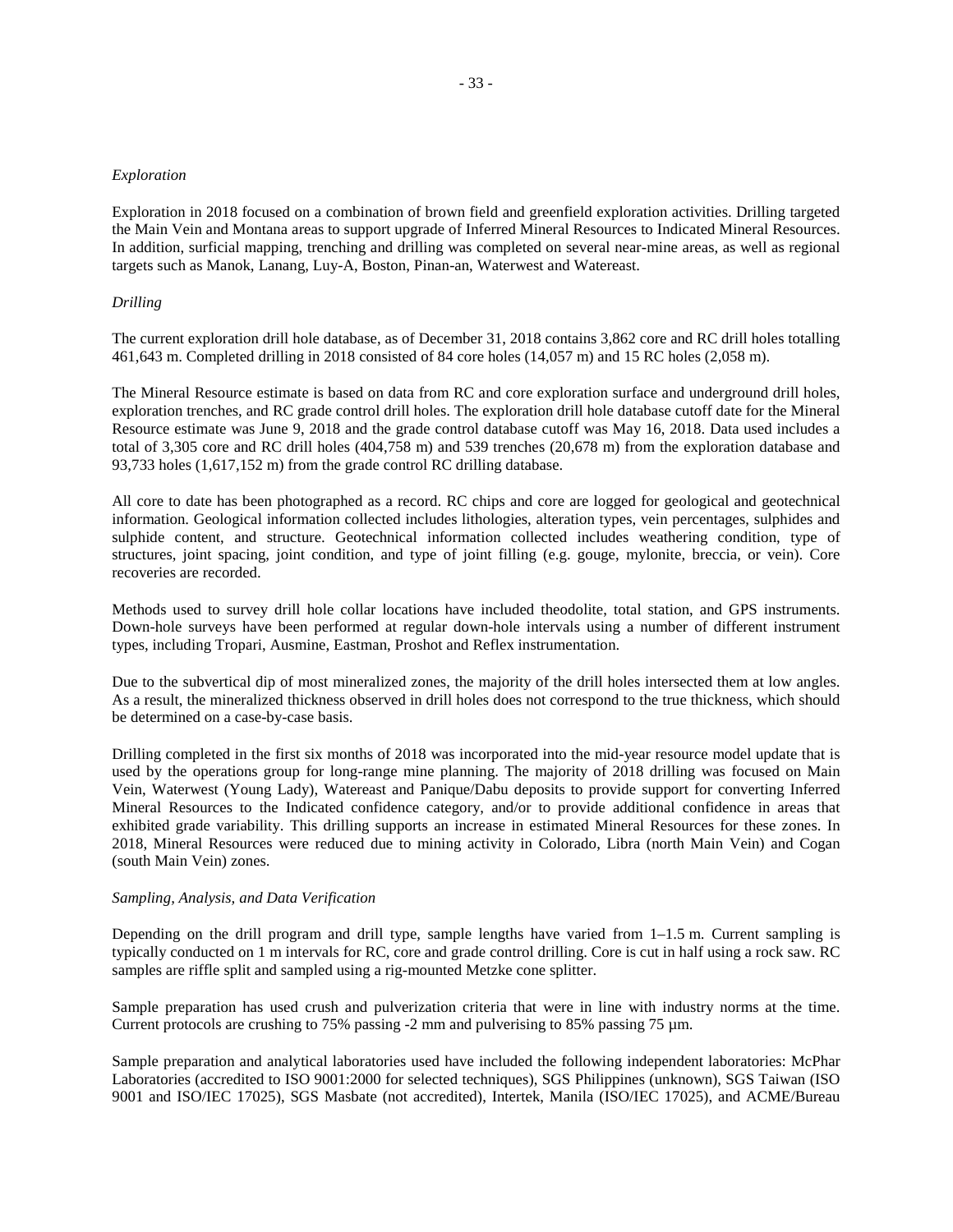Veritas Vancouver (ISO/IEC 17025). The early sampling campaigns used the Atlas laboratory in Cebu, and the Masbate onsite mine laboratory, neither of which were accredited or independent.

Gold assay methods have included AAS and fire assays, and these methods are still in use. The detection limit is 0.01 g/t Au at SGS Masbate and 0.005 g/t Au at Intertek, Manila. SGS Masbate served as the primary laboratory in 2018. About 97% of the 2018 assays were performed by SGS Masbate with the balance of the assays completed by Intertek, Manila. ACME/Bureau Veritas Vancouver was used for umpire assays.

In total, the exploration department has collected 6,021 density measurements using a range of techniques, including water immersion, waxed-sample water immersion, direct measurement of whole core and direct measurement of half core. Of that total, 214 density measurements were completed in 2018.

Modern QA/QC programs have been in place since at least 2000, and include submission of blank, standard reference and duplicate materials. Current insertion rates are approximately one standard, one duplicate, and one blank for each of the 39 samples submitted.

Data imported into the project database are subject to validation, which includes checks on surveys, collar coordinates, lithology data, and assay data. The checks are considered to be appropriate, and consistent with industry norms.

Sample security practices were in line with industry norms prevailing at the time the sample was collected. Samples are currently stored in a secure facility prior to being shipped to the preparation and analytical laboratories.

A reasonable level of verification has been completed during the work conducted to date, and no material issues were identified from the verification programs undertaken. No problems with the database, sampling protocols, flowsheets, check analysis program, or data storage were identified that were sufficient to preclude the use of the database for estimation purposes.

## *Mineral Processing and Metallurgical Testing*

Metallurgical test work was performed by Atlas prior to commencing operations, and in support of feasibility studies that were undertaken in 1998 and 2006 respectively. These studies supported that the Masbate ores were amenable to conventional cyanidation processes.

At the request of B2Gold, SGS Minerals Services undertook a metallurgical variability test program from 2013– 2015 to examine the response of samples from a number of mineralized zones to cyanide leaching using the CIL process. Additional test work was conducted to sufficiently characterize ores to be processed through the plant between 2015 and 2020, and for the LoM. The metallurgical test work completed to date is based on samples that adequately represent the variability of the proposed mine plan.

Average LoM gold recoveries are based on a metallurgic model generated using data from metallurgical testing, grade, material type, and other parameters. Recovery forecasts within the Mineral Reserve pits range from 64% to 86%. Stockpiled materials are assigned an average metallurgical recovery of 75% for mine planning purposes.

There are no known deleterious elements that incur penalties in the doré. There are also no known elements in the material to be treated that may cause plant processing issues.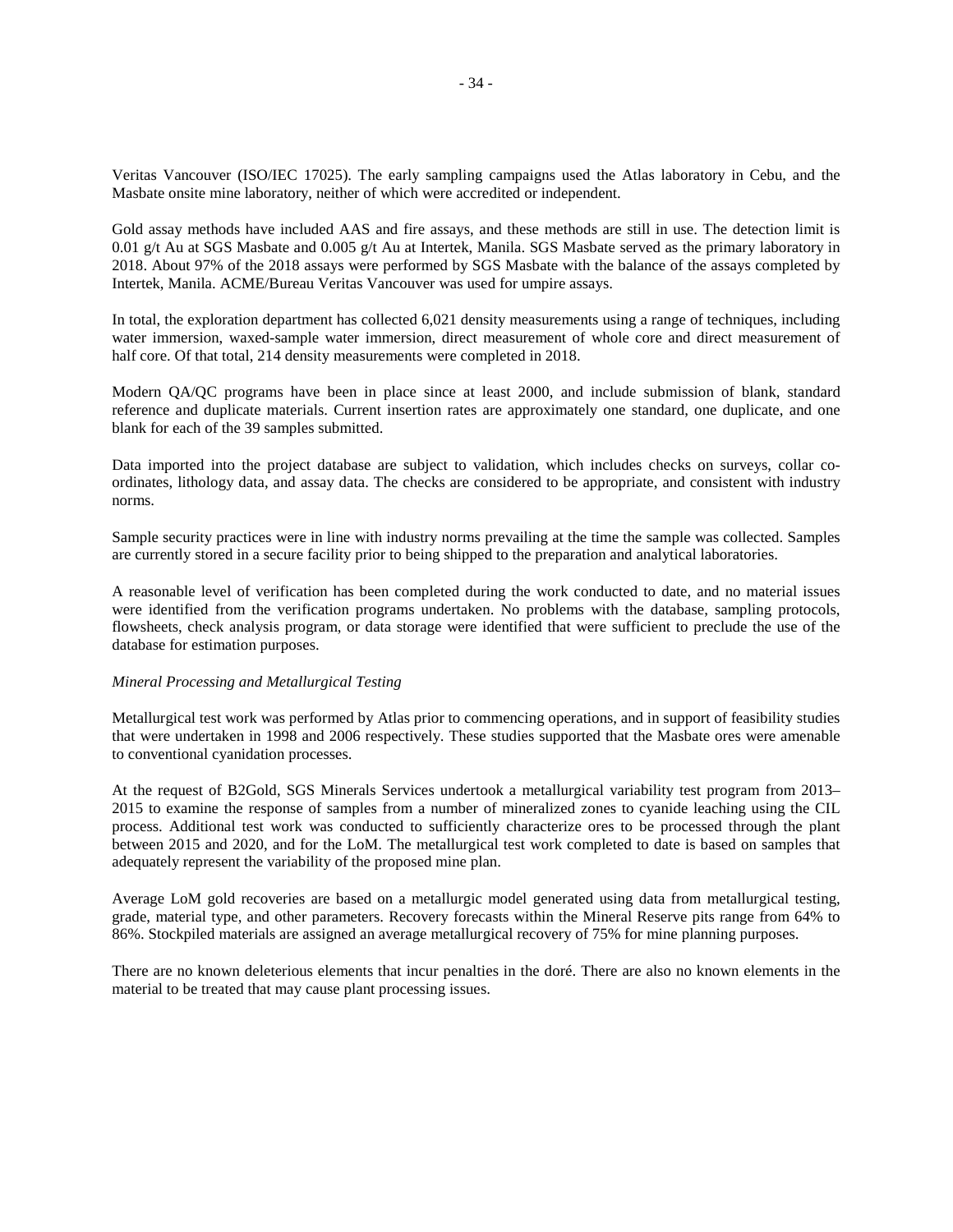### *Mineral Resource and Mineral Reserve Estimates*

#### Mineral Resources

Mineralization domains including vein and halo (stockwork), voids and backfilled historic mining shapes, oxidation surfaces, metallurgical recovery domains, and topographic surfaces were modeled as 3D solids or surfaces as appropriate and applied to the block model.

Grade capping, ranging from 1–30 g/t Au was applied by domain prior to compositing to 3 m intervals. In rare cases, local capping is also used to restrict individual samples that may have undue influence after the domain cap is applied.

Average densities based on measurements done at site were applied to the block for insitu zones by oxidation state. Assumed densities were applied to historically mined-out workings, eluvial/alluvial deposits, and modern and historic dumps.

Estimation is completed for five types of domains; vein, halo (stockwork), surficial (eluvial/alluvial), dump, and mined-out/void/backfilled stopes. For each domain type, estimation is completed using OK, inverse distance weighting to the second power and NN interpolation methods. For the halo domains, estimation is also completed using indicator kriging, consisting of a single indicator at  $0.35$  g/t Au. For the final grade estimate, for halo domains, the IK value is used, and for all other domain types the grades estimated from OK are used.

Block model grades were validated by visual comparison to composite grades, swath plots to check for local bias and global domain checks comparing NN estimates at zero Au cutoff grade. Overall, the block grade estimates reasonably match the input data.

For vein-coded blocks, Indicated Mineral Resources are supported by an approximate drill spacing of 40 x 40 m and Inferred Mineral Resources are supported by an approximate drill spacing of 80 x 80 m. For stockwork/halo zones, the Indicated drill hole spacing is approximately 25 x 25 m and for Inferred it is approximately 40 x 40 m. All stockpiles are classified as Indicated, and surficial deposits (eluvial/alluvial) are assigned the Inferred confidence category.

Mineral Resources are confined within pit shells that used a gold price of \$1,400/oz, and reported above an average gold cutoff grade of 0.4 g/t Au.

The Mineral Resource estimate for the Masbate Gold Project accounts for mining depletion as of December 31, 2018. It is considered current, and has an effective date, as of December 31, 2018. No Measured Mineral Resources were estimated.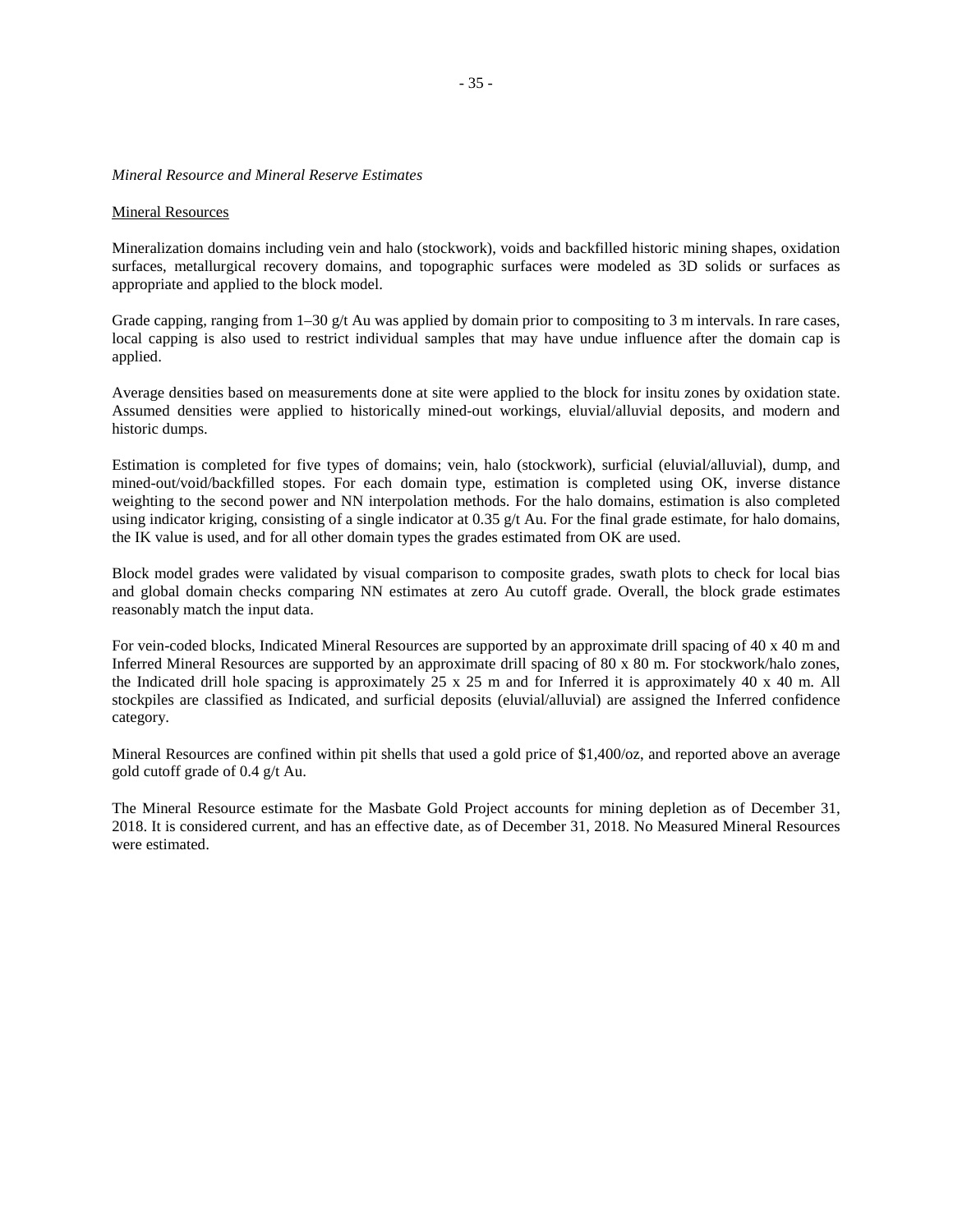# **Masbate Indicated Mineral Resources Statement**

|                        | 100% Project Basis         |                                         |                                           |  |  |
|------------------------|----------------------------|-----------------------------------------|-------------------------------------------|--|--|
| Area                   | <b>Tonnes</b><br>(x 1,000) | <b>Gold Grade</b><br>$(g/t \text{ Au})$ | <b>Contained Gold Ounces</b><br>(x 1,000) |  |  |
| South                  | 76,800                     | 0.96                                    | 2,360                                     |  |  |
| North                  | 15,000                     | 1.05                                    | 510                                       |  |  |
| <b>ROM Stockpiles</b>  | 400                        | 1.23                                    | 20                                        |  |  |
| LG Stockpiles          | 32,100                     | 0.57                                    | 590                                       |  |  |
| <b>Total Indicated</b> | 124,300                    | 0.87                                    | 3,470                                     |  |  |

## **Masbate Inferred Mineral Resources Statement**

|                       | 100% Project Basis         |                                         |                            |  |  |  |
|-----------------------|----------------------------|-----------------------------------------|----------------------------|--|--|--|
| Area                  | <b>Tonnes</b><br>(x 1,000) | <b>Gold Grade</b><br>$(g/t \text{ Au})$ | <b>Tonnes</b><br>(x 1,000) |  |  |  |
| South                 | 15,000                     | 0.91                                    | 440                        |  |  |  |
| North                 | 2,900                      | 0.85                                    | 80                         |  |  |  |
| <b>Total Inferred</b> | 18,000                     | 0.90                                    | 520                        |  |  |  |

Notes:

- 1. Mineral Resources have been classified using the CIM Standards. Mineral Resources are reported inclusive of those Mineral Resources that have been modified to Mineral Reserves. Mineral Resources that are not Mineral Reserves do not have demonstrated economic viability.
- 2. All tonnage, grade and contained metal content estimates have been rounded; rounding may result in apparent summation differences between tonnes, grade, and contained metal content.
- 3. Mineral Resources are reported on a 100% project basis. Pursuant to the ore sales and purchase agreement between Filminera and PGPRC, B2Gold's wholly-owned subsidiary, PGPRC, has the right to purchase all ore from the Masbate Gold Project. B2Gold has a 40% interest in Filminera, which owns the majority of the Masbate Gold Project tenements. Please see heading "*Property Description, Location, and Access*" for a further discussion of the foregoing.
- 4. The Qualified Person for the resource estimate is Tom Garagan, P.Geo., who is B2Gold's Senior Vice President, Exploration.
- 5. The Qualified Person for the stockpile estimate is Kevin Pemberton, P.E., who is B2Gold's Chief Mine Planning Engineer.
- 6. Mineral Resource estimates assume an open pit mining method, gold price of US\$1,400/oz, modeled metallurgical recovery (resulting in average LoM metallurgical recoveries by pit that range from 63% to 86%), and operating cost estimates of US\$1.50– \$1.80/t mined (mining), US\$9.57/t processed (processing) and US\$1.84–US\$3.45/t processed (general and administrative).
- 7. Mineral Resources are reported at an average cutoff of 0.4 g/t Au.
- 8. North and South designations refer to locations north and south of the Guinobatan River, respectively.

### Mineral Reserves

An economic analysis was completed on the Mineral Resource block model to establish an estimate of economically extractable Mineral Reserves. Dilution, ore loss and metallurgical recovery factors were applied to the Mineral Resource model to create a diluted Mineral Reserve model which includes "recoverable" grade estimates.

Open pit optimization was completed on the recoverable grade estimates in the Mineral Reserve block model using commercially-available optimization software using physical and economic parameters including geotechnical characteristics, pit wall and ramp designs, pit access elevations, mining, processing, general and administrative, and sustaining capital costs. Only blocks classified as Indicated Mineral Resources were included in the pit optimizations. The economic parameters used for open pit optimization were used to create cutoff grades for reporting of Mineral Reserves. Final pit designs were completed by personnel at the mine site.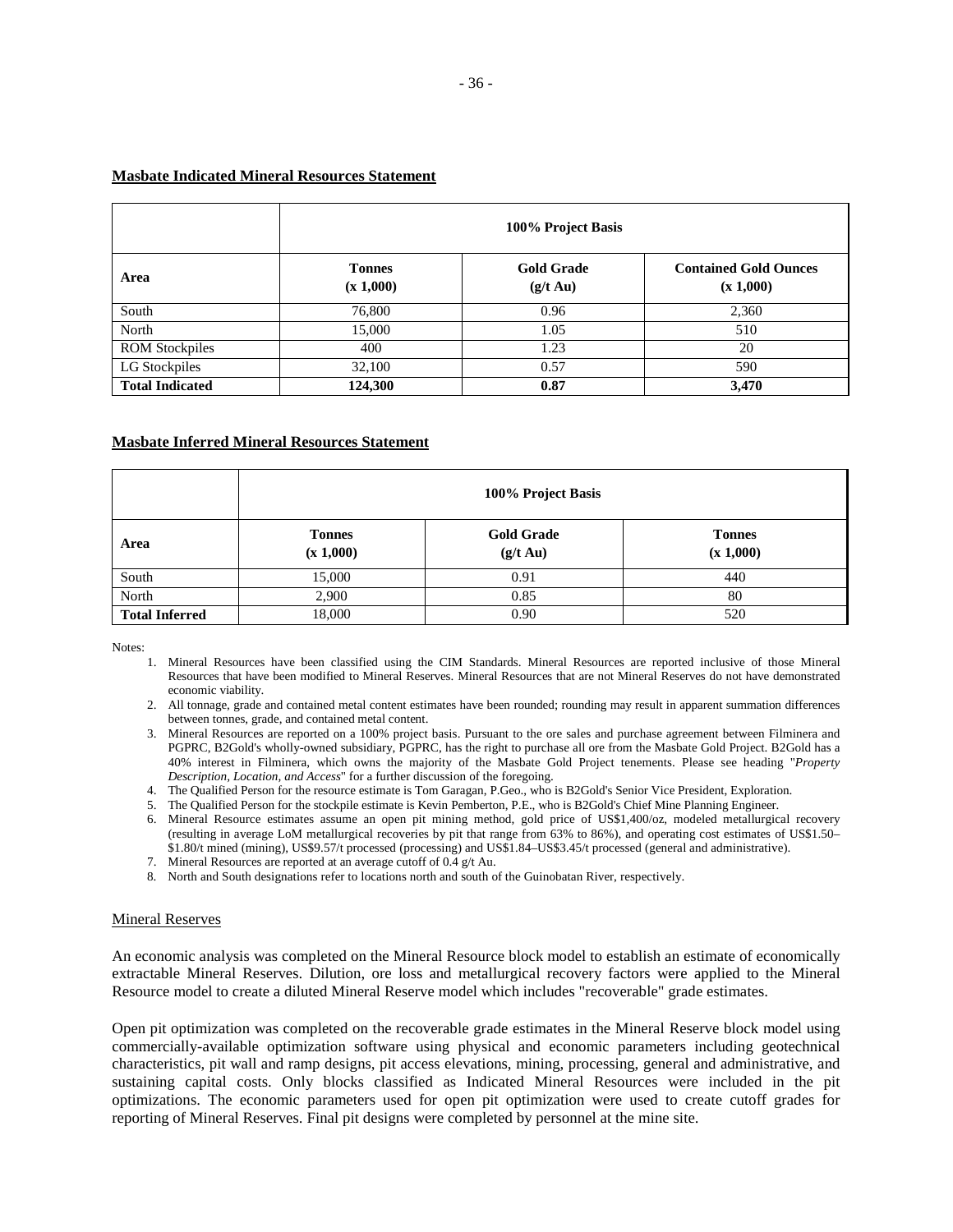Mineral Reserves include stockpiled ore which is derived by mine staff from detailed survey pickup for volume calculation of individual stockpiles, with grade estimated from grade control. Mineral Reserves are contained within five main open pits with the Main Vein pit being the largest.

The Mineral Reserve Estimate for the Masbate Gold Project accounts for mining depletion as of December 31, 2018 and 2019 budgeted costs. It is considered current, and has an effective date, as of December 31, 2018. Mineral Reserve estimates for the Masbate Gold Project have been modified from the Indicated Mineral Resources. No Proven Mineral Reserves have been reported.

## **Masbate Probable Mineral Reserves Statement**

|                                | 100% Project Basis        |                                         |                                          |  |  |
|--------------------------------|---------------------------|-----------------------------------------|------------------------------------------|--|--|
| Area                           | <b>Tonnes</b><br>(x 1000) | <b>Gold Grade</b><br>$(g/t \text{ Au})$ | <b>Contained Gold Ounces</b><br>(x 1000) |  |  |
| North                          | 7,300                     | 1.18                                    | 280                                      |  |  |
| South                          | 41,700                    | 0.95                                    | 1,280                                    |  |  |
| Stockpiles                     | 32,500                    | 0.58                                    | 610                                      |  |  |
| <b>Total Probable Reserves</b> | 81,500                    | 0.82                                    | 2,160                                    |  |  |

Notes:

- 1. Mineral Reserves have been classified using the CIM Standards.
- 2. All tonnage, grade and contained metal content estimates have been rounded; rounding may result in apparent summation differences between tonnes, grade, and contained metal content.
- 3. Mineral Reserves are reported on a 100% project basis. Pursuant to the ore sales and purchase agreement between Filminera and PGPRC, B2Gold's wholly-owned subsidiary, PGPRC, has the right to purchase all ore from the Masbate Gold Project. B2Gold has a 40% interest in Filminera, which owns the majority of the Masbate Gold Project tenements. Please see heading "*Property Description, Location, and Access*" for a further discussion of the foregoing.
- 4. The Qualified Person for the reserve estimate is Kevin Pemberton, P.E., who is B2Gold's Chief Mine Planning Engineer.
- 5. Mineral Reserve estimates assume an open pit mining method, gold price of US\$1,250/oz, modeled metallurgical recovery (resulting in average LoM metallurgical recoveries by pit that range from 63% to 86%), selling costs of \$54.11/ oz., and operating cost estimates of US\$1.50/t to \$1.80/t mined (mining), US\$9.57/t processed (processing) and US\$1.84–3.45/t processed (general and administrative).
- 6. Dilution and ore loss were applied through block averaging such that at a cut-off of 0.49 g/t Au, there is a 7.7% increase in tonnes, a 6.6% reduction in grade and a 0.7% reduction in ounces when compared to the Mineral Resource model.
- 7. Mineral Reserves are reported at cutoffs that range from 0.41–0.54 g/t Au.
- 8. North and South designations refer to locations north and south of the Guinobatan River, respectively.

### *Mining Operations*

The mine is a conventional open pit operation. Mining activities are expected to end in 2023 while stockpile processing is expected to last until 2029. The mine plan assumes that all necessary permits will be granted in support of the mining operations, and that all the required surface rights can be obtained. The open pit mining sequence involves grade control drilling; drill and blast operations; and excavation and hauling of materials to the process plant ROM pad, temporary LG ore stockpiles or WRSF. Mining operations are conducted under an owner-operator model, and activities are scheduled on a 24-hour, seven days per week basis.

Information derived from geotechnical and exploration drilling carried out at the various deposits, together with hydrogeological assessments (where available) and subsequent wall stability analyses and assessments, have been used to prepare "base case" wall design parameters at the feasibility level, which are considered suitable for use for mining purposes. The pit slope design recommendations were provided for the operation by third-party consultants George, Orr and Associates.

Hydrogeological assessments have been performed for the Main Vein, Colorado and Montana open pits. Water management practices envisage use of depressurization holes where necessary, and the potential use of vibrating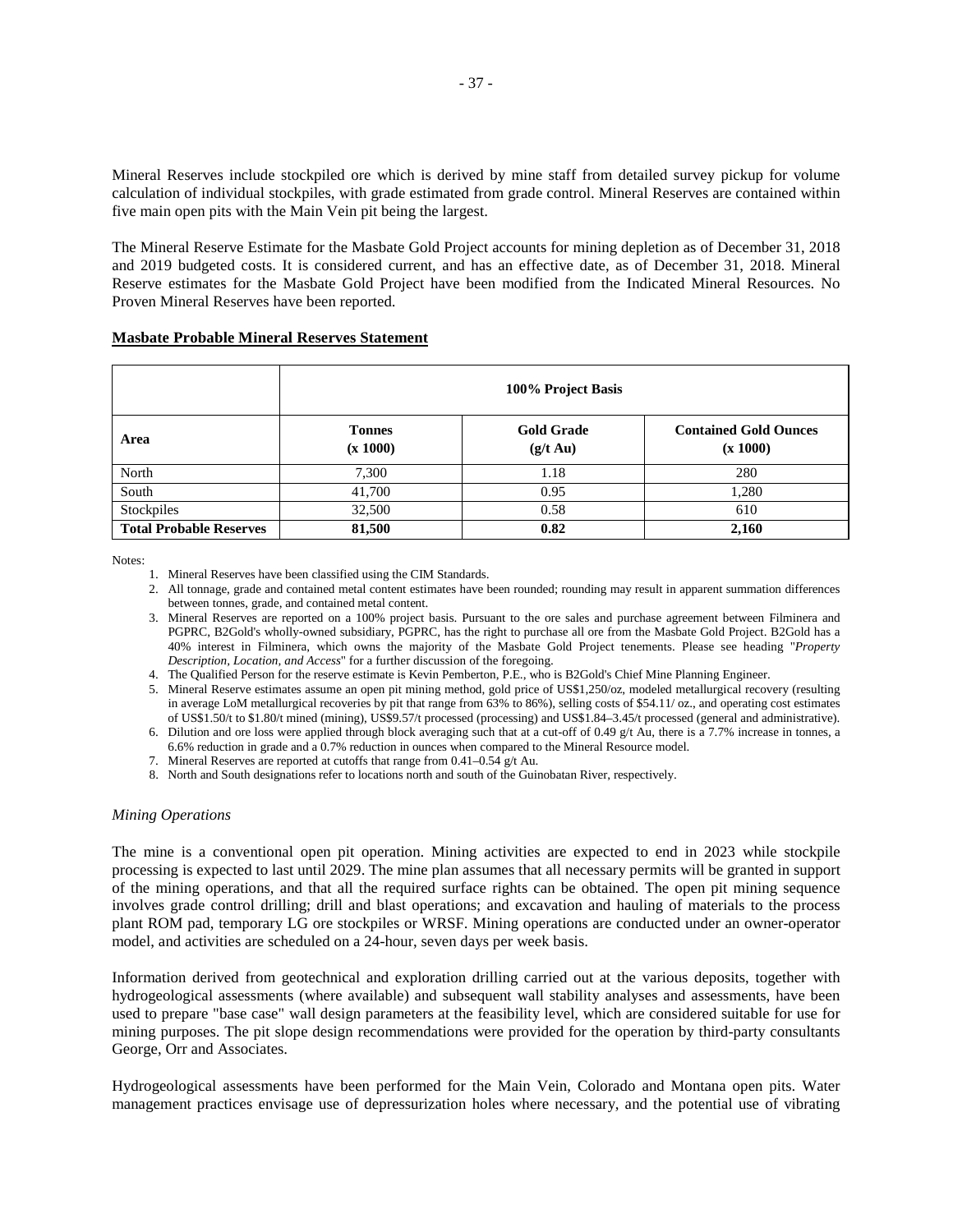wire piezometers. No hydrogeological information is currently available for the areas of the satellite pits, and the projected mine plans for these areas should allow for wall depressurisation drilling.

An average of 34 Mtpa of ore and waste will be mined from five different open pits.

The mining and support equipment fleet was expanded in 2017 and is currently capable of annual total movement of 35 Mtpa, to meet the rate proposed in the LoM plan. Under the current Mineral Reserve assumptions, the mine fleet units have a projected economic life sufficient to achieve the completion of mining activities in 2023.

## *Processing and Recovery Operations*

The process plant is a conventional CIL type facility consisting of primary crushing, two-stage SAG/ball mill grinding with pebble crushing, leaching, carbon adsorption; elution, electrowinning and smelting gold recovery stages; and a cyanide detoxification stage treating process plant tails before disposal in a TSF. Material is ground to 150 µm, and the leach residence time is 31 hours (as of December 31, 2018). The residence time reduces to 27 hours with the increase in throughput to 8 Mtpa.

Materials handling within the plant consists of 13 conveyor belts that are used to transport ore from the primary and supplementary crushing plants to the grinding and classification area. A 2.1 km long, 630 mm operative diameter high-density polyethylene tailings line runs from the process plant to the TSF.

The 8.0 Mtpa mill expansion was under construction in 2018 and commissioning was completed in January 2019. This expansion primarily consists of adding a third ball mill circuit, installation of a larger pebble crusher and other process upgrades. No addition to the mining fleet is required as the supplemental feed will come from stockpiled material. The primary source of process water (85%) is from the tailings dam. The remaining 15% of requirements is provided by water sourced from a weir constructed on the Guinobatan River. Power is generated from the mine site power house which operates on an n+1 configuration (five duty generators, one standby generator), which is a safeguard to ensure that an uninterruptable power supply is always available. The plant upgrade was completed in February 2019, under budget and two months ahead of schedule. By the end of February the expanded plant has ramped up to the 8.0 Mtpa rate. The mining rate at the Masbate Gold Project will remain constant, and the additional mill feed for the plant will come from LG ore from the mine and stockpiles.

No market studies are currently relevant as the Masbate Gold Project is an operating mine producing a readilysaleable commodity in the form of doré. Doré produced by PGPRC typically contains 60% Au and 40% Ag and is exported to Switzerland.

## *Infrastructure, Permitting, and Compliance Activities*

The mine area is fully serviced with roads that currently connect the open pit mines, process plant area, and accommodations areas. The mine airstrip is suitable for daylight operations and is used to transport critical personnel and spare parts. The causeway at Port Barrera is used for barge transport of heavy equipment, reagents (lime, cyanide), bulk materials, spare parts, and other oversized items. A 30 MW HFO fueled power plant provides power to the operations.

The TSF was formed by cross-valley type earth fill embankments. The Stage 11 lift from 54 m reduced level ("**mRL**") to 59 mRL is scheduled to be completed in late 2019. Construction to a final height of 71 mRL will be achieved by a continuation of progressive uplifts (Stage 12 to Stage 16) and will require the addition of several additional saddle dams and incorporation of the existing division dam into the main body of the TSF. Water storage and water management is currently performed through construction and progressive improvement of sediment ponds, silt traps, silt fence, drainage systems, re-vegetation works and appropriate bund walls along haul/access roads, and operations of a number of water storage weirs.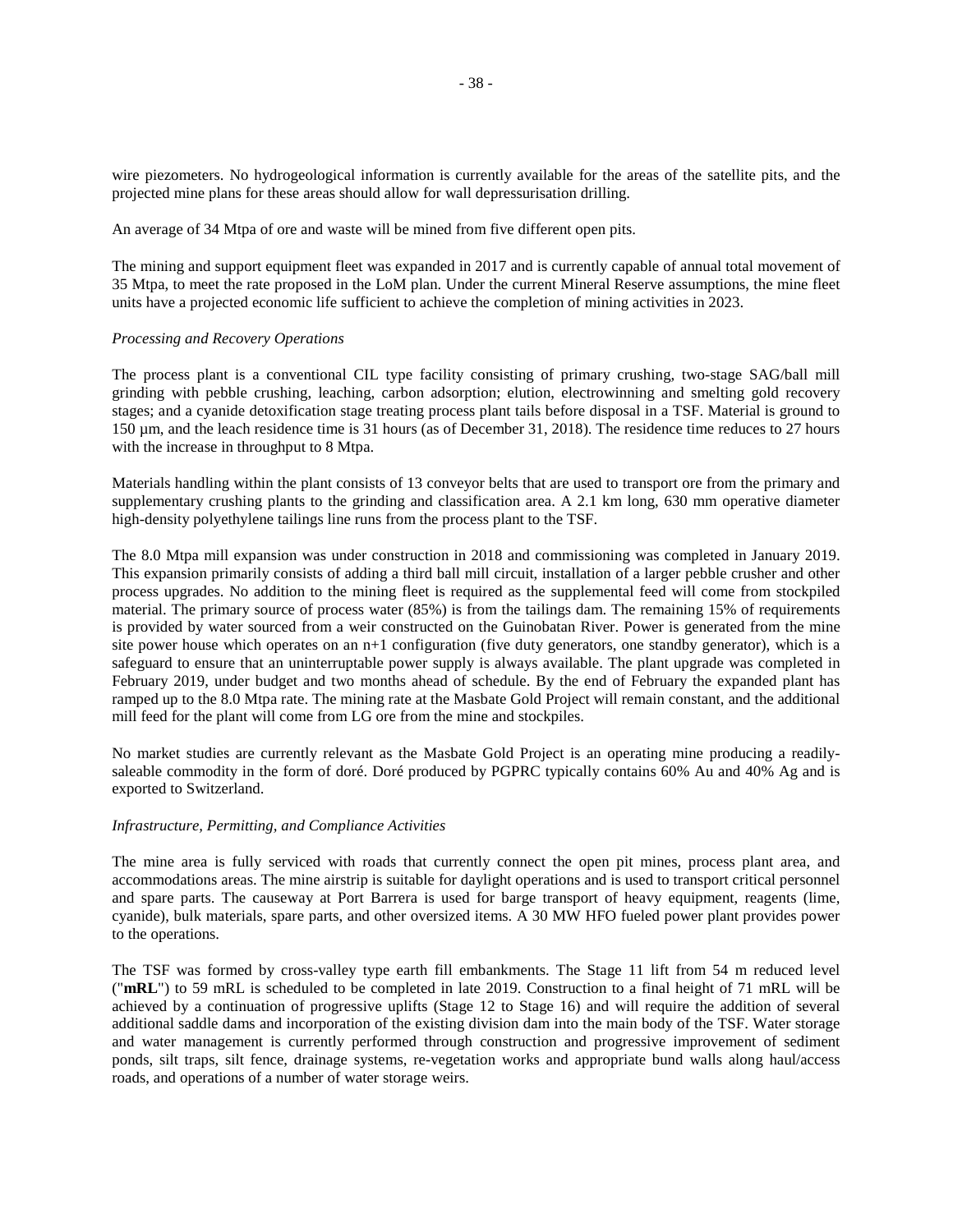Filminera's environmental protection and management programs have been carried out since the commencement of operations. This was guided by the conditions stipulated in the issued Environmental Compliance Certificate ("**ECC**") and outlined/described in the approved Environmental Protection and Enhancement Program ("**EPEP**"), including the Environmental Impact Assessment ("**EIA**") documents of the Masbate Gold Project to meet all the necessary regulatory and company standards. For PGPRC, in 2018 under its Mineral Processing Permit that company has its own EPEP based on conditions stipulated in the same ECC and related documents of the Masbate Gold Project.

Environmental risk assessments, together with a formal environmental audit and review of ECC conditions are also performed periodically through initiatives by Filminera. Independent consultants have also been used to externally validate environmental compliance and program implementation.

Filminera has maintained ISO14001 certification since 2016, and has implemented various environmental monitoring programs, construction/installation of environmental control measures and other initiatives; ISO certification status is maintained on an ongoing basis.

Filminera maintains a comprehensive listing of permitting requirements and key operational documents. The key permits are the MPSAs.

Renewal of permitting and operational documents is an ongoing process for the Company, depending on the circumstances of the operation and individual permit requirements.

Filminera also holds a mineral processing permit, and two additional permits, a Special Forest Land Use Permit and Special Land Use Permit were granted for infrastructure construction and operation outside the MPSA areas, including TSF, WRSFs, and airstrip. Additional permits will be required in support of mining operations at the planned satellite open pits. Permitting activities are underway when the following regulations were issued:

- 1. Department Memorandum Order 2016-1 dated July 8, 2016 ("**Memorandum #1**") the DENR issued a moratorium on the approval of all new mining projects including acceptance, processing and/or approval of applications for mining permits. Memorandum #1 was issued in connection with the audit of existing mines in the Philippines conducted by the DENR in 2016. In a Memorandum dated December 22, 2017 ("**Memorandum #2**"), the DENR clarified that the following activities are not covered by the moratorium:
	- a. enhancement/modification of the existing mining operations, including its processing to attain maximum production efficiency;
	- b. increase in the extraction rate and/or production capacity within the same area covered by the existing ECC; and
	- c. any additional component(s) deemed necessary in the mining/processing operation not specified in the EIA Study/ECC which will be located or constructed in the area covered by the MPSA.
- 2. Executive Order #79 ("**EO#79**") issued on July 6, 2012 provides that no new MPSAs shall be entered into until legislation rationalizing revenue sharing is in effect. In 2014, the moratorium on new MPSA was modified to allow expansion of contract areas of operating mines with available Mineral Resources/Reserves. In 2017, a law was passed increasing the government's share in the MPSA (the excise tax on all non-metallic and metallic minerals and quarry resources) from 2% to 4% based on the actual market value of the gross output.

In line with existing DENR policies, Filminera is seeking to consolidate its and VMC's MPSAs and EPs to qualify the planned and future satellite pits as expansion areas of the Masbate Gold Project. Documentations have been submitted and are in the process of final evaluation at the DENR to expand the contract area under one consolidated MPSA.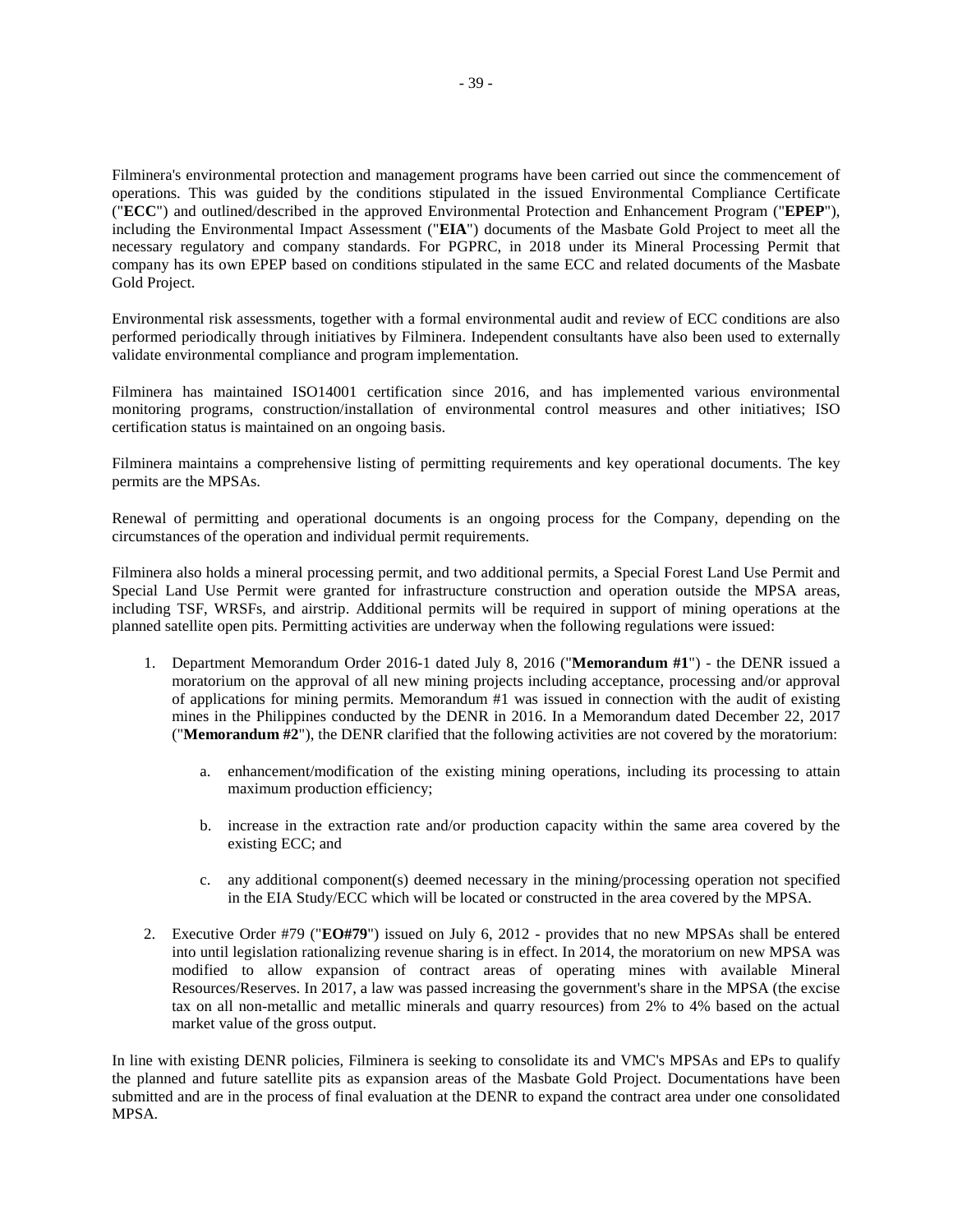The community relations group is responsible for the establishment and strengthening of relationships with the various stakeholders to obtain and maintain social acceptability of the operations in the area. Stakeholders include the residents of the host and neighboring communities, local government units (provincial, municipal and barangays), national and regional government agencies, media groups, various churches, non-governmental organisations ("**NGOs**"), educational institutions, and the Philippine National Police and Military.

Closure costs, including a 10-year post-closure monitoring program, are estimated at approximately US\$23.8 million. These costs are revised annually as part of the mine restoration provision of the Company.

## *Capital and Operating Costs*

## Capital Costs

Capital costs are based on operational experience and LoM projections. The table below presents the 2019 budgeted costs and the estimated capital costs for the LoM, including 2019.

| Area                            | 2019 Budget<br>(US\$ million) | <b>LoM Estimated Cost</b><br>excluding 2019<br>(US\$ million) |  |
|---------------------------------|-------------------------------|---------------------------------------------------------------|--|
| Site General and Infrastructure | 1.6                           | 0.4                                                           |  |
| Mining and Processing           | 16.8                          | 80.7                                                          |  |
| Closure and Rehabilitation      | 0.2                           | 23.8                                                          |  |
| Land Acquisition                | 9.9                           | 20.7                                                          |  |
| <b>Total</b>                    | 28.5                          | 125.6                                                         |  |

## Capital Cost Estimate\*

\*Note: Totals may not sum due to rounding. The projected LoM for the Masbate Gold Project is approximately five years of mining and approximately eleven years of processing. The capital costs include tailings dam expansions, and standard sustaining costs for mining, processing and general and administration costs for the 11 years of mine life.

## **Operating Costs**

Budgeted 2019, and estimated LoM operating costs are provided in the table below.

## Operating Cost Forecast\*

| Area         | <b>Units</b>     | 2019 Budget<br>(US\$ million) | <b>LoM Estimated Cost</b><br>excluding 2019<br>(US\$ million) |
|--------------|------------------|-------------------------------|---------------------------------------------------------------|
| Mining       | US\$/t mined     | 1.22                          | 1.55                                                          |
| Processing   | US\$/t processed | 10.04                         | 9.34                                                          |
| Site General | US\$/t processed | 3.24                          | 2.58                                                          |

\*Note: Costs are variable depending on whether ore is classified as LG or HG, and whether the mill feed is classified as oxide or fresh (primary). Costs are based on whether the material being processed is stockpiled or insitu material. The projected LoM for the Masbate Gold Project is approximately five years of mining and approximately eleven years of processing. Operating costs include all mining, processing and general and administration costs including pre-stripping.

The capital cost estimates and operating cost estimates in the tables above are based on the Company's current estimates and mine plan for the Masbate Gold Project. Costs in subsequent years may vary significantly from 2018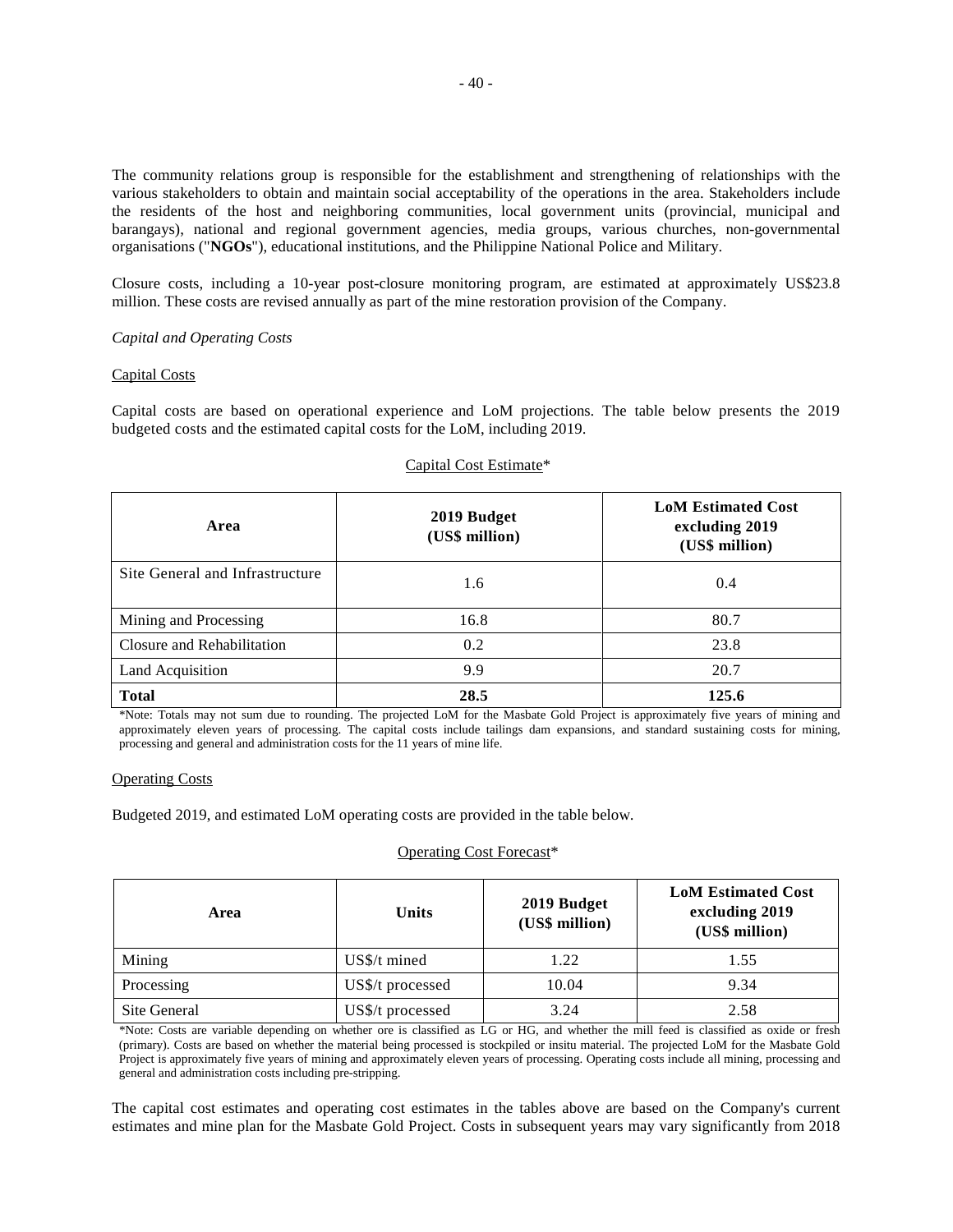and LoM cost estimates as a result of, among other things, current or future non-recurring expenditures, changes to input costs and exchange rates and changes to B2Gold's current mining operations or mine plan. The current mine plan for the Masbate Gold Project is based on existing Mineral Reserves. Ongoing exploration and analyses at operating mines are conducted with a view to identifying new Mineral Resources and upgrading existing Mineral Resources to higher confidence levels and potentially into new Mineral Reserves. If new Mineral Reserves are successfully identified it may alter the current mine plan and potentially extend the mine life.

## *Exploration, Development, and Production*

The Masbate Gold Project produced 216,498 of gold in 2018, the highest annual production for the mine. Masbate's 2018 gold production exceeded the upper end of its already increased guidance range (of between 200,000 and 210,000). Gold production for the year also increased by 7% (14,030 ounces) over 2017.

Mill throughput was 7.0 Mt in 2018 (compared to budget of 6.8 Mt and 7.0 Mt in 2017) and gold recoveries averaged 75.2% (compared to budget of 65.9% and 76.0% in 2017). The Masbate expansion project for the upgrade of the processing plant to 8.0 Mtpa came online in early 2019. The upgrade, which was conducted by B2Gold's inhouse team, primarily consisted of adding a third ball mill and upgrading the existing crushing circuit. Construction is complete, dry commissioning was completed in early 2019 and feed through the new mill started in January 2019 (approximately 3 months ahead of schedule and under budget). Other items such as tailing pumps, pebble crusher and new SAG mill liners were completed in February 2019 and the expansion was performing at the 8.0 Mtpa rate by the end of February 2019. With the expansion now fully commissioned and online, the Masbate Gold Project's annual gold production is projected to average approximately 200,000 ounces per year during the mining phase and above 100,000 ounces per year when the LG stockpiles are processed at the end of the open-pit mine life.

Gold production at the Masbate Gold Project in 2019 is expected to be between 200,000 and 210,000 ounces. The Masbate Gold Project is budgeted to process a total of 8.0 Mt of ore at an average grade of 1.07  $g/t$  Au and metallurgical recovery of 75.2%.

Exploration on the Masbate Gold Project in 2019 has a budget of approximately \$4 million including 12,400 m of core drilling. The program will include brownfields drilling within the mine license to upgrade Inferred Mineral Resources to Indicated Mineral Resources, as well as to continue the drilling of several identified exploration targets within the mine licence region.

# **Otjikoto Mine**

The following information is derived from and based on the technical report entitled "Otjikoto Gold Mine, Namibia, NI 43-101 Technical Report" dated effective December 31, 2018, prepared by the following Qualified Persons: John Rajala, P.E., Tom Garagan, P. Geo., Peter Montano, P.E., and Ken Jones, P.E. (the "**Otjikoto Report**") and is based on the assumptions, qualifications and procedures set out therein. For a more detailed overview of the Otjikoto Mine, please refer to the Otjikoto Report, which is available on SEDAR at [www.sedar.com.](http://www.sedar.com/)

## *Property Description, Location, and Access*

The Otjikoto Mine is located in the north-central part of the Republic of Namibia. It is situated approximately 300 km north of Windhoek, the country's capital, within the Otjozondjupa Region. The Otjikoto Mine can be accessed off the main B1 road, a primary paved road, from the towns of Otjiwarongo or Otavi located approximately 70 km to the southwest and 50 km to the northwest of the Otjikoto Mine respectively.

Mining Licence 169 ("**ML169**"), covering an area of 6,933.99 ha, was granted for a 20-year term, expiring in December, 2032. It can be renewed for further periods not exceeding 15-year terms for each such renewal period. Maintaining ML169 requires payment of an annual fee of N\$10,000 and filing of bi-annual environmental reports with the Ministry of Environment and Tourism ("**MET**"), development of a work program, environmental compliance, commitment to seek local suppliers for fuel and lubricants, approval of the product take-off agreement,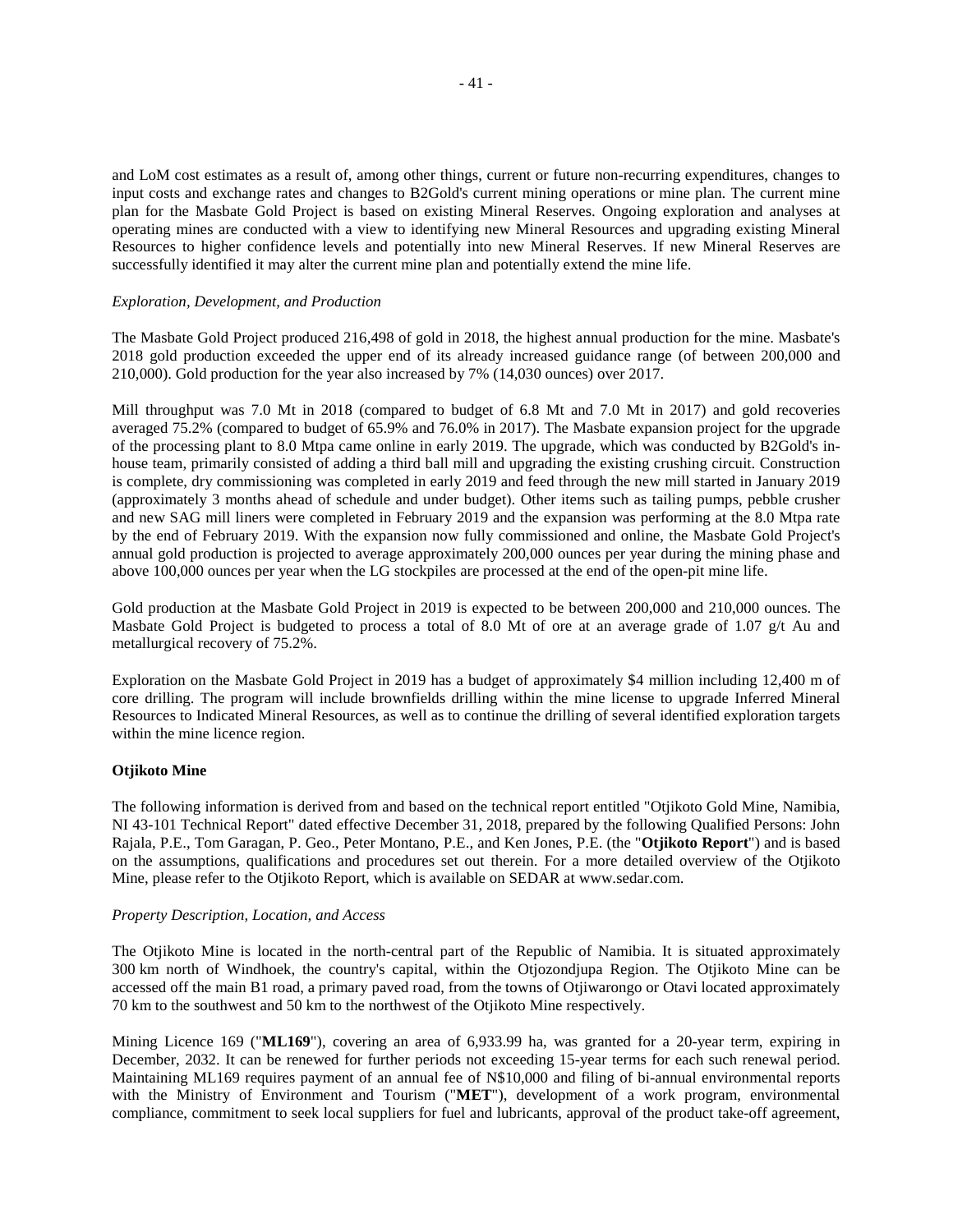and payment of taxes by permanent employees in Namibia. Surrounding ML169 is Exclusive Prospecting Licence ("**EPL**") 2410 that has a total area of 47,534.0467 ha. The Company has applied for renewal of the licence, and has paid the renewal fees. Maintaining EPL 2410 requires payment of an annual fee of N\$5,000, filing of quarterly exploration reports with the Ministry of Mines and Energy and bi-annual environmental reports with the MET. Exploration is conducted under the terms of an Environmental Clearance Certificate issued by the MET on August 15, 2016 and remains in good standing for a period of three years.

B2Gold Namibia, the holder of the ML169 and operator of the Otjikoto Mine, is 90% owned, indirectly, by B2Gold and 10% by EVI.

B2Gold has purchased and consolidated a number of farms into B2Gold Namibia Property (Proprietary) Limited ("**B2Gold Namibia Property**"), including the Wolfshag, Otjikoto, Gerhardshausen, Felsenquelle, and Erhardtshof farms. B2Gold holds the surface rights through these farms, and all mine infrastructure and the mine itself are situated within property owned by B2Gold Namibia Property. No additional surface rights are required to support B2Gold's mining operations.

The *Agricultural and Commercial Land Reform Act* (Namibia) levies a land tax; the rates of such land tax are determined with reference to the nationality, size of the farm, classifications of the land for agricultural use, activities and number of farms by a particular owner as determined by the Ministry of Land Reform. Where exploration activities are conducted on private land owned by third parties, B2Gold typically enters into compensation agreements (within the meaning of section 52 of the *Namibian Minerals Act* (Namibia)) for any land disturbance or inconvenience with such owner.

The Company holds water permit #10971, allowing for 4.4 cubic mm per annum water extraction from selected groundwater wells subject to certain monitoring and reporting conditions. This permit is current for two years, expiring in 2020, and providing all conditions are met, can be renewed.

The *Namibian Minerals Act* (Namibia) levies a royalty of 3% on the net sales of gold and silver. A VAT of 15% applies to domestic goods and services and 16.5% to imported goods and services. A refund on the 15% VAT on domestic goods and services is available. The *Income Tax Amendment Act, 2015* (Namibia), which inserted a section 35B into the *Income Tax Act, 1981* (Namibia), has introduced a 10% withholding tax on interest payable to nonresident lenders. See heading "*Risk Factors - Risks related to our business - Commodity, Taxation, Currency and Market Risks*" for a discussion regarding potential tax amendments in Namibia.

The *Export Levy Act* (Namibia) levies an export levy of 1% on the commercial value of the invoice for gold bullion exported.

To the extent known, there are no other significant factors or risks that might affect access or title to, or the right or ability to perform work on, the property, including permitting and environmental liabilities which the project is subject to, that have not been discussed in this Annual Information Form.

## *History*

All of the early exploration activity from the 1960s to the late 1990s focused on base metals. Companies involved included Kennecott Exploration Company, Falconbridge Ltd., Tsumeb Corporation, Anglo American plc, and Gold Fields Prospecting. However, only a limited portion of the current licenses were held and explored by these companies.

Due to the thickness of cover material, the primary exploration tool was geophysics. Completed surveys included ground magnetics, IP, time domain EM, controlled source audio magnetotellurics, natural source audio magnetotellurics, and frequency domain EM.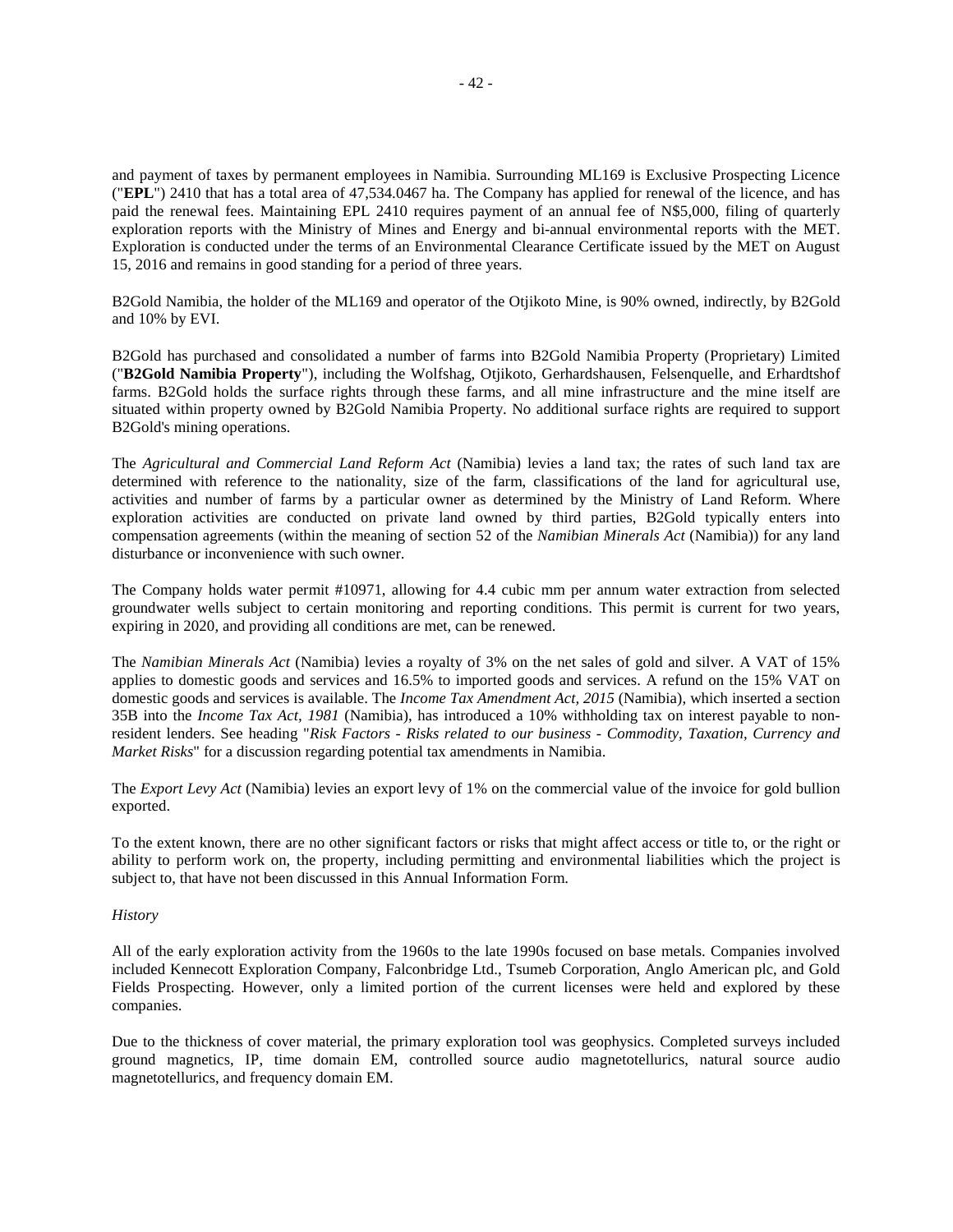During 1998–1999, Avdale Namibia (Proprietary) Limited, which was originally incorporated as a subsidiary of Anglo American plc, and was subsequently purchased by B2Gold Namibia, drill tested an intense 9 km long linear magnetic feature centered on the Otjikoto farm, and observed visible gold at the base of some RAB drill holes. Work conducted since the discovery is described under the heading "*Otjikoto Mine – Exploration*".

There is no known gold or base metals production prior to B2Gold's development of the mine. Several small-scale amethyst quarries are present on the property but not in the immediate area of the main deposit. There are no historical estimates that are relevant to the current Mineral Resources and Mineral Reserves.

## *Geological Setting, Mineralization, and Deposit Types*

The Otjikoto deposit is located within the Damara Mobile Belt, within the northern portion of the northeasterly striking "Intracratonic Branch" of the belt. It is considered to be an example of an orogenic-style gold deposit.

The Otjikoto area is predominantly underlain by lithologies belonging to the Neoproterozoic Swakop Group. The Okonguarri Formation hosts the gold mineralization and is overlain and underlain by glacial diamictite horizons of the Ghaub and Chuos Formations, respectively. The Okonguarri Formation consists primarily of thick units of dark grey carbonaceous marble, biotite-schist, graphitic schist and calc-silicate horizons. The schist units are derived from semi-pelitic, pelitic, marl and psammitic units in a turbiditic sedimentary package. The rocks in the Otjikoto area have experienced at least three phases of moderate to tight folding and some thrust faulting. They have also been affected by extensive metasomatism, followed by prograde regional metamorphism that has reached upper greenschist to lower amphibolite facies.

Mineralization in the main Otjikoto deposit is hosted by a north–northeast striking sheeted sulphide (+ magnetite)– quartz + carbonate vein system that has a strike length of about 2.6 km, and extends at depth to at least 475 m below surface. The gold occurs in a series of thin (commonly <10 cm) sheeted veins in the Upper and Middle Okonguarri Formation. The veins and associated mineralization form a series of en-echelon zones oriented at approximately 010–020° north–northeast and plunging at 10–15° (average 12°) to the south–southwest. Vein concentrations range from one to 30 veins per metre, with a higher vein concentration within the Central and West shoots. Gold occurs within the vein system as coarse native gold particles that can vary from 5–400  $\mu$ m, averaging about 100  $\mu$ m in size. Mineralization remains open down plunge as presently tested.

Mineralization in the adjacent Wolfshag deposit occurs as a series of south-southwest-plunging shoots of mineralization coincident with the hinge zones of the tight folding of several marble and metasedimentary horizons. Mineralization is associated with generally concordant (bedding parallel) vein zones that are principally hosted within an altered meta-sandstone unit. The mineralized zone is about 2.1 km long, and has been followed with drilling for about 1,750 m down plunge to a depth of 700 m below surface. The deposit consists of a series of foldduplicated mineralized zones alphabetically subdivided from WA to WE into either west–northwest or east– southeast-verging fold closure zones. HG shoots within the mineralised zones are associated with parasitic folds occurring within the larger fold structure. The shoots plunge at 15° to 20° to the south–southwest, sub-parallel to the Otjikoto deposit shoots.

Gold mineralization can be vein-hosted, or represent replacement or disseminated styles. Mineralization at both Otjikoto and Wolfshag zones remains open at depth down plunge to the southwest.

### *Exploration*

Exploration activities completed by the Company include geological mapping, geochemical soil sampling, airborne geophysical surveys (Aster satellite imagery, electromagnetics, magnetics and radiometrics), and ground geophysical surveys (magnetics, IP).

Regional exploration work is ongoing with geophysics used as the principal tool to define targets under the extensive calcrete cover. These programs are focusing on the Okonguarri Formation, where it is situated between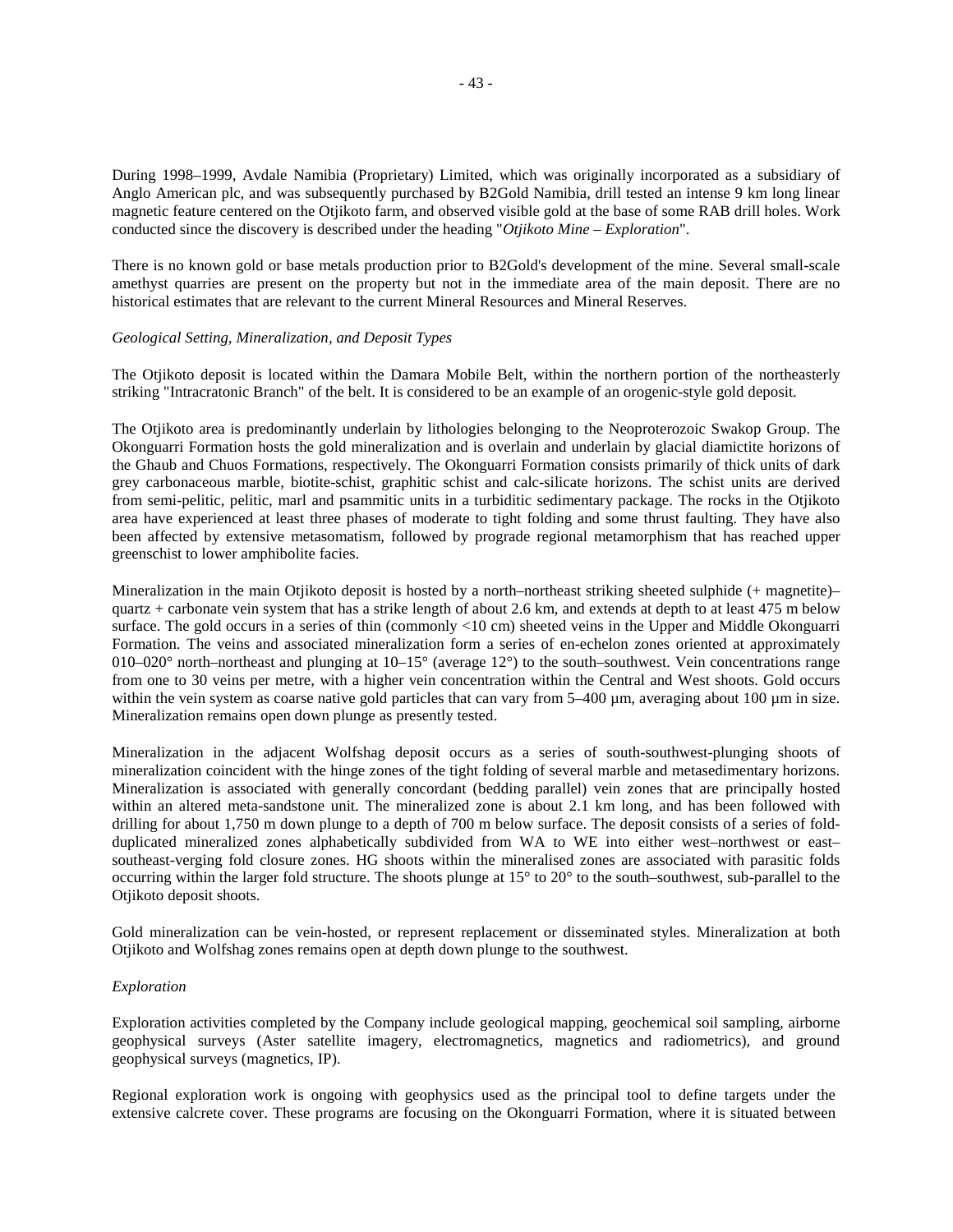the Footwall Marble and Karibib Formation marble. In 2018, exploration in Namibia focused on several targets proximal to the mine site and drill testing the Ondundu joint venture prospect. A total of 68 diamond drill holes for 15,758 m and 155 RAB holes for 4,619 m were completed.

B2Gold's current and planned exploration activities are discussed under "*Otjikoto Mine - Exploration, Development, and Production".*

### *Drilling*

Drilling has been completed in support of exploration evaluations, Mineral Resource and Mineral Reserve estimates, mine planning, geotechnical and hydrogeological evaluations, and infrastructure site sterilization (condemnation drilling). Drilling as of December 31, 2018 at the Otjikoto Mine consists of 2,998 core, RC, and RAB drill holes (325,984 m). Of this drilling, 978 core holes (204,101 m) and 448 RC holes (3,7913 m) support the Mineral Resource estimate at Otjikoto and 447 core holes (121,248 m) and 24 RC holes (1,596 m) support the Mineral Resource estimate at Wolfshag. No RAB drilling is used in estimation.

Sieved RAB samples, RC chips, and core are logged. Core is photographed, and recoveries are recorded. Drill hole collar locations are surveyed by a contract professional land surveyor. Down-hole surveys are performed at regular down-hole intervals using Reflex Ez-shot instrumentation.

Drilling in 2018 supports follow-up down plunge drilling on both the Otjikoto and Wolfshag deposits that remain open at depth to the south-southwest.

On the Ondundu joint venture, exploration in 2018 focused on identifying new drill targets outside the main zone and drilling down plunge on the main Razorback and Margarethental zones.

### *Sampling, Analysis, and Data Verification*

RC samples are collected at 1 m intervals in plastic bags using a cyclone, and split at the drill site using a riffle splitter. The split samples are transported to the core yard, where they are further split to produce an assay sample, a field duplicate, and a reference sample. RC grade control samples are collected on 2 m intervals. The majority of the sampling on the project was done at 1 m sample intervals.

For current exploration programs, ALS Minerals ("**ALS**") Swakopmund or ALS Johannesburg are used for sample preparation, ALS Johannesburg for primary analysis and the Otjikoto mine laboratory or ALS Chemex in Vancouver, Canada as the check laboratories. All laboratories except the mine laboratory have accreditations for selected analytical techniques and are independent of the Company.

Early sample preparation consisted of drying, crushing to -2 mm, and pulverizing to 106 μm. The protocol was modified due to the nuggety nature of the gold mineralization to capture both the +106 μm and -106 μm fractions for analysis. Gold grades are determined using a screen fire assay methodology with either an atomic absorption  $\overline{z}$  (<10ppm gold) or gravimetric finish (>10 ppm gold). In addition to gold assays, a multi-element suite of 22 elements can be requested for exploration assays. Sulphur and carbon are also assayed for, using either a LECO or similar carbon and sulphur analyzer.

Density determinations are performed by site personnel on RC and whole core samples using either the water displacement method or pycnometer testing. There is currently a total of 25,951 valid density measurements, 20,783 of which were done by the water-immersion method.

QA/QC measures include regular insertion of certified reference materials, field duplicates, and blank sample materials prior to submission of samples to the laboratory to monitor laboratory accuracy, precision and sample sequencing. QA/QC sample insertion rates are typically at the rate of 1:20, but can be at 1:38 for selected sample types. QA/QC data are reviewed on a continuous basis.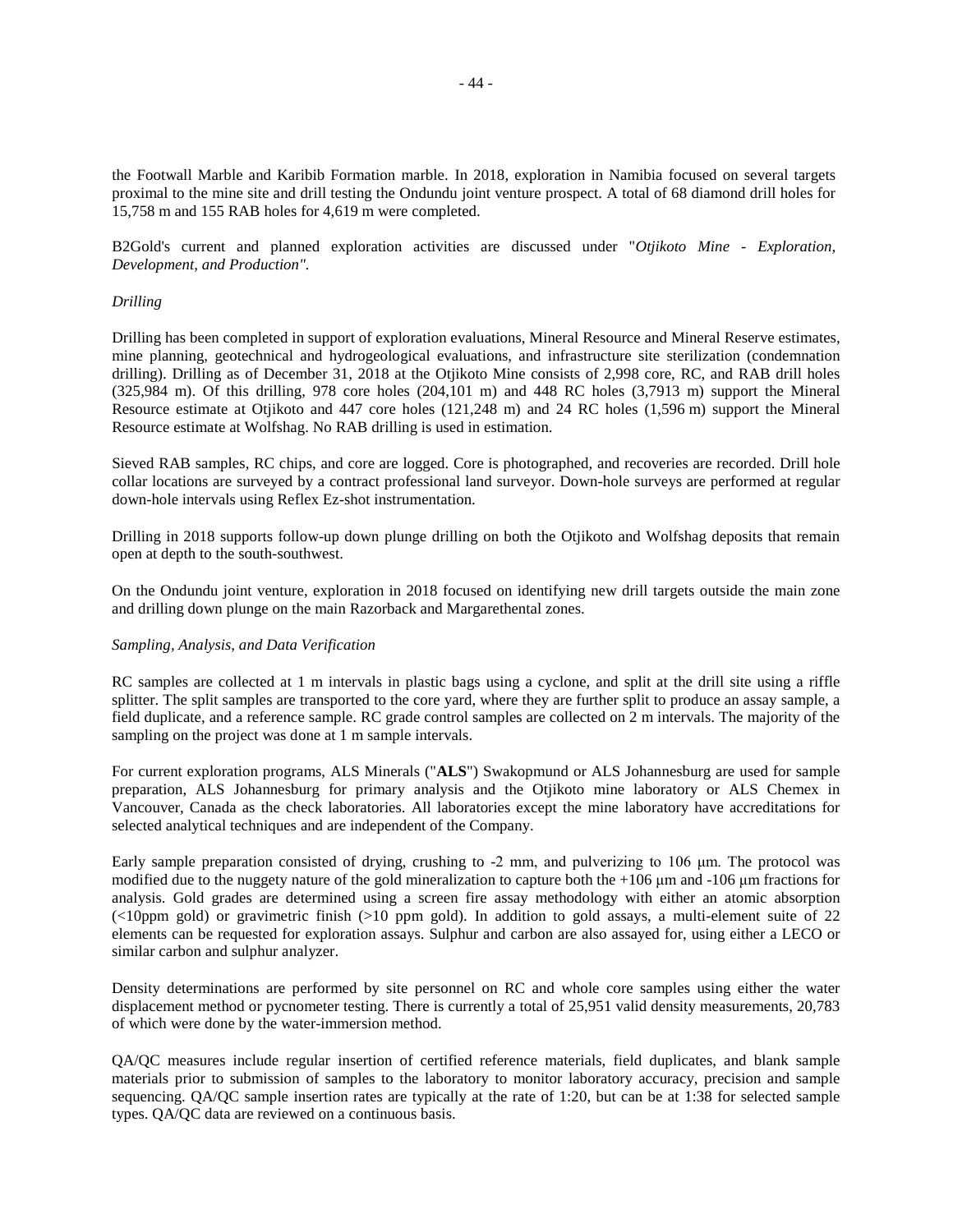Sample security measures practiced included moving RC and core samples from the drill site to the secure B2Gold core yard in Otjiwarongo. Sample shipments are tracked using industry-standard procedures. B2Gold is of the opinion that the core storage is secure because access to the Otjiwarongo core yard is strictly controlled and a B2Gold representative has always been present in the core yard.

Data imported into the project database are subject to validation, which includes checks on surveys, collar coordinates, lithology data, and assay data. The checks are appropriate, and consistent with industry norms. No material issues with the project database including sampling protocols, flowsheets, check analysis program or data storage have been identified to date from the checks performed. The project database is acceptable for use in Mineral Resource and Mineral Reserve estimation, and can be used to support mine planning.

## *Mineral Processing and Metallurgical Testing*

Metallurgical test work for the Otjikoto deposit has been primarily performed by SGS Lakefield. Additional testing facilities included Jenike & Johanson (materials handling), Rocklab (unconfined compressive strength tests), CANMET (leach optimization), FLS-Knelson (gravity concentration and intensive leach tests). Laboratories performing test work on the Wolfshag deposit include ALS Minerals (bottle roll tests), SGS Lakefield (comminution, deportment, rheology, tailings), and FLSmidth (Bond low-energy impact test).

Completed test work included materials handling, comminution, grind circuit modelling, unconfined compressive strength tests, bulk mineralogy, chemical composition and mineralogy, leach and gravity tests, leach optimization, leach variability tests, carbon adsorption test work and modelling, cyanide destruction test work, gravity concentration and intensive leach test work, sedimentation and rheological tests, tailings characterization, bench scale sedimentation tests, and environmental and geotechnical testing.

Samples selected for metallurgical testing were representative of the various types and styles of mineralization within the different zones. Average LoM gold recoveries were initially estimated to be 95.6%. During operations, the process plant has been optimized, and is reliably achieving 98% recoveries. The Wolfshag and Otjikoto ores are therefore expected to support average LoM gold metallurgical recoveries of 98%. There are no known deleterious elements that incur penalties in the doré. There are also no known elements in the material to be treated that may cause plant processing issues.

## *Mineral Resource and Mineral Reserve Estimates*

### Mineral Resources

Mineral Resource estimates are reported from two block models, the combined Otjikoto and Wolfshag open pit model and the Wolfshag underground model. The Otjikoto and Wolfshag open pit models were built in 2015 and 2018, respectively, and combined into one model for Mineral Resource and Mineral Reserve pit shell runs and reporting.

## *Otjikoto Model*

For the Otjikoto deposit, mineralized zones were created using lithology, vein percent, sulphide abundance and gold grade at a nominal 0.3 g/t Au cut-off. Mineralized zone wireframes were identified by the thrust block in which they occur. Using logged rock type and oxidation from exploration drill holes, surfaces were created for the base of calcrete, transition, oxide and mixed. The bottom of calcrete surface was used as a top to the thrust and mineralized zone wireframes. Metallurgical domains are defined by oxidation state and dominant sulphide composition (pyrite/pyrrhotite). Bulk densities applied to the Otjikoto block model vary by lithology, mineralization, and oxidation state, ranging from 2.43 in hardpan to 2.84 in sulphide-mineralized albitite.

For Otjikoto LG domains, capping ranged from 4-6 g/t Au and for HG domains capping ranged from 5-40 g/t Au. Down-hole composites were set at 2 m lengths. Otjikoto gold grade estimates are based on a combination of OK of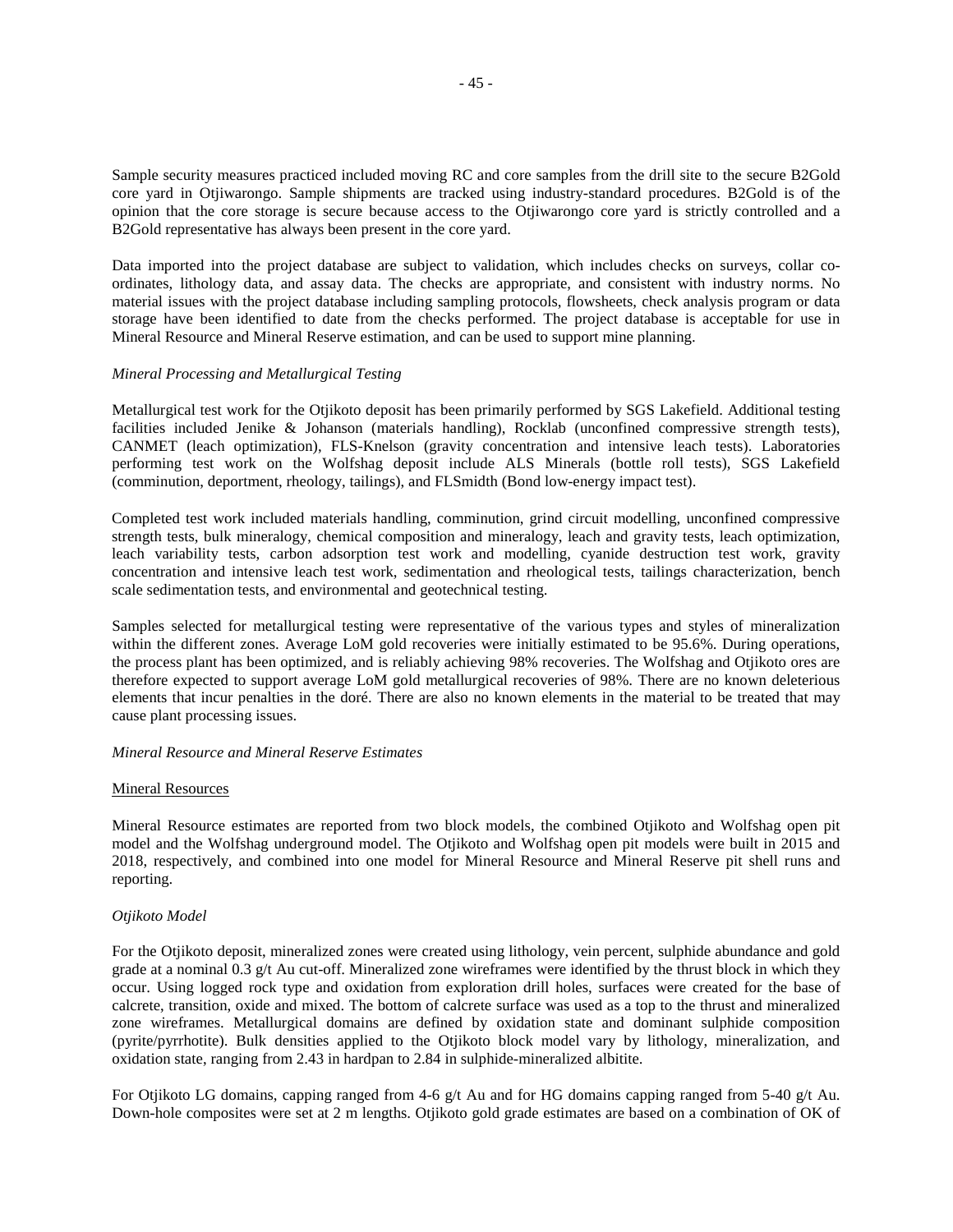an indicator (at  $0.8-0.9$  g/t Au) and OK of the HG and LG components of the indicator. Model validation was performed using visual and software checks and reconciliation to grade control models. No Measured Mineral Resources were classified. For Otjikoto, drill spacing for Indicated Mineral Resources is nominally 25 m x 50 m and for Inferred Mineral Resources is up to 100 m x 100 m.

## *Wolfshag Model*

For the Wolfshag deposit, two nested shells were created based on a combination of grade and vein intensity. These were a LG domain at a nominal 0.2 g/t Au, and a HG domain at a nominal 1 g/t Au. For the open pit model, only the LG domain was used as a boundary in the gold grade estimate. A stratigraphic/structural model was created based on all available geological data. Within each of the modeled stratigraphic units, lithology was assigned by interpolating indicators for each major rock type. Weathering and oxidation surfaces were created from simplified drill logs. Metallurgical domains are defined by oxidation state and dominant sulphide composition. For Wolfshag, densities were interpolated where sufficient data was available. Densities range from 1.9 in soil to 2.98 in some of the Wolfshag HG zones.

For Wolfshag, capping values ranged from 0–1  $g/t$  Au in marble/waste, and 2–50  $g/t$  Au in HG zones. Down-hole composites were set at 2 m lengths. Wolfshag grades for the open pit model were estimated using OK. Model validation was performed using visual and software checks and reconciliation to grade control models. No Measured Mineral Resources were classified. For Wolfshag, drill spacing for Indicated Mineral Resources is generally 25 m x 25 m (with some 25 m x 50 m spacing) and for Inferred Mineral Resources drill spacing is generally 50 m x 100 m.

# *Combined Otjikoto and Wolfshag Open Pit Model*

The Otjikoto and Wolfshag open pit sub-cell models were combined into one sub-celled model which was reblocked to a single block size using whole-block averaging. The combined re-blocked model was used for pit generation and mine planning work.

### *Wolfshag Underground Model*

The down-plunge extension of Wolfshag mineralization is considered an underground mining target. The model uses the HG and LG domains as recorded for the Wolfshag open pit model. Gold grades were estimated using inverse distance weighting to the third power (ID3) with the HG and LG domains used as hard boundaries for grade estimation. Block model checks included visual review of block grades relative to composite grades, comparison of block model grades to the declustered composites and swath plots. No Measured Resources are reported. Indicated Mineral Resources were classified based on a maximum drill spacing of 25 x 25 m and Inferred Mineral Resources were classified based on a maximum drill spacing of 50 x 100 m.

### *Otjikoto and Wolfshag Reporting*

Mineral Resources considered potentially amenable to open pit mining methods were constrained within a conceptual pit shell and are stated above a cut-off of 0.4 g/t Au.

Mineral Resources considered amenable to underground mining methods are reported from the main folded Wolfshag zone that are outside the conceptual pit shell used for reporting open pit Mineral Resources and above a cut-off of 2.6 g/t Au. This cut-off is based on conceptual underground engineering and cost studies performed internally by B2Gold.

The Mineral Resource estimate for Otjikoto accounts for mining depletion as of December 31, 2018. It is considered current, and has an effective date, as of December 31, 2018. No Measured Mineral Resources were estimated.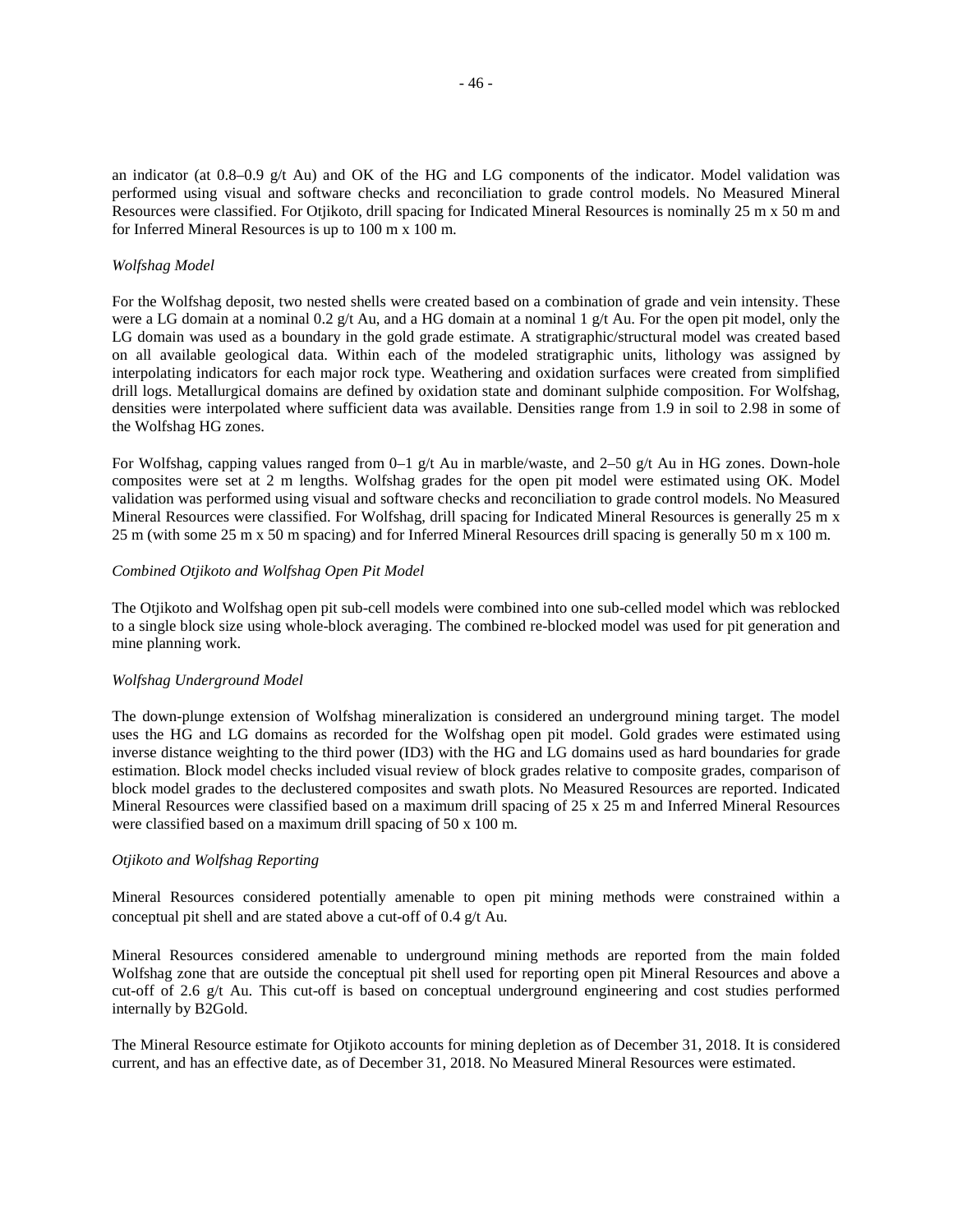|                        | 100% Project Basis         |                                         |                                              | <b>B2Gold Mineral Resources</b><br><b>Attributable Ownership Basis</b> |                            |                                         |                                              |
|------------------------|----------------------------|-----------------------------------------|----------------------------------------------|------------------------------------------------------------------------|----------------------------|-----------------------------------------|----------------------------------------------|
| Area                   | <b>Tonnes</b><br>(x 1,000) | <b>Gold Grade</b><br>$(g/t \text{ Au})$ | Contained<br><b>Gold Ounces</b><br>(x 1,000) | Ownership<br>Percentage<br>$\frac{9}{6}$                               | <b>Tonnes</b><br>(x 1,000) | <b>Gold Grade</b><br>$(g/t \text{ Au})$ | Contained<br><b>Gold Ounces</b><br>(x 1,000) |
| Otjikoto Open Pit      | 18.200                     | 1.13                                    | 660                                          | 90                                                                     | 16.400                     | 1.13                                    | 600                                          |
| Wolfshag Open Pit      | 8.800                      | 2.37                                    | 670                                          | 90                                                                     | 7.900                      | 2.37                                    | 600                                          |
| Wolfshag               |                            |                                         |                                              |                                                                        |                            |                                         |                                              |
| Underground            | 100                        | 4.26                                    | 10                                           | 90                                                                     | 100                        | 4.26                                    | 10                                           |
| <b>ROM Stockpiles</b>  | 2.300                      | 0.86                                    | 60                                           | 90                                                                     | 2.100                      | 0.86                                    | 60                                           |
| LG Stockpile           | 9.000                      | 0.43                                    | 120                                          | 90                                                                     | 8.100                      | 0.43                                    | 110                                          |
| <b>Total Indicated</b> | 38,400                     | 1.24                                    | 1,540                                        | 90                                                                     | 34,600                     | 1.24                                    | 1,380                                        |

# **Otjikoto Indicated Mineral Resources Statement**

## **Otjikoto Inferred Mineral Resources Statement**

|                         | 100% Project Basis         |                                         |                                                     |                                   | <b>B2Gold Mineral Resources</b><br><b>Attributable Ownership Basis</b> |                                         |                                                     |
|-------------------------|----------------------------|-----------------------------------------|-----------------------------------------------------|-----------------------------------|------------------------------------------------------------------------|-----------------------------------------|-----------------------------------------------------|
| Area                    | <b>Tonnes</b><br>(x 1,000) | <b>Gold Grade</b><br>$(g/t \text{ Au})$ | <b>Contained</b><br><b>Gold Ounces</b><br>(x 1,000) | Ownership<br>Percentage<br>$(\%)$ | <b>Tonnes</b><br>(x 1,000)                                             | <b>Gold Grade</b><br>$(g/t \text{ Au})$ | <b>Contained</b><br><b>Gold Ounces</b><br>(x 1,000) |
| Otjikoto Open Pit       | 500                        | 0.65                                    | 10                                                  | 90                                | 400                                                                    | 0.65                                    | 10                                                  |
| Wolfshag Open Pit       | 2,200                      | 0.77                                    | 60                                                  | 90                                | 2,000                                                                  | 0.77                                    | 50                                                  |
| Wolfshag<br>Underground | 1.500                      | 5.11                                    | 240                                                 | 90                                | 1,300                                                                  | 5.11                                    | 220                                                 |
| <b>Total Inferred</b>   | 4,200                      | 2.27                                    | 310                                                 | 90                                | 3,800                                                                  | 2.27                                    | 280                                                 |

Notes:

- 1. Mineral Resources have been classified using the CIM Standards. Mineral Resources are reported inclusive of those Mineral Resources that have been modified to Mineral Reserves. Mineral Resources that are not Mineral Reserves do not have demonstrated economic viability.
- 2. All tonnage, grade and contained metal content estimates have been rounded; rounding may result in apparent summation differences between tonnes, grade, and contained metal content.
- 3. Mineral Resources are reported on a 100% project and a 90% attributable basis; the remaining 10% interest is held by EVI.
- 4. The Qualified Person for the resource estimate is Tom Garagan, P.Geo., who is B2Gold's Senior Vice President, Exploration.
- 5. The Qualified Person for the stockpile estimate is Peter Montano, P.E., who is B2Gold's Project Director.
- 6. Mineral Resource estimates that are amenable to open pit mining methods assume a gold price of US\$1,400/oz, metallurgical recovery of 98%, and operating cost estimates of US\$2.23/t mined (mining), US\$12.85/t processed (processing) and US\$3.24/t processed (general and administrative).
- 7. Mineral Resources that are amenable to open pit mining are reported at a cutoff of 0.40g/t Au. Mineral Resources that are amenable to underground mining are reported at cutoff of 2.6 g/t Au.

### Mineral Reserves

Indicated Mineral Resources were converted to Probable Mineral Reserves following consideration of relevant modifying factors. Mineral Reserve estimation was based on the LoM pit and WRSF designs and mine and mill production schedules.

The Mineral Reserve estimate for Otjikoto accounts for mining depletion as of December 31, 2018 and costs based on the LoM plan and 2019 budgeted costs. It is considered current, and has an effective date, as of December 31, 2018. Mineral Reserve estimates for the Otjikoto Mine have been modified from the Indicated Mineral Resources. No Proven Mineral Reserves have been reported.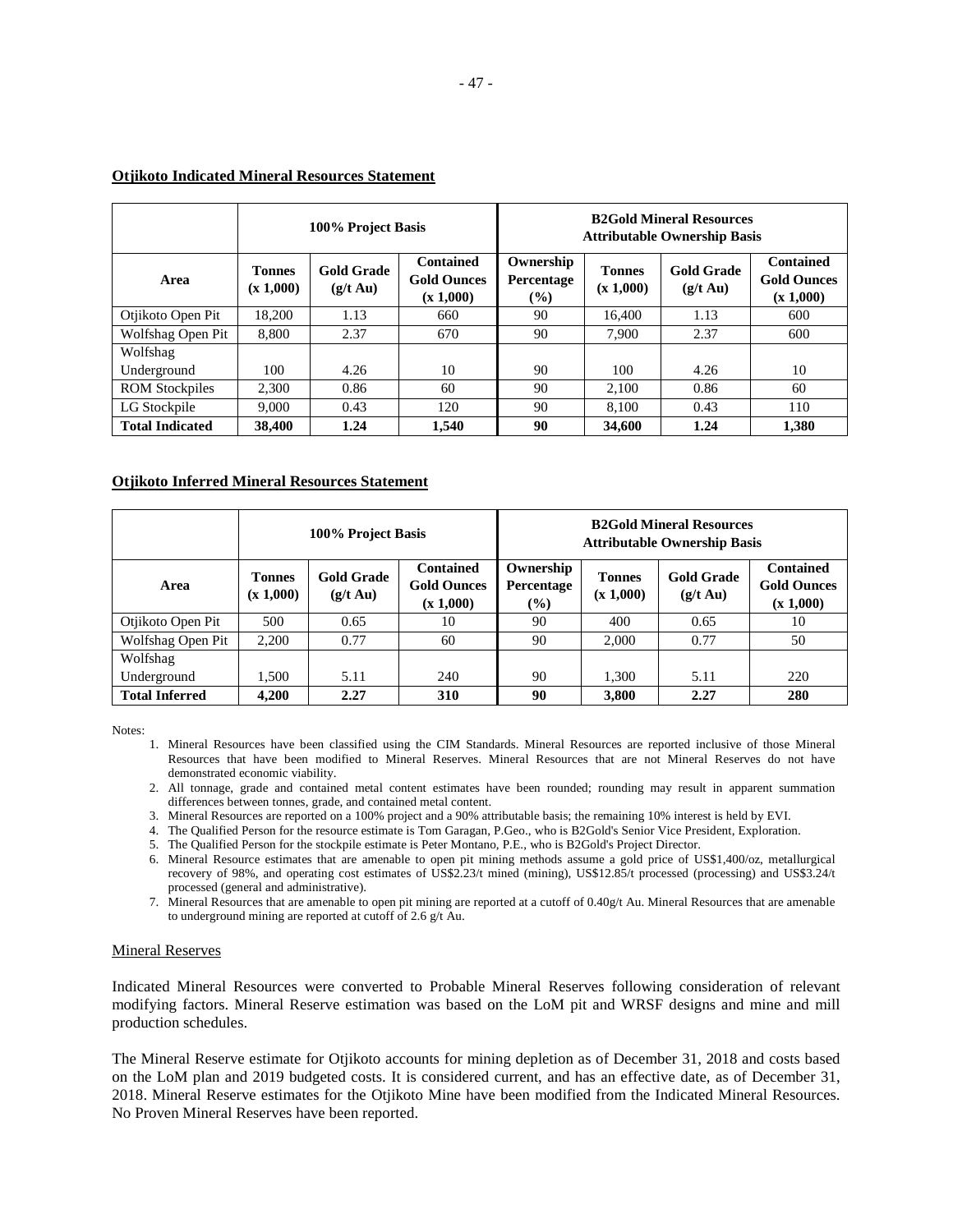# **Otjikoto Probable Mineral Reserves Statement**

|                                          | 100% Project Basis         |                                         |                                                     | <b>B2Gold Mineral Reserves</b><br><b>Attributable Ownership Basis</b> |                            |                                         |                                                     |
|------------------------------------------|----------------------------|-----------------------------------------|-----------------------------------------------------|-----------------------------------------------------------------------|----------------------------|-----------------------------------------|-----------------------------------------------------|
| Area                                     | <b>Tonnes</b><br>(x 1,000) | <b>Gold Grade</b><br>$(g/t \text{ Au})$ | <b>Contained</b><br><b>Gold Ounces</b><br>(x 1,000) | Ownership<br>Percentage<br>$(\%)$                                     | <b>Tonnes</b><br>(x 1,000) | <b>Gold Grade</b><br>$(g/t \text{ Au})$ | <b>Contained</b><br><b>Gold Ounces</b><br>(x 1,000) |
| Otjikoto Open Pit                        |                            |                                         |                                                     |                                                                       |                            |                                         |                                                     |
|                                          | 11.700                     | 1.26                                    | 480                                                 | 90                                                                    | 10.600                     | 1.26                                    | 430                                                 |
| Wolfshag Open Pit                        |                            |                                         |                                                     |                                                                       |                            |                                         |                                                     |
|                                          | 5.800                      | 2.38                                    | 440                                                 | 90                                                                    | 5.200                      | 2.38                                    | 400                                                 |
| <b>ROM Stockpiles</b>                    | 2.300                      | 0.86                                    | 60                                                  | 90                                                                    | 2.100                      | 0.86                                    | 60                                                  |
| <b>Total Probable</b><br><b>Reserves</b> | 19,800                     | 1.54                                    | 980                                                 | 90                                                                    | 17,800                     | 1.54                                    | 880                                                 |

Notes:

- 1. Mineral Reserves have been classified using the CIM Standards.
- 2. All tonnage, grade and contained metal content estimates have been rounded; rounding may result in apparent summation differences between tonnes, grade, and contained metal content.
- 3. Mineral Reserves are reported on a 100% project and a 90% attributable basis; the remaining 10% interest is held by EVI.
- 4. The Qualified Person for the reserve estimate is Peter Montano, P.E., who is B2Gold's Project Director.
- 5. Mineral Reserves that will be mined by open pit methods assume a gold price of US\$1,250/oz, metallurgical recovery of 98%, selling costs of \$51.44/oz (including royalties and levies), and operating cost estimates of US\$2.29/t mined (mining), US\$12.99/t processed (processing) and US\$3.25/t processed (general and administrative).
- 6. Dilution and ore loss was applied through block averaging such that at a cutoff of 0.45 g/t Au, there is a 2.3% decrease in tonnes, a 2.2% reduction in grade and a 4.4% reduction in ounces when compared to the Mineral Resource model.
- 7. Mineral Reserves are reported at a cutoff of 0.45 g/t Au.

## *Mining Operations*

The Otjikoto Mine is an owner-operated conventional open pit operation. Mining is based on a phased approach with stockpiling to bring HG forward and provide operational flexibility.

Mine and mill production are scheduled for eight years (including 2019) with a reduced mining rate in the last two years as material from the LG stockpiles supplements the process feed. Development is based on the Otjikoto and Wolfshag deposits each being mined in four phases for a total of eight phases. Phase 1 has been completed for both deposits. Wolfshag Phase 4 represents the final expansion to the ultimate pit. The ultimate pit will be 2.8 km in length and will have separate pit bottoms for the Otjikoto and Wolfshag deposits.

Pit slopes vary by geotechnical domain, with inter-ramp slope angles ranging from 30–60º. Bench heights also vary by geotechnical domain, from 10–20 m. Reserve model dilution and ore loss were applied through whole block averaging such that both dilution and ore losses are variable. A nominal ramp and road width of 27 m, including drainage and safety windrow, was used for dual lane truck operation in the mine design. Ramp widths were reduced to 20 m in the lower levels of the phase designs to allow for single lane haulage on the final benches. Ramp grades were designed to a maximum of 10%.

The base case mine production schedule involves movement of up to 38.5 Mt per annum of material to sustain processing of 3.5 Mt per annum for the period from 2019 to 2026. The mining rate drops in the last two years, when stockpile material is the bulk source of mill feed. The current LoM plan assumes processing of approximately 5.5 Mt from the Mineral Resource LG stockpile when higher grade feed is not available, with an average grade of  $0.43g/t$ . This is similar to the break-even processing cut-off grade, so processing of this stockpile will be determined when processing capacity is available. This LG stockpile has been classified as Indicated Mineral Resources but has not been classified as Mineral Reserves. Mineral Resources that are not Mineral Reserves do not have demonstrated economic viability.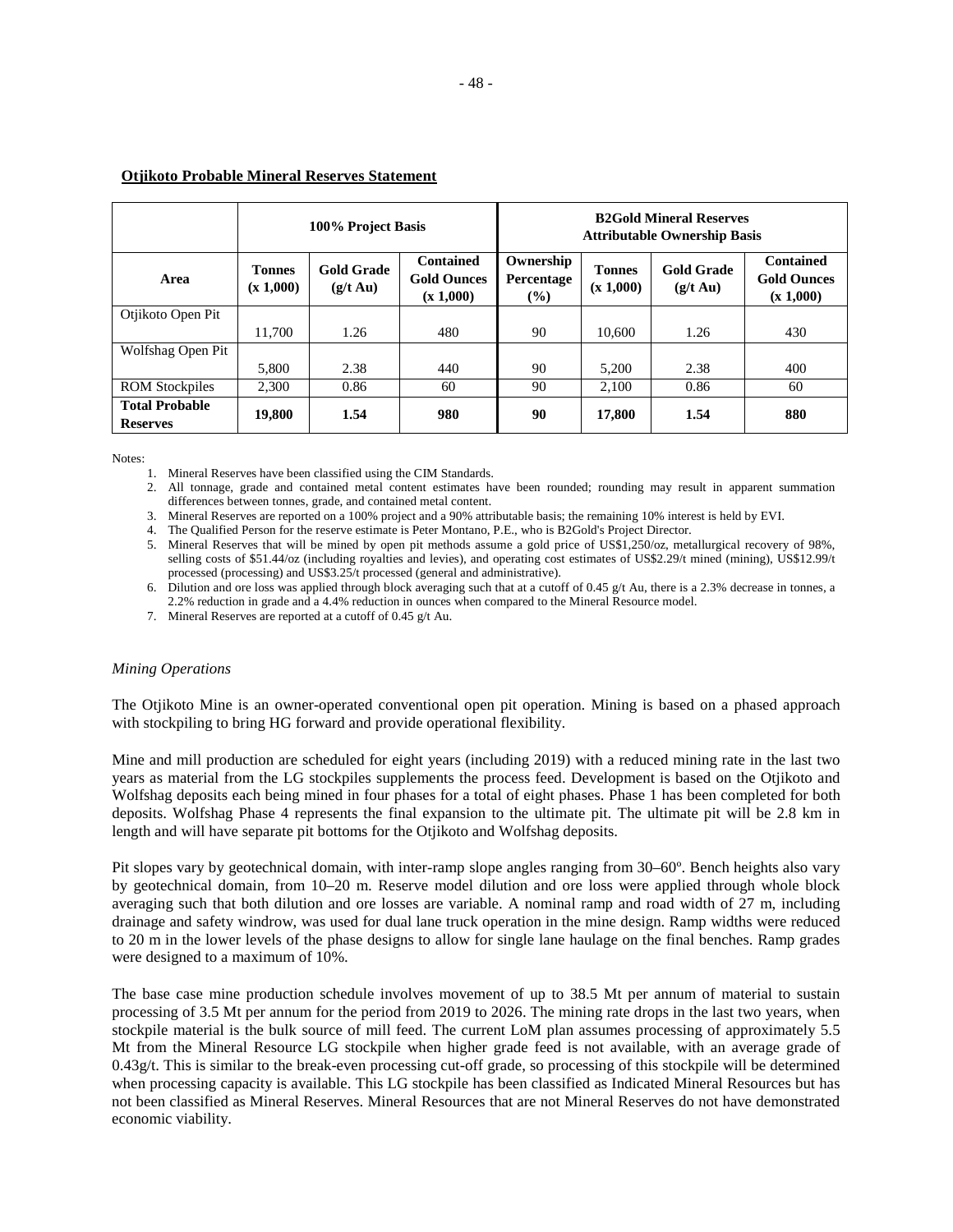The mining operations are scheduled to work 365 days a year, with reduced production rates during the rainy season. The equipment fleet is based on 90 t capacity haul trucks that are conventional for the industry, providing relative flexibility in the utilisation as several pit stages will be mined simultaneously to mine waste and ore at different levels. The mill feed ore is transported from open pits to the ROM pad for direct tipping or stockpiling. It is assumed that up to 75% of the ROM feed will be stockpiled to regulate the mine production and crusher feed rates.

A large WRSF is located west of the Otjikoto and Wolfshag open pits. Location considerations were based on minimizing haulage, surface water drainage and area availability. An overall slope angle of 18° was used in the design of the WRSF faces with 15 m wide berms located at 10 m vertical intervals.

## *Processing and Recovery Operations*

Design criteria were based on the metallurgical test work for the Otjikoto and Wolfshag deposits described above.

The mill uses a conventional flowsheet whereby gold is recovered by gravity concentration/intensive leaching and by a cyanide leach/CIP process for treatment of gravity tailings. The process flowsheet consists of: crushing; grinding; gravity concentration and intensive cyanidation; cyanide leaching of gravity tailings; CIP; cyanide destruction; tailings disposal; acid wash and elution; electrowinning and gold room; carbon regeneration; reagents make-up and distribution; and air services and plant water services. No market studies are currently relevant as Otjikoto is an operating mine producing a readily-saleable commodity in the form of doré. Doré produced is exported to the Rand Refinery in South Africa.

# *Infrastructure, Permitting, and Compliance Activities*

The infrastructure established at Otjikoto is described in the Otjikoto Report, and includes the process plant, TSF, accommodation camp, roads, airstrip, mine services area, open pits, stockpiles, and WRSFs.

Tailings are deposited in the TSF using the upstream method. The TSF was originally designed to contain at least 36 Mt of tailings at a deposition rate of 3.0 Mt per annum. As of December 2018, the TSF contained approximately 13.4 Mt of tailings. Subsequent analysis and design has expanded the capacity of the TSF to approximately 50 Mt, through the end of mine life.

All water falling directly on the industrial areas (contact water) or otherwise in contact with the mining operations (water within the open pit, water return, and storm water from the TSF) is captured, stored, and used in the mining and processing facilities. The storm water dam is designed to hold all water falling on the processing facility terrace during a 24-hour, 1:50 year rainfall event. Two water storage dams have been constructed. One is the reclaim process water dam, which receives water from the TSF and supplies this water to the process plant; the second is the pit dewatering dam that provides water for dust suppression and the process plant. The mining facility surface water control structures are adjusted on an annual basis to account for the current open pit, WRSF, and road arrangement.

Power is produced on site by HFO generators that supply 15 MW (plus backup units and load balancing capability) to the processing plant and other facilities. A 7 MW solar power facility was commissioned in 2018 to reduce HFO consumption and site power costs.

Materials and consumables are transported to site via the B1 national highway. Within the mine, gravel or dirt roads are used for internal site access.

An ESIA that included an Environmental Management Plan ("**EMP**") and Mine Closure Plan ("**MCP**") was completed for the Otjikoto pit. An updated MCP was developed in 2018 and submitted to regulatory authorities for approval. B2Gold Namibia received environmental clearance for the Wolfshag open pit operations on January 26, 2015, based on an EIA. The ECC was renewed in 2018. The EMP is being updated to reflect the current project status. The EMP and its supporting individual Management Plans are "living documents" that will continue to be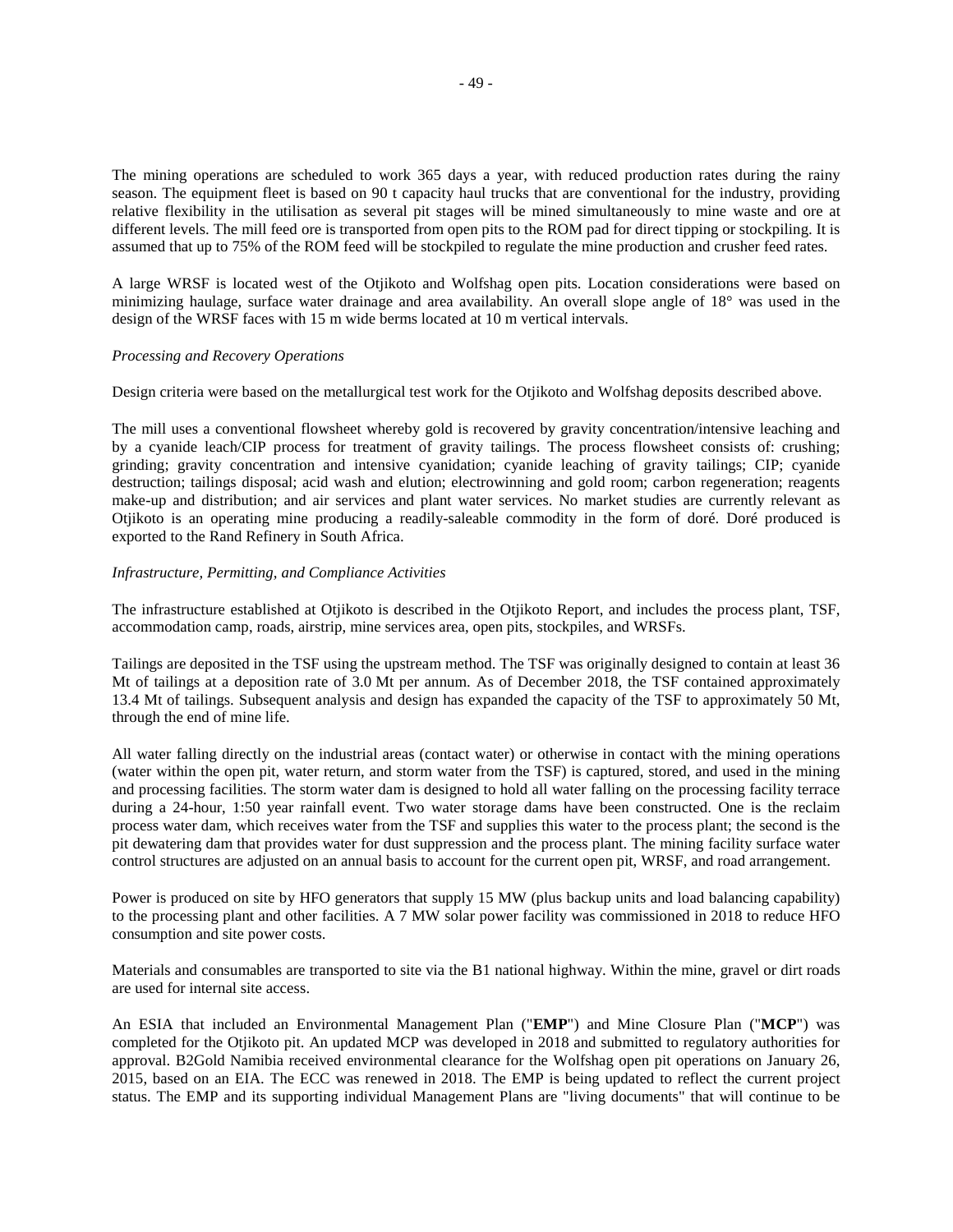amended periodically throughout the life of the Project to reflect changes in parameters such as procedures, practices, and project phases.

B2Gold holds all required permits to conduct the open pit operations.

Closure and reclamation costs are estimated and updated annually. Closure and reclamation costs at the end of 2018 were estimated at US\$20.3 million on an undiscounted basis.

## *Capital and Operating Costs*

## Capital Costs

Capital costs are based on operational experience and LoM projections. The table below presents the 2019 budgeted costs and the estimated capital costs for the LoM, including 2019.

| Area                            | 2019 Budget<br>(US\$ million) | <b>LoM Estimated Cost</b><br>excluding 2019<br>(US\$ million) |
|---------------------------------|-------------------------------|---------------------------------------------------------------|
| Site General and Infrastructure | 4.5                           | 11.4                                                          |
| Mining and Processing           | 13.0                          | 77.3                                                          |
| Closure and Rehabilitation      |                               | 20.3                                                          |
| <b>Total</b>                    | 17.5                          | 109.0                                                         |

#### Capital Cost Estimate\*

\*Note: Totals may not sum due to rounding. The projected LoM for the Otjikoto Mine is eight years of mining and processing, including 2019. Capital costs include mining fleet replacement and rebuilds, closure costs, and standard rebuild and other capital projects for mining, processing, and site general costs. Deferred stripping costs are excluded.

### Operating Costs

Budgeted 2019 and estimated LoM operating costs are provided in the table below.

# Operating Cost Forecast\*

| Area         | Units            | 2019 Budget<br>(US\$ million) | <b>LoM Estimated Cost</b><br>excluding 2019<br>(US\$ million) |
|--------------|------------------|-------------------------------|---------------------------------------------------------------|
| Mining       | US\$/t mined     | 2.01                          | 2.04                                                          |
| Processing   | US\$/t processed | 12.81                         | 11.73                                                         |
| Site General | US\$/t processed | 3.31                          | 3.04                                                          |

\*Note: The projected LoM for the Otjikoto Mine is eight years of mining and processing, including 2019. Operating costs include all mining, processing and site general costs including pre-stripping and development.

The capital cost estimates and operating cost estimates in the tables above are based on the Company's current estimates and mine plan for the Otjikoto Mine. B2Gold's costs in subsequent years may vary significantly from B2Gold's 2019 and LoM cost estimates as a result of, among other things, current or future non-recurring expenditures, changes to input costs and exchange rates and changes to B2Gold's current mining operations or mine plan. B2Gold's current mine plan for the Otjikoto Mine is based on existing Mineral Reserves and processing of approximately 5.5 Mt from the indicated Mineral Resource LG stockpile when higher grade feed is not available. B2Gold conducts ongoing exploration and analyses at B2Gold's operating mines with a view to identifying new Mineral Resources and upgrading existing Mineral Resources to higher confidence levels and potentially into new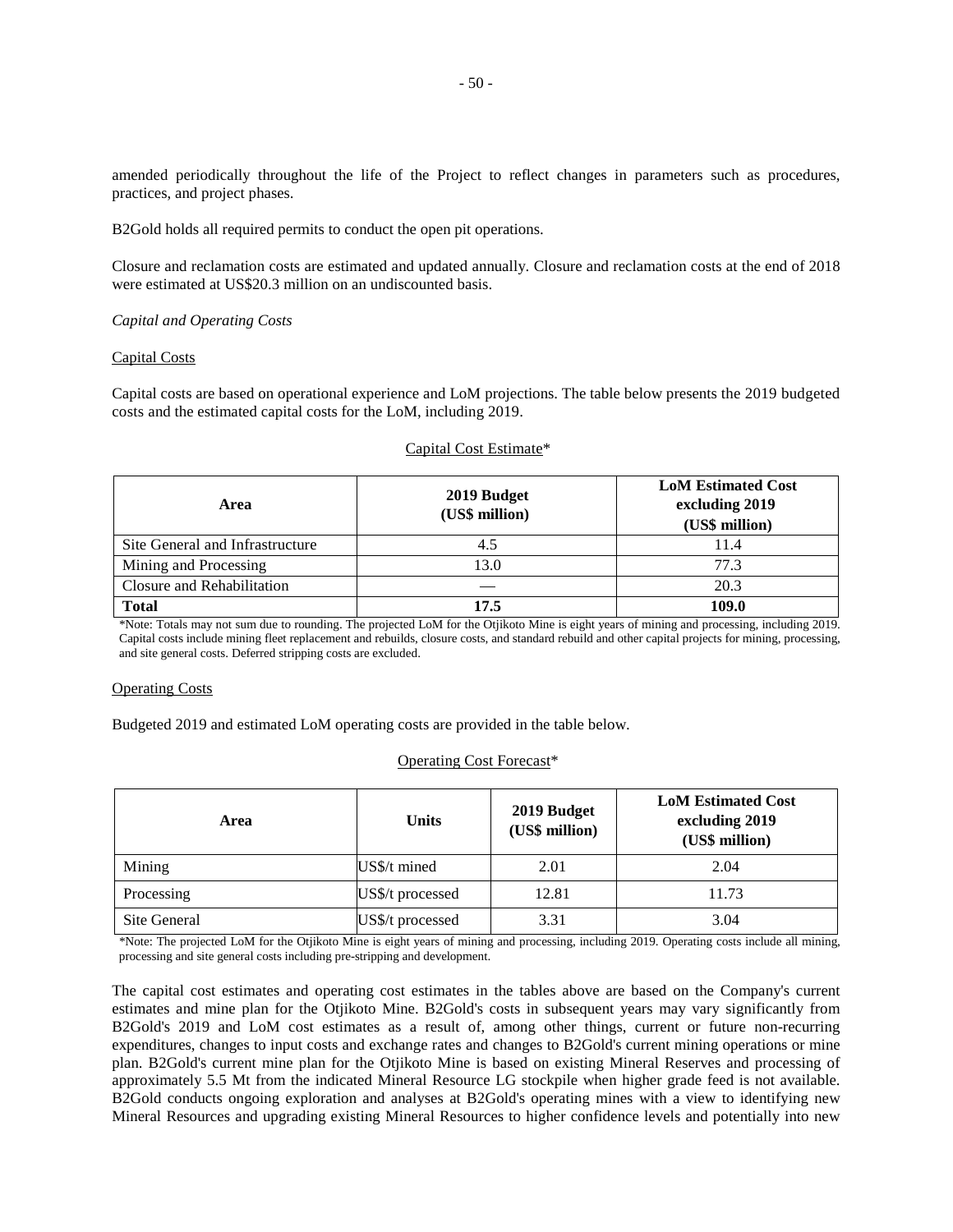Mineral Reserves. If new Mineral Reserves are successfully identified it may alter the current mine plan and potentially extend the mine life.

## *Exploration, Development, and Production*

The Otjikoto Mine had another solid year in 2018, producing 167,346 ounces of gold, above the mid-point of its guidance range (of between 160,000 and 170,000 ounces). Compared to the prior-year, gold production was lower by 13% (24,188 ounces), as planned, due to a small amount of Wolfshag ore being mined in 2018 while Phase 2 of the Wolfshag Pit is being developed. Mill throughput was 3.4 Mt (compared to budget of 3.3 Mt and 3.5 Mt in 2017) and gold recoveries averaged 98.7% (compared to budget of 98.0% and 98.6% in 2017). Higher-grade ore production is planned to resume from the Wolfshag Pit in late 2019. In 2019, Otjikoto is budgeted to process a total of 3.4 Mt of ore at an average grade of 1.57 g/t Au and process gold recovery of 98%.

The Otjikoto Mine is forecast to produce between 165,000 and 175,000 ounces of gold in 2019. Gold production is scheduled to be significantly weighted towards the second-half of the year (as a higher-grade zone of the Otjikoto Pit is forecast to be processed in the third quarter of 2019 and HG ore production from Phase 2 of the Wolfshag Pit is scheduled to begin in late 2019).

The 2018 exploration program included drill testing several targets close to the Otjikoto Mine site to evaluate both open pit and underground potential targets.

The total exploration budget for Namibia in 2019 is \$5 million. Exploration in 2019 will include 13,000 m of diamond drilling and 5,500 m of RAB drilling split between the Otjikoto Project and the Ondundu joint venture, located approximately 250 km southwest of Otjikoto. The majority of the diamond drilling will be testing down plunge of the Otjikoto and Wolfshag open pits.

## **OTHER PROPERTIES**

## **La Libertad Mine**

La Libertad Mine is located in the La Libertad–Santo Domingo Region of the Department of Chontales in Central Nicaragua. The mine is situated approximately 110 km due east of Managua, the capital city of Nicaragua and 32 km northeast of Juigalpa, the capital city of the Department of Chontales.

B2Gold holds 100% of the La Libertad exploitation concession, covering an area of 10,937.08 ha, which was granted by Ministerial Decree No. 032-RN-MC/94 (the "**Ministerial Decree**") for a 40-year term, expiring in 2034. B2Gold also holds 100% of the Buenaventura and Cerro Quiroz exploration concessions, which are contiguous with the La Libertad exploitation concession and cover a total of 4,600 ha.

The Ministerial Decree requires that B2Gold pays surface taxes on a semi-annual basis and pays a net 3.0% royalty on gross production revenues (ad valorem tax) to the government of Nicaragua.

B2Gold operates La Libertad Mine through its subsidiary, Desarrollo Minero de Nicaragua S.A. ("**Desminic**"). Desminic holds 100% of the La Libertad exploitation concession and the Buenaventura exploration concession. The Cerro Quiroz exploration concession is 100% indirectly held by the Company through its subsidiary, Cerro Quiroz Gold S.A.

The 2018 exploration program at La Libertad Mine included geological mapping, rock chip, stream sediment and auger sampling, trench sampling and drilling. A total of 109 core holes (14,991 m) were completed for exploration, infill, or geotechnical purposes at Cosmatillo, Chamarro, Jabali Antena, Mojon, Quintana, Rosario, San Antonio, and Tope North.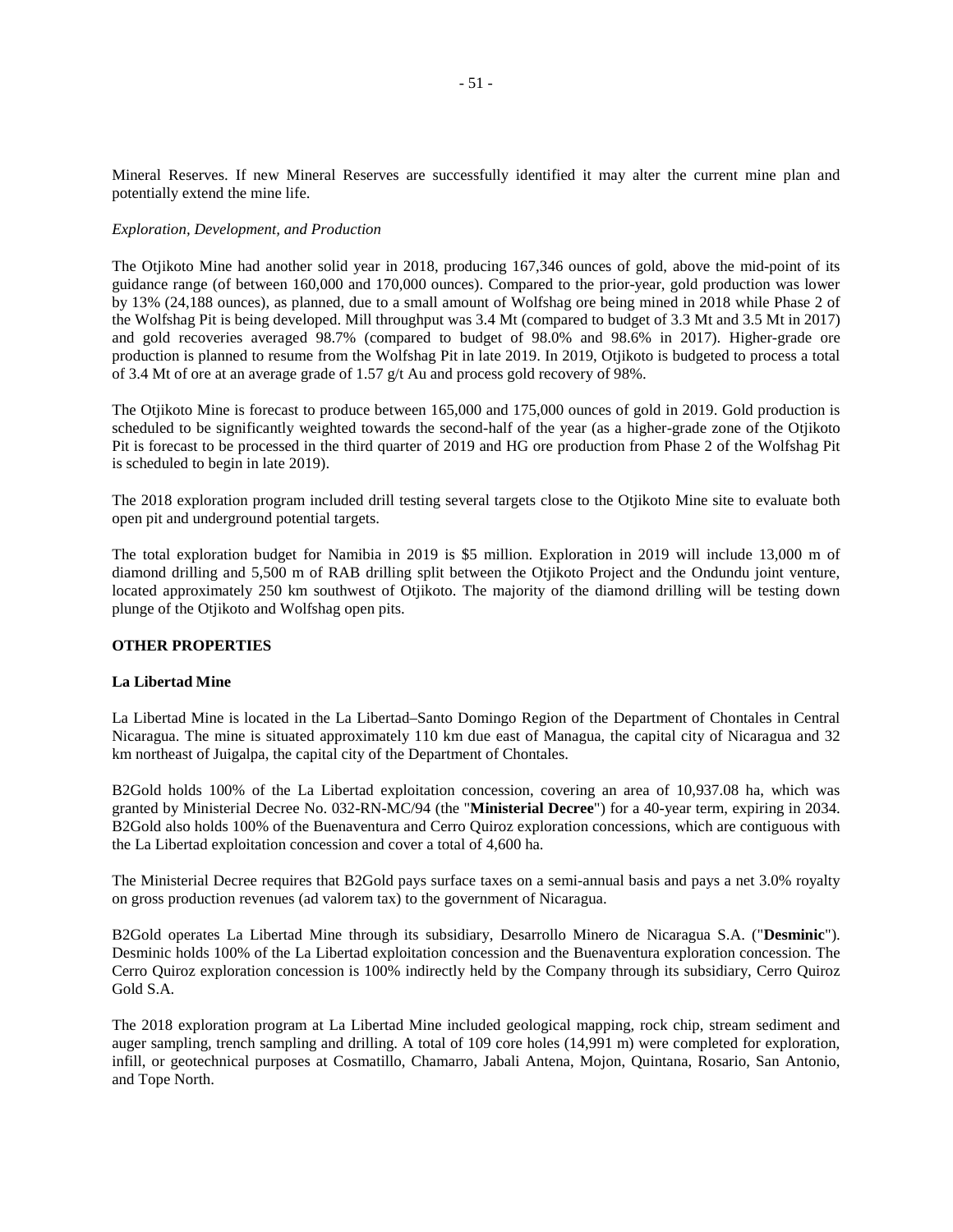During 2018, political and social unrest in Nicaragua negatively impacted the Company's Nicaraguan operations including lower gold production and temporary suspension of the Jabali Antenna underground project. In 2018, La Libertad Mine produced 80,963 ounces of gold, below the low end of its revised guidance range (of between 90,000 and 95,000 ounces).

In addition, development of the Jabali Antenna underground project in 2018 was temporarily suspended, resulting in flooding of the underground workings. The subsequent underground mine dewatering was completed in mid-August and ramp development recommenced. Mine development in the fourth quarter of 2018 extended access to three mining areas, Zones 1, 2 and 3 in the central and eastern areas of the mine. Ore production from Jabali Antenna underground consisted only of development ore in the fourth quarter, with ore production from stopes in Zone 1 and Zone 2 anticipated in the first quarter of 2019. The mine permit for the new Jabali Antenna Pit was also delayed (production had been budgeted to start from the Jabali Antenna Pit in the third quarter of 2018). However, significant progress has recently been made towards achieving a mine permit. On February 28, 2019, public consultation was successfully completed for Jabali Antenna. The Company expects to receive the Jabali Antenna Open Pit permit in time to start production from the pit in the second-half of 2019. Mine permits are in place for all other open pit and underground operations at La Libertad. Due to the Jabali Antenna delays discussed above, the planned mill feed for the year of higher grade open-pit and underground ore from Jabali Antenna was replaced with lower-grade spent ore.

La Libertad Mine is expected to produce between 95,000 and 100,000 ounces of gold in 2019. La Libertad's gold production is forecast to be weighted towards the second-half of the year.

In 2019, La Libertad is budgeted to process a total of 2.3 Mt of ore at an average grade of 1.42 g/t Au and process gold recovery of 94%.

Sustaining capital costs for La Libertad are planned to total \$24 million, including \$11 million for the last raise of the tailings storage facility and \$4 million for underground development. There is no non-sustaining capital budgeted for La Libertad in 2019. La Libertad's exploration budget for 2019 is approximately \$3 million for a total of 3,400 m of planned core drilling, to test several identified regional surface targets.

Closure and reclamation costs are estimated and updated annually. Closure and reclamation costs at the end of 2018 were estimated at US\$34.7 million on an undiscounted basis.

Current plans at La Libertad include mining and processing into 2020, with a combination of Mineral Reserves and Mineral Resources. Mineral Resources that are not Mineral Reserves do not have demonstrated economic viability. The Company has a successful track record of converting its Mineral Resources to Mineral Reserves, and exploration for additional mineral targets continues.

# **El Limon Mine**

The El Limon Mine is located in northwestern Nicaragua approximately 100 km northwest of Managua, the capital of Nicaragua. B2Gold holds an indirect 100% interest in Triton Minera S.A., the mine operator.

The El Limon Mine is within the 12,000 ha "Mina El Limon" mineral concession that has a term of 25 years expiring in April 2027. There are, in addition, three exploration-stage mineral concessions, Bonete-Limon, San Antonio and Villanueva 2, which collectively cover a total of 7,200 ha. Each mineral concession under the Nicaraguan Mining Code is subject to an agreement issued by the government of Nicaragua that includes the rights to explore, develop, mine, extract, export and sell the mineral commodities found and produced from the concession. All of the permits required for exploration, mining and milling activities are in place for El Limon Mine apart from El Limon Central which is discussed below. Escalating annual surface taxes are payable to the Nicaraguan government for the Mina El Limon mineral concession.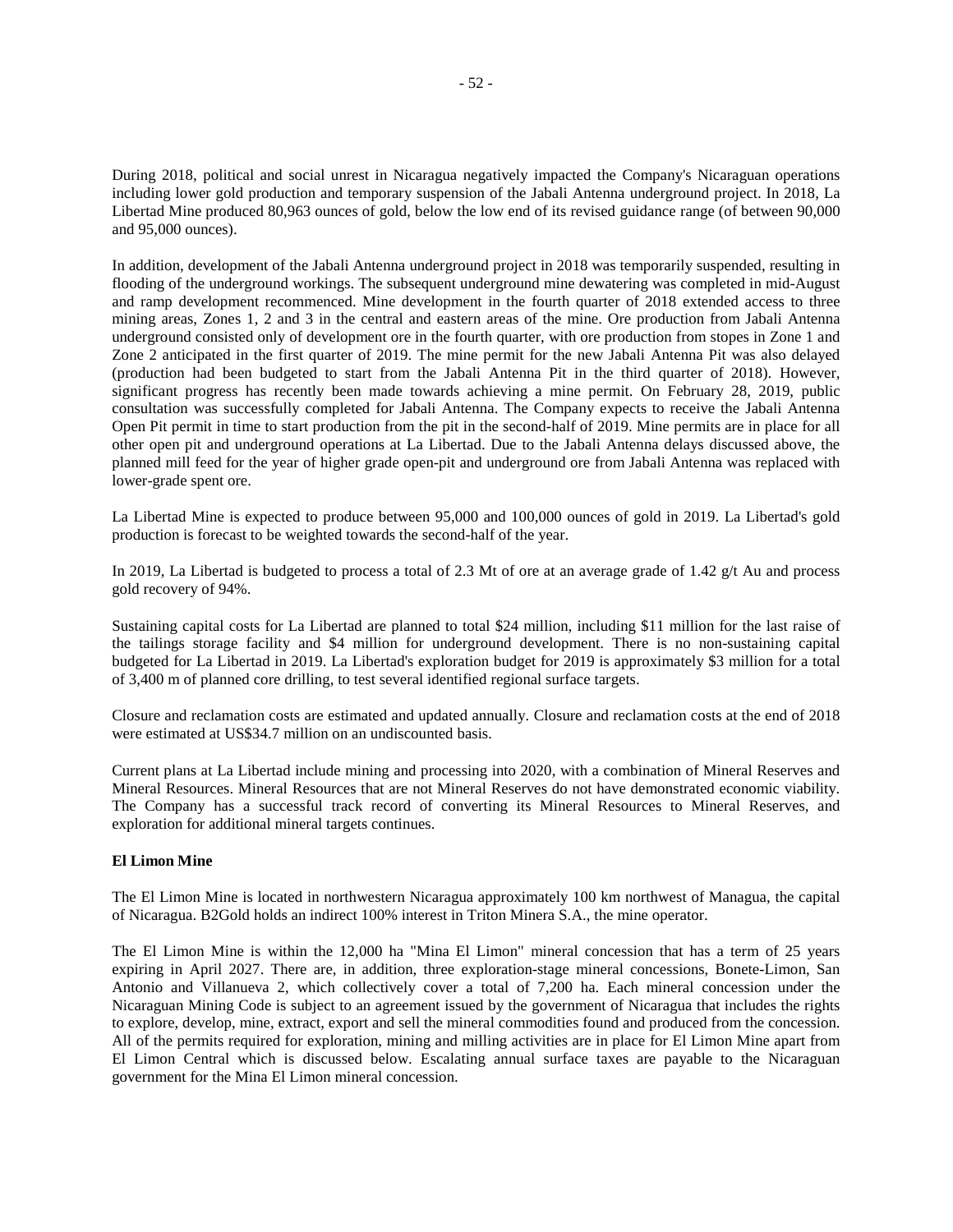In May 2018, the Company purchased the remaining 5% interest in El Limon Mine in Nicaragua for \$2.5 million thereby increasing its interest to 100% from 95%. The El Limon Mine in Nicaragua produced 49,629 ounces of gold in 2018, near the low end of its revised guidance range (of between 50,000 and 55,000 ounces). Gold production at El Limon was also affected by the national political unrest, resulting in delays for the receipt of required permits for explosives and other shipments. However, in the fourth quarter of 2018, mining operations at El Limon returned to budgeted (normal) production rates, and development of the new Limon Central pit commenced. In June 2018, El Limon's gold production was also impacted by illegal road blockades. The blockades were related to local employment issues for the community and were resolved through dialogue with a newly-developed community stakeholder committee to ensure local concerns were addressed.

In 2018, a total of 184 drill holes (29,804 m) were completed on several targets; however, El Limon Central structure was the primary focus of drill activities. On October 5, 2018, the Company was granted the mine permit for the Limon Central Pit. Infrastructure development and pre-stripping operations at Limon Central commenced in late October 2018. The El Limon Central zone has been delineated along a 2.2 km strike length, and positive drilling results continue to expand El Limon Central zone to the north. The El Limon vein system is open to depth, indicating the potential to mine from underground in El Limon Central area once open-pit mining is completed. Mineral Resources are amenable to open-pit mining methods and are reported within a pit shell run using a gold price of US\$1,400/oz, an average gold recovery of 88.1% (based on preliminary metallurgical testwork) and recent El Limon mine operating costs. The El Limon Central zone, at its closest location, is approximately 150 m from El Limon mill facility, extending southeast and northwest, adjacent to existing plant and administrative infrastructure.

In October 2018, the Company announced positive results of an expansion study for El Limon Mine. The expansion study was conducted as an internal preliminary economic assessment ("**PEA**") to evaluate the LoM options for combining the remaining underground Inferred Mineral Resources with the new El Limon Central zone open-pit Inferred Mineral Resource. The recommendations from this study are to expand the existing plant from 485,000 tonnes per annum ("**tpa**") to 600,000 tpa and adding a third stage of milling to achieve a fine grind. The expected result would be a longer mine life with higher gold production and lower cash operating costs and all-in sustaining costs. The PEA is preliminary in nature and it includes Inferred Mineral Resources that are considered too speculative geologically to have the economic considerations applied to them that would enable them to be categorized as Mineral Reserves, and there is no certainty that the PEA will be realized. Mineral Resources that are not Mineral Reserves do not have demonstrated economic viability. The third stage of milling also allows for the reprocessing of old tailings at the end of the mine life. Estimated expansion capital costs over a period of approximately 16 months for plant upgrades and expansions were reported as approximately \$35 million.

In 2019, El Limon is expected to produce between 55,000 and 60,000 ounces of gold. Gold production is scheduled to be weighted towards the second-half of the year, as HG ore production from the new Limon Central Pit is scheduled to commence at the beginning of the second-half of 2019.

El Limon's exploration budget for 2019 is approximately \$3 million for a total of 3,300 m of planned core drilling to test a combination of brownfields targets in support of mine planning studies as well as to test previously identified regional exploration targets.

Sustaining capital costs for El Limon are budgeted to total \$8 million in 2019, including \$6 million in underground development and \$1 million in processing spares and equipment. Non-sustaining capital is budgeted to total \$23 million, including \$20 million for pre-stripping costs for the Limon Central Pit and \$2 million for processing plant improvements. B2Gold's technical team is conducting mine optimization studies for El Limon expansion. Current plans are to complete upgrades of the grinding circuit at a capital cost of approximately \$2 million. This work is underway and is scheduled to be complete by October 2019. The upgrade is designed to allow El Limon plant to maintain grind size and a throughput rate of 500,000 tpa when the harder Limon Central ore is fed to the mill.

Closure and reclamation costs are estimated and updated annually. Closure and reclamation costs at the end of 2018 were estimated at US\$18 million on an undiscounted basis.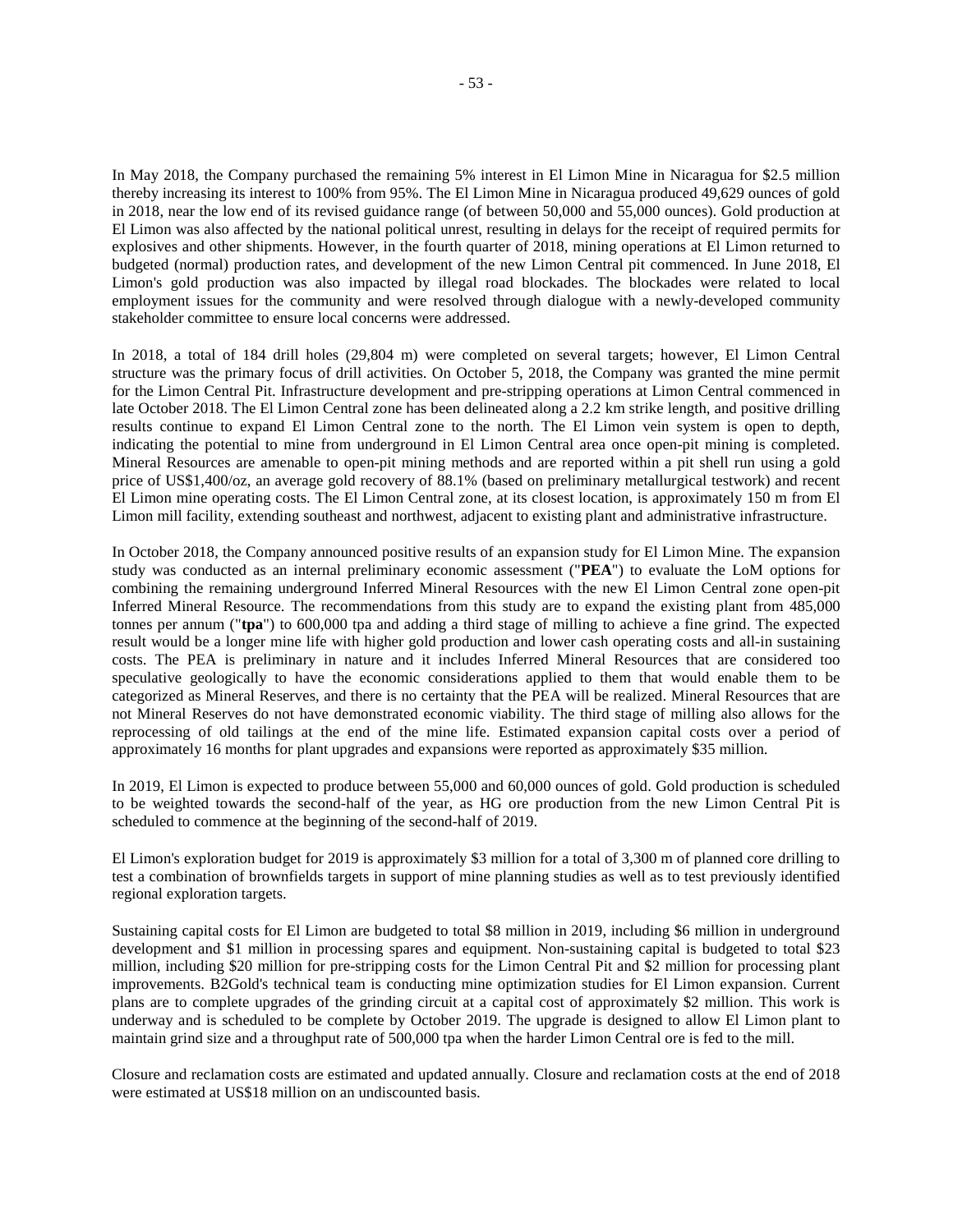### **Burkina Faso Regional Projects (Kiaka**–**Toega)**

The Kiaka Project is located in south–central Burkina Faso in the regional province of Boulgou and Zoundweogo, approximately 140 km southeast of the capital Ouagadougou. Access consists of 100 km of paved road from Ouagadougou to Manga, followed by 40 km of gravel road to the exploration camp. The Toega Project is located approximately 50 km north of the Kiaka Project and is accessed via the Ouagadougou-Koupela paved road, followed by a gravel road to the exploration camp.

Burkina Faso adopted a new Mining Code which was published at the official gazette (*Journal Officiel*) on October 29, 2015. The Mining Code includes increases in corporate income tax to 27.5% and an additional 1% tax for a Local Development Fund and a preferred dividend for the State of Burkina Faso.

The Kiaka Project is hosted within an exploitation licence issued on July 8, 2016 (the "**Kiaka Licence**") that is 5,402 ha in extent. The Kiaka Licence is held by Kiaka S.A., a Burkinabe company that is 81% owned by the Company (indirectly through our subsidiary Volta Resources Cayman (Inc.)), 9% owned by GAMS–Mining F&I Ltd., a Cypriot company, and 10% owned by the Government of Burkina Faso. A condition of the Kiaka Licence grant is that mine construction at the Kiaka Project is completed within two years of the issuance date which was in July 2018, a timeframe that the Company did not expect to meet. Under the *Burkina Faso Mining Code*, and subject to payment of relevant duties, the Kiaka Licence holder can apply for a two-year suspension of the period for construction on the basis that a project is not viable under ambient conditions, as evidenced by an economic study. The granting of a suspension is subject to the discretion of the Burkina Faso Minister of Mines. Kiaka S.A. filed a suspension request on May 8, 2018 and the Minister of Mines notified Kiaka S.A. on June 14, 2018 that it would be granted the two-year suspension. The *Burkina Faso Mining Code* further provides for two additional two-year suspensions, which can be applied for by the Kiaka Licence holder that, if granted, can delay the period for construction to a total maximum of six years. Having received the initial suspension, the Kiaka Licence has entered its second two-year period and Kiaka S.A. may apply for two additional suspensions in the future. Once all of the suspension periods have been exhausted, the Government of Burkina Faso has the right to withdraw the Kiaka Licence.

On February 26, 2019, the Kiaka convention was officially signed. This is an important formality for advancing the project but does not significantly change annual obligations or the path forward for the Company.

In addition to the Kiaka Licence, B2Gold holds five EPs in the Kiaka area, which comprise the Kiaka Regional Project, including the Toega Project, and five permits in other areas of Burkina Faso, for a total of 2,001.82  $\text{km}^2$ . All EPs were renewed in 2017 with expiry in 2026.

To meet the construction requirements of the Kiaka Licence, Kiaka S.A. must apply for, or be granted by order (*arrêté*), a construction permit by the Ministry of Mines, which it currently does not have. If it obtains or receives a construction permit, certain customs duty and tax exonerations will apply for a period of two years after the issuance of the construction permit order (*arrêté*). If construction is not completed within two years of issuance of the construction permit, the exonerations will no longer be valid for the period beyond the two years. However, if at least 50% of construction has been completed during the two-year period, the Company may apply for an extension of the exonerations for an additional year. If granted, full exonerations will apply for the additional year. Pending completion of further economic analysis of the Kiaka Project, the Company has no current plans to apply for a construction permit at this time.

In 2018, 39 core holes (15,998 m), 47 RC drill holes (7,942 m), and three RC collar/core tail drill holes (987 m) were completed to better define the limits of the new zones of gold mineralization at the Toega prospect, and to explore the immediate area for additional mineralization.

On February 22, 2018 the Company announced (see news release dated 02/22/2018) an initial Inferred Mineral Resource on the Toega Project of 17,530,000 tonnes of 2.01 g/t Au, containing 1,130,000 gold ounces (on a 100% project basis) within an economically-constrained pit shell using a US\$1,400/oz gold price, an average gold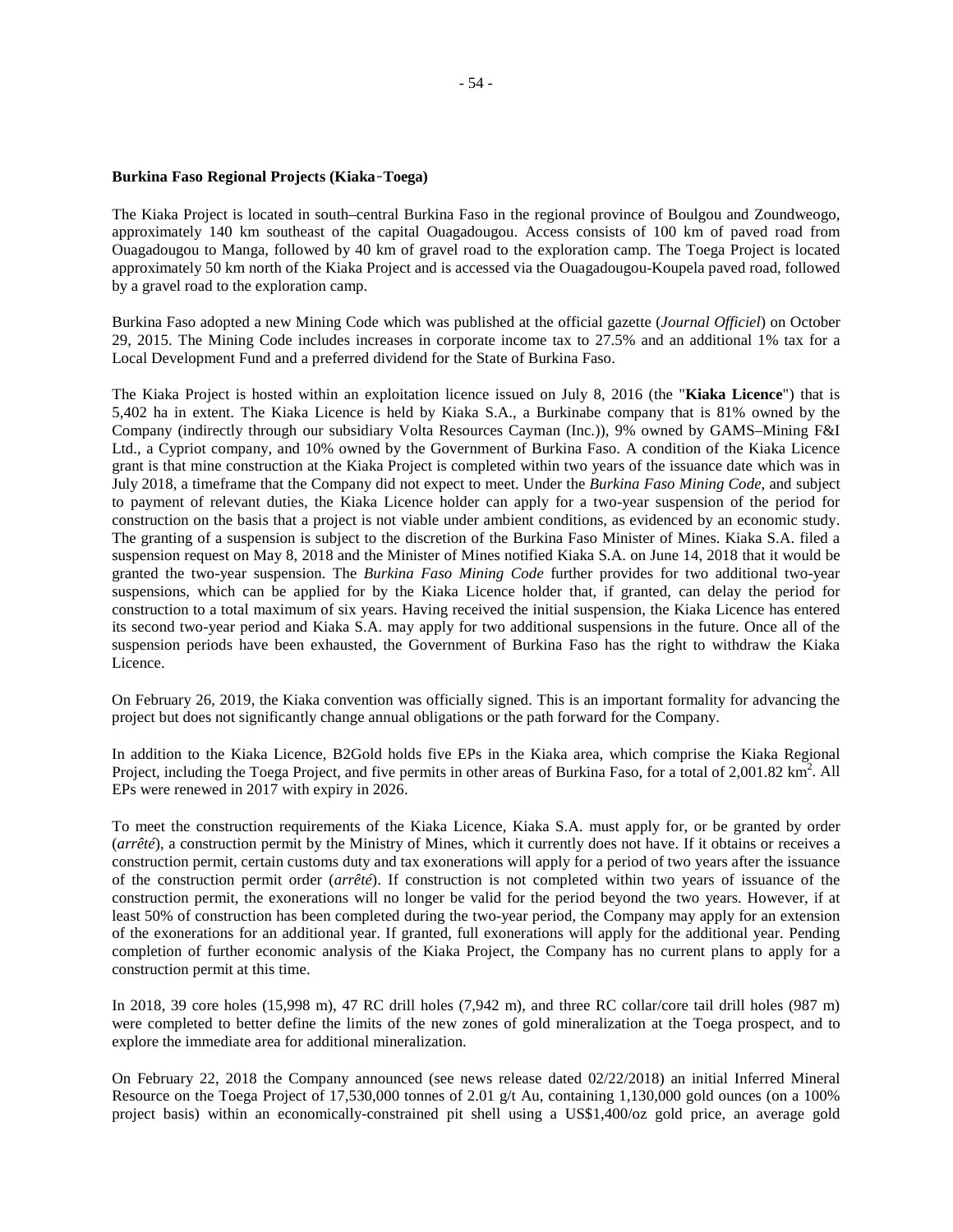recovery of 86.2% (based on preliminary metallurgical testwork) and operating costs based on other B2Gold mining operations. The Toega mineralized zone now extends 1,200 m along strike, and is up to 430 m wide and up to 400 m deep. The Toega mineralized zone remains open along strike and to the north–northeast, and down dip and possibly to the west–northwest.

In 2019, the exploration budget for the Toega prospect and the Kiaka Regional district is \$3.4 million. Continued exploration drilling of 6,000 m of RC drilling will be focused on expanding the Toega resource and test regional targets around the Toega and Kiaka deposits.

## **Gramalote Project**

The Gramalote Project is located approximately 230 km northwest of the Colombian capital of Bogota and approximately 80 km northeast of Medellin, the regional capital of the Department of Antioquia. As at December 31, 2018, AngloGold Ashanti Limited ("**AngloGold**") and B2Gold have a 51% and 49% interest, respectively, in the Gramalote property. AngloGold is the manager of the joint venture project.

Total expenditures at the Gramalote Project in 2018 were \$16.3 million versus a budget of \$17.6 million and work focused on meeting all permit and regulatory requirements, grid drilling of LG and medium grade areas of Gramalote ridge, advancing the coexistence program with the small scale miners, and completing the studies required to finalize the site relocation plan. Based on an agreed budget and funding arrangement, the Company funded \$6.0 million during 2018, \$5.0 million associated with the 2018 program and budget and \$1.0 million associated with carryover costs from 2017 activities. It was intended that B2Gold would dilute its interest in the Gramalote Project by approximately 1% based on the 2018 funding arrangement, but this has been put on hold based on re-evaluation work being conducted.

The Mineral Resource for Gramalote Ridge was recently redone by AngloGold using additional information and some key reinterpretations. This new model indicated the potential for a Mineral Resource with improved gold grades and contained ounces that could result in improved economics. The Company has reviewed this new model and a third-party audit was completed in February 2019. Based on the recommendations of the third-party audit, additional Mineral Resource models are being completed for Gramalote Ridge. The economics of the project are currently being re-evaluated based on these new models, and budgets, schedules and work programs for advancing the Gramalote Project will be developed once this evaluation has been completed. The Company expects to release the results of the new Gramalote Project economic study in the second quarter of 2019.

On February 20, 2019, a 2019 Funding Provisions Agreement was signed to provide funding for the Gramalote Project while these new evaluations are being conducted. Funding for up to six months for 2019 work programs, which is estimated at \$4.7 million, will be done on a 51% AngloGold and 49% B2Gold basis. The 2019 Funding Provisions Agreement also provides that the Company will have the right to restore its 49% participating interest on terms to be negotiated and agreed to by the Company and AngloGold.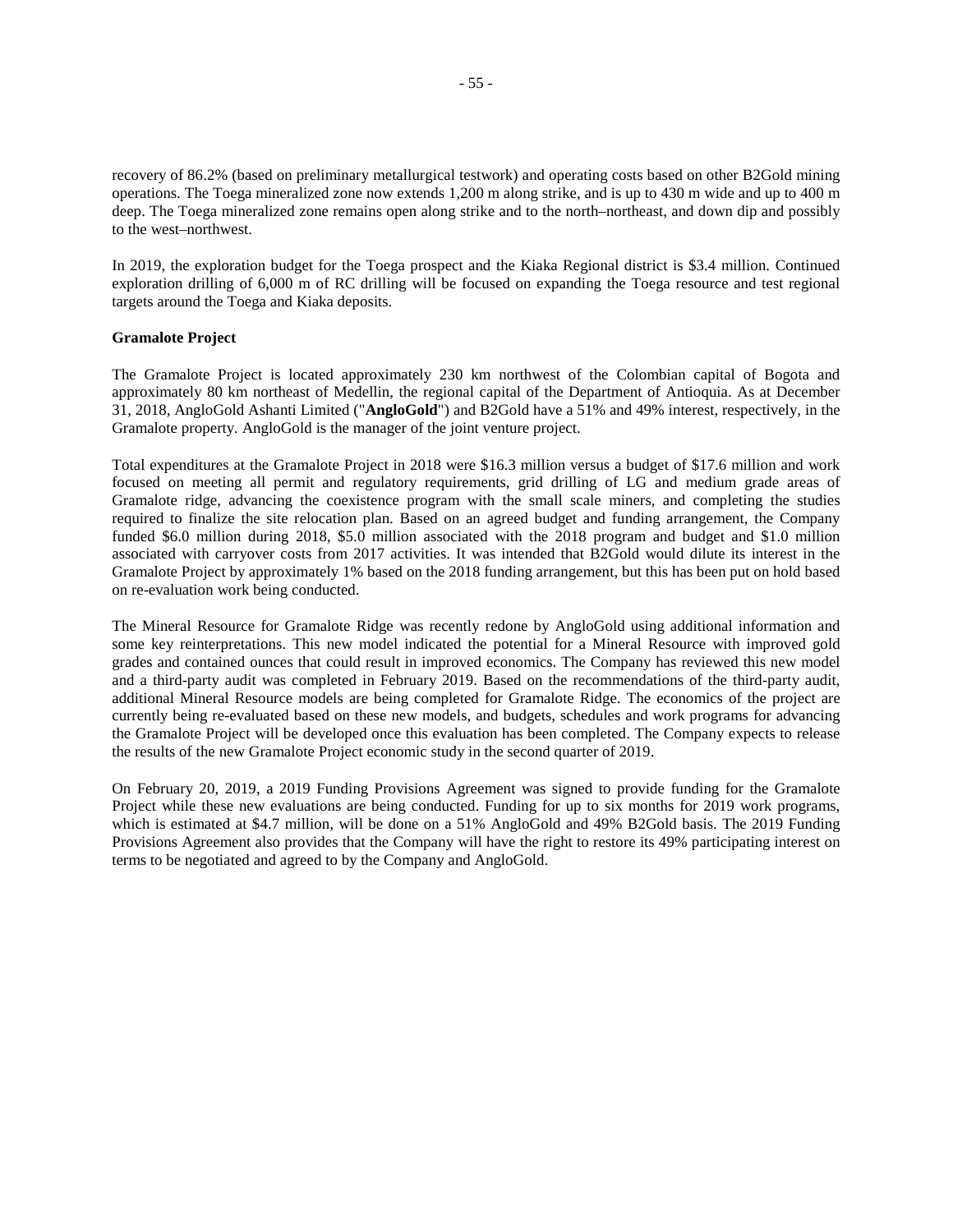## **RISK FACTORS**

*The exploration, development and mining of natural resources are highly speculative in nature and are subject to significant risks. The risk factors noted below do not necessarily comprise all risks faced by us. Additional risks and uncertainties not presently known to us or that we currently consider immaterial may also impair our business, operations and future prospects. If any of the following risks actually occur, our business may be harmed and our financial condition and results of operations may suffer significantly.* 

## **Risks related to our business**

*Commodity, Taxation, Currency and Market Risks*

# *Changes in the price of gold and other metals in the world markets, which can fluctuate widely, significantly affect the profitability of our operations, our financial condition and our ability to develop new mines.*

The profitability of our operations is significantly affected by changes in the market price of gold and other mineral commodities. Mineral prices fluctuate widely and are affected by numerous factors beyond our control, including: interest rates; the rate and anticipated rate of inflation; world supply of mineral commodities; consumption patterns; purchases and sales of gold by central banks; forward sales by producers; production costs; demand from the jewelry industry; speculative activities; stability of exchange rates; the relative strength of the U.S. dollar and other currencies; changes in international investment patterns; monetary systems; and political and economic events.

The price of gold decreased by approximately 2% over the most recently completed fiscal year, with a decrease in the price from \$1312/oz on January 1, 2018 to \$1,282/oz on December 31, 2018. Current and future price declines could cause commercial production or the development of new mines to be impracticable or unpredictable. If gold prices decline significantly, or decline for an extended period of time, we might not be able to continue our operations, develop our properties, or fulfill our obligations under our permits and licenses, or under our agreements with our partners. This could result in us losing our interest in some or all of our properties, or being forced to cease operations or development activities or to abandon or sell properties, which could have a negative effect on our profitability and cash flow.

# *We are subject to taxation in several different jurisdictions, and adverse changes to the taxation laws of such jurisdictions or unanticipated tax consequences of corporate reorganizations, could have a material adverse effect on our performance and profitability.*

We are subject to the taxation laws of a number of different jurisdictions. These taxation laws are complicated and subject to changes and are subject to review and assessment in the ordinary course. Any changes in taxation law or reviews and assessments could result in higher taxes being payable by us, which could adversely affect our performance and profitability. Taxes may also adversely affect our ability to repatriate earnings and otherwise deploy our assets.

As noted below, governments have used new or increased taxes applicable to the mining industry, such as income taxes, excise taxes and royalties, to raise government revenue. For example, the Philippines adopted a tax reform package effective January 1, 2018, which, among other things, increased the excise tax on fuel purchases and on ore sales. Both of these tax changes resulted in significant additional taxes for the Company. In addition, we understand that the Philippine government is considering further tax changes, which, if enacted, may affect corporate income tax rates (which may ultimately reduce corporate income tax payable at some point in the future) and remove the optional standard deduction on gross income for corporations (a form of tax deduction available to corporations in the Philippines, which allow them to deduct 40% of their gross income in lieu of itemized allowable deductions). Mining industry specific tax changes are also being proposed in the Philippines, which if enacted, are expected to introduce: (i) a new margin-based royalty on large-scale mining operations outside of mining reservation areas ranging from 1% to 5%, and (ii) an additional margin-based tax on windfall profits gained from mining operations from 1% to 10%. Both of these proposed tax reforms were approved by the Philippine House of Representatives in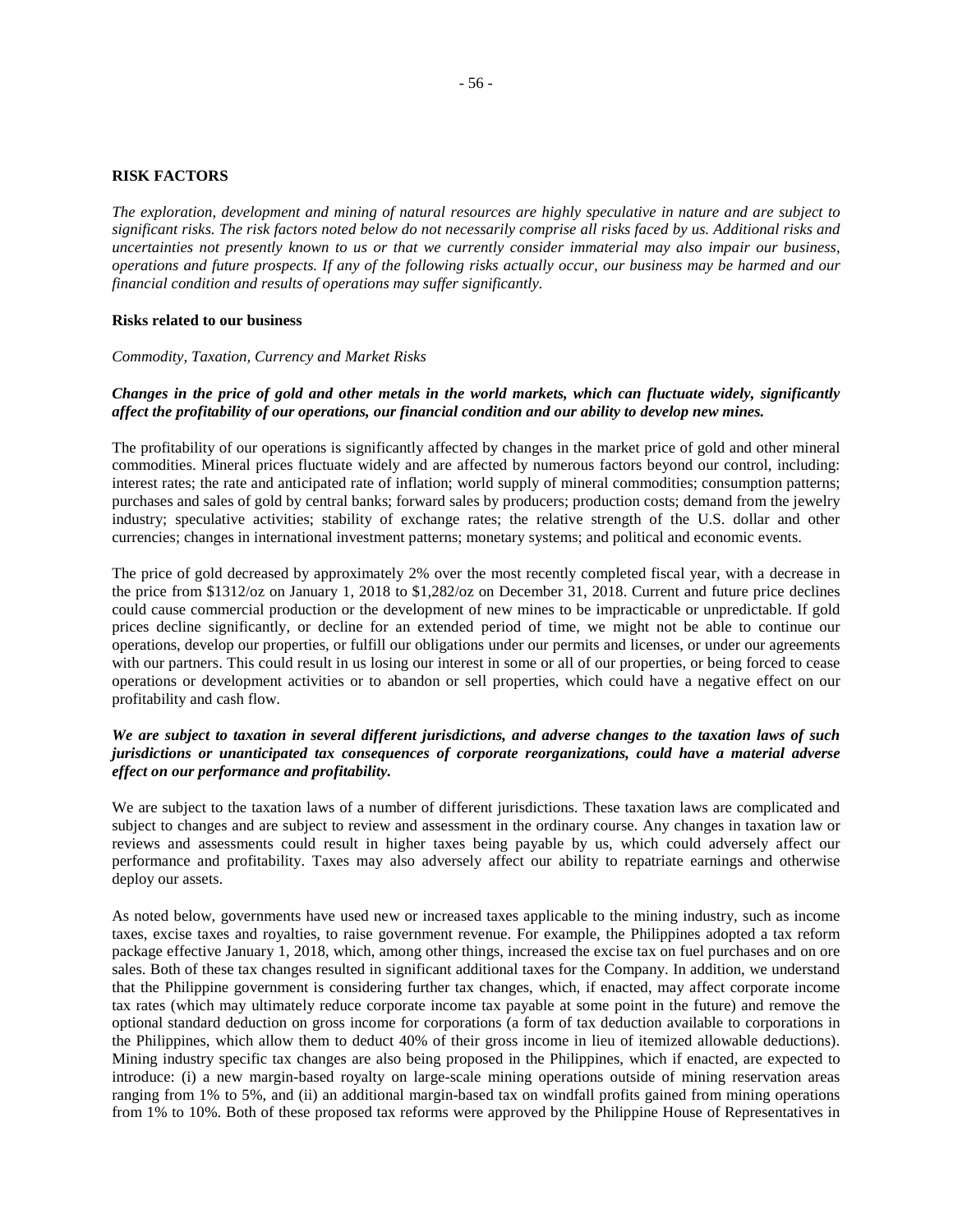2018, however, both currently remain under consideration by the Philippine Senate. At this time, it is not clear if or when such tax reforms will be passed into law and brought into force. Another example of potential tax reform is in Namibia where, in spring 2018, the Namibian government published a draft of a proposed 2018 Income Tax Amendment Bill. We understand that the proposed amendments contemplated under such draft bill, include, among others: (i) the introduction of a residence-based tax system and a deeming framework to determine Namibian residency for tax purposes, which is anticipated to deem any "company" (including, but not limited to, entities established under Namibian law and foreign entities having an office or place of business in Namibia) to be a "resident" for Namibian tax law purposes, (ii) the introduction of a final dividend withholding tax at a rate of 10% on dividends declared to Namibian residents, and (iii) the disallowing of the deduction of royalties and export levies in the determination of taxable income. Also, in Nicaragua, the National Congress has approved amendments to its *Income Tax Code* that would, among other things, (i) increase the rate of advance minimum tax from 1% to 3%, (ii) increase the rate of withholding tax on non-residents from 15% to 20%, (iii) eliminate certain key consumables, such as tires and explosives, from the exoneration of custom excise taxes, and (iv) increase payroll taxes. These amendments, if and when enacted, are expected to result in higher taxes payable by the Company.

While B2Gold has implemented initiatives to assess the impact of new and potential tax changes or reforms on its business and operations, it has no control over the adoption or implementation of such proposed legislative amendments, or the final form of any such tax changes which may or may not be as anticipated. Also, governments have proposed tax amendments in the past and ultimately not followed through with them or ultimately adopted amendments after significant modification. Accordingly, the timing and impact of any tax changes or reforms (including those described above), if adopted, and the extent to which they may affect the Company, which may be material and adverse, is not presently known. Further, there can be no assurance B2Gold will be able to undertake steps to mitigate the effects of such tax changes in an effort to preserve or promote the economic performance of the Company.

The Company has also recently completed and may complete in the future, corporate reorganizations and reorganizations of the entities holding its projects. In the event that such reorganizations result in the imposition of an unanticipated tax or penalty, it may have a material adverse effect on the Company's business. The Company may also be subject to ongoing tax audits from time to time. Adverse results of such tax audits may have a negative effect on the business of the Company.

# *Fluctuations in the price and availability of infrastructure and energy and other commodities could impact our profitability and development of projects.*

Mining, processing, development and exploration activities depend on adequate infrastructure. Reliable roads, bridges, power sources and water supply are important determinants which affect capital and operating costs. Our inability to secure adequate water and power resources as well as other events outside of our control, such as unusual or infrequent weather phenomena, sabotage, terrorism, community, or government or other interference in the maintenance or provision of such infrastructure, or failure to maintain or extend such infrastructure, could adversely affect our operations, financial condition and results of operations.

Profitability is affected by the market prices and availability of commodities that we use or consume for our operations and development projects. Prices for commodities like diesel fuel, electricity, steel, concrete, and chemicals (including cyanide) can be volatile, and changes can be material, occur over short periods of time and be affected by factors beyond our control. Our operations use a significant amount of energy and depend on suppliers to meet those needs. Higher costs for such required commodities and construction materials, including as a result of increased taxes on such commodities or construction materials or tighter supplies thereof, can affect the timing and cost of our development projects, and we may decide that it is not economically feasible to continue some or all of our commercial production and development activities, which could have an adverse effect on our profitability.

Higher worldwide demand for critical resources like input commodities, drilling equipment, tires and skilled labour could affect our ability to acquire them and lead to delays in delivery and unanticipated cost increases, which could have an effect on our operating costs, capital expenditures and production schedules.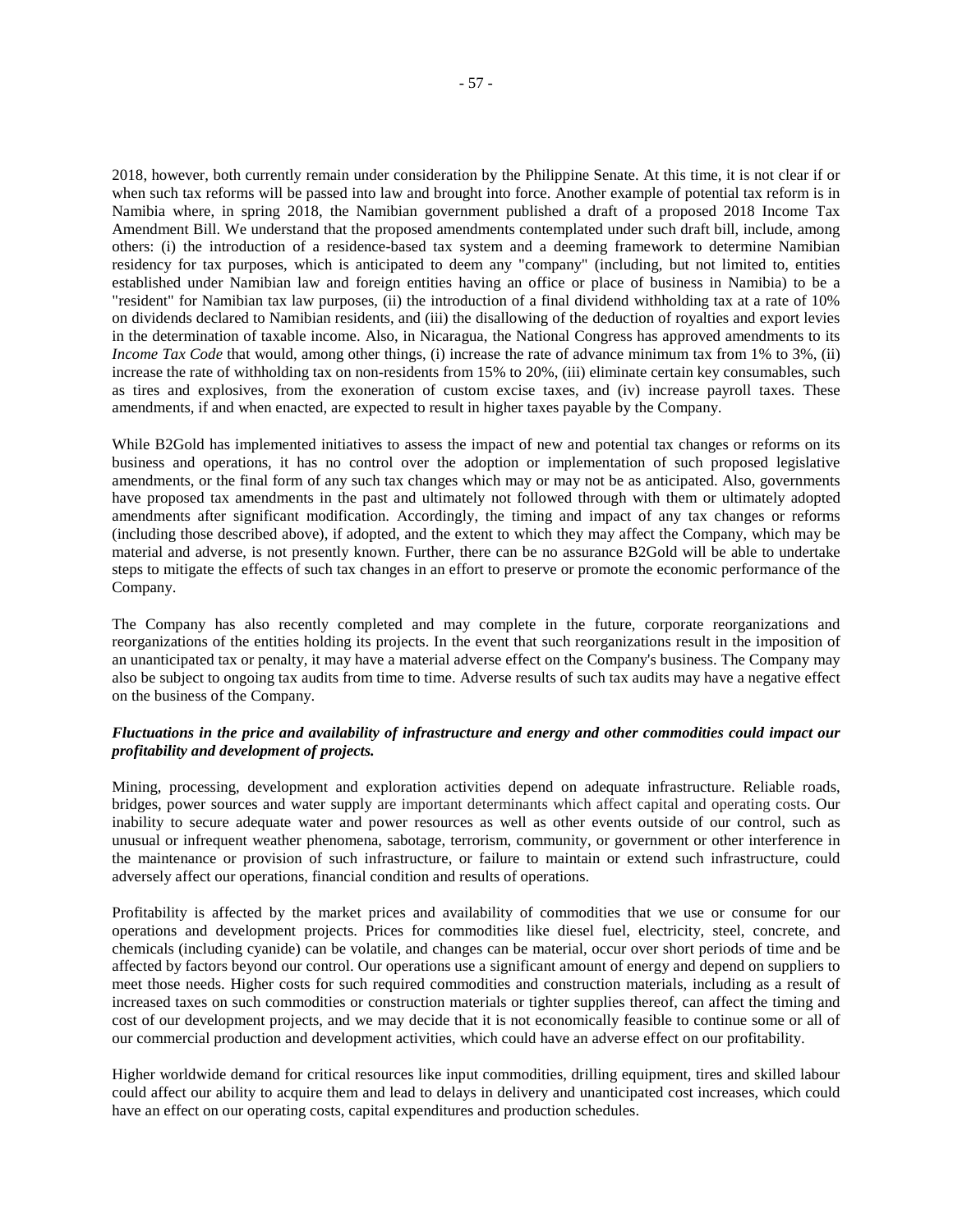# *Fluctuations in foreign currency exchange rates could materially affect our business, financial condition, results of operations and liquidity.*

Our principal assets and operations are located in Canada, the Philippines, Namibia, Nicaragua, Mali, Burkina Faso, and Colombia. As a result, we have foreign currency exposure with respect to items not denominated in U.S. dollars. The three main types of foreign exchange risk we face can be categorized as follows:

- Transaction exposure: our operations sell commodities and incur costs in different currencies. This creates exposure at the operational level, which may affect our profitability as exchange rates fluctuate;
- Exposure to currency risk: we are exposed to currency risk through a portion of the following assets and liabilities denominated in currencies other than the U.S. dollar: cash and cash equivalents, trade and other receivables, trade and other payables, reclamation and closure costs obligations, warrants and gross balance exposure; and
- Translation exposure: our functional and reporting currency is U.S. dollars. Our other operations may have assets and liabilities denominated in currencies other than the U.S. dollar, with translation foreign exchange gains and losses included from these balances in the determination of profit or loss. Therefore, as the exchange rates between the Canadian dollar, Nicaraguan Córdoba, Philippine peso, Colombian peso, Namibian dollar, West African CFA franc (which is pegged to the Euro), South African Rand and the Euro fluctuate against the U.S. dollar, we will experience foreign exchange gains and losses, which can have a significant impact on our consolidated operating results. As of December 31, 2018, the exchange rate between the Córdoba and the U.S. dollar varies according to a pattern set by the Nicaraguan Central Bank. The Córdoba has been annually devalued versus the U.S. dollar by means of a crawling peg mechanism, which currently stands at approximately 5%.

As a result, fluctuations in currency exchange rates could significantly affect our business, financial condition, results of operations and liquidity.

## *Market price of our Common Shares.*

Our Common Shares are publicly traded and are subject to various factors that have historically made our Common Share price volatile. The market price of our Common Shares has experienced, and may continue to experience, significant volatility, which may result in losses to investors. The market price of our Common Shares may increase or decrease in response to a number of events and factors, including as a result of the risk factors described herein.

In addition, the global stock markets and prices for mining company shares have experienced volatility that often has been unrelated to the operating performance of such companies. These market and industry fluctuations may adversely affect the market price of our Common Shares, regardless of our operating performance.

## *Production, Mining, and Operating Risks*

# *Mining is inherently dangerous and subject to conditions or events beyond our control, including problems related to weather and climate in remote areas in which certain of our operations are located, which could have a material adverse effect on our business, and mineral exploration is speculative and uncertain.*

Mining operations generally involve a high degree of risk. Our operations are subject to all the hazards and risks normally encountered in the production of gold, including: unusual and unexpected geologic formations; seismic activity; rock bursts; cave-ins or slides; flooding; pit wall failure; periodic interruption due to inclement or hazardous weather conditions; and other conditions involved in the drilling and removal of material, any of which could result in damage to, or destruction of, mines and other producing facilities, personal injury or death, damage to property, environmental damage and possible legal liability. Milling operations are subject to hazards such as fire, equipment failure or failure of retaining dams around tailings disposal areas, which may result in environmental pollution and consequent liability.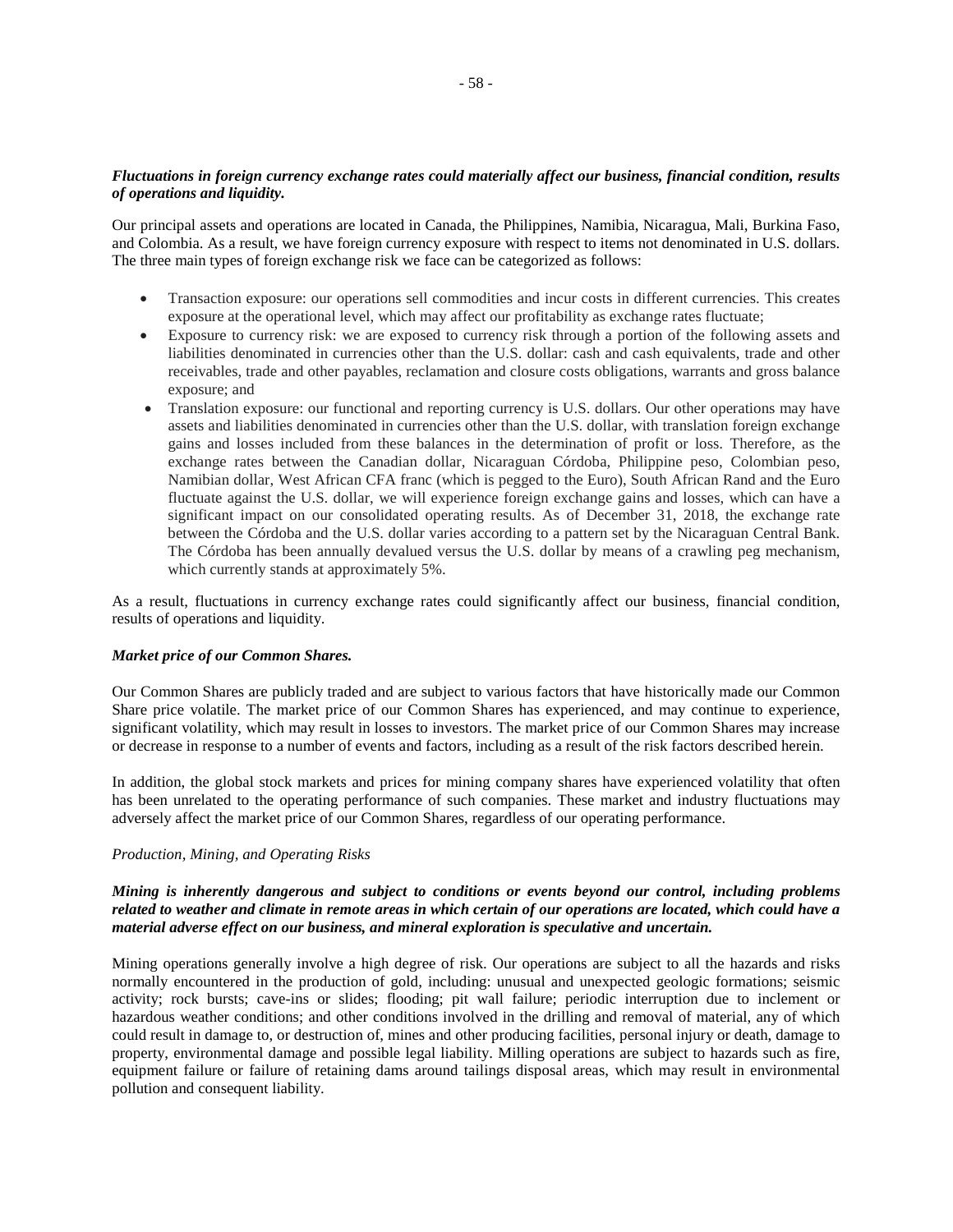Certain of our operations are located in remote areas and are affected by adverse climate issues, resulting in technical challenges for conducting both geological exploration and mining operations. Although we benefit from modern mining technology, we may sometimes be unable to overcome problems related to weather and climate either expeditiously or at a commercially reasonable cost, which could have a material adverse effect on our business, results of operations and financial condition.

# *Our failure to achieve production, cost and other estimates could have a material adverse effect on our future cash flows, profitability, results of operations and financial condition.*

This Annual Information Form and our other public disclosure contain guidance and estimates of future production, operating costs, capital costs and other economic and financial measures with respect to our existing mines and certain of our exploration and development stage projects. The estimates can change or we may be unable to achieve them. Actual production, costs, returns and other economic and financial performance may vary from the estimates depending on a variety of factors, many of which are not within our control. These factors include, but are not limited to: actual ore mined varying from estimates of grade, tonnage, dilution, and metallurgical and other characteristics; short-term operating factors such as the need for sequential development of ore bodies and the processing of new or different ore grades from those planned; mine failures, slope failures or equipment failures; accidents; natural phenomena such as inclement weather conditions, floods, droughts, rock slides and earthquakes; encountering unusual or unexpected geological conditions; changes in power costs and potential power shortages; exchange rate and commodity price fluctuations; price changes or shortages of principal supplies needed for operations, including explosives, fuels, water and equipment parts; labour shortages or strikes; litigation; regional or national instability, imposition of sanctions, insurrection, civil war or acts of terrorism; suspensions or closures imposed by governmental authorities; civil disobedience and protests; failure to comply with applicable regulations or new restrictions or regulations imposed by governmental or regulatory authorities; permitting or licensing issues; shipping interruptions or delays; or other risks described herein.

## *Mineral exploration and development involves significant risks and uncertainties, which could have a material adverse effect on our business, results of operations and financial condition.*

Our business plans and projections rely significantly on the planned development of our non-producing properties. The development of mineral deposits involves significant risks that even a combination of careful evaluation, experience and knowledge may not eliminate. Few properties that are explored are ultimately developed into producing mines and no assurance can be given that minerals will be discovered in sufficient quantities or having sufficient grade to justify commercial operations or that funds required for development can be obtained on a timely basis. Major expenses may be required to locate and establish Mineral Reserves, to develop metallurgical processes and to construct mining and processing facilities at a particular site. It is impossible to ensure that the exploration or development programs we or any of our joint venture partners plan will result in a profitable commercial mining operation.

Properties not yet in production, starting production or slated for expansion, are subject to higher risks as new mining operations often experience unexpected problems during the start-up phase, and production delays and cost adjustments can often happen. Further, feasibility studies, pre-feasibility studies, and preliminary economic assessments contain project-specific estimates of future production, which are based on a variety of factors and assumptions. There is no assurance that such estimates will be achieved and the failure to achieve production or cost estimates or material increases in costs could have a material adverse effect on our future cash flows, profitability, results of operations and financial condition and our share price.

In addition, developments are prone to material cost overruns versus budget. The capital expenditures and time required to develop new mines including building mining and processing facilities for new properties are considerable and changes in cost or construction schedules can significantly increase both the time and capital required to build the mine. The project development schedules are also dependent on obtaining the governmental approvals and permits necessary for the operation of a mine which is often beyond our control. It is not unusual in the mining industry for new mining operations to experience unexpected problems during the start-up phase,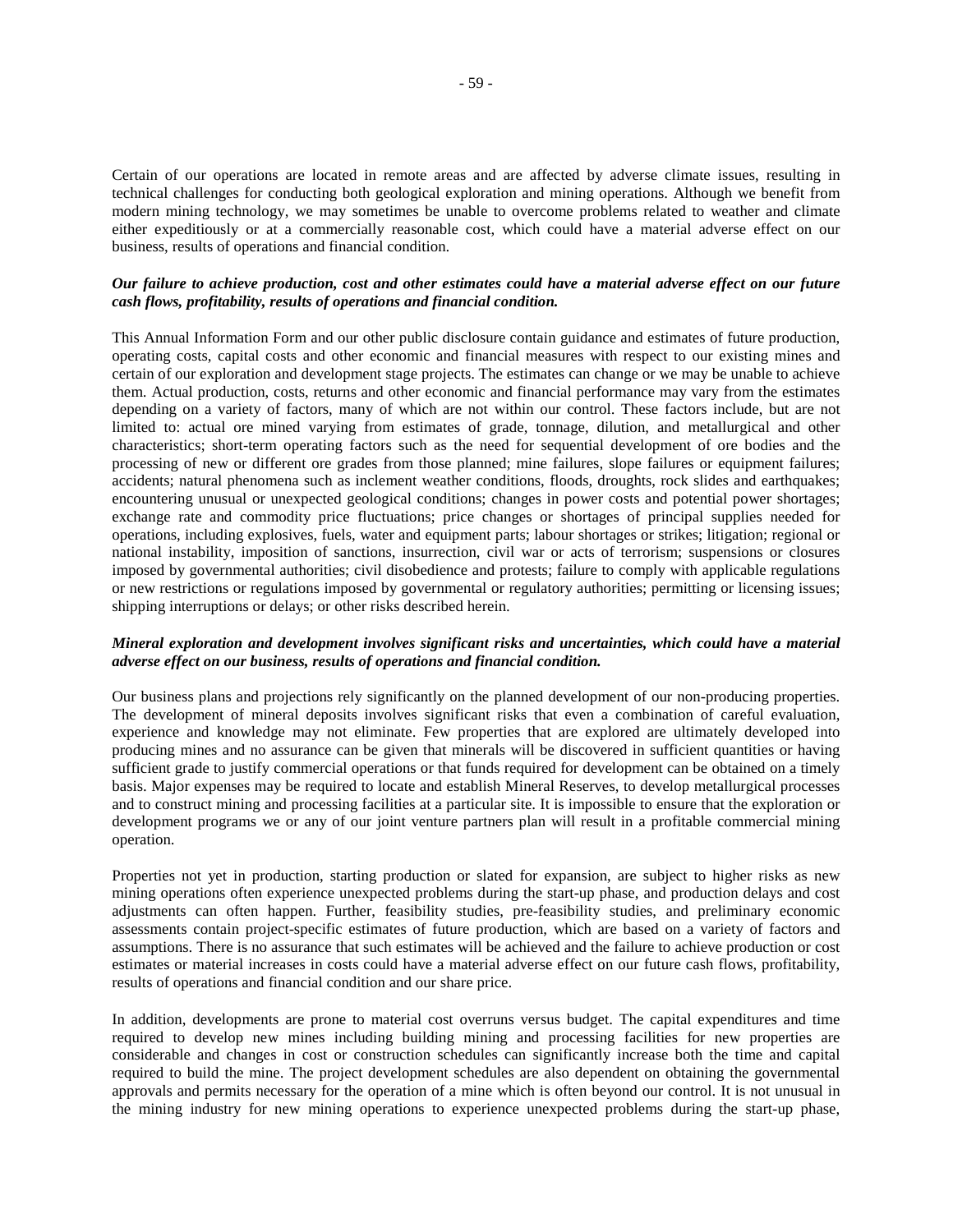resulting in delays and requiring more capital than anticipated. There is no assurance that there will be sufficient availability of funds to finance construction and development activities, particularly if unexpected problems arise.

Other risks associated with mineral exploration and development include but are not limited to: the availability and costs of skilled labour and the ability of key contractors to perform services in the manner contracted for; unanticipated changes in grade and tonnage of ore to be mined and processed; unanticipated adverse geotechnical and geological conditions; incorrect data on which engineering assumptions are made; potential increases in construction and operating costs due to shortages of and/or changes in the cost of fuel, power, materials, security and supplies; adequate access to the site and unanticipated transportation costs or disruptions; potential opposition or obstruction from non-governmental organizations, environmental groups or local groups which may delay or prevent development activities; equipment failures; natural phenomena; exchange rate and commodity price fluctuations; high rates of inflation; civil disobedience, protests and acts of civil unrest or terrorism; applicable taxes and restrictions or regulations imposed by governmental or regulatory authorities or other changes in the regulatory environments; and other risks associated with mining described herein.

The combination of these factors may result in our inability to develop our non-producing properties, to achieve or maintain historical or estimated production, revenue or cost levels, or to receive an adequate return on invested capital, which could have a material adverse effect on our business results of operations and financial condition.

# *Undue reliance should not be placed on estimates of Mineral Reserves and Mineral Resources, since these estimates are subject to numerous uncertainties. Our actual Mineral Reserves could be lower than Mineral Reserve estimates and Mineral Resources may never be converted into Mineral Reserves, which could adversely affect our operating results and financial condition.*

We must continually replace and expand our Mineral Reserves and any necessary associated surface rights as our mines produce gold. The LoM estimates for each of our operating mines are based on our best estimates in respect of Mineral Reserves and Mineral Resources given the information available to us and may not be correct.

Actual ore mined may vary from estimates of grade, tonnage, dilution and metallurgical and other characteristics and there is no assurance that the indicated level of recovery will be realized or that Mineral Reserves could be mined or processed profitably. There are numerous uncertainties inherent in estimating Mineral Reserves and Mineral Resources, including many factors beyond our control. Such estimation is a subjective process, and the accuracy of any Mineral Reserve or Mineral Resource estimate is a function of the quantity and quality of available data and of the assumptions made and judgments used in engineering and geological interpretation. Short-term operating factors relating to the Mineral Reserves, such as the need for orderly development of the ore bodies or the processing of new or different ore grades, may cause the mining operation to be unprofitable in any particular accounting period. In addition, there can be no assurance that gold recoveries in small scale laboratory tests will be duplicated in larger scale tests under on-site conditions or during production.

In addition, fluctuation in gold prices, results of drilling, metallurgical testing and production, increases in capital and operating costs, including the cost of labour, equipment, fuel and other required inputs and the evaluation of mine plans after the date of any estimate may require revision of such estimate. Any material reductions in estimates of Mineral Reserves and Mineral Resources, or of our ability to extract these Mineral Reserves, could have a material adverse effect on our results of operations and financial condition.

Mineral Resources that are not Mineral Reserves do not have demonstrated economic viability. Due to uncertainty that may attach to Inferred Mineral Resources, Inferred Mineral Resources may not be upgraded to Measured and Indicated Mineral Resources or Proven and Probable Reserves as a result of continued exploration. Our LoM estimates and production schedule at Otjikoto assumes blending production from LG stockpile material that has been classified as Indicated Mineral Resources and not Mineral Reserves. Our projections regarding continuing operations and production at La Libertad Mine beyond Mineral Reserves are based on the assumption that we will be able to mine certain Mineral Resources, including Inferred Resources, that have not been classified as Mineral Reserves. Inferred Mineral Resources are considered too speculative geologically to have the economic considerations applied to them that would enable them to be categorized as Mineral Reserves and there is no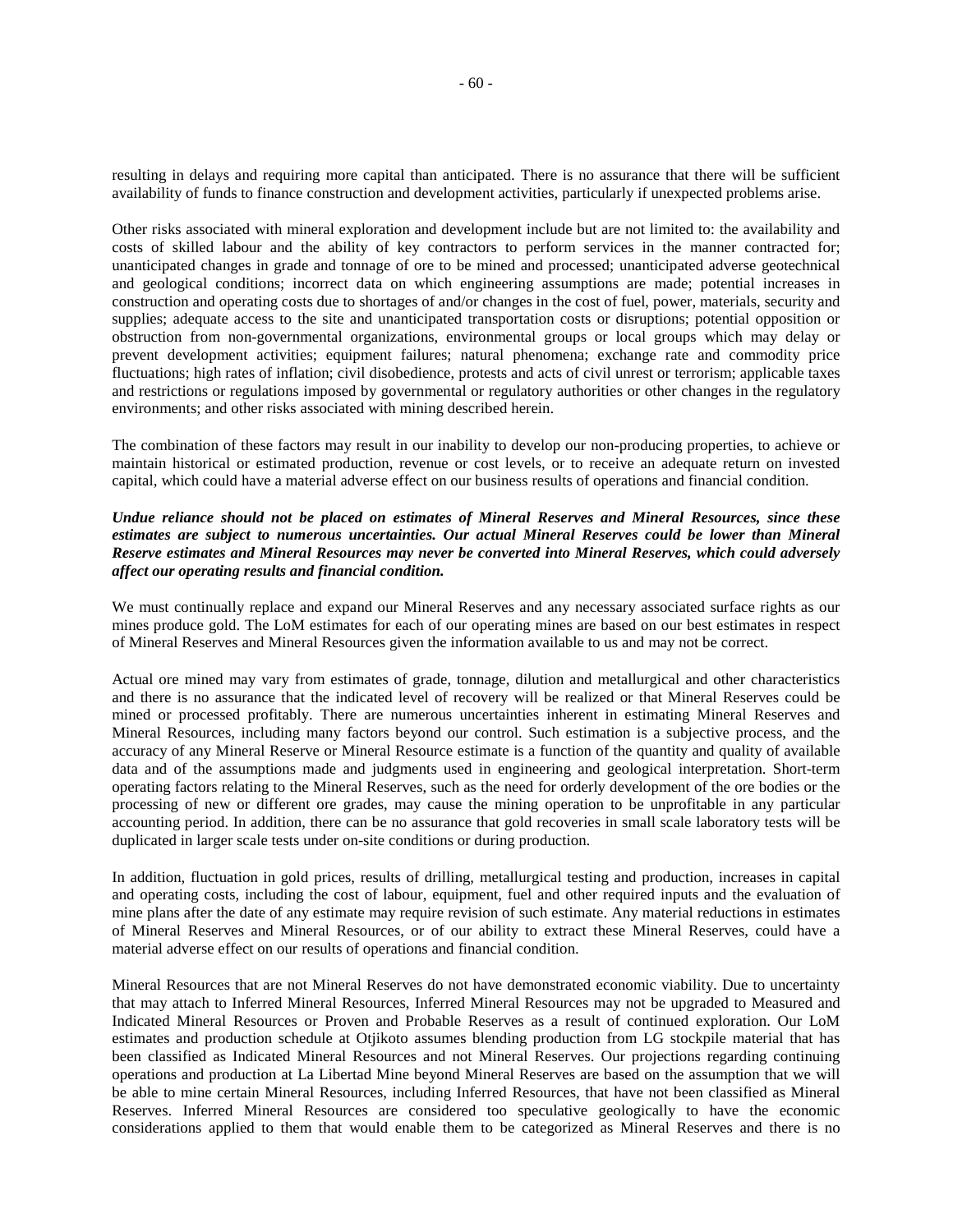certainty that such projections will be realized. Although the Company has been successful in converting Mineral Resources to Mineral Reserves in the past, there is no certainty of converting Mineral Resources to Mineral Reserves and it may not be successful in the future.

# *We may be unable to identify appropriate acquisition targets or complete desirable acquisitions, and we may be unsuccessful in integrating businesses and assets that we have acquired or may acquire in the future.*

As part of our business strategy, we have sought and will continue to seek new operating and development opportunities in the mining industry. In pursuit of such opportunities, we may fail to select appropriate acquisition candidates or negotiate acceptable arrangements, including arrangements to finance acquisitions or integrate the acquired businesses and their personnel into B2Gold. There can be no assurance that we can complete any acquisition or business arrangement that we pursue, or are pursuing, on favorable terms, if at all, or that any acquisitions or business arrangements completed will ultimately benefit our business.

Acquisitions are accompanied by risks, such as a significant decline in the relevant metal price after we commit to complete an acquisition on certain terms; mining operations not meeting production or cost estimates; the quality of the mineral deposit acquired proving to be lower than expected; the difficulty of assimilating the operations and personnel of any acquired companies; the potential disruption of our ongoing business; the inability of management to realize anticipated synergies and maximize our financial and strategic position; the failure to maintain uniform standards, controls, procedures and policies; the impairment of relationships with employees, customers and contractors as a result of any integration of new management personnel; and the potential for unknown or unanticipated liabilities associated with acquired assets and businesses, including tax, environmental or other liabilities. There can be no assurance that acquired businesses or assets will be profitable, that we will be able to integrate the acquired businesses or assets successfully or that we will identify all potential liabilities during the course of due diligence. Any of these factors could have a material adverse effect on our business, expansion, results of operations and financial condition.

## *We may be unable to compete successfully with other mining companies.*

The mining industry is intensely competitive in all of its phases, and we compete with many companies possessing greater financial resources and technical facilities than us with respect to the discovery and acquisition of interests in mineral properties, and the recruitment and retention of qualified employees and other persons to carry out our mineral production and exploration activities. Competition in the mining industry could adversely affect our prospects for mineral exploration and development in the future, which could have a material adverse effect on our revenues, operations and financial condition.

# *We are subject to litigation risks which could have a material adverse effect on our business, results of operations and financial position.*

All industries, including the mining industry, are subject to legal claims, with and without merit. We are, from time to time, involved in various claims, legal proceedings and complaints arising in the ordinary course of business. In addition, companies like ours that have experienced volatility in their share price have been subjected to class action securities litigation by shareholders. Defense and settlement costs can be substantial, even for claims that are without merit. Due to the inherent uncertainty of the litigation process, the litigation process could take away from management time and effort and the resolution of any particular legal proceeding to which we may become subject could have a material adverse effect on our business, results of operations and financial position.

Furthermore, in the event of a dispute arising from our activities, we may be subject to the exclusive jurisdiction of courts or arbitral proceedings outside of North America or may not be successful in subjecting persons to the jurisdiction of courts in North America, either of which could unexpectedly and adversely affect the outcome of a dispute.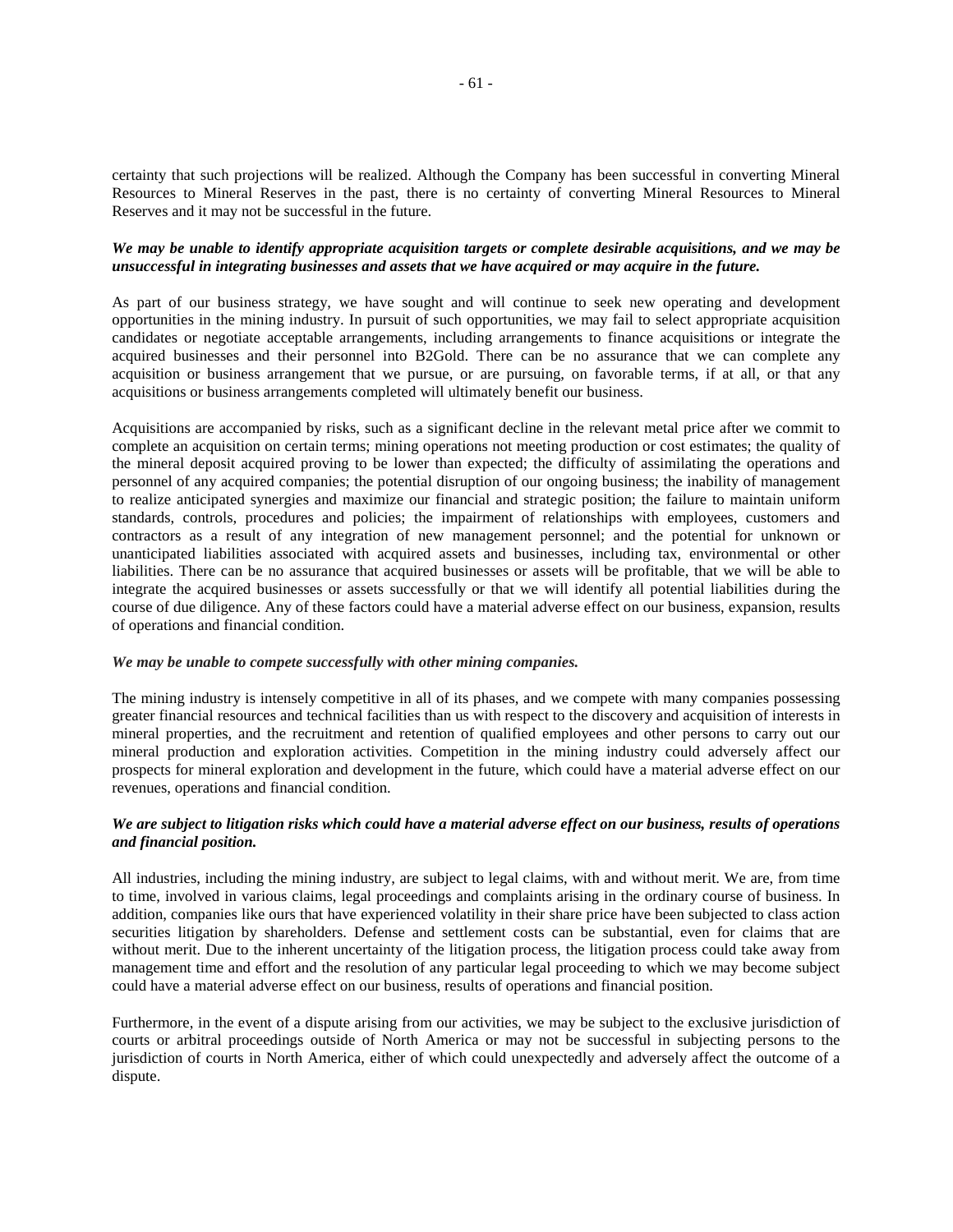### *Failures of information systems or information security threats.*

We have entered into agreements with third parties for hardware, software, telecommunications and other information technology ("**IT**") services in connection with our operations. Our operations depend, in part, on how well B2Gold and its suppliers protect networks, equipment, IT systems and software against damage from a number of threats, including, but not limited to, cable cuts, damage to physical plants, natural disasters, terrorism, fire, power loss, hacking, computer viruses, vandalism and theft. Our operations also depend on the timely maintenance, upgrade and replacement of networks, equipment, IT systems and software, as well as pre-emptive expenses to mitigate the risks of failures. Any of these and other events could result in information system failures, delays and/or increase in capital expenses, which may adversely impact our reputation and results of operations.

Although to date we have not experienced any known material losses relating to cyber-attacks or other information security breaches, there can be no assurance that it will not incur such losses in the future. As cyber threats continue to evolve, we may be required to expend additional resources to continue to modify or enhance protective measures or to investigate and remediate any security vulnerabilities.

## *Risks in Foreign Operations*

# *Our operations across several different countries subject us to various political, economic and other risks that could negatively impact our operations and financial condition.*

Our exploration, development and production activities are conducted in various countries, including Nicaragua, the Philippines, Namibia, Mali, Burkina Faso, Colombia and Finland and, as such, our operations are exposed to various levels of political, economic and other risks and uncertainties. These risks and uncertainties vary from country to country and include, but are not limited to, the existence or possibility of political or economic instability; conflict; terrorism; hostage taking; military repression; extreme fluctuations in currency exchange rates; high rates of inflation; labour unrest; war or civil unrest; expropriation and nationalization; changes in taxation laws or policies; uncertainty as to the outcome of any litigation in foreign jurisdictions; uncertainty as to enforcement of local laws; environmental controls and permitting; restrictions on the use of land and natural resources; renegotiation or nullification of existing concessions, licenses, permits and contracts; illegal mining; restrictions on foreign exchange and repatriation; corruption; unstable legal systems; changing political conditions; changes in mining and social policies; social unrest on account of poverty or unequal income distribution; "black economic empowerment" or local ownership legislation; currency controls and governmental regulations that favor or require the awarding of contracts to local contractors or require foreign contractors to employ citizens of, or purchase supplies from, a particular jurisdiction or require equity participation by local citizens; and other risks arising out of foreign sovereignty issues.

We have interests in exploration and development properties that are located in developing countries, including Nicaragua, the Philippines, Namibia, Mali, Burkina Faso, Colombia and Finland, and our mineral exploration and mining activities may be affected in varying degrees by political instability and governmental legislation and regulations relating to foreign investment and the mining industry. Many of these countries have experienced, or are currently experiencing, varying degrees of civil unrest and instability. Changes, if any, in mining or investment laws or policies, political attitude or the level of stability in such countries may adversely affect our operations or profitability.

Moreover, governments throughout the world are continuing to target the mining and metals sector to raise government revenue. This trend is more common in the developing world. Numerous countries, including certain of those in which the Company operates, have introduced changes to their respective mining regimes that reflect increased government control or participation in the mining sector, including, but not limited to, changes of laws or governmental regulations affecting foreign ownership, mandatory state participation, taxation and royalties, exchange controls, permitting and licensing of exploration, development and production, land use restrictions, price controls, export controls, export and import duties, restrictions on repatriation of income or return of capital, requirements for local processing of mineral products, environmental protection, as well as requirements for employment of local staff or contractors, and requirements for contributions to infrastructure and social support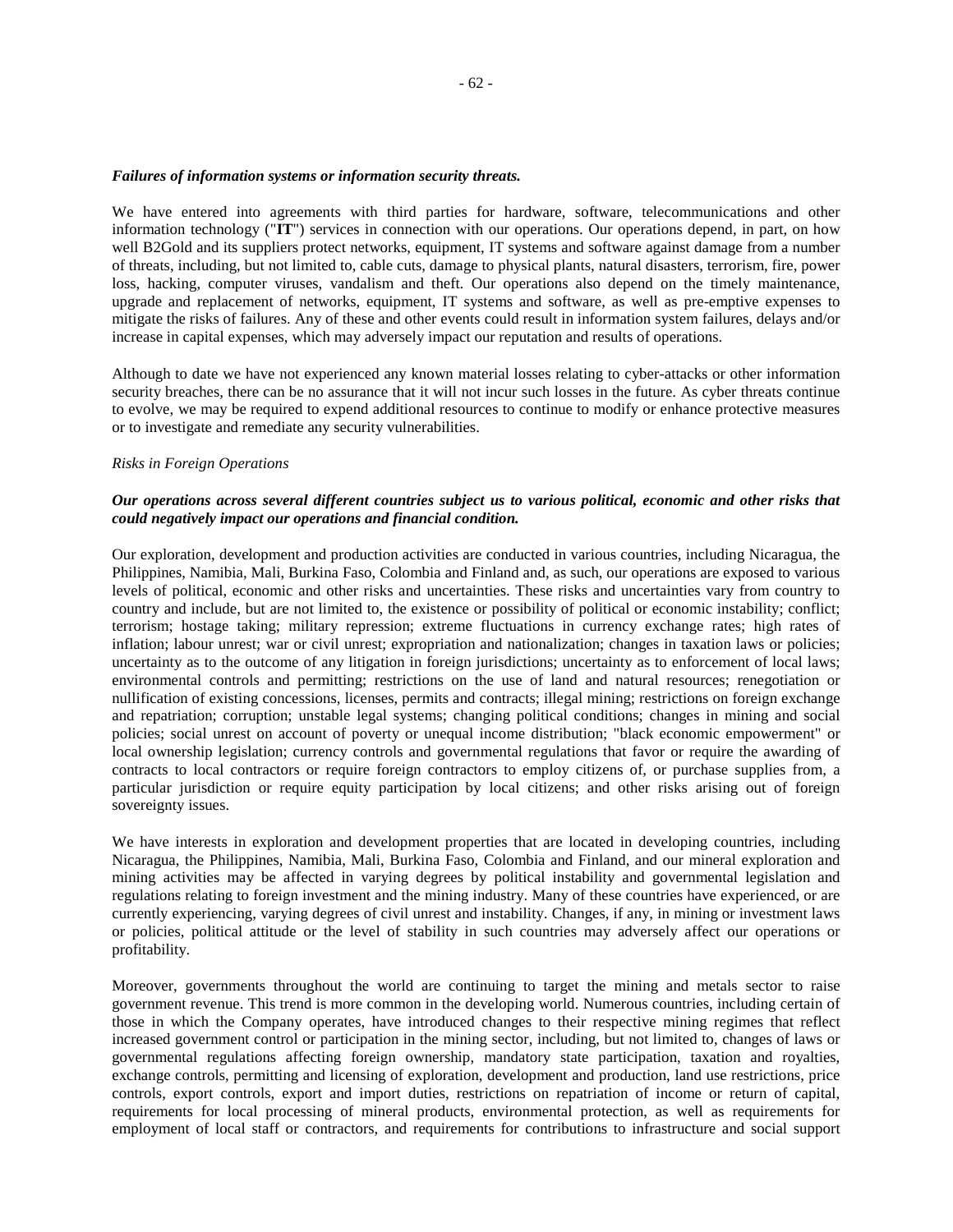systems. The impact of resource nationalization can have a material adverse effect on the Company, its business and its operations.

There can be no assurance that the countries in which the Company operates that have yet to adopt resource nationalization frameworks or regimes will not do so or pursue such in the future. Furthermore, there can also be no assurance that the terms and obligations of resource nationalization regimes to which the Company's operations are subject to will not increase or become more onerous. Government policy is beyond the control of the Company and such may change without warning and could have the effect of discouraging further investment in the Company's operations or limit the economic value the Company may derive therefrom.

Furthermore, there can also be no assurance that the Company's assets will not be subject to specific nationalization or expropriation measures, whether legitimate or not, by any authority or body, whether state sanctioned or otherwise. While there are often frameworks and mechanisms to seek compensation and reimbursement for losses in these kinds of circumstances, there is no assurance that such measures will effectively or sufficiently compensate the Company (and its investors), nor is there any assurance that such would occur in a timely fashion.

Our projects in the following jurisdictions are subject to certain additional risks:

(a) Mali

In recent years, Mali has been through a period of political instability and civil unrest. In March 2012, Mali was subject to an attempted coup d'état that resulted in the temporary suspension of the constitution, the partial closing of the borders and the general disruption of business activities in the country. Since that time there have been periods of conflict, attacks by insurgents and acts of terrorism. Mali has been under a state of emergency since November 2015 and in October 2018, the Council of Ministers of Mali extended the country's state of emergency for one year through to October 2019. The United Nations also have a significant presence in Mali, through their Multidimensional Integrated Stabilization Mission in Mali ("**MINUSMA**"), which was established in 2013 to support political processes in Mali and carry out a number of security-related tasks. MINUSMA involves a coalition of various nations, including Canada, who recently committed to a 12 month peacekeeping campaign with the mission. While the efforts of MINUSMA are encouraging to the region, there can be no assurance that the political or security situation in Mali will not deteriorate further and disrupt our ability to continue gold production from our Fekola Mine. Furthermore, there can be no assurance that the political and security situation in Mali will not have a material adverse effect on our operations and financial condition.

The Government of Mali may adopt a new mining code in the future, the timing and full details of which are unknown at this time. While the Company believes that this would not affect its operations at Fekola, as the Company's interest in the Fekola Mine is governed by the Fekola Convention which has been finalized and is enforceable and includes stabilization provisions which provide that the Fekola Mine is subject to the present 2012 Mining Code for the duration of its operations, the implications of any adoption of a new mining code on the Company's operations in Mali are unknown at this time.

(b) Namibia

Namibia is a member of the Southern African Customs Union ("**SACU**"), which provides for a common external tariff and guarantees free movement of goods between its member states. A high proportion of Namibia's trade is conducted with SACU members and, in its 2018 budget, the Namibian Ministry of Finance stated that a significant risk for revenue growth is the projected reduction of SACU revenue. The Namibian Government is highly dependent on SACU revenue, but Namibia's share of the SACU revenue is expected to decline in the foreseeable future, as a result of which the Namibian government may be compelled to introduce additional taxes or increase current tax rates, which could have a material adverse effect on our business.

In 2015, Namibia released a first version, and in 2016, Namibia released a second version of the so-called Namibia Equitable Economic Empowerment Framework bill (the "**NEEEF Bill**"), a controversial bill which proposed, in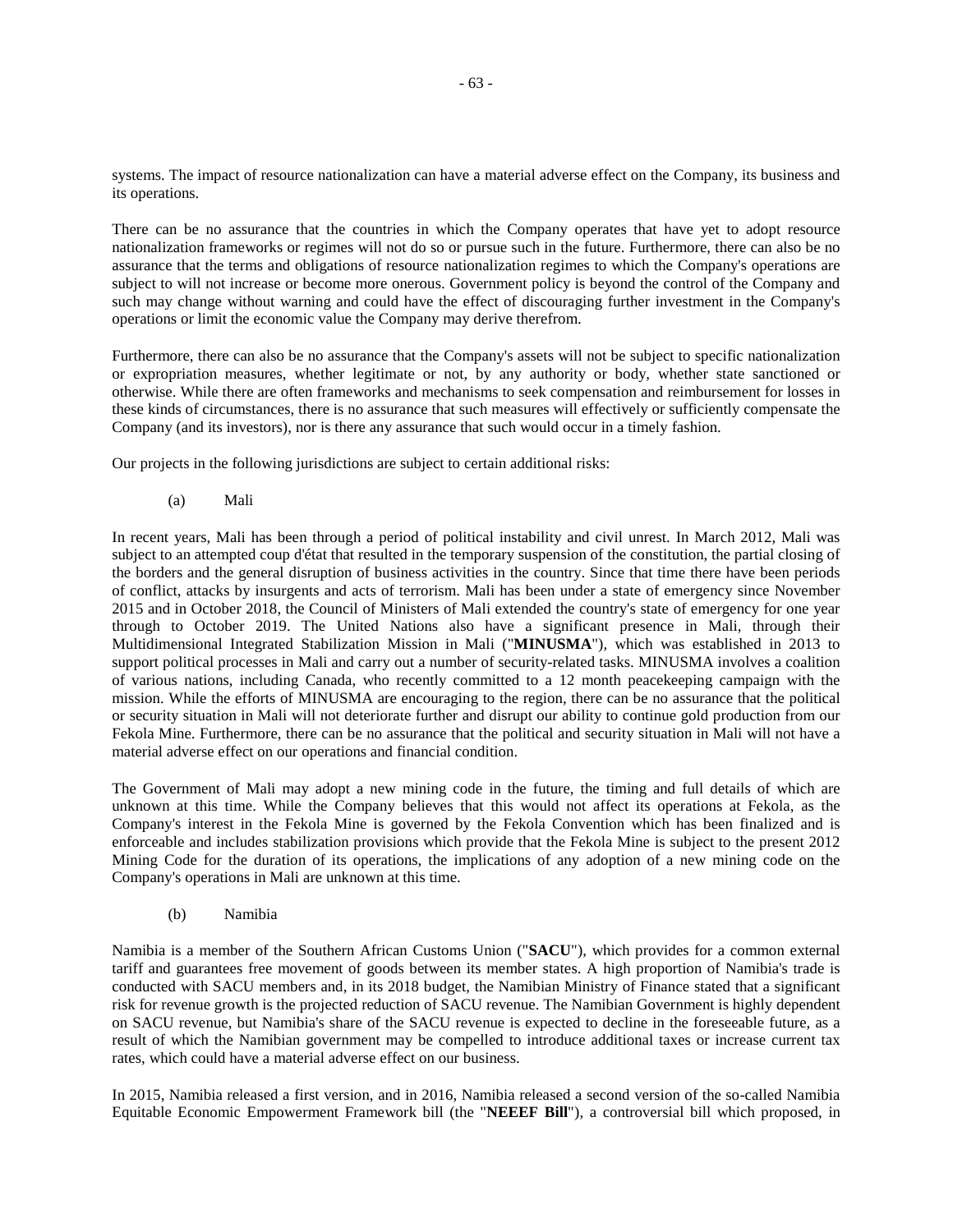effect, the forced transfer of 25% of the shares or economic interest in any business enterprise conducting business in Namibia to certain designated persons, being persons of colour, women and disabled persons. Whilst the NEEEF Bill contained various controversial provisions which may render it unconstitutional, the NEEEF Bill caused considerable uncertainty in the Namibian business community and the investor community, on account of which it is still under discussion and revision. During March 2018, the President of Namibia, in his State of the Nation Address, announced that the controversial 25% ownership pillar would be abolished. It was understood that a further version of NEEEF Bill would be re-submitted during May 2018, but no further version of the NEEEF Bill has since been circulated and the status of the NEEEF Bill currently remains uncertain. If the NEEEF Bill, in whatever revised form, is to become law, then, in any event, there would be a need to promulgate regulations to render it operative.

In 2016, the Namibian parliament passed a new investment law termed the *Namibia Investment Promotion Act, 2016* (Namibia) (the "**Namibia Investment Promotion Act**"), which has not yet come into force. If it should become law and come into force, the Namibia Investment Promotion Act would materially change the legal basis on which foreign investments are to be made, maintained and withdrawn from Namibia. In essence, the law provides not only for reservation of certain businesses to Namibians, but also requires the approval of the Minister of Industrialisation, Trade and SME Development prior to making an investment, when expanding an investment and when disinvesting, on essentially a discretionary basis. The law also abolishes the recourse of foreign investors to international tribunals by insisting that any disputes be exclusively dealt with under Namibian law and by the Namibian courts. The Namibia Investment Promotion Act, should it come into force, may be expected to have a negative effect on investor security and new investments into Namibia. In the absence of regulations or guidelines with respect to the approval process, it is entirely at the discretion of the Minister to determine what type of foreign investments, disinvestments or changes to current investments will be allowed, and it is entirely speculative at this time to determine the extent to which the Namibia Investment Promotion Act would affect B2Gold Namibia in practice. As of March 2019, the Namibia Investment Promotion Act has not yet come into operation, and according to our information, the Minister of Industrialisation, Trade and SME Development is to introduce various amendments to the Namibia Investment Promotion Act to Parliament. As of March 2019, no amendment bill to the Namibia Investment Promotion Act has been circulated to stakeholders. Furthermore, if the Namibia Investment Promotion Act is to become law, then there would be a need for the Minister of Industrialisation, Trade and SME Development to promulgate regulations to render it operative.

## (c) Philippines

The Philippines has and continues to experience certain degrees of instability due to terrorism. Security in certain areas of the country has deteriorated as a result of attacks, including bombings, by militant insurgents. There can be no assurance that the security situation in the Philippines will not deteriorate further, or that terrorist activities in the country will not increase, thereby disrupting the ability of the Masbate Gold Project to continue its gold production. Furthermore, there can be no assurance that the security situation in the Philippines will not have a material adverse effect on our operations and financial condition.

The Constitution of the Philippines provides that all natural resources are owned by the State which may enter into a coproduction, joint venture or production sharing agreement with citizens of the Philippines or corporations or associations whose capital is at least 60% owned by Philippine citizens. *Commonwealth Act* No. 108, as amended (the "**Anti-Dummy Act**"), provides penalties for, among others: (a) Filipinos who permit aliens to use them as nominees or dummies so that the aliens could enjoy privileges otherwise reserved for Filipinos or Filipino corporations, and (b) aliens or foreigners who profit from the adoption of these dummy relationships. It also penalizes the act of falsely simulating the existence of minimum stock or capital as owned by citizens of the Philippines or any other country in cases in which a constitutional or legal provision requires that before a corporation or association may exercise or enjoy a right, franchise or privilege, not less than a certain percentage of its capital must be owned by such citizens.

The Anti-Dummy Act likewise prohibits aliens from intervening in the management, operation, administration or control of nationalized businesses or enterprises, whether as officers, employees or labourers, with or without remuneration, except that aliens may take part in technical aspects only, provided (a) no Filipino can do such technical work, and (b) it is with express authority from the Secretary of Justice. The Anti-Dummy Act also allows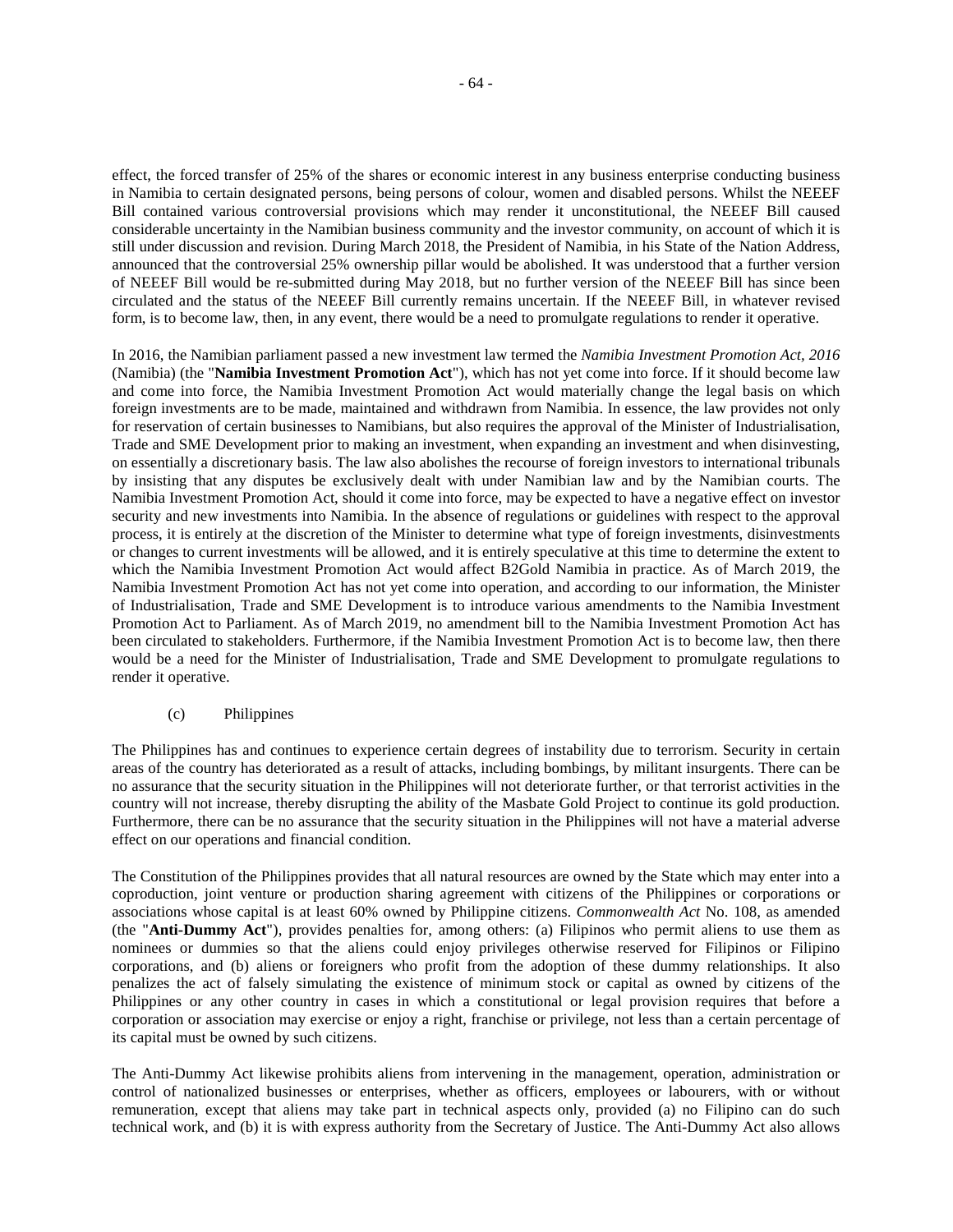the election of aliens as members of the boards of directors or the governing bodies of corporations or associations engaged in partially nationalised activities in proportion to their allowable participation or share in the capital of such entities. There is a risk that, given the limited precedents to date in the country, that the structure through which we hold the Masbate Gold Project could be challenged or require changes. Any failure to comply with Philippines regulations could have a material adverse effect on our business, operations and financial condition.

(d) Nicaragua

From April to July 2018, Nicaragua saw significant social unrest. This development resulted in significant protests by citizens and ultimately led to roadblocks being established near La Libertad, which temporarily restricted the supply of key consumables (fuel and lime) and affected gold production at the mine. As a result of the onset of these social conflicts, development of the Jabali Antenna Underground project was temporarily suspended by the Company, which resulted in the delay of the forecast Jabali Antenna Pit development. Additionally, gold production at El Limon was also temporarily impacted by illegal road blockades related to local employment issues for the community.

While regular operations at La Libertad (including the development of the Jabali Antenna Underground) and El Limon have resumed since the onset of social unrest, there is the risk that our Nicaraguan operations could be materially impacted by further work stoppages due to illegal road blockades or social conflict in the future. While the Company is continuing to seek a permanent solution to avoid further disruptions, there can be no assurance that a permanent solution will be found and that the Company will not have to suspend operations again. Suspension of our operations at our mines or properties in Nicaragua, and elsewhere, could have a material adverse effect on our business, financial condition and results of operations.

(e) Burkina Faso

Similar to its Malian neighbour, Burkina Faso has also seen recent political instability and civil unrest. In the last few months, security in the country has deteriorated as attacks by militant insurgents have increased in frequency and severity. In response to these attacks, Burkina Faso declared a state of emergency in several of its northern provinces in December 2018. There can be no assurance that the security situation in Burkina Faso will not deteriorate further thereby disrupting our operations in the country. Furthermore, there can be no assurance that the security situation in Burkina Faso will not have a material adverse effect on our operations and financial condition.

The new mining code adopted by Burkina Faso in July 2015 introduced changes to the mining legislation, including changes affecting taxation, licensing, the requirement to pay a preferred dividend to the state, requirements for employments of local personnel or contractors and other benefits to be provided to local residents. A condition of the Kiaka Licence grant is that mine construction at the Kiaka Project is completed within two years of the issuance date which was in July 2018, a timeframe that the Company did not expect to meet. Under the Burkina Faso Mining Code, and subject to payment of relevant duties, the Kiaka Licence holder can apply for a two-year suspension of the period for construction on the basis that a project is not viable under ambient conditions, as evidenced by an economic study. The granting of a suspension is subject to the discretion of the Burkina Faso Minister of Mines. Kiaka S.A. filed a suspension request on May 8, 2018 and the Minister of Mines notified Kiaka S.A. on June 14, 2018 that it would be granted the two-year suspension. The Burkina Faso Mining Code further provides for two additional two-year suspensions, which can be applied for by the Kiaka Licence holder that, if granted, can delay the period for construction to a total maximum of six years. Having received the initial suspension, the Kiaka Licence has entered its second two-year period and Kiaka S.A. may apply for two additional suspensions in the future. Once all of the suspension periods have been exhausted, the government has the right to withdraw the Kiaka Licence. There can be no assurance that the Company will be granted further suspensions for extending the time frame to complete mine construction. Furthermore, if such suspensions are not granted and the Company does not commence mine construction at the Kiaka Project within the prescribed time period, there is a risk the Company could lose its rights to the Kiaka Licence.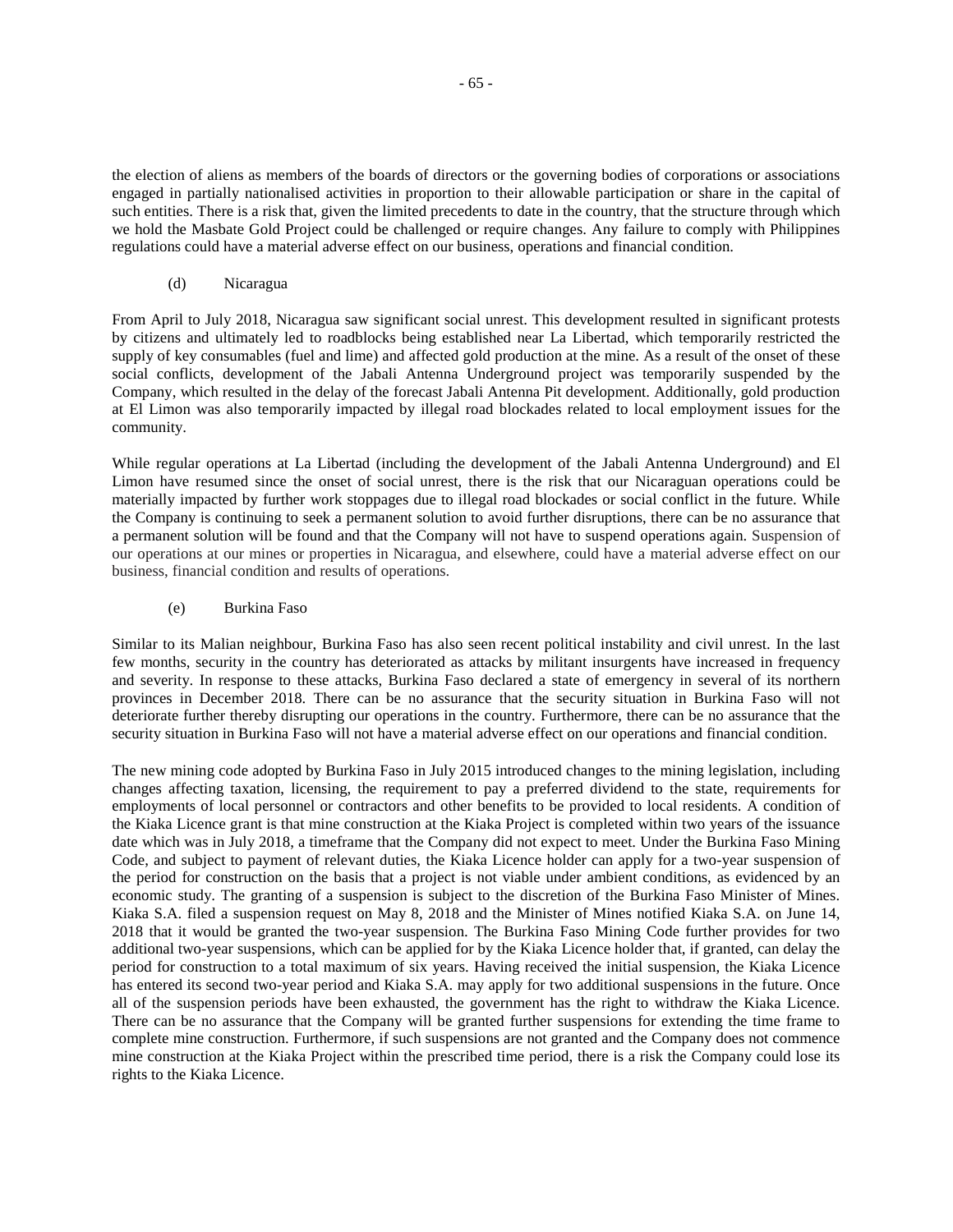# *We may encounter conflicts with small scale miners in certain countries which could have a material adverse effect on our operations.*

Certain of our exploration and development and mining properties, including the Masbate Gold Project and La Libertad Mine and certain of our exploration properties in Mali, are subject to significant small scale and artisanal mining activity. The number of artisanal miners has increased as the price of gold has increased. There is a risk of conflict with the small scale miners which could materially adversely affect our operations. Further development of our mining activities may require the relocation and physical resettlement of artisanal miners and development plans may be impacted as a result. Any delays as a result of potential relocation or resettlement could negatively impact us and may result in additional expenses or prevent further development.

Small scale artisanal miners may use NaCN or mercury which are toxic materials. Should an artisanal miner's NaCN or mercury leak or otherwise be discharged into our mineral properties, we may become subject to liability for clean-up work that may not be insured. Related clean-up work may have a material adverse effect on our operations.

Small scale miners have been operating in Aroroy, Masbate Province since 1979 without obtaining valid mining or processing permits issued by the government. Some of these mining and processing operations are within the property of Filminera, and there has been evidence of contamination from tailing and effluent discharges within the Masbate property boundary. Although Filminera is not legally liable for their contamination, Filminera has attempted to limit the activities of these miners and inform the public about the risk of contamination. In line with attempts to limit and control their activities, Filminera, in coordination with the local and national governments, began a process to enter into agreements with small scale miners. The agreements will require the formation of local cooperatives to legally apply for mining and processing permits and work on some areas of our mineral tenements that are not suitable for large scale mining and limited to a definite period of time. There is also a natural conflict in objectives between small scale miners and Filminera, as the small scale miners have no legal rights to mine and are keen to access as much ore as possible. In contrast, Filminera has a stated position of allowing some level of activity; however, Filminera requires it to be contained to nominated areas only and subject to the law governing small scale mining in the country. Accordingly, there are risks that conflict can arise that could materially adversely affect the operations of Filminera.

In Nicaragua, there is a long history of small scale miner activity throughout the country. Nicaraguan law provides that 1% of a mining concession be available for artisanal (non-mechanized) activity. At La Libertad, we have executed several agreements with local cooperatives. Formerly, we processed a portion of their output from areas that were mutually agreed upon. However, this scenario has changed due to the establishment of an unaffiliated small process facility that specializes in processing artisanal miner ore. Aside from work organized as cooperatives, there is also independent artisanal mining being carried out. Artisanal miner issues are managed by a specific specialized group at La Libertad Mine, and the focus has been to ensure that we and artisanal miners coexist within the concession.

### *Compliance and Regulatory Risks*

# *Our operations are subject to stringent laws and regulations, which could significantly limit our ability to conduct our business.*

Our activities are subject to stringent laws and regulations governing, among other things, prospecting, development and production; imports and exports; taxes; labour standards, occupational health and mine safety; mineral tenure, land title and land use; water and air quality regulations; protection of endangered and protected species; social legislation; and other matters.

Compliance with these laws may require significant expenditures. If we are unable to comply fully, we may be subject to enforcement actions or other liabilities (including orders issued by regulatory or judicial authorities causing operations to cease, be suspended or be curtailed, and may include corrective measures requiring capital expenditures, installation of additional equipment, or remedial actions) or our image may be harmed, all of which could materially affect our operating costs, delay or curtail our operations or cause us to be unable to obtain or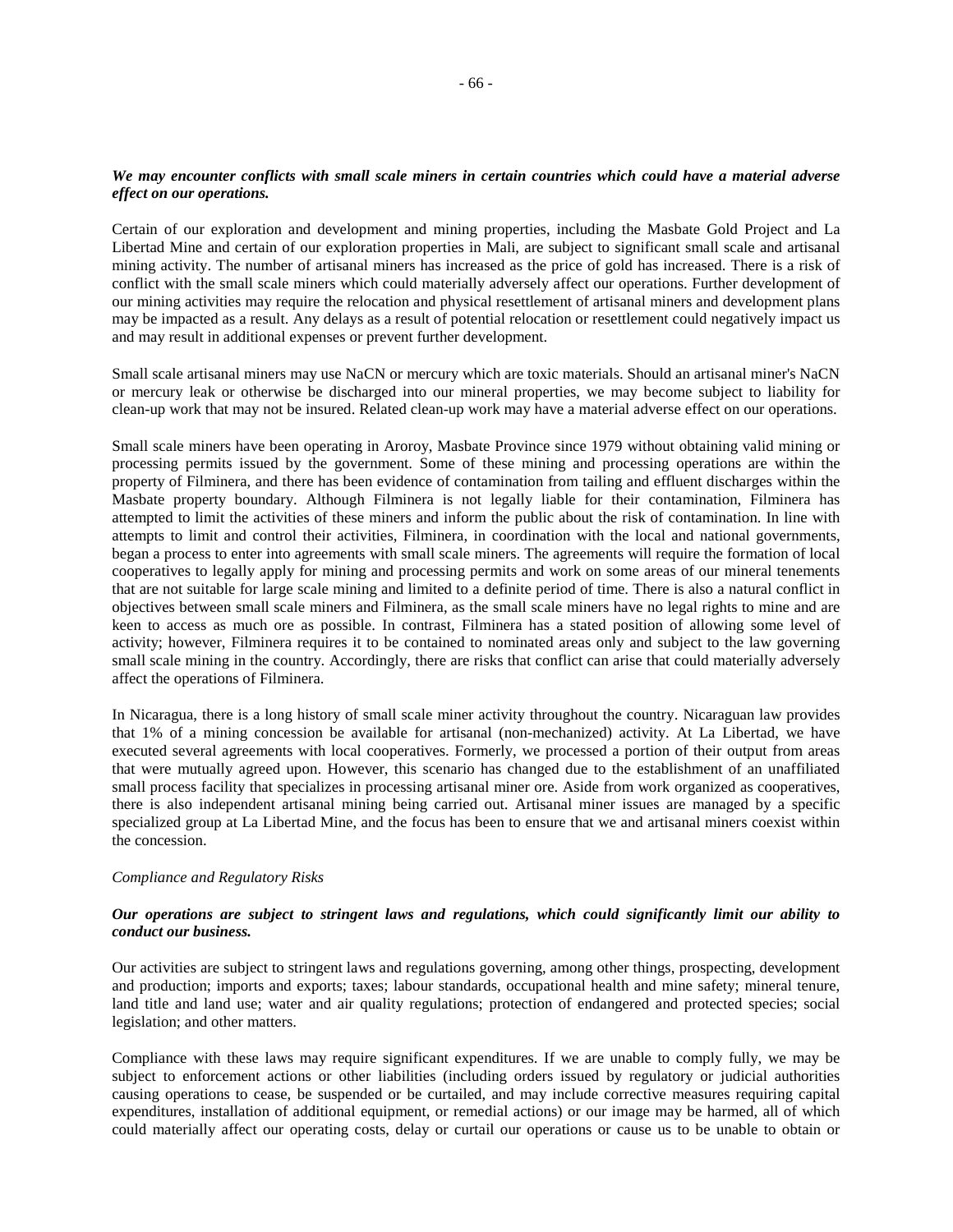maintain required permits. There can be no assurance that we have been or will be at all times in compliance with all applicable laws and regulations, that compliance will not be challenged or that the costs of complying with current and future laws and regulations will not materially or adversely affect our business, operations or results.

New laws and regulations, amendments to existing laws and regulations or administrative interpretation, or more stringent enforcement of existing laws and regulations, whether in response to changes in the political or social environment we operate in or otherwise, could have a material and adverse effect on our future cash flow, results of operations and financial condition.

# *Mineral rights or surface rights to our properties could be challenged, and, if successful, such challenges could have a material adverse effect on our production and results of operations.*

Our ability to carry out successful mineral exploration and development activities and mining operations will depend on a number of factors including compliance with our obligations with respect to acquiring and maintaining title to our interest in certain properties. The acquisition of title to mineral properties is a very detailed and time-consuming process. No guarantee can be given that we will be in a position to comply with all such conditions and obligations, or to require third parties to comply with their obligations with respect to such properties. Furthermore, while it is common practice that permits and licenses may be renewed, extended or transferred into other forms of licenses appropriate for ongoing operations, no guarantee can be given that a renewal, extension or a transfer will be granted to us or, if they are granted, that we will be in a position to comply with all conditions that are imposed. A number of our interests are the subject of pending applications to register assignments, extend the term, and increase the area or to convert licenses to concession contracts and there is no assurance that such applications will be approved as submitted.

The interests in our properties may not be free from defects or the material contracts between us and the entities owned or controlled by a foreign government may be unilaterally altered or revoked. There can be no assurances that our rights and title interests will not be revoked or significantly altered to our detriment. There can be no assurances that our rights and title interests will not be challenged or impugned by third parties. Our interests in properties may be subject to prior unregistered liens, agreements, claims or transfers and title may be affected by, among other things, undetected defects or governmental actions.

# *We require licenses, permits and approvals from various governmental authorities to conduct our operations, the failure to obtain or loss of which could have a material adverse effect on our business.*

Our mining operations in the Philippines, Mali, Namibia and Nicaragua, and our various exploration and development projects are subject to receiving and maintaining licenses, permits and approvals from appropriate governmental authorities. Although our mining operations currently have all required licenses, permits and approvals that we believe are necessary for operations as currently conducted, no assurance can be provided that we will be able to maintain and renew such permits or obtain any other permits that may be required.

In Namibia, certain new mineral licences or renewals of existing mineral licences may be subject to certain terms and conditions relating to "Namibianisation" (i.e. transferring a portion (commonly 5%)) of the shareholding in the respective licence holder to Namibian citizens or Namibian controlled companies, as well as undertaking social welfare or community upliftment obligations, specifically in respect of the poor, women and youth in Namibia. It may also be subject to the licence holder appointing a certain percentage of its management (currently 20%) from Namibian citizens, specifically also persons of colour, women or disabled persons. While we understand that such terms and conditions do not currently apply to ML169 in respect of the Otjikoto Project, although it is not entirely clear, they may be applicable to renewals of EPL's and ML's in the future as well as any new grants of mineral licences to B2Gold.

Laws and regulations in the Philippines may affect the Company's ability to secure additional permits necessary for the planned new pit operations at the Masbate Gold Project.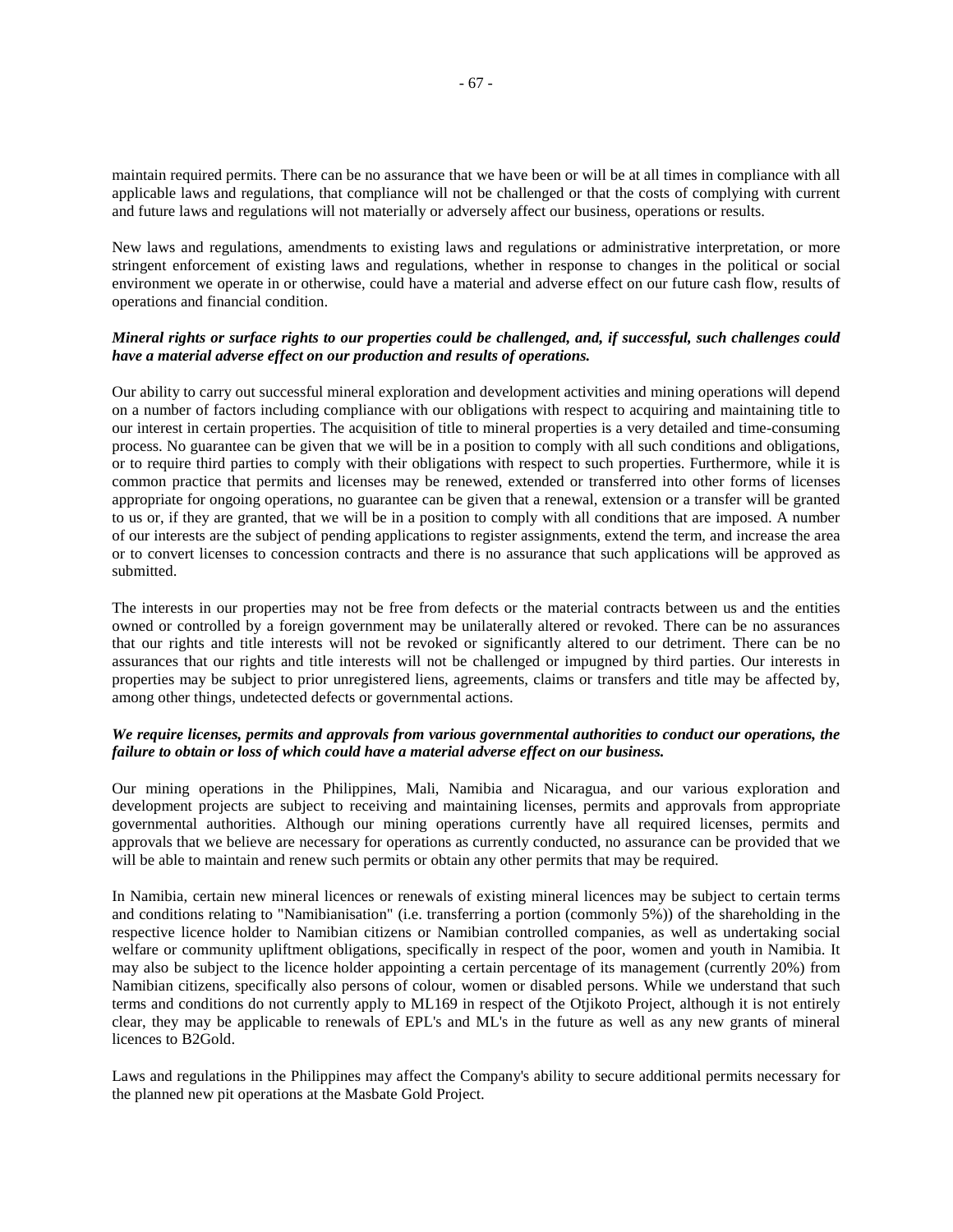EO#79 issued on July 6, 2012 provides that no new MPSAs shall be entered into until new legislation rationalizing revenue sharing is in effect. Pursuant to Memorandum #1, the DENR issued a moratorium on the approval of all new mining projects including acceptance, processing, and/or approval of applications for mining permits and environmental compliance certificates. We understand that Memorandum #1 was issued in connection with the audit of existing mines in the Philippines conducted by the DENR in 2016. Existing DENR regulations allow the expansion of operating mines under certain conditions and subject to compliance with specific project requirements.

There have in the past been challenges to permits that were temporarily successful and delays in the renewal of certain permits. There is no assurance that delays will not occur in connection with obtaining necessary renewals of authorizations for existing operations, additional licenses, permits and approvals for future operations, or additional licenses, permits and approvals associated with new legislation. An inability to obtain or conduct our mining operations pursuant to applicable authorizations would materially reduce our production and cash flow and could undermine our profitability.

# *We are subject to risks relating to environmental regulations and our properties may be subject to environmental hazards, which may have a material adverse effect on our business, operations and financial condition.*

Our operations are subject to local laws and regulations regarding environmental matters, including, without limitation, the renewal of environmental clearance certificates, the use or abstraction of water, land use and reclamation, air quality and the discharge of mining wastes and materials. Any changes in these laws could affect our operations and economics. Environmental laws and regulations change frequently, and the implementation of new, or the modification of existing, laws or regulations could harm us. We cannot predict how agencies or courts in foreign countries will interpret existing laws and regulations or the effect that these adoptions and interpretations may have on our business or financial condition.

We may be required to make significant expenditures to comply with governmental laws and regulations. Any significant mining operations will have some environmental impact, including land and habitat impact, arising from the use of land for mining and related activities, and certain impact on water resources near the project sites, resulting from water use, rock disposal and drainage run-off. We may also acquire properties with known or undiscovered environmental risks. Any claim against or indemnification from the entity from whom we have acquired such properties may not be adequate to pay all the fines, penalties and costs (such as clean-up and restoration costs) incurred related to such properties.

Some of our properties have been used for mining and related operations for many years before we acquired them and were acquired as is or with assumed environmental liabilities from previous owners or operators. We have been required to address contamination at our properties in the past and may need to continue to do so in the future, either for existing environmental conditions or for leaks or discharges that may arise from our ongoing operations or other contingencies. Contamination from hazardous substances, either at our own properties or other locations for which we may be responsible, may subject us to liability for the investigation or remediation of contamination, as well as for claims seeking to recover for related property damage, personal injury or damage to natural resources. The occurrence of any of these adverse events could have a material adverse effect on our future growth, results of operations and financial position.

Production at certain of our mines involves the use of NaCN, which is a toxic material. Should NaCN leak or otherwise be discharged from the containment system, we may become subject to liability for clean-up work that may not be insured. While appropriate steps will be taken to prevent discharge of pollutants into the ground water and the environment, we may become subject to liability for hazards that we may not be insured against and such liability could be material.

While we believe we do not currently have any material unrecognized risks under environmental obligations, exploration, development and mining activities may give rise in the future to significant liabilities on our part to the government and third parties and may require us to incur substantial costs of remediation. Additionally, we do not maintain insurance against environmental risks. As a result, any claims against us may result in liabilities that we will not be able to afford, resulting in the failure of our business.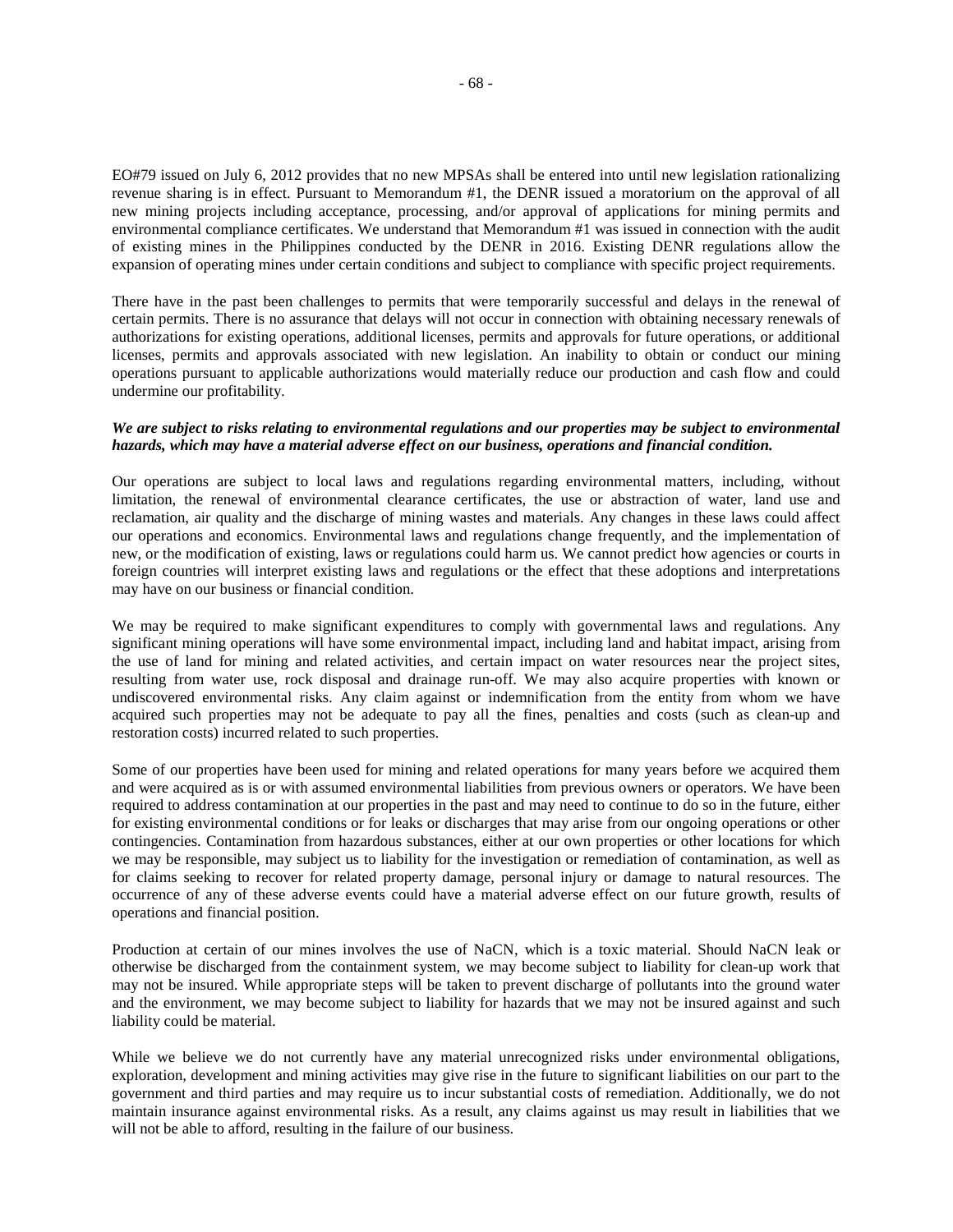In some jurisdictions, forms of financial assurance are required as security for reclamation activities. The cost of our reclamation activities may materially exceed our provisions for them, or regulatory developments or changes in the assessment of conditions at closed operations may cause these costs to vary substantially, from prior estimates of reclamation liabilities. For instance, the estimated rehabilitation and closure costs for the Fekola Mine are approximately US\$28.4 million over the life of the mine.

Failure to comply with applicable laws, regulations, and permitting requirements may result in enforcement actions thereunder, including orders issued by regulatory or judicial authorities causing operations to cease or be curtailed, and may include corrective measures requiring capital expenditures, installation of additional equipment, or remedial actions. Parties engaged in exploration operations may be required to compensate those suffering loss or damage by reason of the exploration activities and may have civil or criminal fines or penalties imposed for violations of applicable laws or regulations and, in particular, environmental laws. Amendments to current laws, regulations and permits governing operations and activities of exploration companies, or more stringent implementation thereof, could have a material adverse impact on us and cause increases in expenditures and costs or require abandonment or delays in developing new mining properties.

Our operations are energy intensive and use large amounts of diesel fuel and electric power. The physical effects of climate change, which may include extreme weather events, resource shortages, changes in rainfall and storm patterns, water shortages, changing sea levels and temperatures, higher temperatures, and extreme weather events, may have an adverse effect on our operations. Events or conditions such as flooding or inadequate water supplies could disrupt mining and transport operations, mineral processing and rehabilitation efforts, could create resource shortages and could damage our property or equipment and increase health and safety risks on mining sites. Such events or conditions could also have other adverse effects on our operations, our workforce and on the local communities surrounding our mines, such as an increased risk of food insecurity, water scarcity, civil unrest and the prevalence of disease.

Furthermore, our operations throughout the globe depend on consistent supplies of essential commodities and other essential inputs to operate efficiently. In the event that the effects of climate change, including extreme weather events, cause prolonged disruptions to the delivery of essential commodities and other essential inputs or affect the prices or availability thereof, our production at our operations may be reduced, delayed or halted, and as a result the profitability of our business may be materially affected.

The key sources for direct GHG emissions at our operations are from electricity to operate our processing plants (from crushing and grinding to leaching, electrowinning and smelting) and the fuel for mobile equipment. Other than the electricity generated by our hybrid-solar power plant at the Otjikoto Mine, our Masbate, Otjikoto and Fekola operations generate 100 percent of their electricity on site via heavy fuel oil power plants with diesel powered back-up. Our La Libertad and El Limon operations purchase their electricity from the grid with diesel powered back-up. The level of emissions of GHG our operations emit fluctuates and varies from operation to operation. Furthermore, one-off projects or endeavours, such as the construction of a new mine, may also result in an acute increase in GHG emissions above those generally emit during our ongoing and regular operations.

Currently, a number of governments or governmental bodies throughout the globe have introduced or are contemplating regulatory changes in response to the potential impacts of climate change in an effort to curb GHG emissions. Additionally, ongoing international negotiations may result in the introduction of climate change regulations or frameworks on an international scale. These, and the costs associated with complying with such kind of measures, may have an adverse impact on our operations and the profitability of our business.

Overall, B2Gold views climate change as an increasingly important global challenge for businesses and communities alike. Accordingly, the Company is committed to promoting responsible energy use through improved efficiencies and, where there is a business case, adopting fuel alternatives and renewables. An example of this in practice is the recently opened hybrid-solar power plant at the Otjikoto Mine, which is further discussed under the heading "*General Development of the Business – Three Year History*".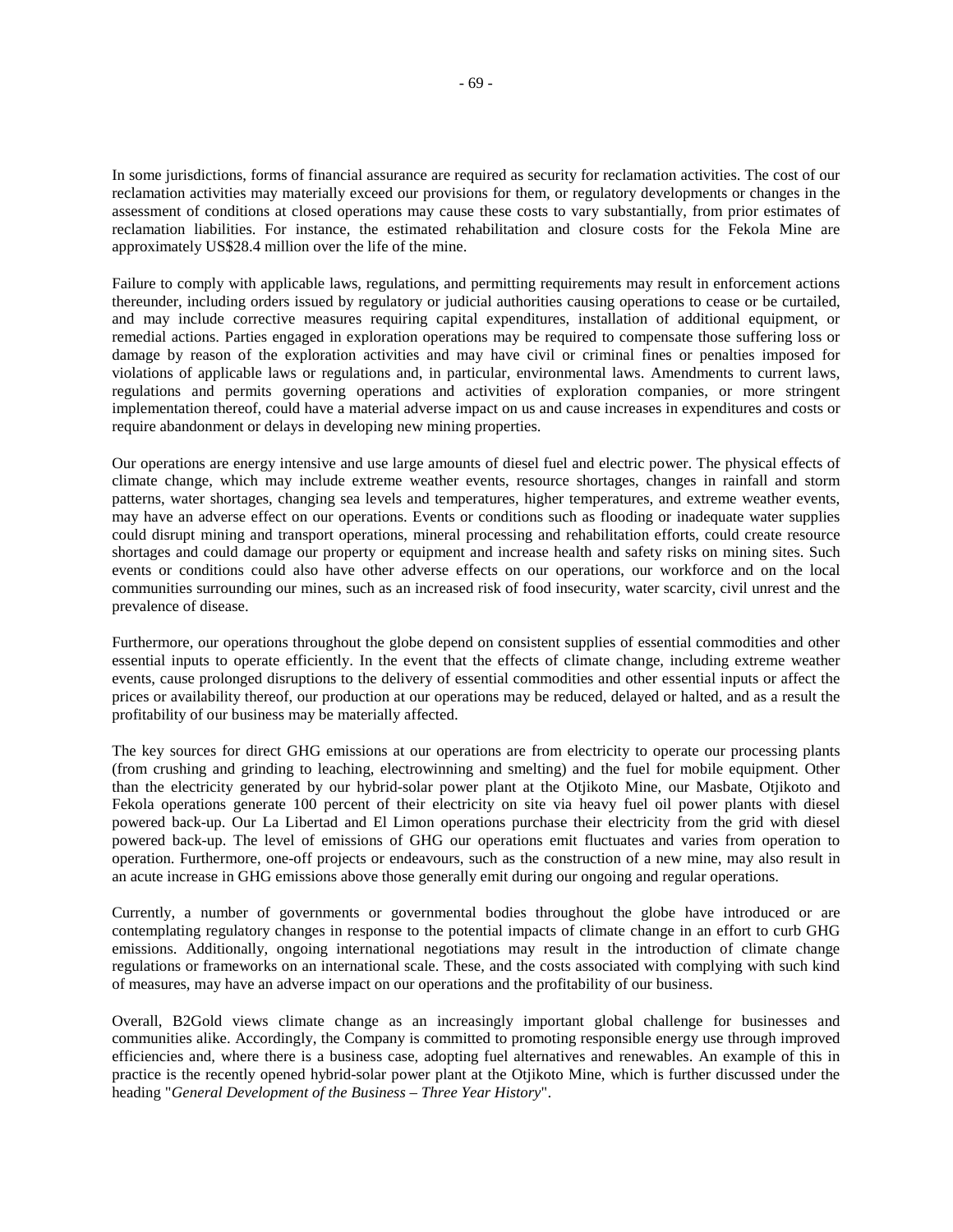### *An adverse outcome of the DENR audit could have a material adverse effect on the Company's business and operations in the Philippines.*

As described under the heading "*General Development of the Business – Three Year History*", the Company's Masbate Gold Project, and the Philippines mining industry as a whole, were subject to an audit by the DENR, which began in 2016 and the most recent results of which were released in November 2018. While the Company believes it has comprehensively responded to the issues raised in the audit, the final outcome of the audit has not been determined. Enforcement action, such as a suspension of operations or significant penalties, may have a material and adverse effect on our business, operations, production estimates and financial condition. As of this time, the Company has not received any notice of suspension or closure and is not among those announced as subject to suspension or closure, including those announced more recently in November 2018. Another general audit on operating mines in the Philippines is scheduled in 2019 but no notice has been received yet by the Company, and as such, the result of any such audit is not known.

# *We are subject to various anti-corruption laws and regulations, and carry on business in jurisdictions which may be subject to sanctions or other similar kinds of measures, and our failure to comply with such laws, regulations, sanctions and measures may have a material adverse impact on our business, financial condition and results of operations.*

We are subject to various U.S., Canadian and foreign anti-corruption laws and regulations such as the Canadian *Corruption of Foreign Public Officials Act*. In general, these laws prohibit a company and its employees and intermediaries from bribing or making other prohibited payments to foreign officials or other persons to obtain or retain business or gain some other business advantage. According to Transparency International, Nicaragua, the Philippines, Namibia and Mali are perceived as having fairly high levels of corruption relative to Canada. We cannot predict the nature, scope or effect of future regulatory requirements to which our operations might be subject or the manner in which existing laws might be administered or interpreted. Failure by the Company or its predecessors to comply with the applicable legislation and other similar foreign laws could expose us and our senior management to civil and/or criminal penalties, other sanctions and remedial measures, legal expenses and reputational damage, all of which could materially and adversely affect our business, financial condition and results of operations. Likewise, any investigation of any alleged violations of the applicable anti-corruption legislation by Canadian or foreign authorities could also have an adverse impact on our business, financial condition and results of operations.

Certain jurisdictions in which we carry on business (including, without limitation, Nicaragua and Mali) are, or may become, subject to or certain of its citizens are, or may become, subject to, sanctions or other similar measures imposed by individual countries, such as the United States, or the general international community through mechanisms such as the United Nations. In addition to the jurisdictions in which we carry on business being, or potentially becoming, subject to sanctions or other similar measures, there is the risk that individuals or entities with which B2Gold currently engages or does business with could be designated or identified under such sanctions or measures. Failure by the Company to comply with such sanctions or measures, whether inadvertent or otherwise, could expose the Company and its senior management to: civil and/or criminal penalties, becoming implicated or designated under such sanctions, becoming subject to additional remedial processes (including limitations on our ability to carry on our business or operations in a given jurisdiction), legal expenses, or reputational damage, all of which could materially and adversely affect our business, financial condition and results of operations, at both the specific operations of the Company and the Company as a whole. B2Gold is strongly committed to fully complying with any and all sanctions and other similar measures that affect its business and the jurisdictions in which it operates. Additional or expanded sanctions may have other impacts on the Company and its operations.

On November 27, 2018, U. S. President Donald Trump issued an Executive Order creating a new sanctions program that targets certain persons who are found to be involved in serious human rights abuses, political repression, or public corruption in Nicaragua, as well as all persons who have served as Nicaraguan Government officials since January 10, 2007 (the "**Nicaraguan EO**"). In addition, the U.S. Government maintains other economic sanctions programs that may affect Nicaragua, including but not limited to, the Venezuelan Sanctions Regulations ("**VSR**"). On January 28, 2019, Alba de Nicaragua, S.A. (d/b/a Albanisa), which sells petroleum products in Nicaragua, and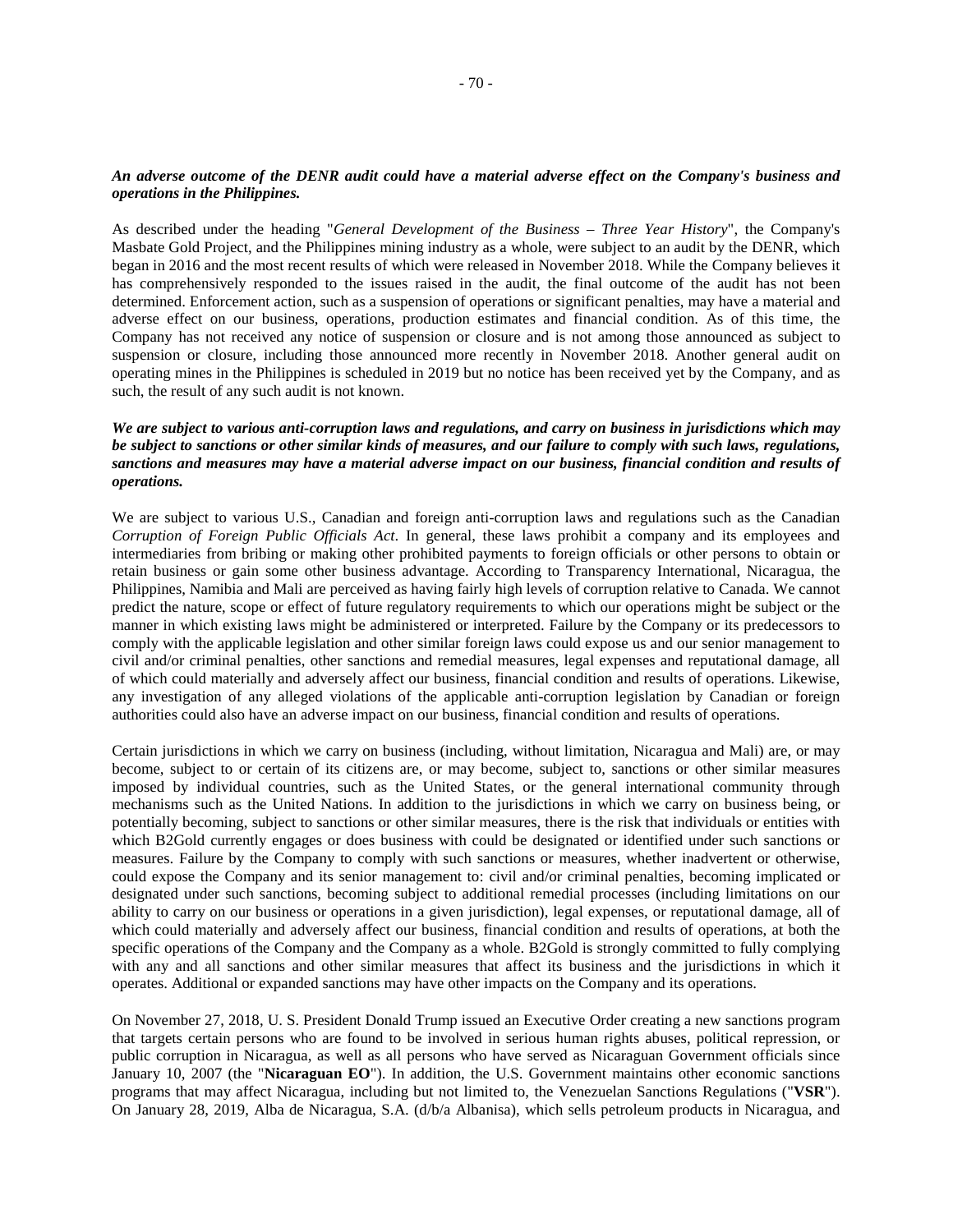any entity in which Alba de Nicaragua, S.A. holds an interest of 50% or more, became subject to sanctions under the VSR.

B2Gold is of the view that its operations in Nicaragua are not violating any sanctions imposed by the United States which may affect Nicaragua or its citizens, including, among others, the Nicaraguan EO, the VSR, and any of their related processes. However, because these situations remain in flux, there is the risk that additional individuals or entities with which B2Gold currently engages or does business could be designated under these sanctions or become subject to other similar measures, and such could have a material adverse impact on the Company's Nicaraguan operations and the Company as a whole. B2Gold has taken proactive steps to address and assess the impact of such U.S. sanctions on its operations in Nicaragua and is strongly committed to fully complying with any and all of these sanctions.

### *We may fail to maintain the adequacy of internal control over financial reporting as required by the Sarbanes-Oxley Act*.

Our Common Shares are registered under the U.S. *Securities Exchange Act* of 1934, as amended (the "**Exchange Act**"), and listed on the NYSE American LLC (the "**NYSE American**") and, accordingly, we are subject to the reporting and other requirements of the U.S. federal securities laws that apply to foreign private issuers, including the requirement to maintain effective internal controls over financial reporting pursuant to Section 404 of the *Sarbanes-Oxley Act* ("**SOX**"). SOX requires management to do an annual assessment of our internal controls over financial reporting, and for our external auditors to conduct an independent assessment of their effectiveness.

Our internal controls over financial reporting may not be adequate, or we may not be able to maintain them as required by SOX. We also may not be able to maintain effective internal controls over financial reporting on an ongoing basis, if standards are modified, supplemented or amended from time to time.

If we do not satisfy the SOX requirements on an ongoing and timely basis, investors could lose confidence in the reliability of our financial statements, and this could harm our business and have a negative effect on the trading price of our Common Shares or the market value of our other securities.

### *Financial Risks*

# *The Company may be unable to generate sufficient cash to service its debt, the terms of the agreements governing its debt may restrict the Company's current or future operations and the indebtedness may have a material adverse effect on the Company's financial condition and results of operations.*

The Company's ability to make scheduled payments on the Credit Facility and any other indebtedness will depend on its financial condition and operating performance, which are subject to prevailing economic and competitive conditions and to certain financial, business, legislative, regulatory and other factors beyond its control. If the Company's cash flows and capital resources are insufficient to fund its debt service obligations, the Company could face substantial liquidity problems and could be forced to reduce or delay investments and capital expenditures or to dispose of material assets or operations, seek additional debt or equity capital or restructure or refinance the Company's indebtedness, including indebtedness under the Credit Facility. The Company may not be able to effect any such alternative measures on commercially reasonable terms or at all and, even if successful, those alternatives may not allow the Company to meet its scheduled debt service obligations.

In addition, a breach of the covenants, including the financial covenants under the Credit Facility or the Company's other debt instruments from time to time could result in an event of default under the applicable indebtedness. Such a default may allow the creditors to impose default interest rates or accelerate the related debt, which may result in the acceleration of any other debt to which a cross acceleration or cross default provision applies. In the event a lender accelerates the repayment of the Company's borrowings, the Company may not have sufficient assets to repay its indebtedness.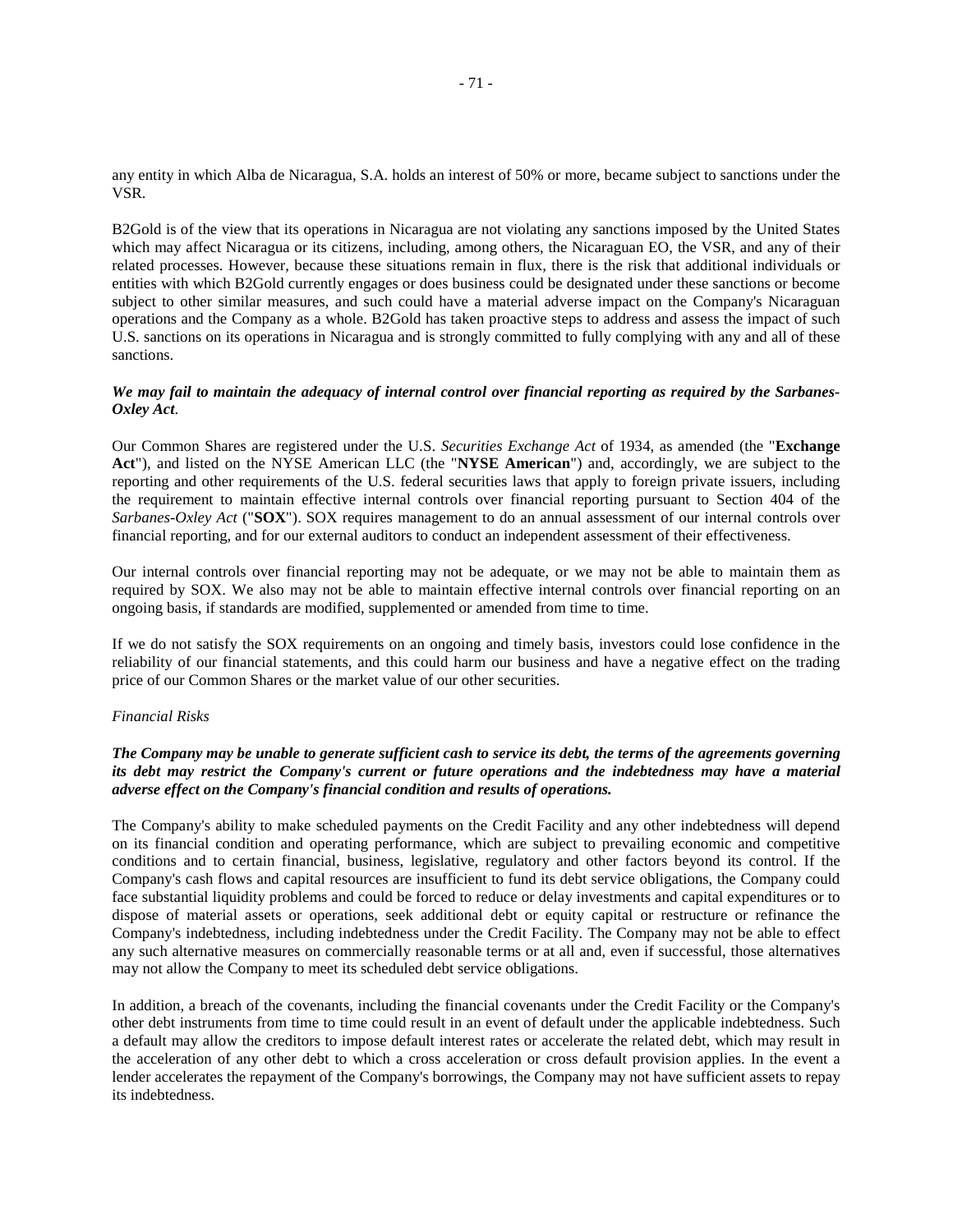The Credit Facility contains a number of covenants that will impose significant operating and financial restrictions on the Company and may limit the Company's ability to engage in acts that may be in its long term best interest. In particular, the Credit Facility restricts the Company's ability to dispose of assets to make dividends or distributions and to incur additional indebtedness and grant security interests or encumbrances. As a result of these restrictions, the Company may be limited in how it conducts its business, may be unable to raise additional debt or equity financing, or may be unable to compete effectively or to take advantage of new business opportunities, each of which restrictions may affect the Company's ability to grow in accordance with its strategy.

Further, the Company's maintenance of its debt could adversely affect its financial condition and results of operations and could adversely affect its flexibility to take advantage of corporate opportunities. The Company's indebtedness could have important consequences, including:

- limiting the Company's ability to obtain additional financing to fund future working capital, capital expenditures, acquisitions or other general corporate requirements, or requiring the Company to make nonstrategic divestitures;
- requiring a substantial portion of the Company's cash flows to be dedicated to debt service payments instead of other purposes, thereby reducing the amount of cash flows available for working capital, capital expenditures, acquisitions and other general corporate purposes;
- increasing the Company's vulnerability to general adverse economic and industry conditions;
- exposing the Company to the risk of increased interest rates for any borrowings at variable rates of interest;
- limiting the Company's flexibility in planning for and reacting to changes in the industry in which it competes;
- placing the Company at a disadvantage compared to other, less leveraged competitors; and
- increasing the Company's cost of borrowing.

### *We may not be able to obtain additional financing on acceptable terms, or at all.*

Future exploration, development, mining, and processing of minerals from our properties, or repayment of current or future indebtedness, could require substantial additional financing. No assurances can be given that we will be able to raise the additional funding that may be required for such activities or repayment of indebtedness, should such funding not be fully generated from operations. To meet such funding requirements, we may be required to undertake additional equity financing, which would be dilutive to shareholders. Debt financing, if available, may involve certain restrictions on operating activities or other financings. There is no assurance that such equity or debt financing will be available to us or that they would be obtained on terms favourable to us, if at all, which may adversely affect our business and financial position. Failure to obtain sufficient financing may result in delaying or indefinite postponement of exploration, development, or production on any or all of our properties, or even a loss of property interests.

## *Our insurance does not cover all potential losses, liabilities and damages related to our business and certain risks are uninsured or uninsurable.*

Although we maintain insurance to protect against certain risks in such amounts as we consider to be reasonable, our insurance will not cover all the potential risks associated with our operations and insurance coverage may not continue to be available or may not be adequate to cover any resulting liability. It is not always possible to obtain insurance against all risks and we may decide not to insure against certain risks because of high premiums or other reasons. Moreover, insurance against risks such as loss of title to mineral property, environmental pollution or other hazards as a result of exploration and production is not generally available to us or to other companies in the mining industry on acceptable terms. Losses from these events may cause us to incur significant costs that could have a material adverse effect upon our financial performance and results of operations.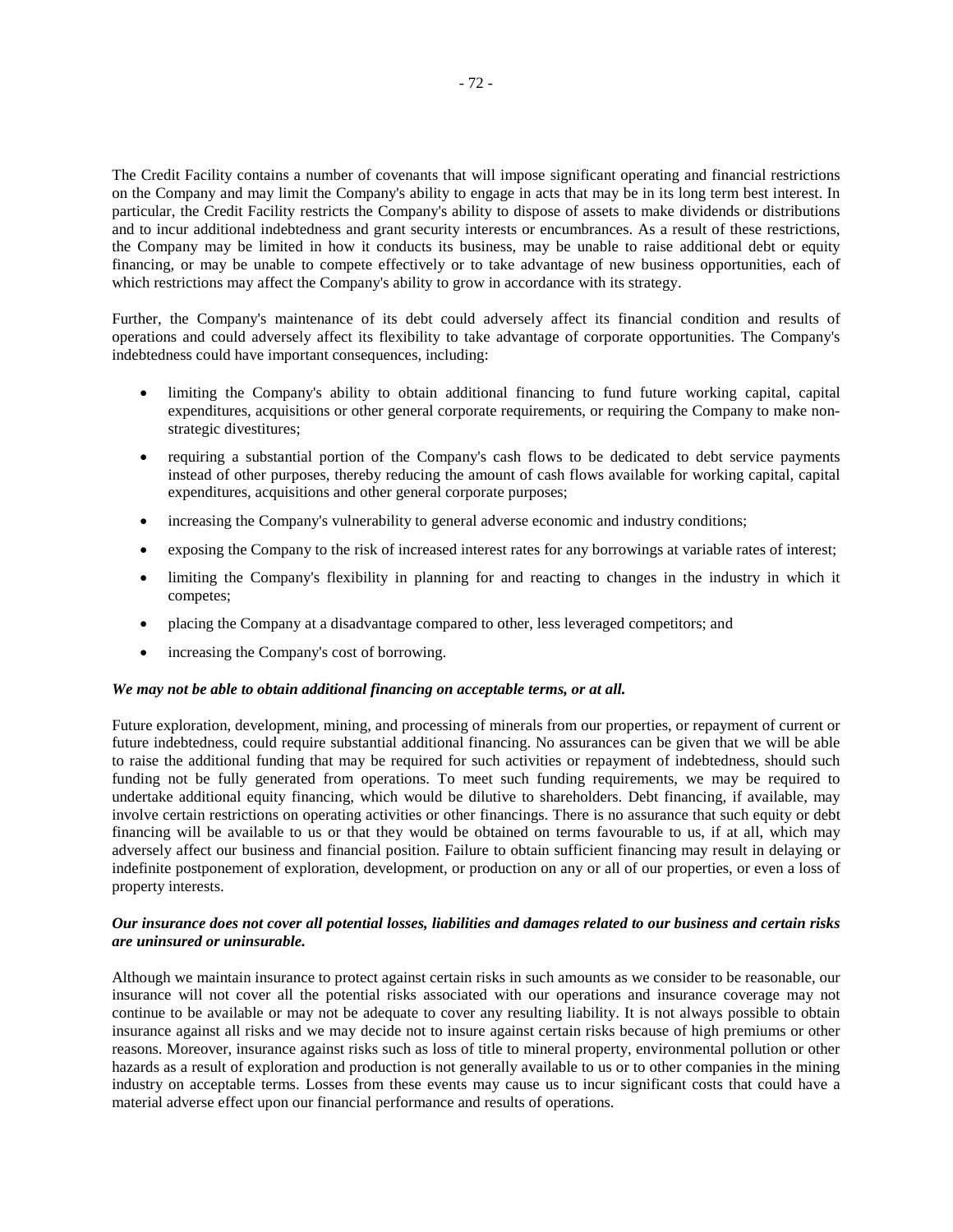#### *Relationships with Key Stakeholders*

# *We are subject to risks related to community relations and community action, including Aboriginal and local community title claims and rights to consultation and accommodation, which may affect our existing operations and development projects.*

As a mining business, we come under pressure in the jurisdictions in which we operate, or will operate in the future, to demonstrate that other stakeholders (including employees, communities surrounding operations and the countries in which they operate) benefit and will continue to benefit from our commercial activities, and/or that we operate in a manner that will minimize any potential damage or disruption to the interests of those stakeholders. We may face opposition with respect to our current and future development and exploration projects which could materially adversely affect our business, results of operations and financial condition.

Governments in many jurisdictions must consult with Aboriginal peoples and local communities with respect to grants of mineral rights and the issuance or amendment of project authorizations. Consultation and other rights of Aboriginal people and local communities frequently require accommodations, including undertakings regarding employment, royalty payments and other matters. This may affect our ability to acquire within a reasonable time frame effective mineral titles, permits or licenses in these jurisdictions and may affect the timetable and costs of development of mineral properties in these jurisdictions.

Further, certain NGOs, some of which oppose globalization and resource development, are often vocal critics of the mining industry and its practices, including the use of hazardous substances in processing activities. Adverse publicity generated by such NGOs or others related to extractive industries generally, or our operations specifically, could have an adverse effect on our reputation and financial condition and may impact our relationship with the communities in which we operate. They may also attempt to disrupt our operations.

## *We are subject to a variety of risks associated with partial ownership or joint ventures, which could result in a material adverse effect on our future growth, results of operations and financial position.*

A number of the properties in which we have an interest are not wholly-owned by us or are the subject of joint venture arrangements with other mining companies and will be subject to the risks normally associated with the conduct of jointly-held projects and joint ventures. The existence or occurrence of one or more of the following circumstances and events could have a material adverse effect on the viability of our interests held through joint ventures, which could have a material adverse effect on our future growth, results of operations and financial conditions:

- inability to exert influence over certain strategic decisions made in respect of joint venture properties;
- a joint venture participant having economic or business interests or goals that are, or become, inconsistent with our business interests or goals;
- bankruptcy of the joint venture participant;
- disagreement with joint venture participants on how to develop and operate mines efficiently;
- inability of participants to meet their obligations to the joint venture or third parties; and
- litigation between participants regarding joint venture matters.

## *Our investments in the Masbate Gold Project may be adversely affected by our lack of sole decision-making authority and disputes between us and the majority owner of Filminera.*

The Company, through its subsidiaries, is a minority shareholder in Filminera, which owns the Masbate Gold Project. Zoom is the majority shareholder. As the minority shareholder, we are not in a position to exercise sole decision making authority regarding the Masbate Gold Project. We may be unable to cause Filminera to take, or refrain from taking, actions consistent with our business strategies and objectives. Any change in the identity, management, ownership or strategic direction of Zoom, or any disagreement with Zoom or its owners could materially adversely affect our business and results of operations. If a dispute arises between us and Zoom or its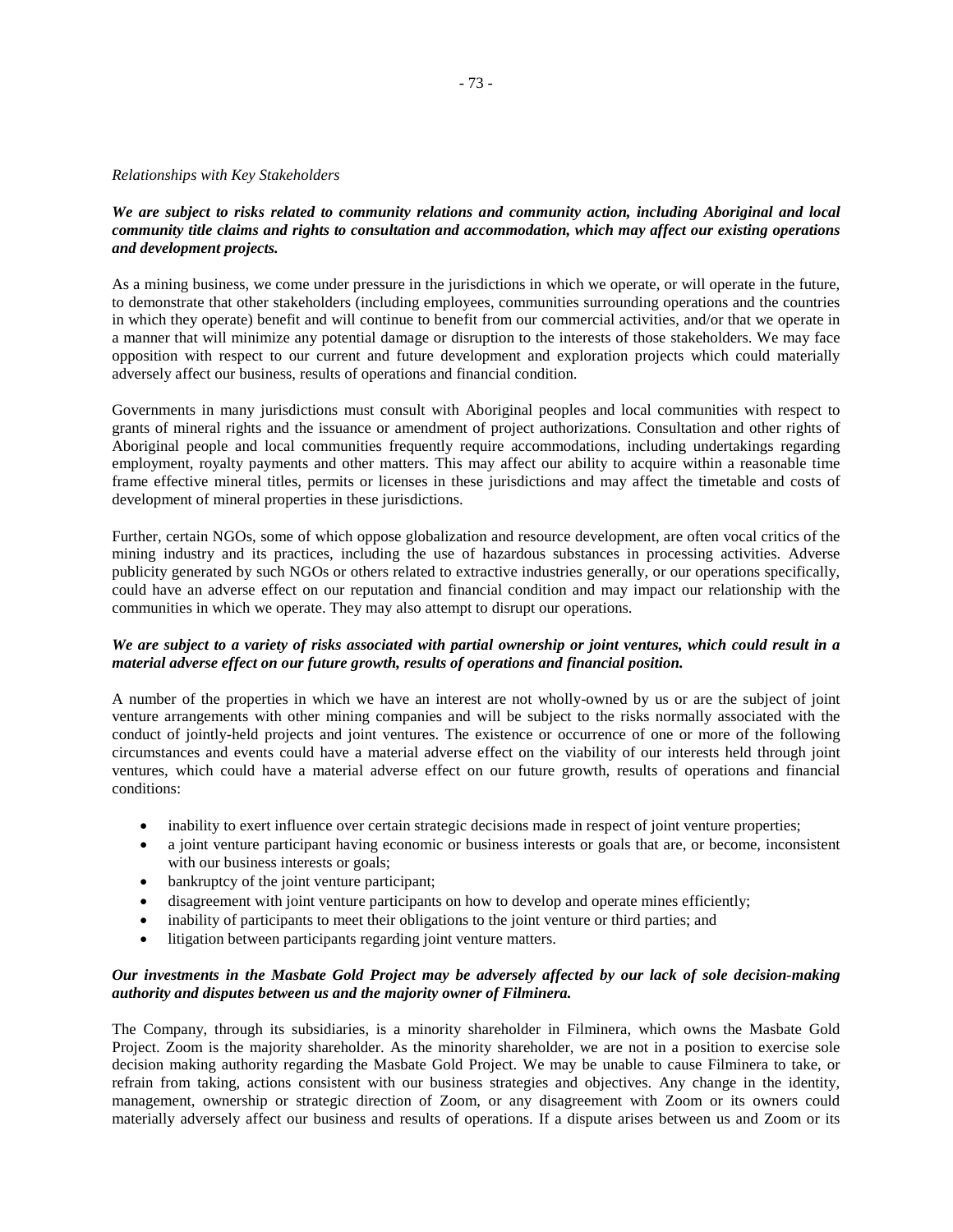owners that cannot be resolved amicably, we may be unable to further our business strategies and objectives, may not realize the anticipated benefits of our investment in the Masbate Gold Project and associated processing facilities (in which we hold a 100% interest) and may be involved in lengthy and costly proceedings to resolve the dispute, which could materially and adversely affect our business and results of operations.

In addition, pursuant to the ore purchase agreement between PGPRC and Filminera, PGPRC has agreed to purchase all ore from the Masbate Gold Project at a price equal to the production cost for the ore plus a predetermined percentage. Decreases in the market price of gold, increases in production costs at the Masbate Gold Project or a combination of both may make performance by PGPRC under the agreement not economically desirable or feasible. In such a circumstance, we would seek to curtail production at the Masbate Gold Project or negotiate another mutually agreeable resolution with the Philippine shareholder of Filminera; however, we may not be successful in such efforts.

Our interest in the Pajo concession is on a similar basis and is subject to similar risks.

## *We depend on key personnel and if we are unable to attract and retain such persons in the future it could have an adverse effect on our operations.*

Our success will be largely dependent upon the performance of our key officers, employees, outside contractors and consultants. Locating and developing mineral deposits depends on a number of factors, not the least of which is the technical skill of the exploration, development and production personnel involved. Failure to retain key personnel or to attract or retain additional key individuals with necessary skills could have a materially adverse impact upon our success. We have not purchased any "key-man" insurance with respect to any of our directors, officers or key employees and have no current plans to do so.

### *Our operations would be adversely affected if we fail to maintain satisfactory labour relations.*

Production at our mining operations is dependent upon the efforts of our employees and B2Gold's relations with its unionized and non-unionized employees. Some of our employees are represented by labour unions under various collective labour agreements. The collective bargaining agreement covering the workers at El Limon Mine is effective until October 22, 2020. The collective bargaining agreement covering the workers at La Libertad Mine is effective until December 31, 2019. A new agreement was signed in January of 2018. Any of the parties involved may present a draft of a new collective bargaining agreement with 60 days prior to expiration date, although the existing collective bargaining agreement will continue in effect until a new one has been approved. We may not be able to satisfactorily renegotiate our collective labour agreements when they expire and may face tougher negotiations or higher wage demands than would be the case for non-unionized labour. In addition, existing labour agreements may not prevent a strike or work stoppage at our facilities in the future. In addition, relations between us and our employees may be affected by changes in the scheme of labour relations that may be introduced by the relevant governmental authorities in those jurisdictions in which we carry on business. Changes in such legislation or in the relationship between us and our employees may have a material adverse effect on our business, financial condition and results of operations.

Our operations at La Libertad and El Limon Mines have been disrupted by work stoppages in the past due to illegal road blockades. We are continuing to seek a permanent solution to avoid further disruptions; however, there can be no assurance that a permanent solution will be found and that we will not have to suspend operations again. Suspension of our operations at our mines or properties could have a material adverse effect on our business, financial condition and results of operations.

In Namibia, due to high levels of unemployment, and restrictive immigration policies applied by the Namibian Ministry of Home Affairs, it may be difficult for us to obtain employment permits for skilled personnel that may be required in exploration or mining operations. In addition, Namibia suffers from high levels of poverty. Although the Namibian government spends a significant proportion (the highest single budget amount) on education, education initiatives and programs may take time to take effect. Currently, a significant proportion of the Namibian work-force can be classified as unskilled or semi-skilled labourers, as a result of which it may be difficult for employers to find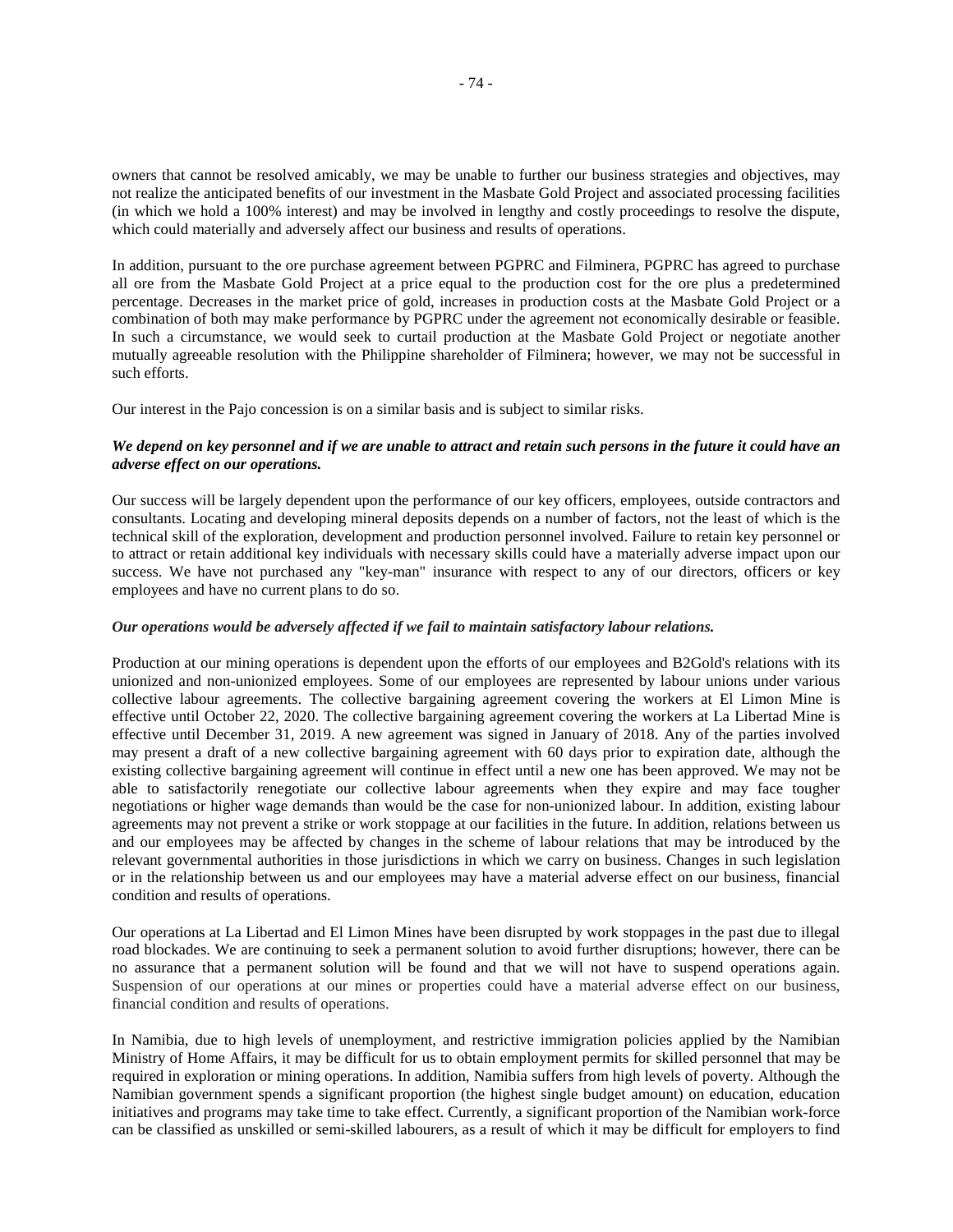skilled personnel for specialized tasks. Shortages of suitably qualified personnel in Namibia could have a material adverse effect on our business, financial condition and results of operations. While negotiations are ongoing with respect to a collective bargaining agreement covering the workers at Otjikoto Mine and an agreement is expected to be reached in the coming weeks which will be retroactive to March 1, 2019, we may not be able to satisfactorily renegotiate our collective labour agreements and may face tougher negotiations or higher wage demands than would be the case for non-unionized labour.

## *Our reputation may be negatively affected by social media and other web-based applications, which are beyond our control.*

As a result of the increased usage and the speed and the global reach of social media and other web-based applications used to generate, publish and discuss user-generated content and to connect with others, the Company is at a much greater risk of losing control over how it is perceived by the public.

Damage to the Company's reputation can be the result of the actual or perceived occurrence of any number of events, and could include any negative publicity, whether credible, factual, true or not. While the Company places a great emphasis on protecting and nurturing its strong reputation, it does not ultimately have direct control over how it is perceived by others, including how it is viewed on social media and other web-based applications.

Harm to the Company's reputation (which could be promulgated through social media and other web-based applications) may lead to increased challenges in developing and maintaining investor confidence and stakeholder relations, and could act as an obstacle to the Company's overall ability to maintain its current operations, to advance its projects, and to procure capital from investors, which could have a material adverse effect on the Company and our business.

### **DIVIDENDS**

We have not declared any dividends or distributions on our Common Shares since our incorporation. The Board may declare from time to time such cash dividends or distributions out of the monies legally available for dividends or distributions as the Board considers advisable. Any future determination to pay dividends or make distributions will be at the discretion of the Board and will depend on our capital requirements, results of operations and such other factors as the Board considers relevant.

### **DESCRIPTION OF CAPITAL STRUCTURE**

Our authorized share capital consists of an unlimited number of Common Shares and an unlimited number of preferred shares. As at March 19, 2019, 1,004,561,004 Common Shares and no preferred shares are issued and outstanding.

### **Common Shares**

Registered holders of Common Shares are entitled to receive notice of and attend all shareholder meetings of shareholders, and are entitled to one vote for each Common Share held. In addition, holders of Common Shares are entitled to receive on a *pro rata* basis dividends if, as and when declared by the Board and, upon liquidation, dissolution or winding-up, are entitled to receive on a *pro rata* basis our net assets after payment of debts and other liabilities, in each case subject to the rights, privileges, restrictions and conditions attaching to any other series or class of shares, including preferred shares, ranking in priority to, or equal with, the holders of the Common Shares. Any alteration of the rights attached to Common Shares must be approved by at least two-thirds of the Common Shares voted at a meeting of our shareholders.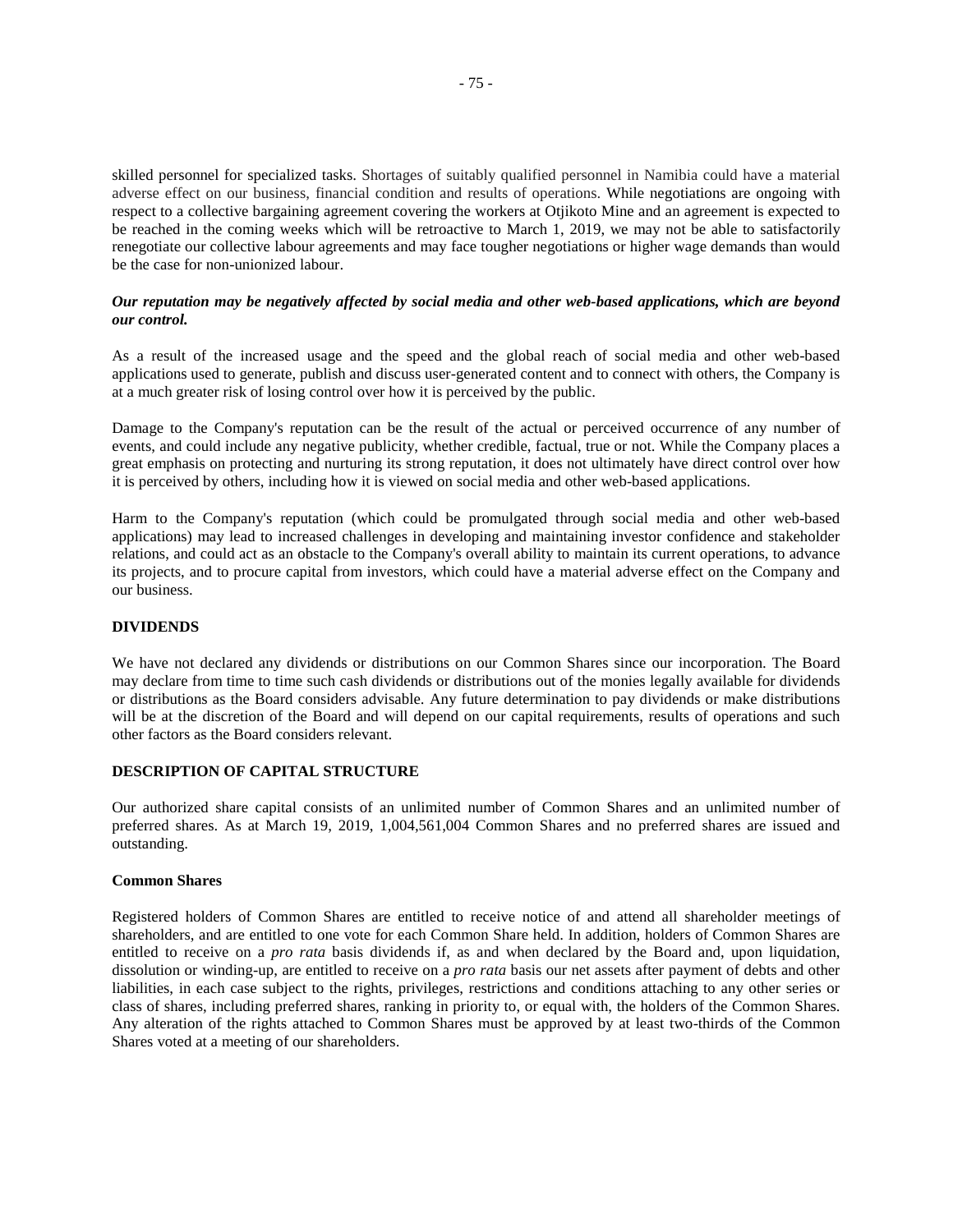#### **Preferred Shares**

Preferred shares without par value may at any time and from time to time be issued in one or more series. The Board may from time to time by resolution determine the maximum number of preferred shares of any such series or determine there is no maximum, determine the designation of the preferred shares of that series and amend our articles to create, define and attach, and if permitted by the BCBCA, alter, vary or abrogate, any special rights and restrictions to be attached to the preferred shares of that series. Except as provided in the special rights and restrictions attaching to the preferred shares, the holders of preferred shares will not be entitled to receive notice of, attend or vote any meeting of our shareholders. Holders of preferred shares will be entitled to preference with respect to payment of dividends on such shares over the Common Shares, and over any other of our shares ranking junior to the preferred shares with respect to payment of dividends. In the event of our liquidation, dissolution or winding-up, holders of preferred shares will be entitled to preference with respect to distribution of our property or assets over the Common Shares and over any of our other shares ranking junior to the preferred shares with respect to the repayment of capital paid up on, and the payment of any or all accrued and unpaid cumulative dividends whether or not earned or declared, or any or all declared and unpaid non-cumulative dividends, on the preferred shares.

#### **Stock Options**

In 2018, the Board and our shareholders approved the adoption of an amended and restated stock option plan (the "**2018 Stock Option Plan**") for the benefit of our employee-directors, employees and consultants. The purpose of the 2018 Stock Option Plan is to provide eligible persons with an opportunity to purchase our Common Shares and to benefit from the appreciation in the value of such Common Shares. The 2018 Stock Option Plan increases our ability to attract the individuals of exceptional skill by providing them with the opportunity, through the exercise of stock options, to benefit from our growth. The Board has the authority to determine the employee-directors, officers, employees and consultants to whom options will be granted, the number of options to be granted to each person and the price at which Common Shares may be purchased, subject to the terms and conditions set forth in the 2018 Stock Option Plan.

Some of the key provisions of the 2018 Stock Option Plan include, among others:

- (a) the maximum number of Common Shares issuable pursuant to options granted under the 2018 Stock Option Plan, together with the Common Shares issuable pursuant to all of our other previously established and outstanding or proposed security based compensation arrangements, in aggregate, will be a number equal to 8.0% of the issued and outstanding Common Shares on a non-diluted basis at any time;
- (b) a restriction that no more than 8.0% of the total number of issued and outstanding Common Shares may be issuable to our insiders pursuant to options granted to insiders under the 2018 Stock Option Plan, together with all of our other previously established and outstanding or proposed share compensation arrangements;
- (c) a restriction that no more than 5% of the total number of issued and outstanding Common Shares may be issuable to any one individual within a one-year period pursuant to options granted under the 2018 Stock Option Plan, together with all of our other previously established and outstanding or proposed share compensation arrangements, unless we have obtained disinterested shareholder approval;
- (d) non-employee directors are not eligible to receive options under the 2018 Stock Option Plan; the vesting period of all options shall be determined by the Board, provided that options granted to the Chief Executive Officer of the Company on or after May 8, 2018 shall vest in equal increments on the first, second, third, fourth, and fifth anniversaries of the relevant grant date; and
- (e) options may be exercisable for a period of up to a maximum term of ten years, such period to be determined by the Board and the options are non-transferable and non-assignable;

As at March 19, 2019, there are 56,907,414 stock options outstanding under the 2018 Stock Option Plan, as amended. As at March 19, 2019, there are also zero (0) options to purchase Common Shares that remain outstanding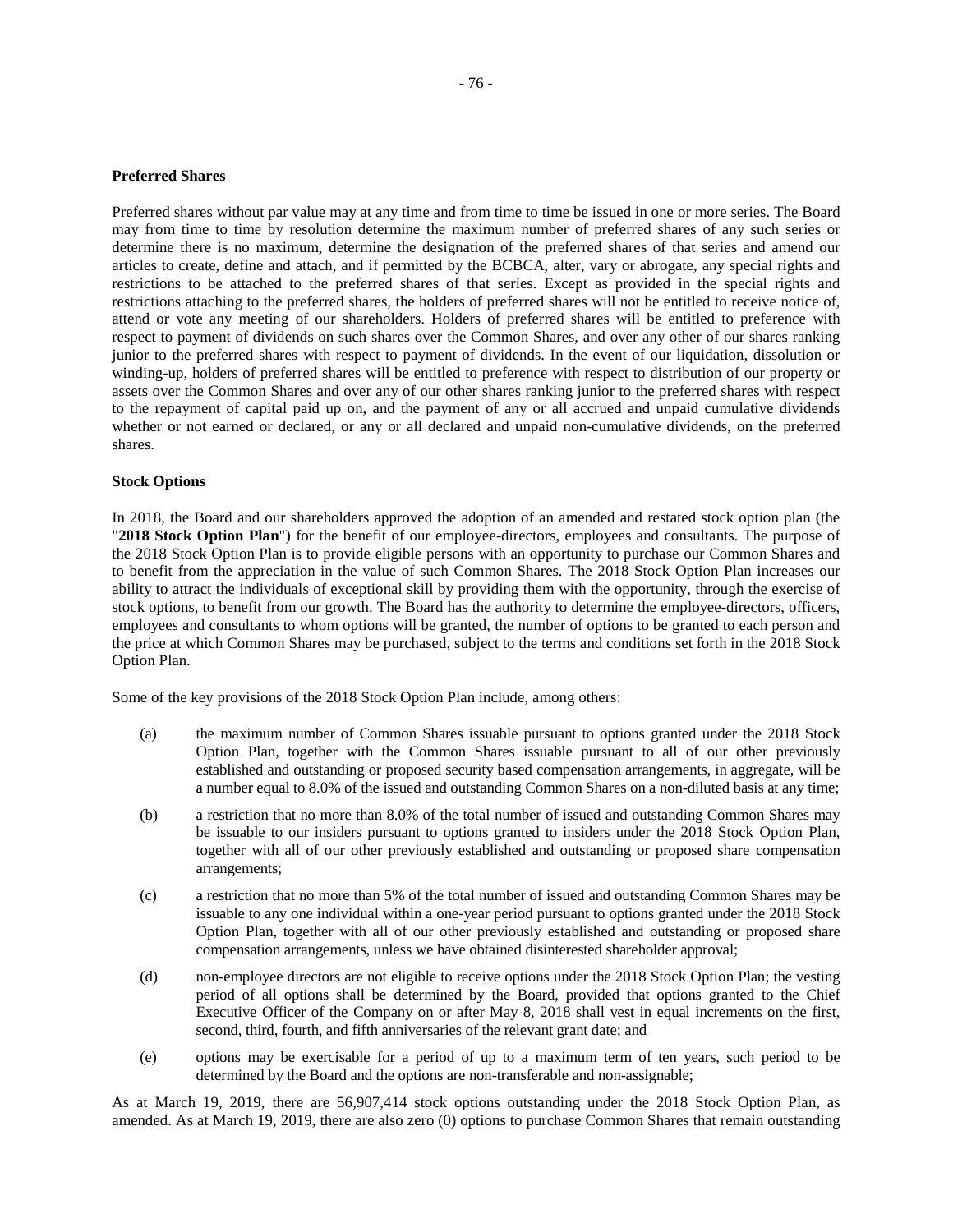from the acquisition of Volta Resources Inc. From January 1, 2019 to February 27, 2019, 10,034,734 stock options were exercised for gross proceeds of \$26,046,168.

### **Restricted Share Unit Plan**

In 2018, the Board and our shareholders approved certain amendments to our restricted share unit plan. Adoption of these amendments was part of our continuing effort to build upon and enhance long term shareholder value. The restricted unit plan, as amended (the "**2018 RSU Plan**"), reflects our commitment to a long term incentive compensation structure that aligns the interests of its employees with the interests of its shareholders.

Restricted share units (the "**RSU**s") may be granted by our Compensation Committee, which has been authorized to administer the 2018 RSU Plan, to our employee-directors, executive officers and employees (the "**Designated Participants**"). The Compensation Committee is entitled to exercise its discretion to restrict participation under the 2018 RSU Plan. Pursuant to the 2018 RSU Plan, 20,000,000 Common Shares are reserved for issuance.

Some of the key features of the 2018 RSU Plan include, among others:

#### *Awarding RSUs*

- The maximum number of Common Shares issuable to insiders, at any time, pursuant to the 2018 RSU Plan, together with all of our other security based compensation arrangements, is 8.0% of our issued and outstanding Common Shares at any time.
- The maximum number of Common Shares issuable to insiders within any one year period pursuant to the 2018 RSU Plan, together with all of our other security based compensation arrangements, is 8.0% of our issued and outstanding Common Shares at any time.
- Non-employee directors are not eligible to receive RSUs under the 2018 RSU Plan.
- Any rights with respect to RSUs will not be transferable or assignable other than for normal estate settlement purposes.

### *Vesting*

- Unless otherwise determined by the Compensation Committee, one-third (1/3) of the RSUs will vest on each of the first, second and third anniversaries of the date that the RSUs are granted.
- In the event that a Designated Participant dies, retires, becomes disabled or is terminated without cause prior to the vesting of the RSUs, the RSUs will vest on a pro rata basis based on the date that employment is terminated and the time remaining until the applicable vesting date.
- If a Designated Participant is terminated for cause or resigns without good reason, his or her RSUs will immediately expire as of the date of termination.

#### *Redemption*

• Each RSU entitles the holder, subject to the terms of the 2018 RSU Plan, to receive a payment in fully-paid Common Shares and will be redeemed five days after the RSU is fully vested. Each RSU will be redeemed for one Common Share.

As at March 19, 2019, we have issued 12,934,517 Common Shares under the 2018 RSU Plan. 2,053,700 RSUs have been granted for which Common Shares have not yet been issued. Accordingly, 5,011,783 RSUs remain available for grant under the 2018 RSU Plan.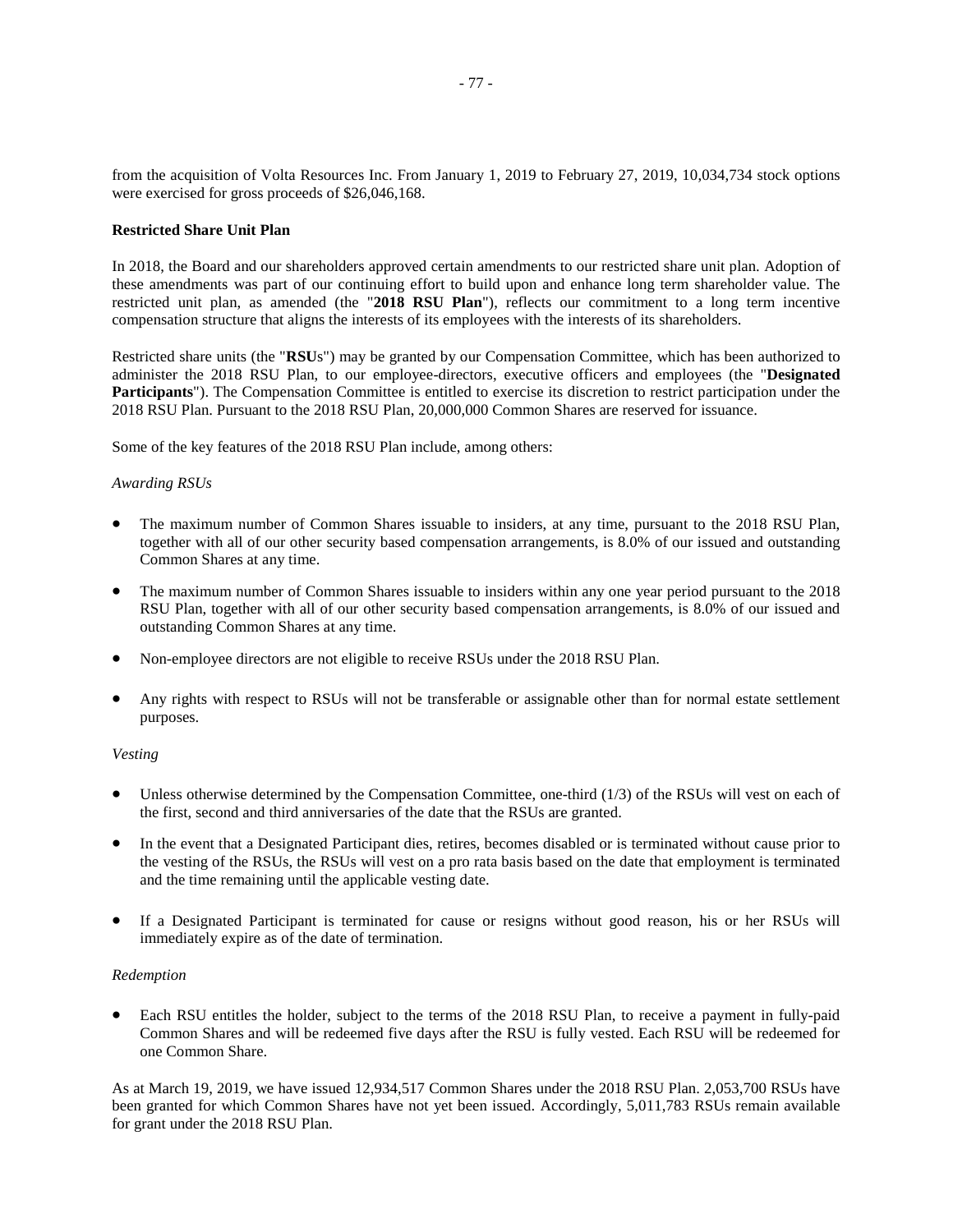#### **Deferred Share Unit Plan**

On December 13, 2017, the Board approved a Deferred Share Unit Plan ("**DSU Plan**"). The purpose of the DSU Plan is to provide non-employee directors of the Company with an opportunity to participate in the long term success of the Company and to promote a greater alignment of interests between the directors and shareholders of the Company. As at March 19, 2019, 534,148 DSUs have been granted under the DSU Plan.

The Board shall administer the DSU Plan and is authorized to delegate any of its administrative responsibilities under the DSU Plan to one or more persons, including, without limitation, one or more officers and/or employees of the Company. Any bona fide director of the Company who is not otherwise an employee, consultant or officer of the Company or of a Related Entity (as defined in the DSU Plan) (an "**Eligible Person**") is eligible to participate in the DSU Plan, provided that a director serving as a chair of the Board and not otherwise an employee, consultant or officer may be considered an Eligible Person, at the discretion of the Board.

Some of the key features of the DSU Plan include the following, among others:

#### *Grant of DSUs*

• The Board may grant Deferred Share Units ("**DSUs**") to an Eligible Person whose services to the Company are sufficient to warrant participation in the DSU Plan (a "**Participant**"). The number of DSUs to be credited to a Participant's account, and the date on which such DSUs will be credited to such Participant's account, will be such number of DSUs and such date the Board determines to be appropriate in the circumstances.

### *Election to Receive DSUs*

• A Participant may elect to receive 50% or 100% of such Participant's total cash compensation earned in the applicable financial year (the "**Elected Amount**") in DSUs, with the balance, if any, being paid in cash at the time such amounts would be paid in the ordinary course. Such DSUs will be credited to such Participant's account on the last business day of each financial quarter, subject to any blackout period, or such other date as the Board determines appropriate. The number of DSUs to be credited to such Participant's account will be determined by dividing the Elected Amount in respect of the applicable financial quarter, by the Fair Market Value (as defined in the DSU Plan) as at the date the DSUs are credited, or such other date as determined by the Board.

#### *Dividend Equivalents*

• On any date on which a cash dividend is paid on the Common Shares, Participants who have DSUs credited to their accounts as of the record date for such dividend will be credited with "dividend equivalent" DSUs, calculated in accordance with the terms of the DSU Plan.

### *Termination of Service*

- On the applicable redemption date, the Company will pay a Participant who has terminated service to the Company, cash equal to the Fair Market Value of the Common Shares on the applicable separation date, multiplied by the number of DSUs recorded to such Participant's account, net of any applicable withholding tax.
- In the event of death of a Participant who has not otherwise terminated service to the Company, the Company will, within two months of such Participant's death, pay cash equal to the Fair Market Value of the Common Shares on the date of death, multiplied by the number of DSUs recorded to the Participant's account, net of any applicable withholding tax, to or for the benefit of the beneficiaries of such Participant.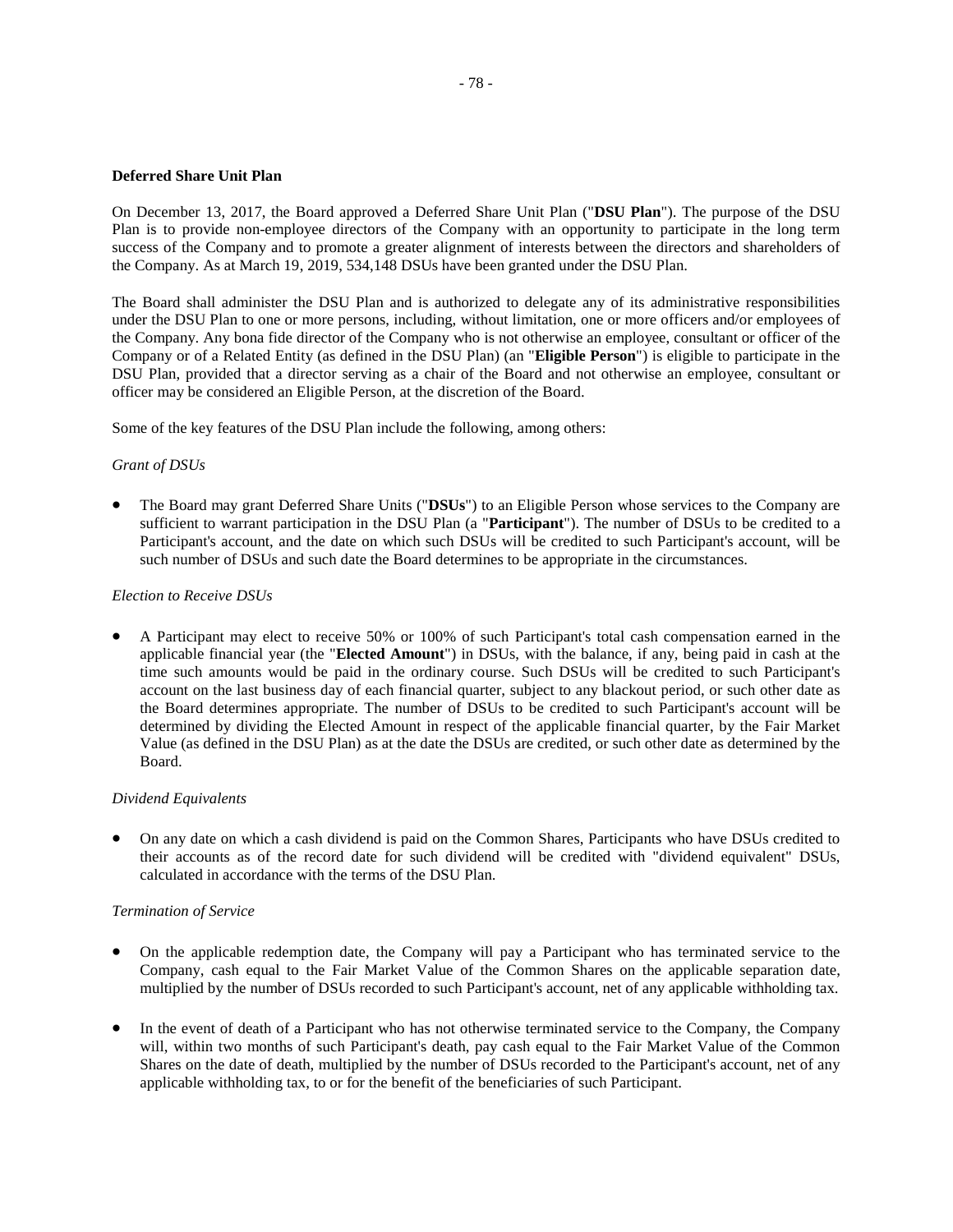## **MARKET FOR SECURITIES**

## **Trading Price and Volume**

Our Common Shares are listed for trading on the TSX under the symbol "BTO". The following table sets out the market price range and trading volumes of our Common Shares on the TSX for the periods indicated.

| Year |            | High<br>(C\$) | Low<br>$(C$ (C\spectrically) | <b>Volume</b><br>(no. of shares) |
|------|------------|---------------|------------------------------|----------------------------------|
|      | March 1-19 | 4.23          | 3.63                         | 41,596,430                       |
|      | February   | 4.40          | 3.84                         | 59,602,600                       |
| 2019 | January    | 4.17          | 3.43                         | 84,602,400                       |
|      | December   | 4.00          | 3.26                         | 61,865,300                       |
|      | November   | 3.67          | 3.21                         | 51,185,000                       |
|      | October    | 3.64          | 2.92                         | 68, 345, 400                     |
|      | September  | 3.10          | 2.82                         | 39,411,600                       |
|      | August     | 3.33          | 2.77                         | 37,945,000                       |
|      | July       | 3.43          | 3.21                         | 28,876,800                       |
|      | June       | 3.56          | 3.34                         | 30,272,900                       |
|      | May        | 3.75          | 3.36                         | 42,413,000                       |
|      | April      | 3.80          | 3.36                         | 50,532,400                       |
|      | March      | 3.99          | 3.44                         | 57,504,900                       |
|      | February   | 3.99          | 3.35                         | 57,922,000                       |
| 2018 | January    | 4.06          | 3.52                         | 76,748,200                       |

On March 19, 2019, the closing price of our Common Shares on the TSX was C\$3.77 per share.

Our Common Shares are listed for trading on the NYSE American under the symbol "BTG". The following table sets out the market price range and trading volumes of our Common Shares on the NYSE American for the periods indicated.

| Year |            | High<br>(US\$) | Low<br>(US\$) | <b>Volume</b><br>(no. of shares) |
|------|------------|----------------|---------------|----------------------------------|
|      | March 1-19 | 3.16           | 2.82          | 79,679,657                       |
|      | February   | 3.35           | 2.90          | 86,238,180                       |
| 2019 | January    | 3.18           | 2.63          | 88,587,739                       |
|      | December   | 2.94           | 2.47          | 100,554,100                      |
|      | November   | 2.75           | 2.42          | 71,418,300                       |
|      | October    | 2.78           | 2.27          | 95,679,900                       |
|      | September  | 2.35           | 2.15          | 64,445,700                       |
|      | August     | 2.55           | 2.10          | 59,347,900                       |
|      | July       | 2.61           | 2.43          | 46,227,500                       |
|      | June       | 2.76           | 2.51          | 53,159,500                       |
|      | May        | 2.94           | 2.60          | 58,226,000                       |
|      | April      | 3.02           | 2.64          | 58,455,800                       |
|      | March      | 3.13           | 2.66          | 94,101,500                       |
|      | February   | 3.15           | 2.65          | 97,436,000                       |
| 2018 | January    | 3.30           | 2.83          | 116,148,400                      |

On March 19, 2019, the closing price of our Common Shares on the NYSE American was US\$2.82 per share.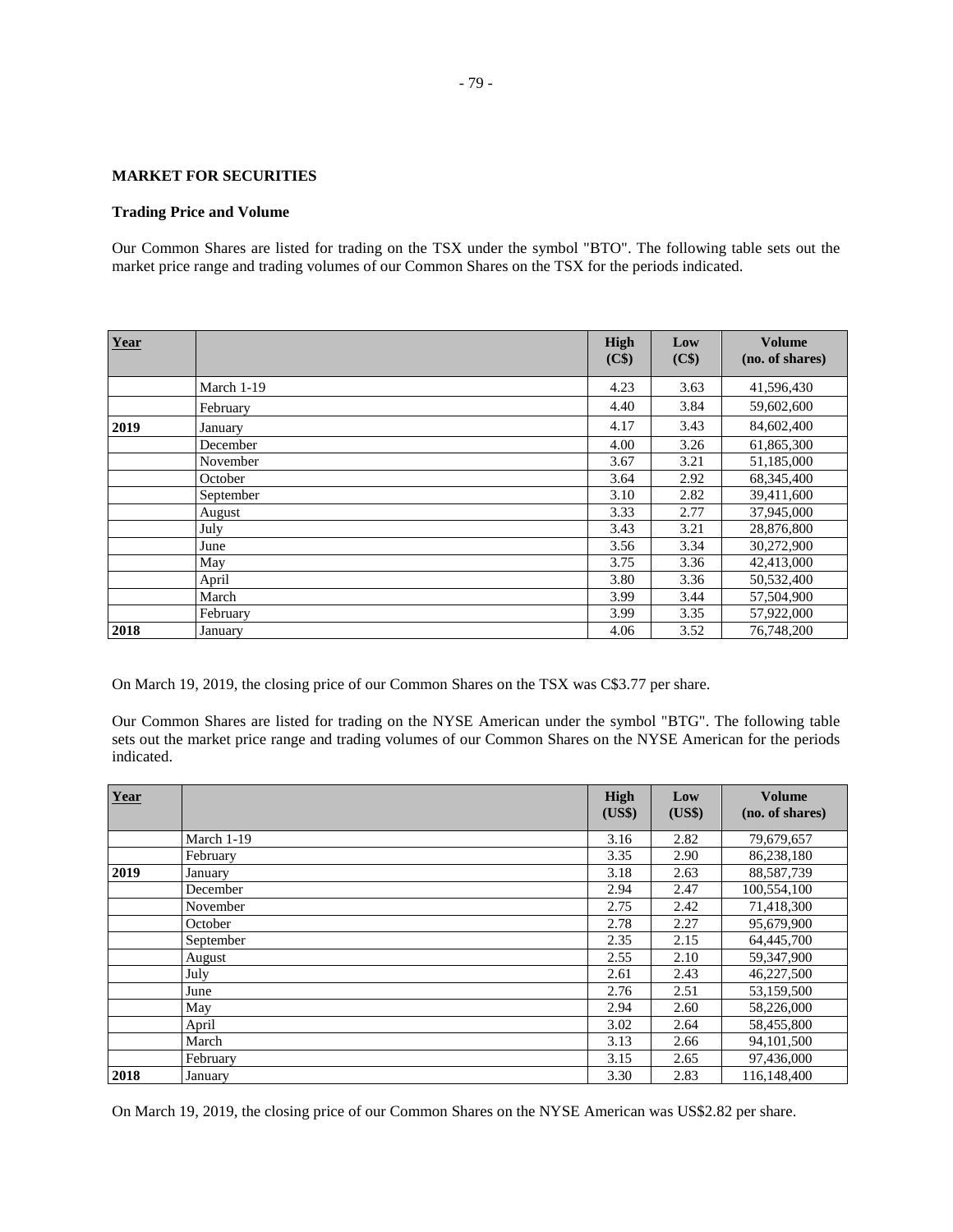# **Prior Sales**

The following table summarizes the issuances of securities that are not listed or quoted on a marketplace by us during the most recently completed financial year.

| Date of Issue      | <b>Number of Securities</b> | <b>Security</b>                | Price per<br>Security $(\$)$ |
|--------------------|-----------------------------|--------------------------------|------------------------------|
| July 9, 2018       | 550,000                     | <b>Stock Options</b>           | \$3.32                       |
| July 9, 2018       | 266,791                     | Deferred Share Units           | \$3.35                       |
| July 12, 2018      | 1,456,040                   | <b>Restricted Shares Units</b> | \$3.27                       |
| July 23, 2018      | 23,385,000                  | <b>Stock Options</b>           | \$3.37                       |
| August 14, 2018    | 1,050,000                   | <b>Stock Options</b>           | \$3.03                       |
| August 21, 2018    | 120,000                     | <b>Stock Options</b>           | \$3.07                       |
| October 2, 2018    | 300,000                     | <b>Stock Options</b>           | \$2.94                       |
| October 2, 2018    | 24,222                      | Deferred Share Units           | \$2.89                       |
| October 22, 2018   | 120,000                     | <b>Stock Options</b>           | \$3.44                       |
| November $14.2018$ | 410,000                     | <b>Stock Options</b>           | \$3.24                       |

# **DIRECTORS AND EXECUTIVE OFFICERS**

The following table sets forth the name, municipality, province or state of residence, position held with us, the date of appointment of each of our current directors and executive officers, principal occupation within the immediately preceding five years and the shareholdings of each director and executive officer as at the date of this Annual Information Form. The statement as to Common Shares beneficially owned, or controlled or directed, directly or indirectly, by the directors and executive officers named below is in each instance based upon information furnished by the person concerned and is as at the date of this Annual Information Form. Our directors hold office until the next annual general meeting of the shareholders or until their successors are duly elected or appointed.

| Name and<br><b>Place</b><br>of Residence                                 | <b>Position with B2Gold</b>                        | <b>Principal</b><br><b>Occupation During</b><br><b>Past Five Years</b>                                                                     | Director/Officer<br><b>Since</b> | Number of<br><b>Voting</b><br>Securities <sup>(1)</sup> |
|--------------------------------------------------------------------------|----------------------------------------------------|--------------------------------------------------------------------------------------------------------------------------------------------|----------------------------------|---------------------------------------------------------|
| Clive Johnson <sup><math>(7)</math></sup><br>British Columbia,<br>Canada | President, Chief Executive<br>Officer and Director | President, Chief Executive Officer of<br>B <sub>2</sub> Gold                                                                               | December 17, 2006                | $6,500,593^{(2)}$                                       |
| Robert $Cross^{(4)(5)}$<br>British Columbia.<br>Canada                   | Chairman and Director                              | Serves as independent director and, in<br>some cases, non-executive Chairman<br>of public companies, principally in<br>the resource sector | October 22, 2007                 | 721,660                                                 |
| Robert Gayton <sup>(3)(4)(5)</sup><br>British Columbia,<br>Canada        | Director                                           | Consultant to various public<br>companies since 1987                                                                                       | October 22, 2007                 | 299,000                                                 |
| Jerry Korpan $(3)(5)(6)$<br>London, England                              | Director                                           | Director of several public natural<br>resource companies                                                                                   | November 20, 2007                | 2,600,000                                               |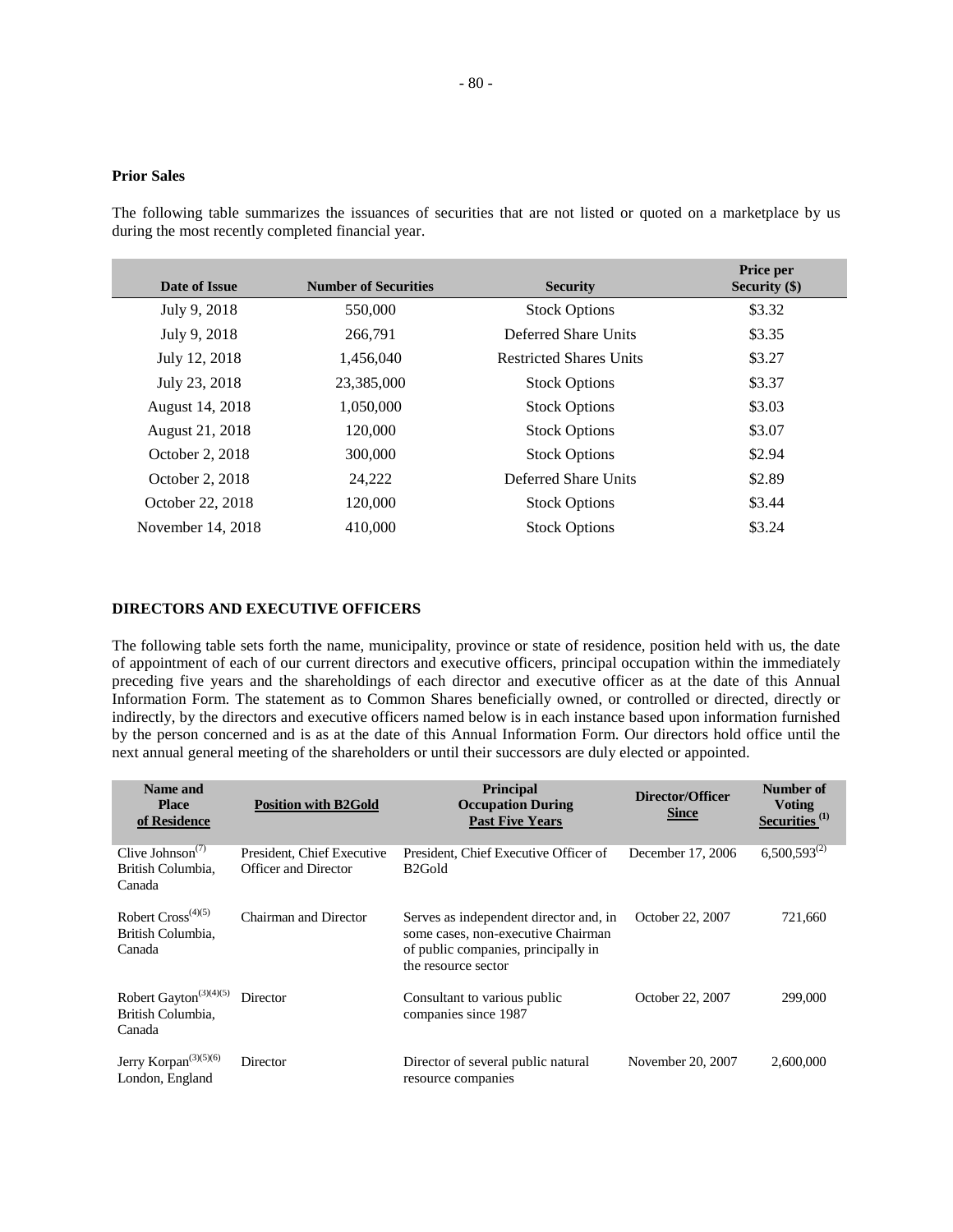| Name and<br><b>Place</b><br>of Residence                      | <b>Position with B2Gold</b>                                               | Principal<br><b>Occupation During</b><br><b>Past Five Years</b>                                                                                                                                 | Director/Officer<br>Since       | Number of<br><b>Voting</b><br>Securities <sup>(1)</sup> |
|---------------------------------------------------------------|---------------------------------------------------------------------------|-------------------------------------------------------------------------------------------------------------------------------------------------------------------------------------------------|---------------------------------|---------------------------------------------------------|
| Bongani Mtshisi <sup>(4)(6)</sup><br>Gauteng, South<br>Africa | Director                                                                  | CEO of BSC Resources Ltd. from<br>October 2005 to present                                                                                                                                       | December 22, 2011               | 22,800                                                  |
| Kevin Bullock <sup>(3)</sup><br>Ontario, Canada               | Director                                                                  | Formerly Chief Executive Officer and<br>director of Mako Mining Corp. and<br>President and Chief Executive Officer<br>of Volta Resources Inc.                                                   | December 20, 2013               | 74,190                                                  |
| George Johnson <sup>(6)</sup><br>Washington, USA              | Director                                                                  | Senior Vice President of Operations,<br>B <sub>2</sub> Gold, until April 30, 2015                                                                                                               | March 15, 2016<br>(as Director) | 500,000                                                 |
| Robin Weisman <sup>(5)(6)</sup><br>Virginia, USA              | Director                                                                  | Principal investment officer of the<br>mining division at the International<br>Finance Corporation, a member of<br>the World Bank Group                                                         | October 23, 2017                | 2,000                                                   |
| Roger Richer <sup>(7)</sup><br>British Columbia,<br>Canada    | <b>Executive Vice President,</b><br>General Counsel and<br>Secretary      | <b>Executive Vice President, General</b><br>Counsel and Secretary of B2Gold                                                                                                                     | December 17, 2006               | $3,276,250^{(2)}$                                       |
| Michael<br>$Cinnamond^{(7)}$<br>British Columbia,<br>Canada   | Senior Vice President of<br>Finance and Chief<br><b>Financial Officer</b> | Senior Vice President of Finance and<br>Chief Financial Officer of B2Gold,<br>Senior Vice President,<br>Administration of B2Gold; formerly a<br>partner at PricewaterhouseCoopers<br><b>LLP</b> | July 1, 2013                    | 94,731                                                  |
| Tom Garagan <sup>(7)</sup><br>British Columbia,<br>Canada     | Senior Vice President of<br>Exploration                                   | Senior Vice President of Exploration<br>of B <sub>2</sub> Gold                                                                                                                                  | March 8, 2007                   | 3,913,174 <sup>(2)</sup>                                |
| Dennis Stansbury<br>Nevada, USA                               | Senior Vice President of<br><b>Engineering and Project</b><br>Evaluations | Senior Vice President of Engineering<br>and Project Evaluations; formerly<br>Senior Vice President of Development<br>and Production                                                             | March 8, 2007                   | 3,219,033                                               |
| William Lytle $(7)$<br>Colorado, USA                          | Senior Vice President of<br>Operations                                    | Senior Vice President of Operations<br>of B2Gold; Vice President, Africa of<br>B <sub>2</sub> Gold; Vice President Country<br>Manager, Namibia of B2Gold                                        | December 1, 2010                | 80,413                                                  |

Notes:

(1) The information as to the nature of Common Shares beneficially owned, or controlled or directed, directly or indirectly, by the directors and executive officers, not being within our knowledge, has been furnished by such directors and officers.

- (2) Messrs. Johnson, Richer and Garagan are trustees of the Incentive Trust (the "**Trustees**") that holds 1,705,000 Common Shares. The number of Common Shares beneficially owned, or controlled or directed, directly or indirectly by each of Messrs. Johnson, Richer and Garagan as set forth in the table above excludes 426,250 Common Shares that are held pursuant to a declaration of trust dated June 29, 2007 between us and the Trustees, which was established to hold options and shares to be allocated to our directors, officers, employees and service providers as determined by the Trustees.
- (3) Member of the Audit Committee. Effective as of January 1, 2019, Mr. Bullock replaced Robert Cross on the Audit Committee.
- (4) Member of the Compensation Committee.
- (5) Member of the Corporate Governance and Nominating Committee, effective as of January 1, 2019 for Ms. Weisman.
- (6) Member of Health, Safety, Environment & Social Committee.
- (7) Member of the Disclosure Committee.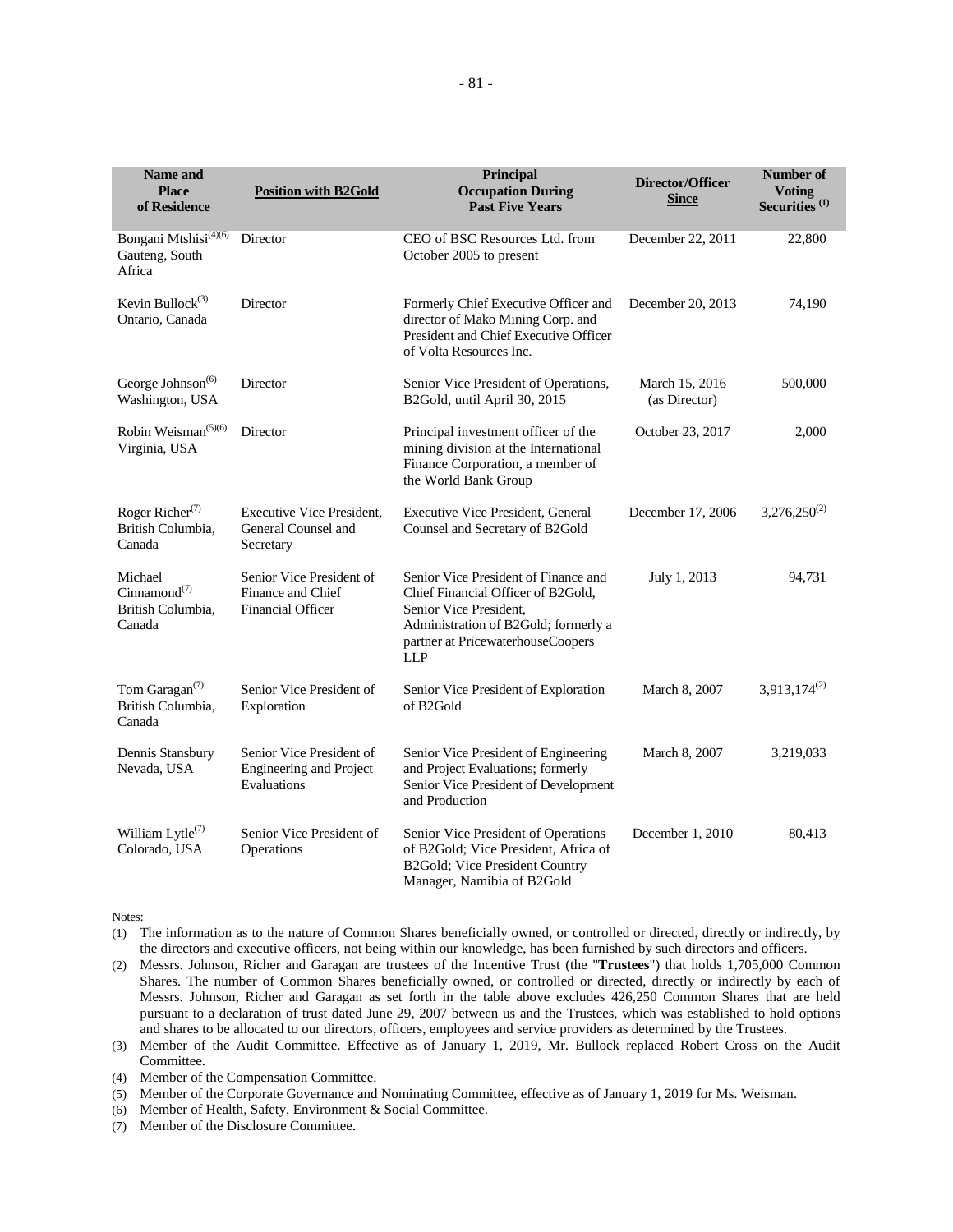#### **Shareholdings of Directors and Executive Officers**

As at March 19, 2019, our directors and executive officers, as a group, beneficially owned, or controlled or directed, directly or indirectly, 22,848,488 Common Shares, representing approximately 2.27% of the issued and outstanding Common Shares.

#### **Cease Trade Orders or Bankruptcies**

None of our directors or executive officers is, as at the date of this Annual Information Form, or was within 10 years before the date of this Annual Information Form, a director, chief executive officer or chief financial officer of any company (including B2Gold), that:

- (a) was subject to an order that was issued while the director or executive officer was acting in the capacity as director, chief executive officer or chief financial officer; or
- (b) was subject to an order that was issued after the director or executive officer ceased to be a director, chief executive officer or chief financial officer and which resulted from an event that occurred while that person was acting in the capacity as director, chief executive officer or chief financial officer.

For the purposes of subsections (a) and (b), "order" means a cease trade order, an order similar to a cease trade order or an order that denied the relevant company access to any exemption under securities legislation, and in each case that was in effect for a period of more than 30 consecutive days.

None of our directors or executive officers, or a shareholder holding a sufficient number of our securities to affect materially the control of B2Gold:

- (a) is, as at the date of this Annual Information Form, or has been within the 10 years before the date of this Annual Information Form, a director, chief executive officer or chief financial officer of any company (including B2Gold) that, while that person was acting in that capacity, or within a year of that person ceasing to act in that capacity, become bankrupt, made a proposal under any legislation relating to bankruptcy or insolvency or was subject to or instituted any proceedings, arrangement or compromise with creditors or had a receiver, receiver manager or trustee appointed to hold its assets; or
- (b) has, within the 10 years before the date of this Annual Information Form, become bankrupt, made a proposal under any legislation relating to bankruptcy or insolvency, or was subject to or instituted any proceedings, arrangement or compromise with creditors, or had a receiver, receiver manager or trustee appointed to hold the assets of the director, executive officer or shareholder.

The foregoing information, not being within our knowledge, has been furnished by the respective directors, officers and shareholders holding a sufficient number of our securities to affect materially control of B2Gold.

## **Penalties or Sanctions**

None of our directors or executive officers, or a shareholder holding a sufficient number of our securities to affect materially the control of B2Gold, has been subject to:

(a) any penalties or sanctions imposed by a court relating to securities legislation or by a securities regulatory authority or has entered into a settlement agreement with a securities regulatory authority; or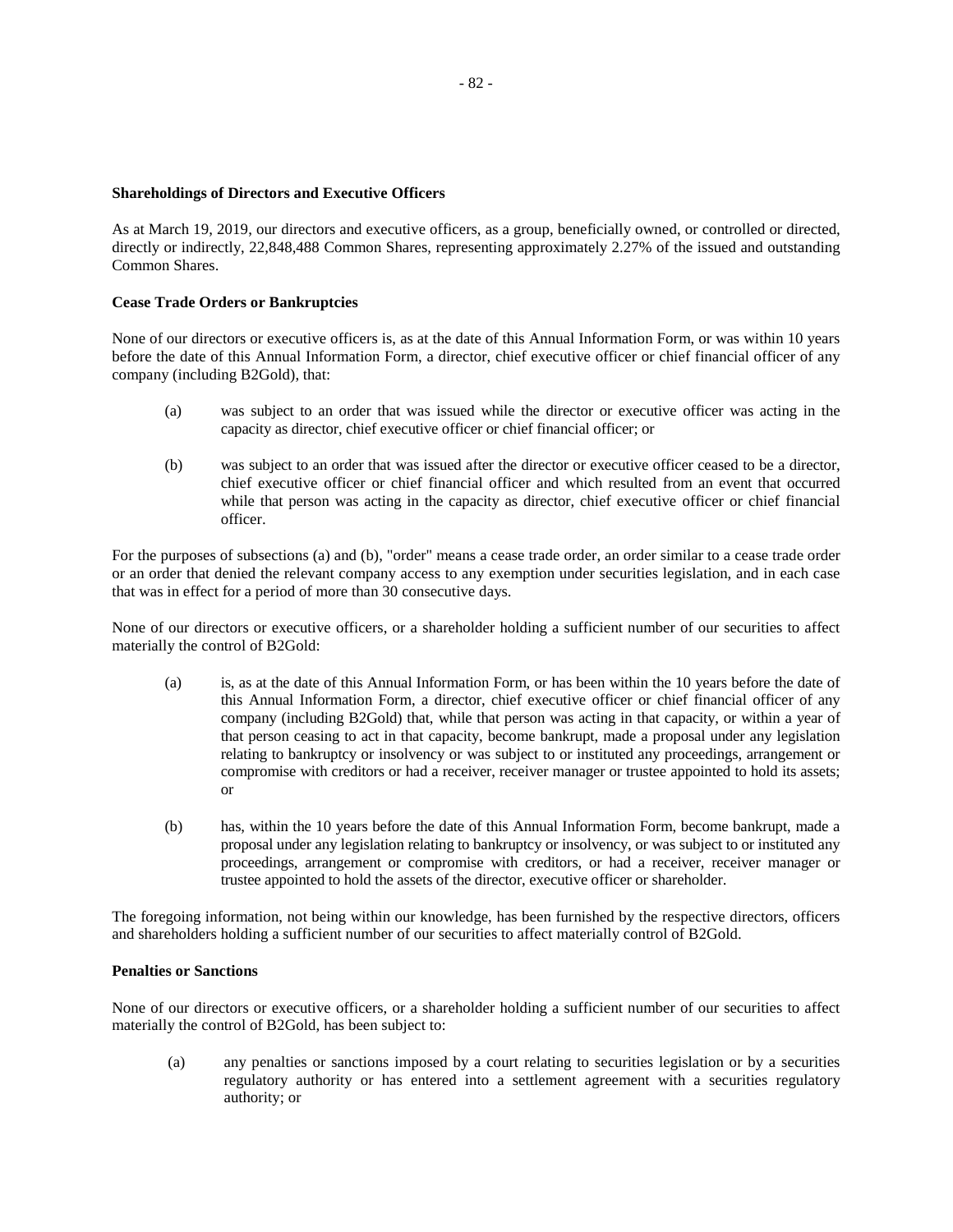(b) any other penalties or sanctions imposed by a court or regulatory body that would likely be considered important to a reasonable investor in making an investment decision regarding us.

The foregoing information, not being within our knowledge, has been furnished by the respective directors, officers and shareholders holding a sufficient number of our securities to affect materially control of B2Gold.

### **Conflicts of Interest**

Our directors and officers may serve as directors or officers of other companies or have significant shareholdings in other resource companies and, to the extent that such other companies may participate in ventures in which we may participate, our directors may have a conflict of interest in negotiating and concluding terms respecting the extent of such participation. In the event that such conflict of interest arises at a meeting of the Board, a director who has such a conflict will abstain from voting for or against the approval of such participation or such terms. In addition, all related party transactions must be approved by our Corporate Governance and Nominating Committee. From time to time several companies may participate in the acquisition, exploration and development of natural resource properties thereby allowing for the participation in larger programs, permitting involvement in a greater number of programs and reducing financial exposure in respect of any one program. It may also occur that a particular company will assign all or a portion of its interest in a particular program to another of these companies due to the financial position of the company making the assignment. In accordance with the BCBCA, our directors are required to act honestly, in good faith and in our best interests. In determining whether or not we will participate in a particular program and the interest therein to be acquired by it, the directors will primarily consider the degree of risk to which we may be exposed and its financial position at that time.

Our directors and officers are aware of the existence of laws governing the accountability of directors and officers for corporate opportunity and requiring disclosures by the directors of conflicts of interest and we will rely upon such laws in respect of any directors' and officers' conflicts of interest or in respect of any breaches of duty by any of its directors and officers. All such conflicts will be disclosed by such directors or officers in accordance with the BCBCA and they will govern themselves in respect thereof to the best of their ability in accordance with the obligations imposed upon them by law. Our directors and officers are not aware of any such conflicts of interests.

### **Code of Ethics**

We have adopted a code of ethics, which is applicable to all directors, officers and employees. A copy of the code can be obtained from our website at www.b2gold.com.

### **AUDIT COMMITTEE**

We have established an Audit Committee, comprised of three independent directors, which operates under a charter approved by the Board. A copy of the Audit Committee Charter is set out in full in Schedule A to this Annual Information Form. It is the Board's responsibility to ensure that we have an effective internal control framework. The Audit Committee's primary function is to assist the Board to meet its oversight responsibilities in relation to our financial reporting and external audit function, internal control structure and risk management procedures. In doing so, it will be the responsibility of the Audit Committee to maintain free and open communication between the Audit Committee, the external auditors and our management.

The Audit Committee reviews the effectiveness of our financial reporting and internal control policies and its procedures for the identification, assessment, reporting and management of risks. The Audit Committee oversees and appraises the quality of the external audit and internal control procedures, including financial reporting and practices, business ethics, policies and practices, accounting policies, and management and internal controls.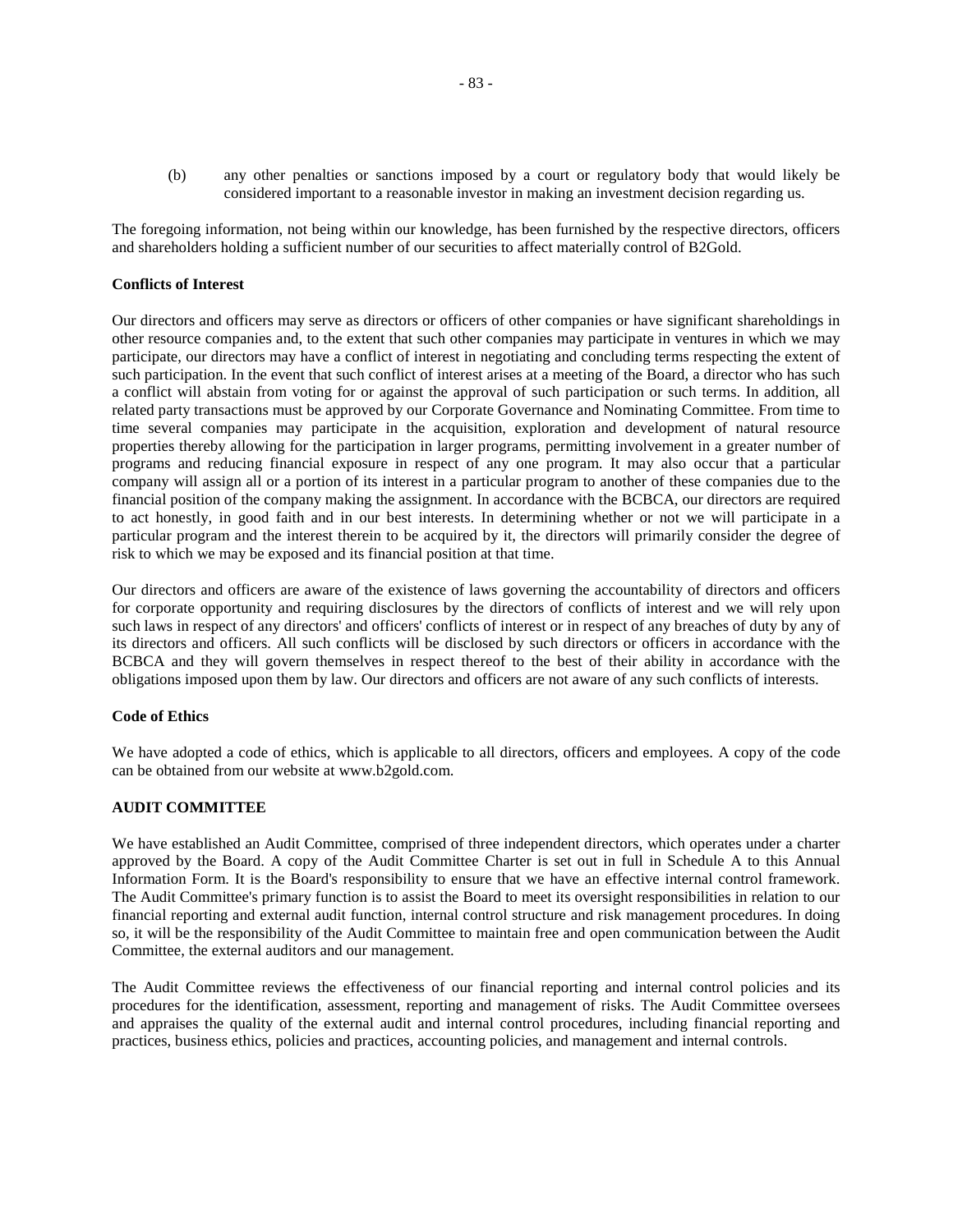#### **Composition of the Audit Committee**

The Audit Committee of the Company is currently comprised of Messrs. Robert Gayton (Chairman), Kevin Bullock and Jerry Korpan. All members of the Audit Committee are: (i) independent within the meaning of National Instrument 52-110 — *Audit Committees* ("**NI 52-110**"), which provides that a member shall not have a direct or indirect material relationship with the Company which could, in the view of the Board, reasonably interfere with the exercise of a member's independent judgment; (ii) independent within the meaning of Rule 10A-3 under the Exchange Act and the applicable rules of the NYSE American; and (iii) considered to be financially literate under NI 52-110 and the applicable rules of the NYSE American. The Board has determined that Mr. Gayton qualifies as an "audit committee financial expert" within the meaning of the applicable U.S. securities laws.

The education and experience of each Audit Committee member that is relevant to the performance of his responsibilities as a member of the Audit Committee are as follows:

### *Kevin Bullock*

Mr. Bullock graduated from Laurentian University (Sudbury) in 1987 with a B.Eng and has been a registered Professional Mining Engineer in the province of Ontario since 1992. Kevin was previously Mako Mining Corp.'s CEO and prior to that was Volta Resources Inc.'s President and CEO and was the founding President and CEO of Goldcrest (a Volta predecessor company) since its inception in 2002. Kevin has over 30 years of experience, at senior levels, in mining exploration, mine development and mine operations and has been reviewing financial reports for over 20 years. Mr. Bullock has appropriate financial knowledge and experience and has a comprehensive understanding of financial reporting.

### *Robert J. Gayton*

Dr. Gayton is a Chartered Professional Accountant and obtained a Ph.D in accounting/finance from the University of California, Berkeley in 1973. Dr. Gayton was a member of the business school faculties at Berkeley and the University of British Columbia from 1965 to 1974. In 1974, Dr. Gayton left academia to join Peat Marwick Mitchell (now KPMG LLP) and established their professional development program. He became a partner in 1976 and transferred to the audit practice in 1979. In 1987, Dr. Gayton left the firm to join a client and since that time has acted as financial advisor/officer to various resource based companies.

#### *Jerry Korpan*

Mr. Korpan worked in the securities industry since 1978 and was Managing Director of Yorkton Securities, London until December 1999. Mr. Korpan completed financial executive education courses at the City of London Business School in 1996 where he studied accounting and financial analysis and project and infrastructure finance, among other things. From 2011 to 2015, Mr. Korpan served as a director and a member of the audit committee of Midas Gold Corporation.

#### **Audit Committee Oversight**

At no time since the commencement of our most recently completed financial year was a recommendation of the Audit Committee to nominate or compensate an external auditor not adopted by the Board.

#### **Reliance on Certain Exemptions**

At no time since the commencement of our most recently completed financial year have we relied on the exemption in Section 2.4 of NI 52-110 (De Minimis Non-audit Services), Section 3.2 (initial public offerings), Section 3.4 (events outside control of member) or Section 3.5 (Death, Disability or Resignation of Audit Committee Member), or an exemption from NI 52-110, in whole or in part, granted under Part 8 of NI 52-110.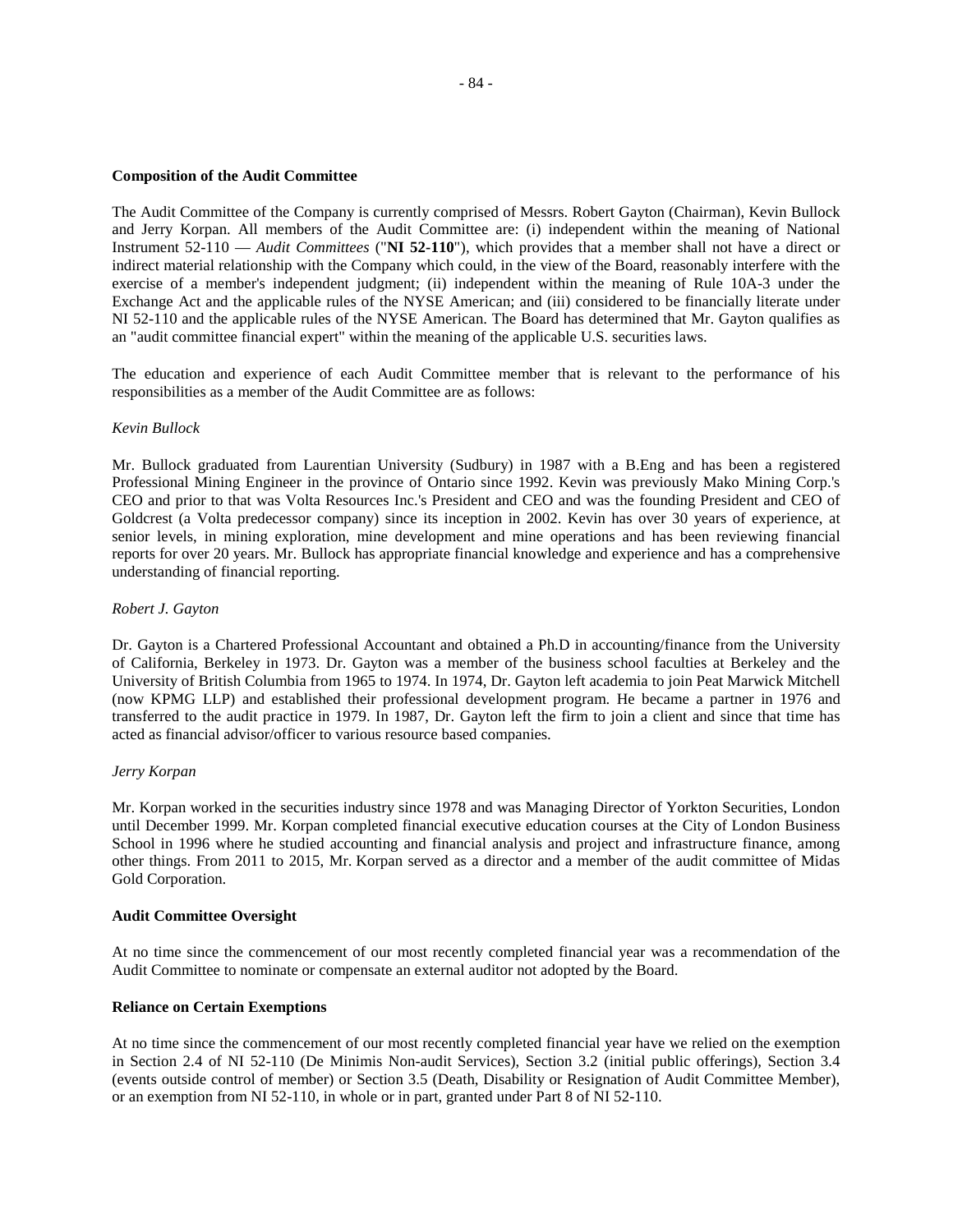#### **Pre-Approval Policies and Procedures**

The Audit Committee pre-approves all audit services to be provided to us by our independent auditors. The Audit Committee's policy regarding the pre-approval of non-audit services to be provided to us by our independent auditors is that all such services shall be pre-approved by the Audit Committee. Non-audit services that are prohibited to be provided to us by our independent auditors may not be pre-approved. In addition, prior to the granting of any pre-approval, the Audit Committee must be satisfied that the performance of the services in question will not compromise the independence of the independent auditors. All non-audit services performed by our auditor for the fiscal year ended December 31, 2018 have been pre-approved by our Audit Committee. No non-audit services were approved pursuant to the *de minimis* exemption to the pre-approval requirement.

#### **External Auditor Service Fees**

The aggregate fees billed by our external auditors, PricewaterhouseCoopers LLP, in each of the last financial years are as follows:

| <b>Financial Year</b><br><b>Ending</b> | Audit Fees <sup>(1)</sup> | <b>Audit-Related Fees</b> <sup>(2)</sup> | Tax $Fees^{(3)}$ | All Other Fees <sup>(4)</sup> |
|----------------------------------------|---------------------------|------------------------------------------|------------------|-------------------------------|
| 2018                                   | \$1,433,400               | \$Nil                                    | \$184,693        | \$12,634                      |
| 2017                                   | \$1,327,364               | \$Nil                                    | \$71,604         | \$4,541                       |

Notes:

## **LEGAL PROCEEDINGS**

We are, from time to time, involved in various claims, legal proceedings and complaints arising in the ordinary course of business. We cannot reasonably predict the likelihood or outcome of these actions. There are no pending or contemplated legal proceedings to which the Company is a party or of which any of its material properties is the subject that would have a material effect on our financial condition or future results of operations. During the last financial year, the Company has not been subject to any penalties or sanctions imposed by a regulatory body in respect of securities legislation or regulatory requirements or any penalty or sanction that would likely to be considered important to a reasonable investor in making an investment decision. The Company has not entered into any settlement agreement in respect of securities legislation or regulatory requirements.

### **INTEREST OF MANAGEMENT AND OTHERS IN MATERIAL TRANSACTIONS**

No director, executive officer or shareholder holding on record or beneficially, directly or indirectly, more than 10% of our issued shares, or any of their respective associates or affiliates has any material interest, direct or indirect, in any transaction in which we have participated prior to the date of this Annual Information Form, or in any proposed transaction, which has materially affected or will materially affect us.

# **TRANSFER AGENT AND REGISTRAR**

The transfer agent and registrar for the Common Shares is Computershare Investor Services Inc. at its offices in Toronto, Ontario and Vancouver, British Columbia.

<sup>(1)</sup> The aggregate audit fees billed.

<sup>(2)</sup> The aggregate fees billed for assurance and related services that are reasonably related to the performance of the audit or review of our financial statements which are not included under the heading "Audit Fees".

<sup>(3)</sup> The aggregate fees billed for tax compliance, tax advice and tax planning services.

<sup>(4)</sup> The aggregate fees billed for products and services other than as set out under the headings "Audit Fees", "Audit Related Fees" and "Tax Fees".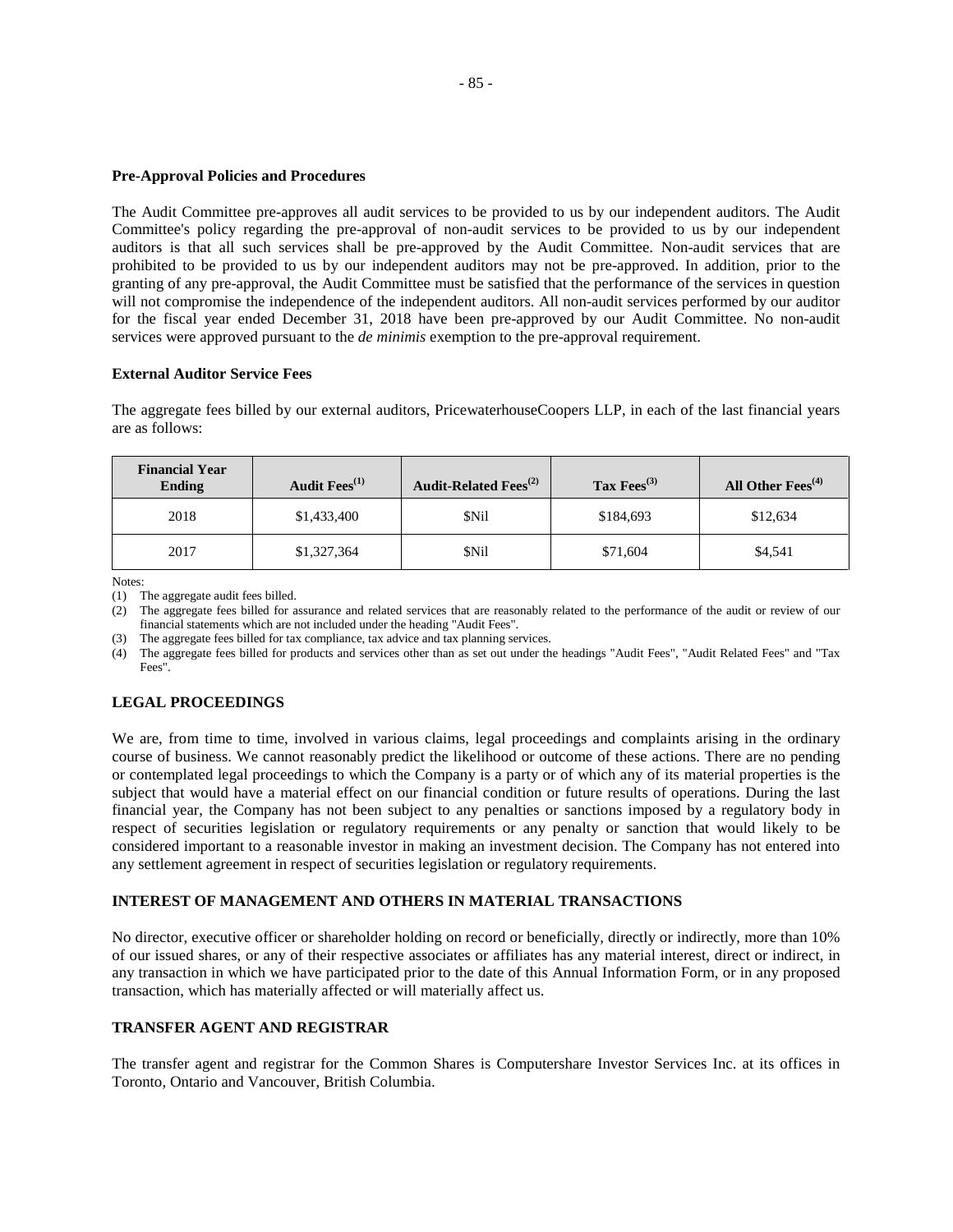#### **MATERIAL CONTRACTS**

Except for contracts entered into in the ordinary course of business, there are no material contracts that we have entered in the financial year ended December 31, 2018, or before the last financial year but are still in effect.

### **INTEREST OF EXPERTS**

The persons referred to below have been named as having prepared or certified a report, valuation, statement or opinion described or included in a filing, or referred to in a filing, made under National Instrument 51-102 – *Continuous Disclosure Obligations* during, or relating to, our financial year ended December 31, 2018.

Tom Garagan, P. Geo., Ken Jones, P.E., Kevin Pemberton, P.E. and John Rajala, P.E. are the authors responsible for the Masbate Technical Report.

Tom Garagan, P. Geo., Ken Jones, P.E., Peter Montano, P.E. and John Rajala, P.E. are the authors responsible for the Otjikoto Report.

Tom Garagan, P.Geo, William Lytle, P.E., Peter Montano, P.E., Ken Jones, P.E., Sandra Hunter, MAusIMM(CP), and David J.T. Morgan, MIEAust CPEng, are the authors responsible for the Fekola Feasibility Study.

To our knowledge, none of the persons above, except for Tom Garagan, our Senior Vice President, Exploration, William Lytle, our Senior Vice President, Operations, Peter Montano, our Project Director, John Rajala, our Vice President, Metallurgy, Kevin Pemberton, our Chief Mine Planning Engineer and Ken Jones, our Manager of Health, Safety, Environment and Permitting held, at the time of or after such person prepared the statement, report or valuation, any registered or beneficial interests, direct or indirect, in any of our securities or other property or of one of its associates or affiliates or is or is expected to be elected, appointed or employed as a director, officer or employee of B2Gold or of any associate or affiliate of B2Gold.

The Company's independent auditors are PricewaterhouseCoopers LLP, Chartered Professional Accountants, who have issued an independent auditor's report dated March 12, 2019 in respect of the Company's consolidated financial statements for the year ended December 31, 2018 and the Company's internal control over financial reporting as at December 31, 2018. PricewaterhouseCoopers LLP has advised us that they are independent with respect to us in accordance with the Chartered Professional Accountants of British Columbia Code of Professional Conduct and the rules of Public Company Accounting Oversight Board.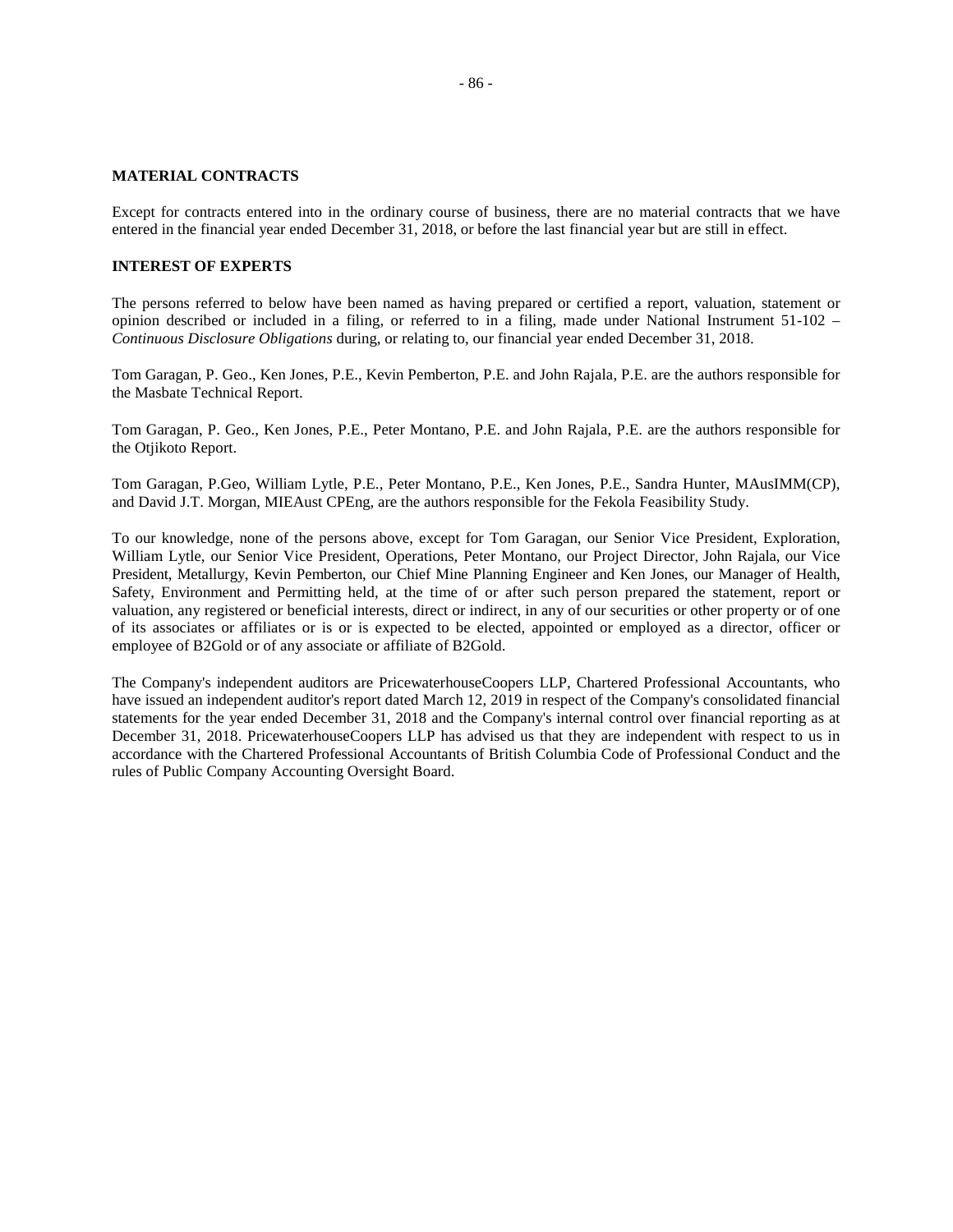## **ADDITIONAL INFORMATION**

Additional information, including that relating to directors' and officers' remuneration, principal holders of our securities and securities authorized for issuance under equity compensation plans, interests of insiders in material transactions and corporate governance practices, is contained in our management information circular for the annual general meeting of shareholders held on June 8, 2018.

Additional financial information is provided in our comparative financial statements and management's discussion and analysis for the year ended December 31, 2018, which will be available under our profile on the SEDAR website at www.sedar.com.

Additional information relating to us is available under our profile on the SEDAR website at www.sedar.com.

Dated March 19, 2019.

#### **BY ORDER OF THE BOARD OF DIRECTORS**

"*Clive Johnson*"

Clive Johnson President & Chief Executive Officer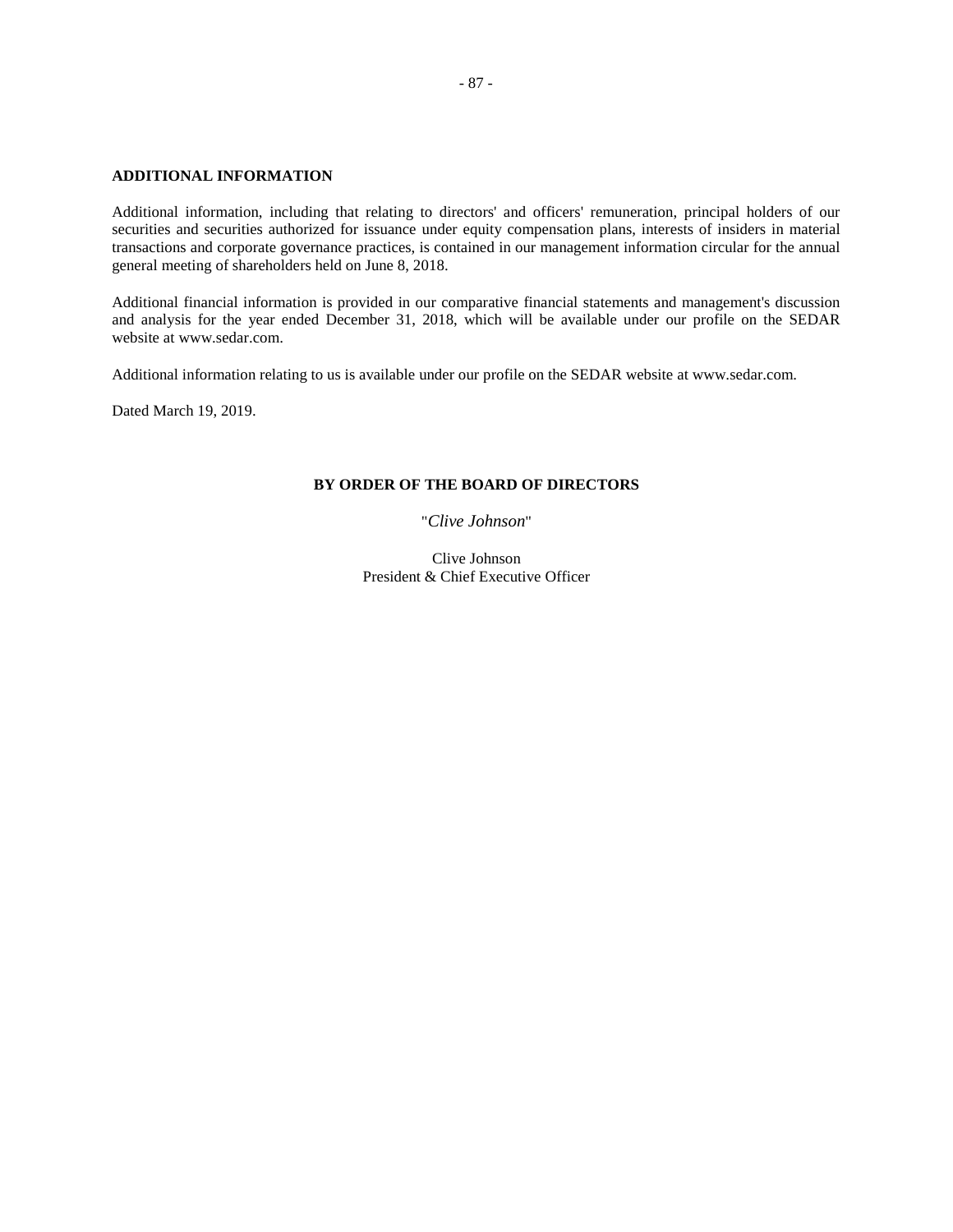#### **SCHEDULE A AUDIT COMMITTEE CHARTER**

#### Overall Purpose/Objectives

The Audit Committee (the "**Committee**") of B2Gold Corp. (the "**Company**") will assist the Board of Directors of the Company (the "**Board**") in fulfilling its responsibilities. The Committee will oversee the financial reporting process, the system of internal control and management of financial risks, the audit process, and the Company's process for monitoring compliance with laws and regulations and its own code of business conduct. In performing its duties, the Committee will maintain effective working relationships with the Board, management, and the external auditors and monitor the independence of those auditors. To perform his or her role effectively, each Committee member will obtain an understanding of the responsibilities of Committee membership as well as the Company's business, operations and risks.

#### **Authority**

- 2.1. The Board authorizes the Committee, within the scope of its responsibilities, to seek and have access to any information, including Company books and records, it requires from any employee and from external parties, to obtain outside legal or professional advice and to ensure the attendance of Company officers at meetings, as the Committee deems appropriate.
- 2.2. The Committee shall receive appropriate funding from the Company, as determined by the Committee, for payment of compensation to the external auditors and to any legal or other advisers employed by the Committee, and for payment of ordinary administrative expenses of the Committee that are necessary or appropriate in carrying out its duties.

#### Composition, Procedures and Organization

- 3.1. The Committee will be comprised of at least three members of the Board.
- 3.2. Except as permitted by all applicable legal and regulatory requirements:
	- (a) each member of the Committee shall be "independent" as defined in accordance with Canadian National Instrument 52-110 – Audit Committee, U.S. securities laws and regulations and applicable stock exchange rules;
	- (b) each member of the Committee will be "financially literate" with the ability to read and understand a set of financial statements that present a breadth and level of complexity of accounting issues that are generally comparable to the breadth and complexity of the issues that can reasonably be expected to be raised by the Company's financial statements. Additionally, at least one member of the Committee shall be financially sophisticated, shall be considered an "audit committee financial expert" within the meaning of the rules of the U.S. Securities and Exchange Commission and shall have past employment experience in finance or accounting, requisite professional certification in accounting, or any other comparable experience or background which results in the individual's financial sophistication, which may include being or having been a chief executive officer, chief financial officer or other executive officer with financial oversight responsibilities; and
	- (c) none of the members of the Committee may have participated in the preparation of the financial statements of the Company or any current subsidiary of the Company during the past three years.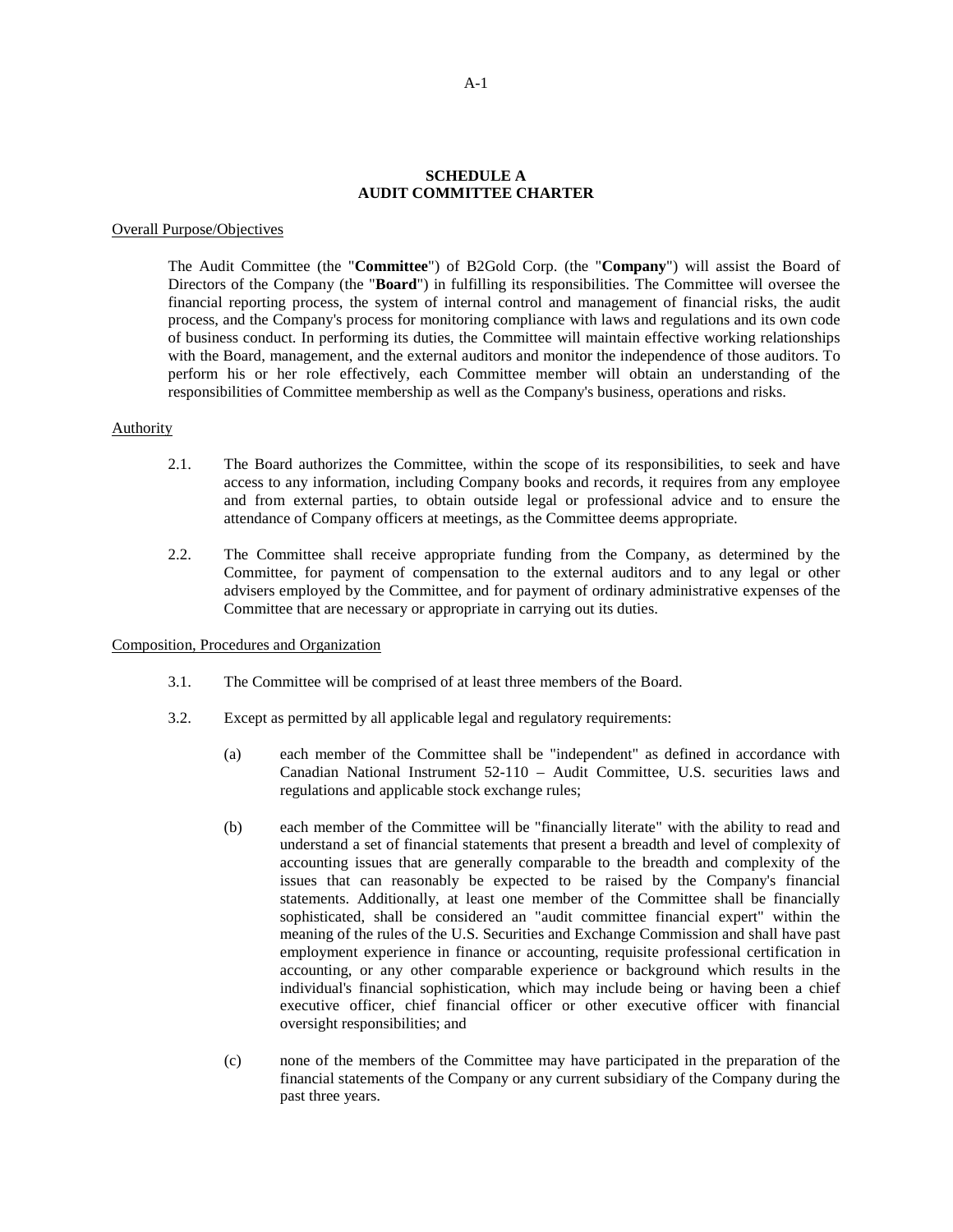- 3.3. The Board, at its organizational meeting held in conjunction with each annual general meeting of the shareholders, will appoint a Chair and the other members of the Committee for the ensuing year. The Board may at any time remove or replace any member of the Committee and may fill any vacancy in the Committee.
- 3.4. The Secretary of the Committee shall be elected by its members, or shall be the Secretary, or the Assistant or Associate Secretary, of the Company or any other individual appointed by the Committee.
- 3.5. A member shall cease to be a member of the Committee upon ceasing to be a director of the Company.
- 3.6. Meetings shall be held not less than quarterly. Special meetings shall be convened as required. External auditors may convene a meeting if they consider that it is necessary.
- 3.7. The times and places where meetings of the Committee shall be held and the procedures at such meetings shall be as determined, from time to time, by the Committee.
- 3.8. Notice of each meeting of the Committee shall be given to each member of the Committee. Subject to the following, notice of a meeting shall be given orally or by letter, telex, telegram, electronic mail, telephone facsimile transmission or telephone not less than 48 hours before the time fixed for the meeting. Notice of regular meetings need state only the day of the week or month, the place and the hour at which such meetings will be held and need not be given for each meeting. Members may waive notice of any meeting.
- 3.9. The Committee will invite the external auditors, management and such other persons to its meetings as it deems appropriate. However, any such invited persons may not vote at any meetings of the Committee.
- 3.10. A meeting of the Committee may be held by means of such telephonic, electronic or other communications facilities as permit all persons participating in the meeting to communicate adequately with each other during the meeting.
- 3.11. The majority of the Committee shall constitute a quorum for the purposes of conducting the business of the Committee. Notwithstanding any vacancy on the Committee, a quorum may exercise all of the powers of the Committee.
- 3.12. Any decision made by the Committee shall be determined by a majority vote of the members of the Committee present or by consent resolution in writing signed by each member of the Committee. A member will be deemed to have consented to any resolution passed or action taken at a meeting of the Committee unless the member votes against such resolution or dissents.
- 3.13. A record of the minutes of, and the attendance at, each meeting of the Committee shall be kept. The approved minutes of the Committee shall be circulated to the Board forthwith.
- 3.14. The Committee shall report to the Board on all proceedings and deliberations of the Committee at the first subsequent meeting of the Board, or at such other times and in such manner as the Board or the articles of the Company may require or as the Committee in its discretion may consider advisable.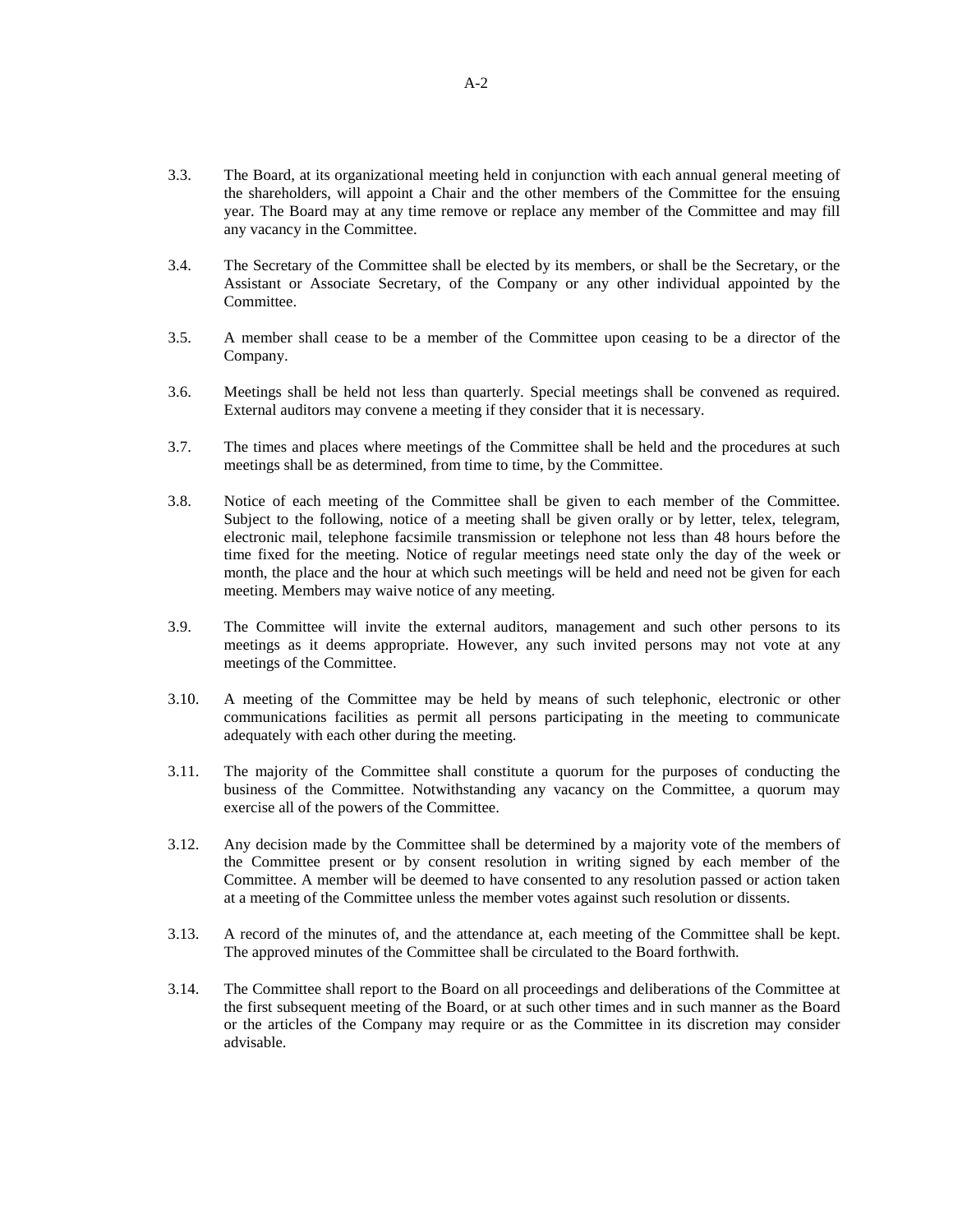- 3.15. The Committee will have access to such officers and employees of the Company and to such information respecting the Company, as it considers to be necessary or advisable in order to perform its duties and responsibilities.
- 3.16. The internal accounting staff, any external accounting consultant(s) and the external auditors of the Company will have a direct line of communication to the Committee and may bypass management if deemed necessary. The external auditors will report directly to the Committee.

#### Roles and Responsibilities

The roles and responsibilities of the Committee are as follows.

- 4.1. Oversee the accounting and financial reporting processes of the Company and the audits of the financial statements of the Company.
- 4.2. Review with management its philosophy with respect to controlling corporate assets and information systems, the staffing of key functions and its plans for enhancements.
- 4.3. Review the terms of reference and effectiveness of any internal audit process, and the working relationship between internal financial personnel and the external auditor.
- 4.4. Gain an understanding of the current areas of greatest financial risk and whether management is managing these effectively.
- 4.5. Review significant accounting and reporting issues, including recent professional and regulatory pronouncements, and understand their impact on the financial statements, reviewing with management and the external auditor where appropriate.
- 4.6. Review any legal matters which could significantly impact the financial statements as reported on by the General Counsel and meet with outside counsel whenever deemed appropriate.
- 4.7. Review the annual financial statements and the results of the audit with management and the external auditors prior to the submission to the Board for approval and release or distribution of such statements, and obtain an explanation from management of all significant variances between comparative reporting periods.
- 4.8. Review the interim financial statements with management prior to the submission to the Board for approval and release or distribution of such statements, and obtain an explanation from management of all significant variances between comparative reporting periods.
- 4.9. Review all public disclosure concerning audited or unaudited financial information before its public release and approval by the Board, including management's discussion and analysis, financial information contained in any prospectus, private placement offering document, annual report, annual information form, takeover bid circular, and any annual and interim earnings press releases, and determine whether they are complete and consistent with the information known to Committee members. For greater certainty and without limiting the foregoing, the Committee must review and approve interim financial statements, annual financial statements, and interim and annual MD&A, prior to submission to the Board as a whole.
- 4.10. Assess the fairness of the financial statements and disclosures, and obtain explanations from management on whether: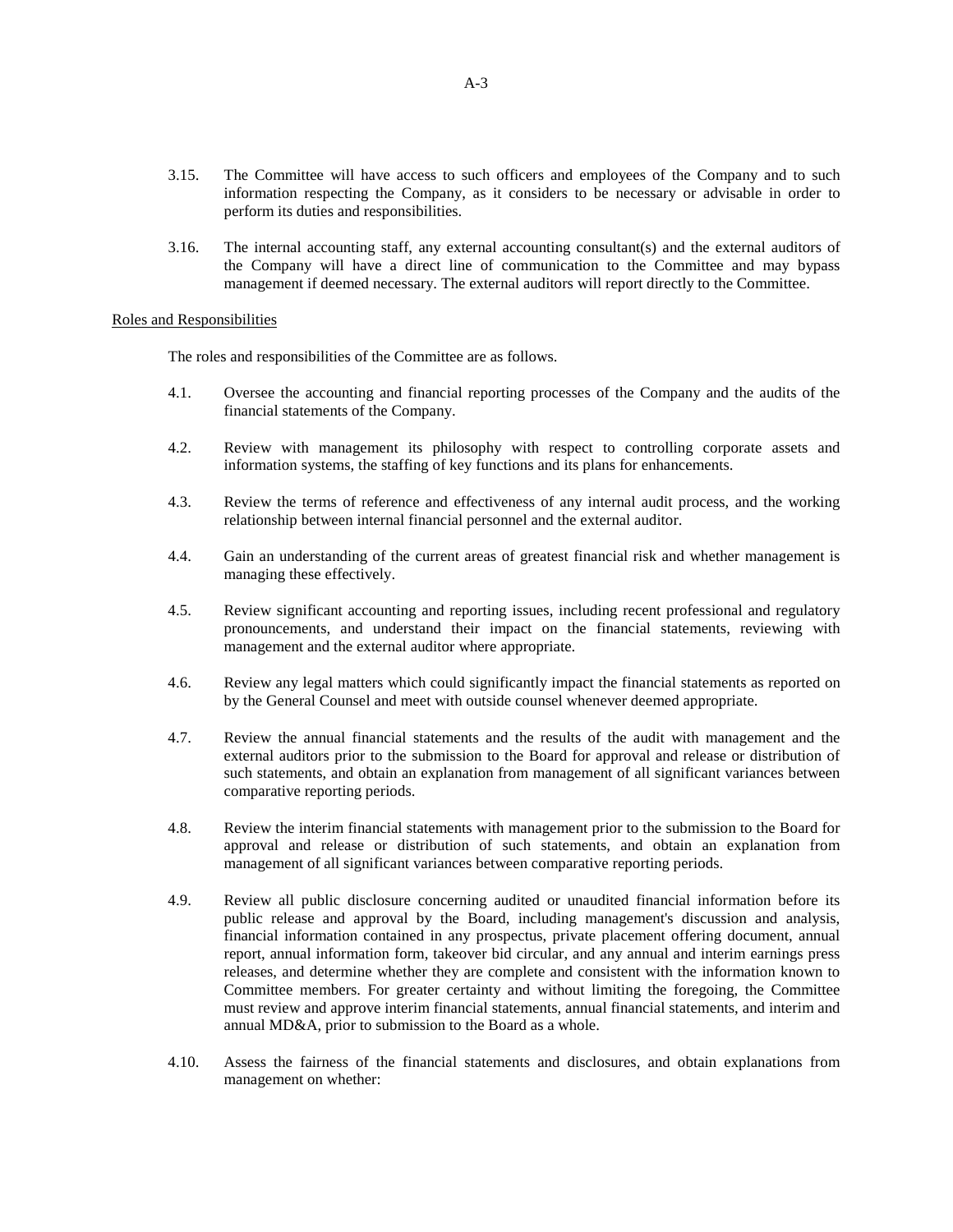- (a) actual financial results for the financial period varied significantly from budgeted or projected results;
- (b) generally accepted accounting principles have been consistently applied;
- (c) there are any actual or proposed changes in accounting or financial reporting practices; and
- (d) there are any significant, complex and/or unusual events or transactions such as related party transactions or those involving derivative instruments and consider the adequacy of disclosure thereof.
- 4.11. Determine whether the auditors are satisfied that the financial statements have been prepared in accordance with generally accepted accounting principles.
- 4.12. Focus on judgmental areas, for example those involving valuation of assets and liabilities and other commitments and contingencies.
- 4.13. Review audit issues related to the Company's material associated and affiliated companies that may have a significant impact on the Company's equity investment.
- 4.14. Ascertain whether any significant financial reporting issues were discussed by management and the external auditor during the fiscal period and the method of resolution.
- 4.15. Review and resolve any significant disagreement among management and the external auditors in connection with the preparation of the financial statements.
- 4.16. Be directly responsible for:
	- (a) the selection of the firm of external auditors to be proposed for election by the shareholders as the external auditors of the Company;
	- (b) the oversight of the work of the Company's external auditors; and
	- (c) subject to the grant by the shareholders of the authority to do so, if required, fixing the compensation to be paid to the external auditors. The external auditor shall report directly to the Committee.
- 4.17. Review and approve the proposed audit plan and the external auditors' proposed audit scope and approach with the external auditor and management and ensure no unjustifiable restriction or limitations have been placed on the scope.
- 4.18. Explicitly approve, in advance, all audit and non-audit engagements of the external auditors; provided, however, that non-audit engagements may be approved pursuant to a pre-approval policy established by the Committee that (i) is detailed as to the services that may be pre-approved, (ii) does not permit delegation of approval authority to the Company's management, and (iii) requires that the delegatee or management inform the Committee of each service approved and performed under the policy. Approval for minor non-audit services is subject to applicable securities laws.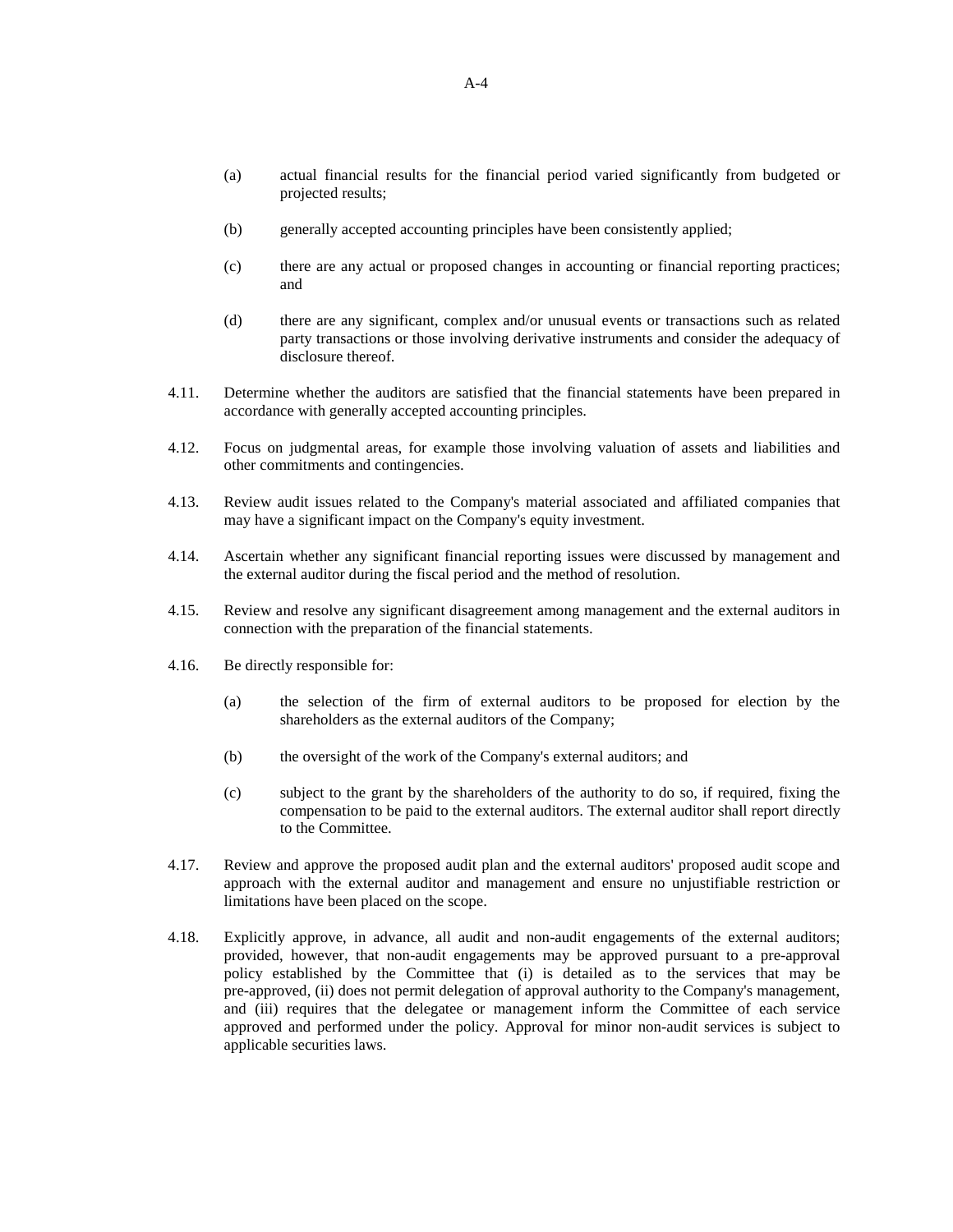- 4.19. If it so elects, delegate to one or more members of the Committee the authority to grant such pre-approvals. The delegatee's decisions regarding approval of services shall be reported by such delegatee to the full Committee at each regular Committee meeting.
- 4.20. Oversee the independence of the external auditors. Obtain from the external auditors a formal written statement delineating all relationships between the external auditors and the Company, consistent with the Public Company Accounting Oversight Board Rule 3526. Actively engage in a dialogue with the external auditors with respect to any disclosed relationships or services that impact the objectivity and independence of the external auditor.
- 4.21. Review and approve the Company's hiring policies regarding partners, employees and former partners and employees of the present and former external auditors of the Company.
- 4.22. Review the performance of the external auditors, and in the event of a proposed change of auditor, review all issues relating to the change, including the information to be included in any notice of change of auditor as required under applicable securities laws, and the planned steps for an orderly transition.
- 4.23. Review the post-audit or management letter, containing the recommendations of the external auditor, and management's response and subsequent follow-up to any identified weakness.
- 4.24. Review the evaluation of internal controls and management information systems by the external auditor, and, if applicable, the internal audit process, together with management's response to any identified weaknesses and obtain reasonable assurance that the accounting systems are reliable and that the system of internal controls is effectively designed and implemented.
- 4.25. Gain an understanding of whether internal control recommendations made by external auditors have been implemented by management.
- 4.26. Review the process under which the Chief Executive Officer and the Chief Financial Officer evaluate and report on the effectiveness of the Company's design of internal control over financial reporting and disclosure controls and procedures.
- 4.27. Obtain regular updates from management and the Company's legal counsel regarding compliance matters, as well as certificates from the Chief Financial Officer as to required statutory payments and bank covenant compliance and from senior operating personnel as to permit compliance.
- 4.28. Establish a procedure with regards to:
	- (a) confidential, anonymous submission by employees of the Company of concerns regarding questionable accounting or auditing matters; and
	- (b) receipt, retention and treatment of complaints received by the Company regarding accounting, internal accounting controls, or auditing matters.
- 4.29. Meet separately with the external auditors to discuss any matters that the Committee or auditors believe should be discussed privately.
- 4.30. Endeavour to cause the receipt and discussion on a timely basis of any significant findings and recommendations made by the external auditors.